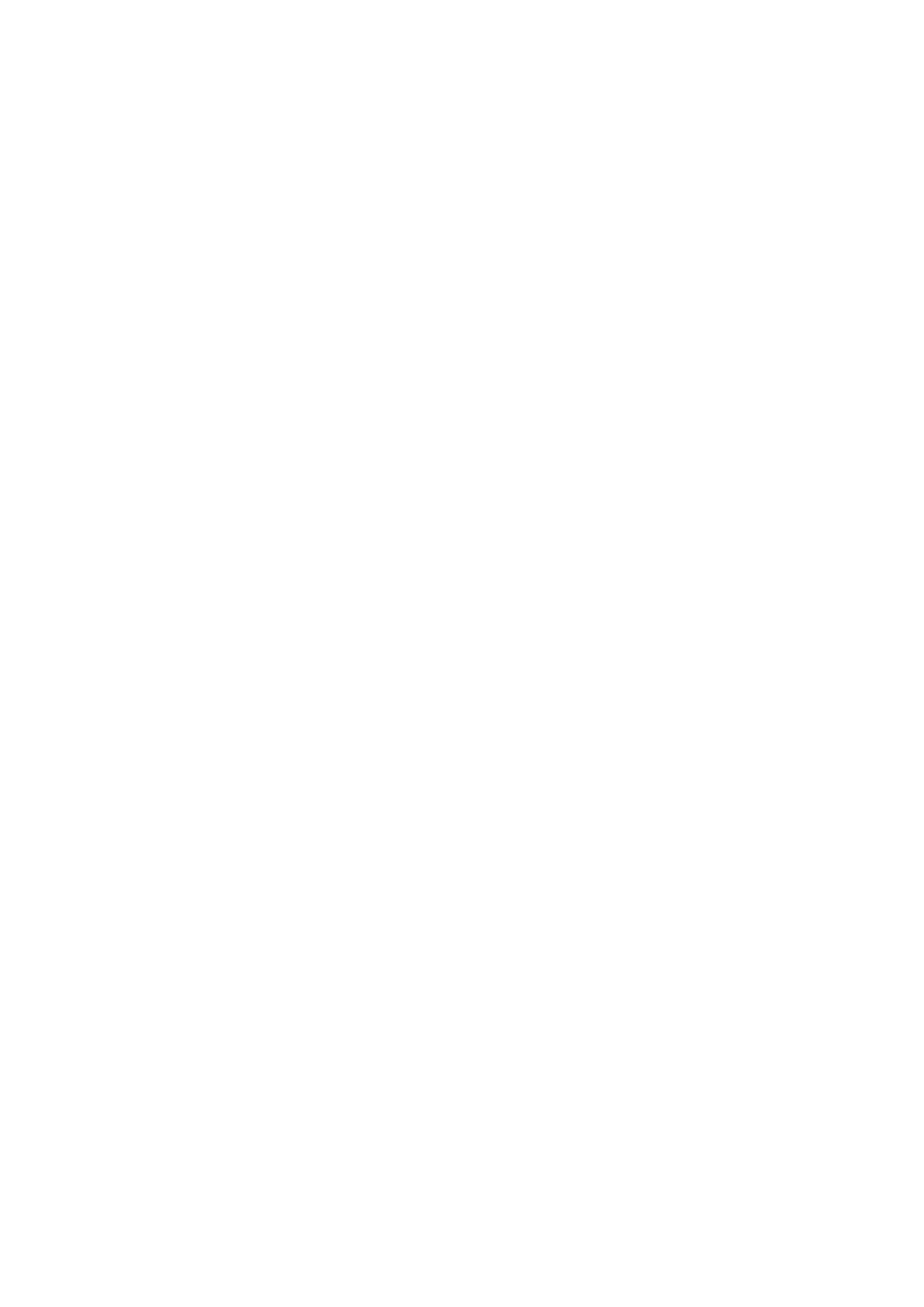*Costs of Networked Learning – Phase Two*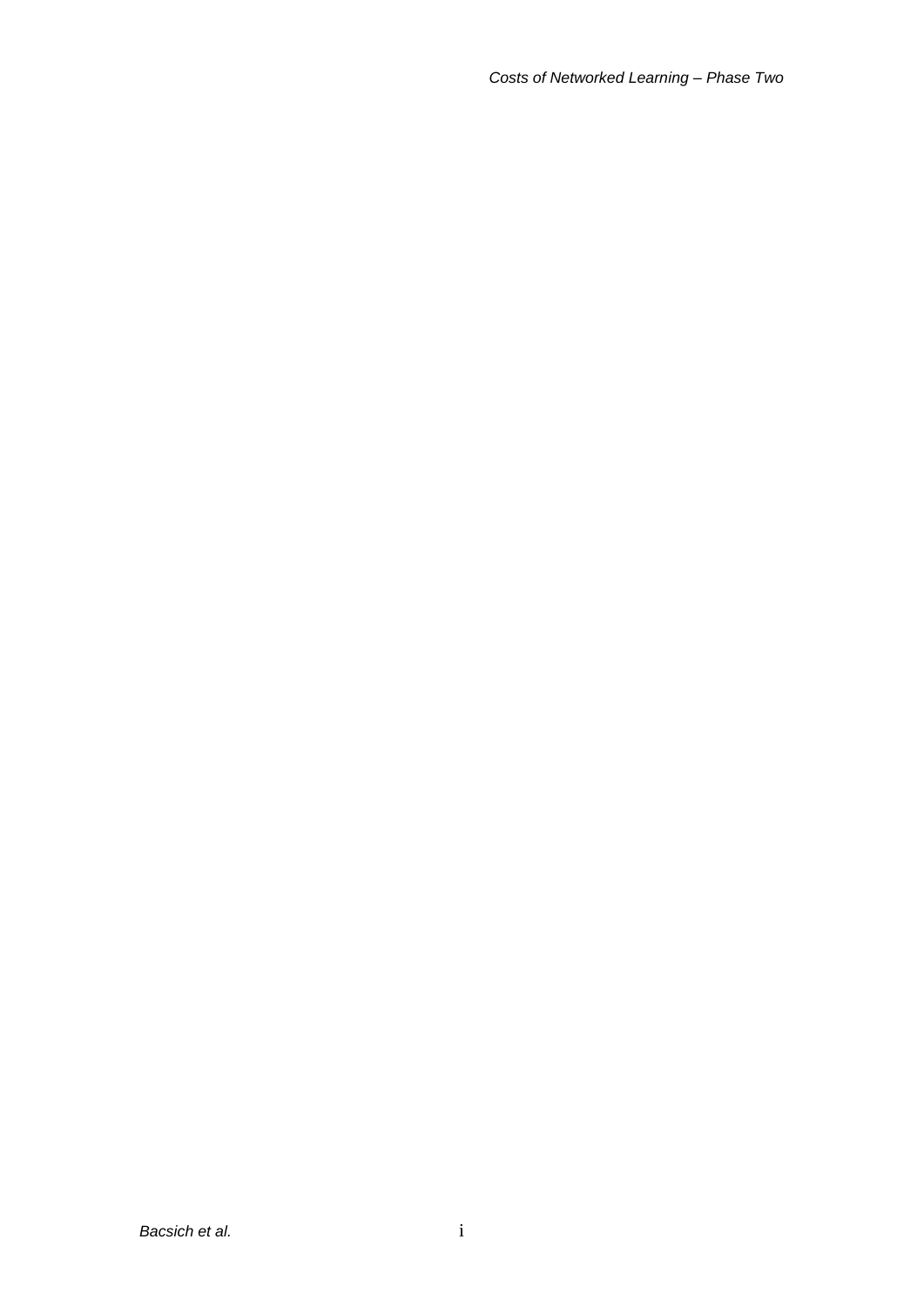#### **Further information:**

Professor Paul Bacsich Telematics in Education Research Group School of Computing and Management Sciences Sheffield Hallam University Sheffield S1 1WB United Kingdom

email: [paul@matic-media.co.uk](mailto:paul@matic-media.co.uk)

URL:

© Sheffield Hallam University 2001

The copyright of all materials delivered by this project remains with Sheffield Hallam University. Materials may, of course, be freely used within UK Higher Education, provided that the original authors/owners are acknowledged. Outside this community, anyone wishing to utilise these materials should contact the authors.

The JISC Committee for Awareness, Liaison and Training (JCALT) addresses the human and organisational issues of deploying C&IT within HEIs. Its parent body, the Joint Information Systems Committee (JISC), is the strategic advisory committee working on behalf of the funding bodies for higher and further education (HE and FE) in England, Scotland, Wales and Northern Ireland. It also works in partnership with the Research Councils.

#### **For more information contact:**

Rachel Corrie JCALT Programme Manager JISC Secretariat Northavon House Coldharbour Lane Bristol, BS16 1QD United Kingdom

email: [r.corrie@jisc.ac.uk](mailto:a.colban@jisc.ac.uk) URL: [http://www.jisc.ac.uk](http://www.jisc.ac.uk/)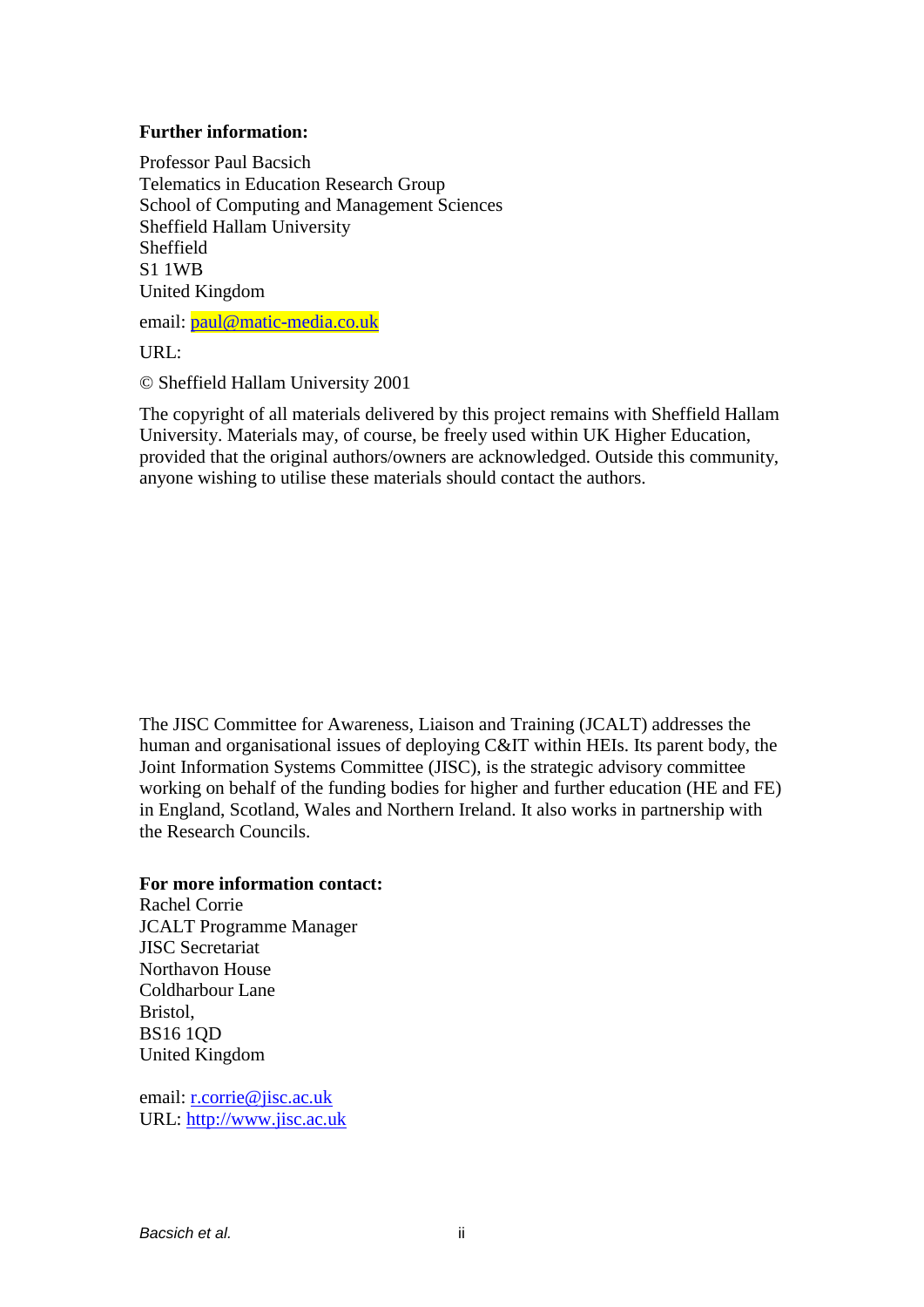# **Preface**

In 1998, the JISC Committee for Awareness, Liaison and Training commissioned a study to investigate the hidden costs of developing and supporting networked learning. The resulting study "The Costs of Networked Learning" provided a theoretical framework and concluded that it was difficult to cost this activity as there was no consistently used costing approach across the education sector at that time.

Following this study, JCALT has funded this extension, the aim of which was to take the theoretical framework and develop it into a practical handbook. This report focuses on one particular approach to costing: Activity Based Costing, piloted at a School Level within Sheffield Hallam University. It was found to be a useful tool in this context. As well as focusing on the specific example and generating generic guidelines for institutions interested in ABC, the final report also adds to the debate about costing in higher education. In this respect it is of wide interest to the HE community and JCALT will share these findings with the Funding Councils' Joint Costing and Pricing Steering Group.

> *David House Chairman, JCALT August 2001*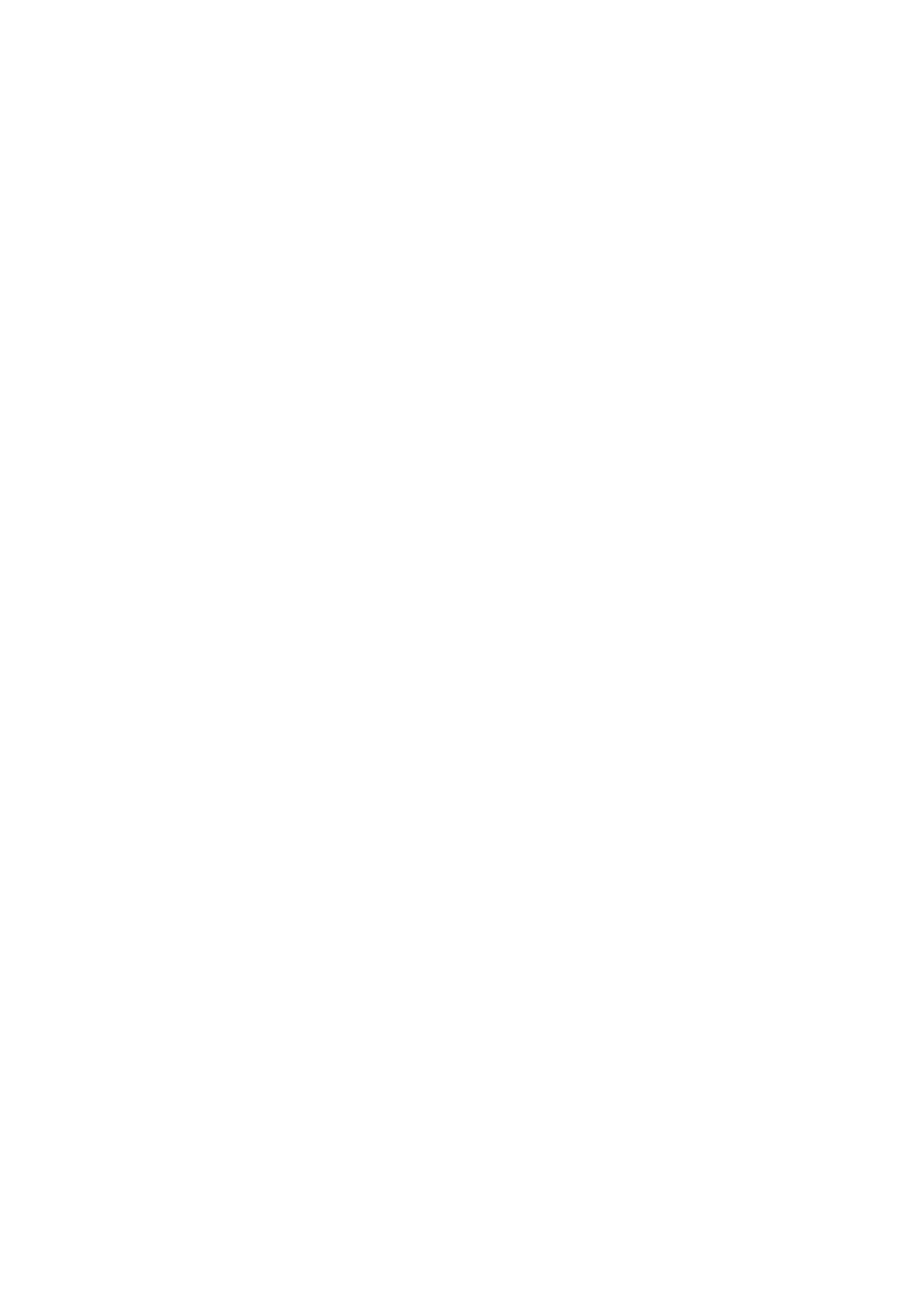# **Foreword**

This is the second phase in the series of reports on the 'Costs of Networked Learning'. It has taken the methodology developed in phase one and applied it in a real higher education institution.

Taking the theory and applying it in a real institution has been a major challenge, and the timescale for delivering the report has been rather longer than the 6 months originally proposed. But in our view (and with hindsight), costing is like many other 'e-related' initiatives in HE and FE: speed is not always of the essence.

The wider context of the report is an era of major new UK initiatives such as the e-University, and ever-increasing interest in costing, exemplified by the Transparency Review and other reviews of HE and FE costing and income structures.

The outcome of phase two comprises two volumes: a Report plus a Handbook, which will help other institutions to carry out their own work in this area.

One top-level recommendation from our Report is to confirm our earlier view that there is no point in doing Activity Based Costing work using traditional spreadsheets.

It is also the case that institutions will need specialist help to kick-start such a study. We are especially grateful to the staff of Armstrong Laing plc for their help and advice, especially to Moira Abernethy for her tireless support and cheerfulness.

Within the University, special thanks are due to the members of my research team and to my colleagues (management, academic, administrative and technical) in the School of Computing and Management Sciences – during a challenging period for the institution, its management and staff.

> *Dr Paul Bacsich, Professor of Telematics Telematics in Education Research Group Sheffield Hallam University September 2001*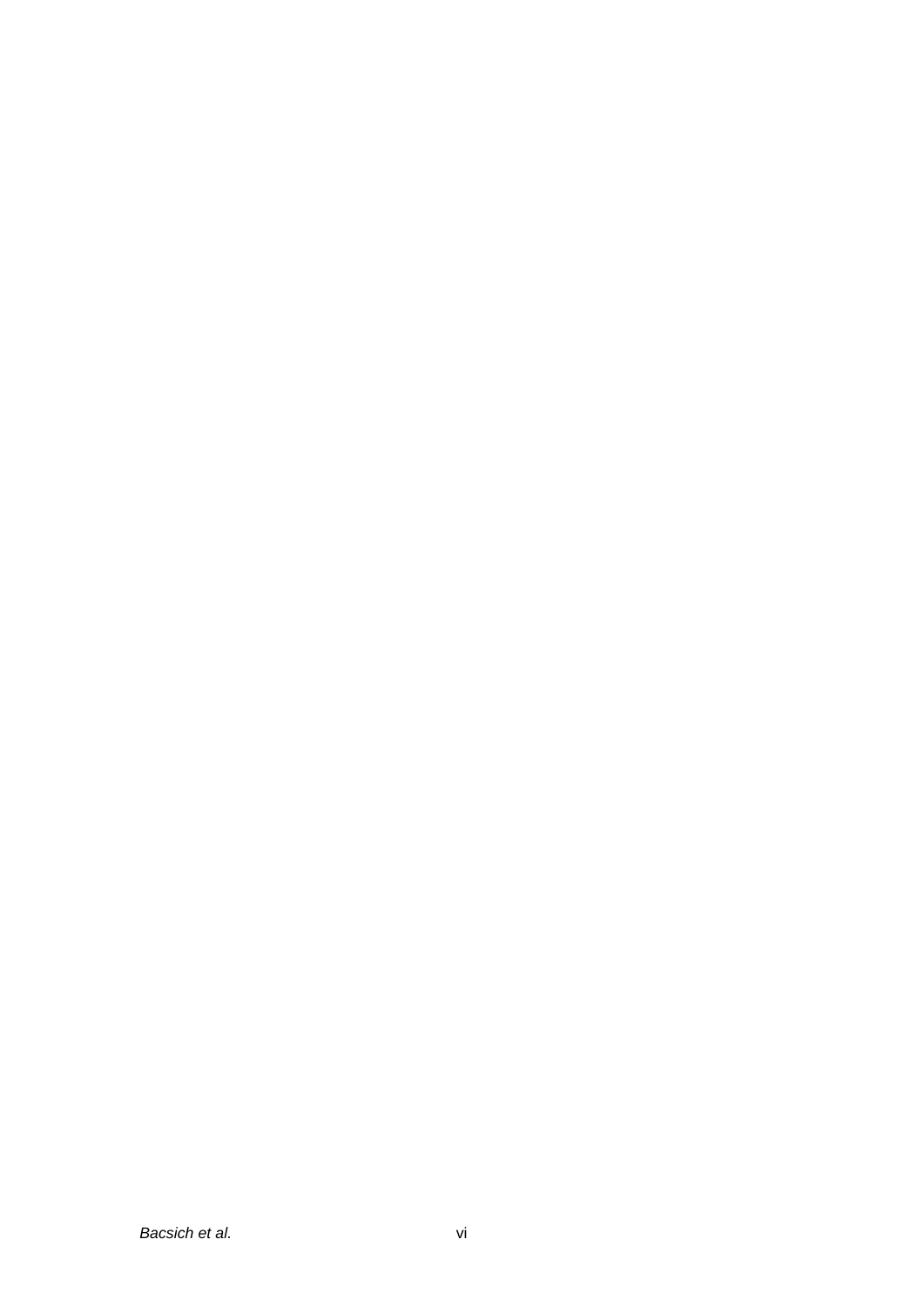# **Table of Contents**

| 0.                    |  |
|-----------------------|--|
| $\mathcal{I}$ .       |  |
| $1.1\,$               |  |
| 1.2                   |  |
| 2.                    |  |
| 2.1                   |  |
| 2.2                   |  |
| 2.3                   |  |
| 2.4                   |  |
| $\beta$ .             |  |
| 3.1                   |  |
| 3.2                   |  |
| 3.3                   |  |
| 3.4                   |  |
| 3.5                   |  |
| $\mathcal{A}_{\cdot}$ |  |
|                       |  |
|                       |  |
| 5.                    |  |
| 5.1                   |  |
| 5.2                   |  |
| 5.3                   |  |
| 5.4                   |  |
| 5.5                   |  |
| 5.6                   |  |
| 5.7                   |  |
| 6.                    |  |
| 6.1                   |  |
| 6.2                   |  |
| 6.3                   |  |
| 6.4                   |  |
| 6.5                   |  |
| 6.6                   |  |
| 6.7                   |  |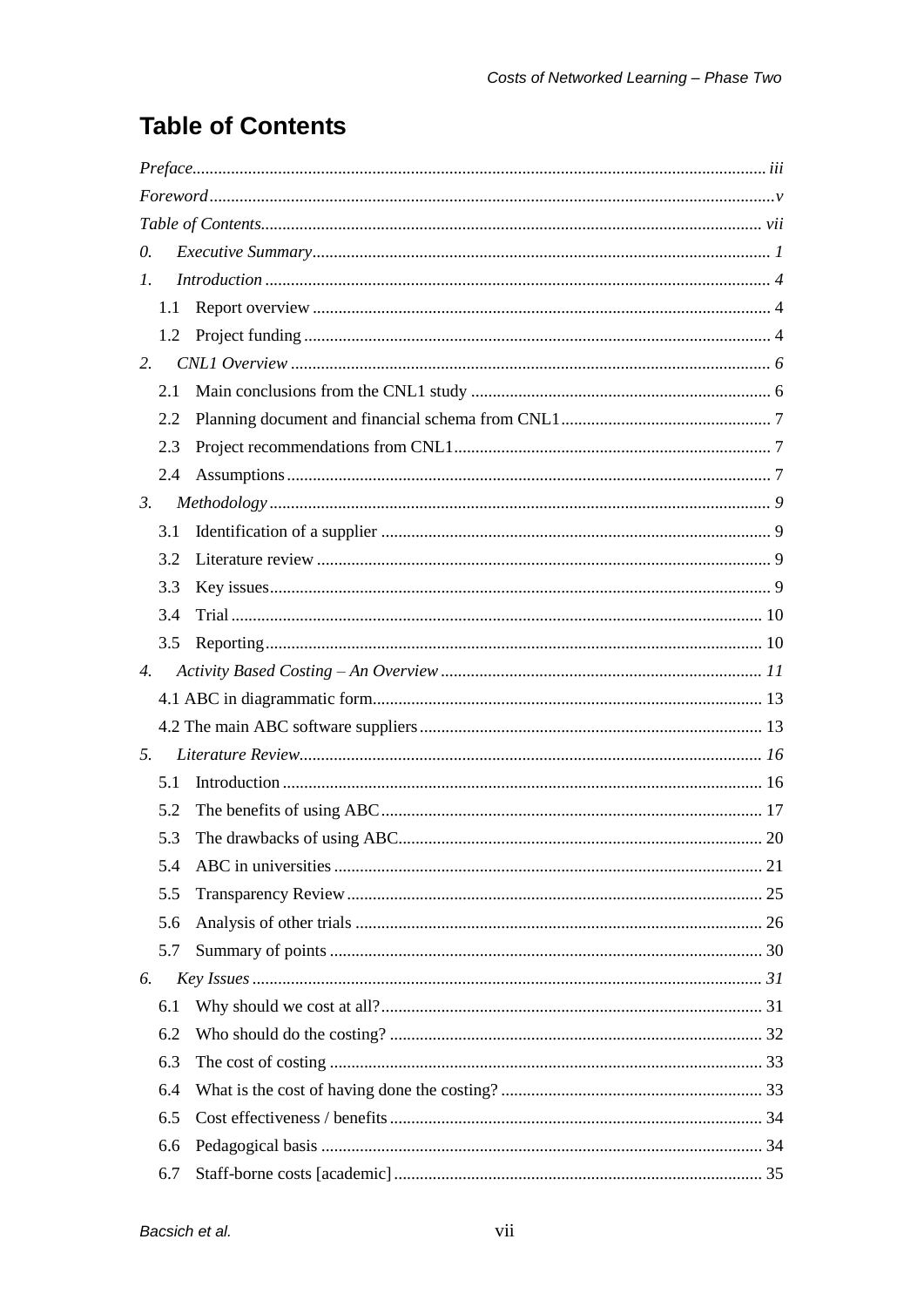| 6.8                                                                                  |  |
|--------------------------------------------------------------------------------------|--|
| 6.9                                                                                  |  |
|                                                                                      |  |
|                                                                                      |  |
|                                                                                      |  |
|                                                                                      |  |
| 7.                                                                                   |  |
|                                                                                      |  |
|                                                                                      |  |
|                                                                                      |  |
|                                                                                      |  |
|                                                                                      |  |
|                                                                                      |  |
|                                                                                      |  |
|                                                                                      |  |
|                                                                                      |  |
|                                                                                      |  |
|                                                                                      |  |
|                                                                                      |  |
|                                                                                      |  |
| 8.                                                                                   |  |
| 8.1                                                                                  |  |
| 8.2                                                                                  |  |
| 8.3                                                                                  |  |
| 8.4                                                                                  |  |
| 8.5                                                                                  |  |
| 8.6                                                                                  |  |
| 9.                                                                                   |  |
| 10.                                                                                  |  |
|                                                                                      |  |
|                                                                                      |  |
|                                                                                      |  |
| 11.                                                                                  |  |
| 12.                                                                                  |  |
|                                                                                      |  |
|                                                                                      |  |
| Sample of the Activity Dictionary used by the SHU team to collect staff time data 73 |  |
|                                                                                      |  |
|                                                                                      |  |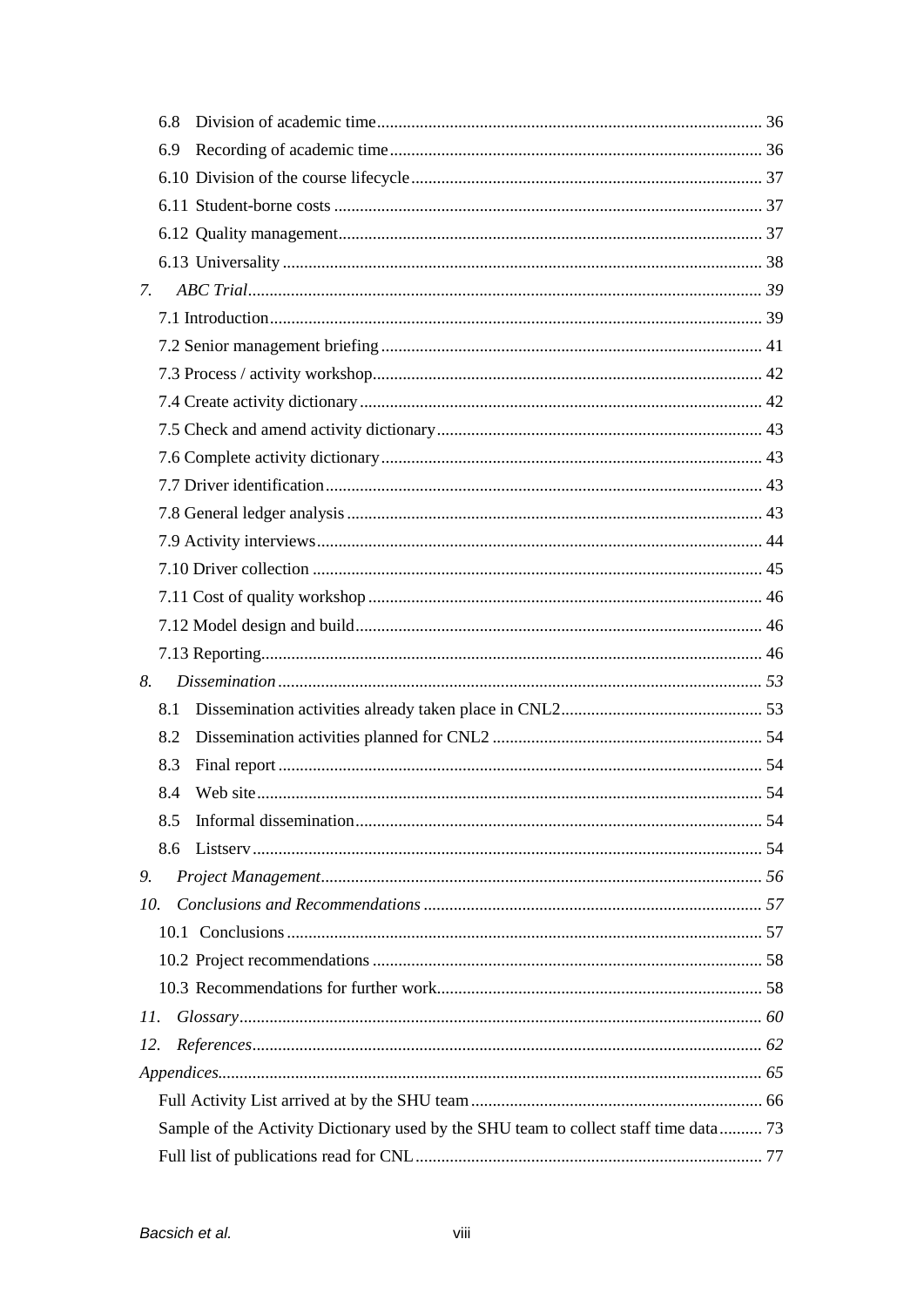# **0. Executive Summary**

This is phase two in the series of reports on the 'Costs of Networked Learning' (CNL). It has taken the methodology developed in phase one and applied it in a real higher education institution. The outcome of phase two comprises two volumes: a Report plus a Handbook, which will help other institutions to carry out their own work in this area. This is the Report.

- Given the drive towards more transparent financial operation and quality control, Activity-based Costing (ABC) is, undoubtedly, the way forward. This study has piloted ABC in Sheffield Hallam University at a School level and found it to be a very useful tool. We have found that the standard ABC methodology is suitable for use in universities without major adaptation. As was expected, the usefulness of data coming out depends on the accuracy of information going in.
- ABC uncovers hidden costs that are 'generally absorbed' but not those which are 'fundamentally unrecorded', such as staff overtime (categories as defined in the CNL1 report). ABC can be used on the whole institution, individual faculty and individual course level and can be extended with ABM and Balanced Scorecarding, for example. In addition, ABC allows the monitoring of quality in key areas, income analysis and profitability and so on.
- In order to undertake ABC successfully, suitable software and professional support is vital. As predicted in CNL1, spreadsheet products, such as Excel, are not complex enough to tackle ABC effectively. However, there is no need to develop software specifically for the education market since existing products are available, from suppliers such as the Armstrong Laing Group, ABM Systems, ABC Technologies and Baum Hart Partners.
- Literature referring to ABC use in universities is sparse; our investigations show that activity is taking place, but much is currently unrecorded. Where case studies are published, trials concentrate on the non-teaching aspects of university operation; we believe this shies away from the real issues involved. Universities must accept a payoff / balance between amount and quality of data collected in terms of the results and cost of the exercise; opting for simplicity is likely to produce inconclusive and unusable results.
- We hope the resources provided in our handbook will enable others to undertake a similar exercise, with professional support and suitable software, at a greater level of detail in the first instance. Complete and accurate ABC takes time; it has to be reasonably complex to be accurate, most studies record two or three iterations to the model before a full ABC system is reached. Overall, ABC complexity depends on what the institution is trying to achieve; decisions on this must be made in advance.
- Our enquiries show that the 'cost of costing' argument is not thought by the sector to be an adequate reason for not costing and that general opinion now seems to be in favour of 'getting-on with it'. A number of studies show that costing must be approached with the long haul in mind to avoid short-termism – to really reap the benefits of an ABC approach it must be firmly embedded into university operation.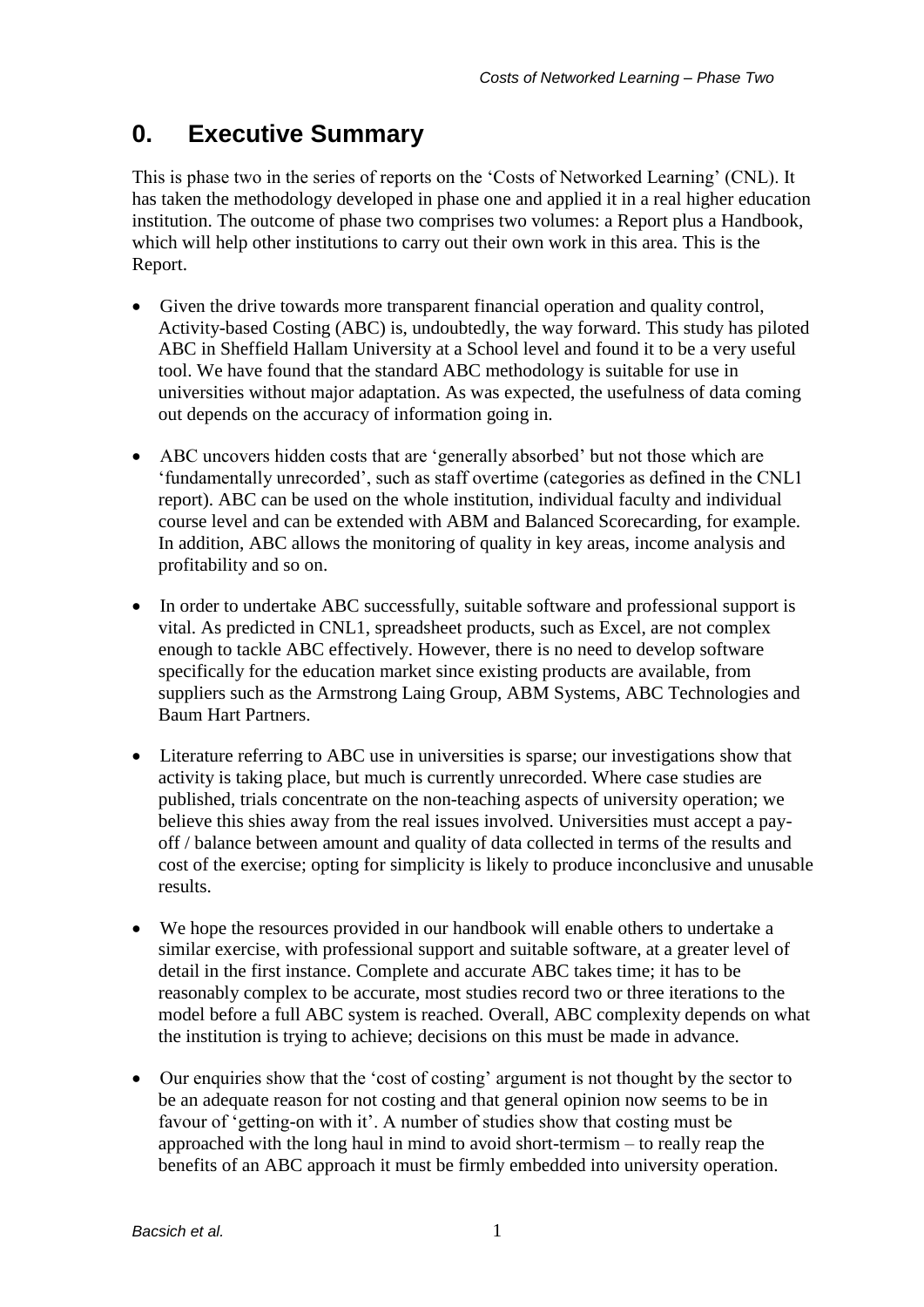- The Transparency Review is based on the principles of ABC; full ABC is just one more step and the potential benefits far outweigh the difficulties involved.
- Our work on the 'key issues' (Chapter 6) illustrates that staff-borne costs are considered to be a separate issue mainly connected to quality of management; and must be addressed separately. Student-borne costs should not be reimbursed by the institution or central funding body, but it is now widely accepted that that they should be taken into account when planning a course.
- Ultimately, costing data needs to be placed in context for it to be useable / reliable; arbitrary figures are meaningless to all and will not represent the full picture. If not, any form of costing will lead to decisions being made on a cost only basis.
- Contrary to other ABC accounts, which report that academic staff are sceptical about the exercise and afraid of the results it may yield, we found that those of our staff who put aside their initial scepticism were very enthusiastic, once they understood what was happening.

#### **Project recommendations**

These recommendations are for anyone considering a similar study to ours.

- 1. We expect that undertaking ABC at the School / Faculty level, for the first time, will take one full-time person approximately six months, depending on the scope of study and the information available; this person does not need to be an ABC or financial expert, but does need to be sensible and 'finance-aware'.
- 2. The standard ABC methodology is suitable for use in universities without major adaptations.
- 3. Senior management commitment, with a champion, top-down support and bottom-up interest is fundamental.
- 4. The purchase of suitable software and professional help is essential; but both already exist.
- 5. It is important to adequately scope such an exercise; the amount of work involved and depth of investigation depends upon the required outcome.
- 6. We advise a pilot study first to identify what data is readily available and what data needs to be generated before undertaking full-scale ABC.

#### **Recommendations for further work**

Our recommendations for further work fall into two distinct groups – those for funding bodies and those for further work in a similar vein.

1. Central funding bodies may have to agree to accept full-cost proposals for both teaching and research; if full costing is advocated, it will increase pressure for institutions to be funded on a full-cost basis, otherwise financial restraints will prevent an increasing amount of innovative work.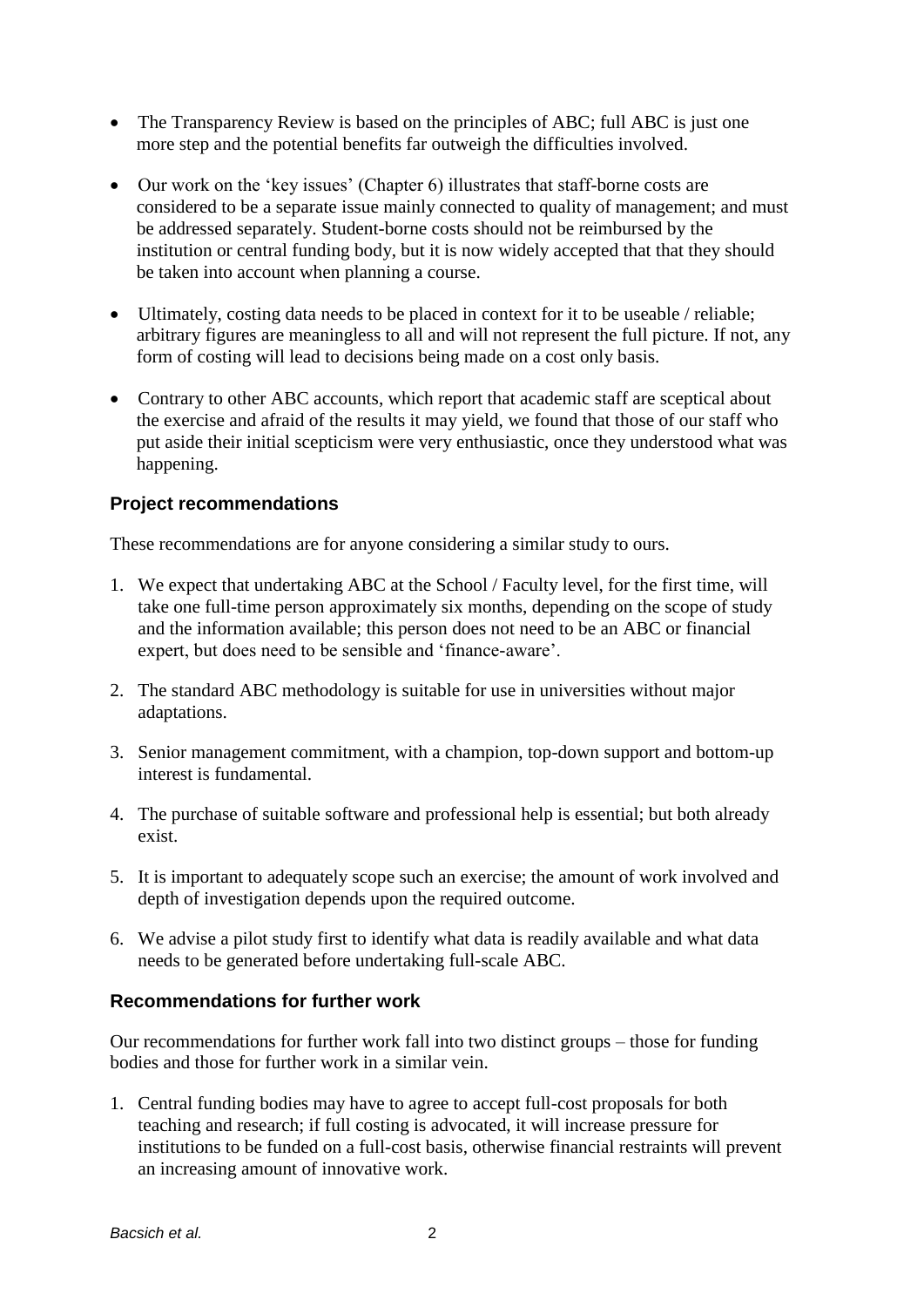- 2. There is much to gain through implementing ABC in higher and further education in the UK, but individuals and single institutions are suspicious and apprehensive; clear direction from the central bodies, such as that demonstrated in Australia, is urgently needed.
- 3. The 'cost of costing' is not seen by the sector as a reasonable excuse for not undertaking costing; it is essential that the benefits are promoted before the cost of the exercise and that consensus, across the sector, is reached with regard to the cost of having done the costing.
- 4. It is imperative that central funding bodies note that practical studies of this nature must be longer than six months in duration.
- 5. Studies which require participating institutions to divulge sensitive information, such as costings data, must be large enough, in terms of number and diversity, of institutions involved, to anonymise institutions successfully.
- 6. Since e-learning is still a small part of most individual institutions' activity, a large centrally funded multi-institution study on the cost-effectiveness of e-learning is crucial.
- 7. Academic staff working hours must be addressed as a separate issue; ABC takes 100% of time worked, not the number of hours and, consequently, the hidden cost of over- (and under-) time, to both the individual and the institution, will continue to be overlooked.
- 8. It would be very interesting, and immensely beneficial, to align our work to that of the Transparency Review team, thus providing a 'united front' on costings.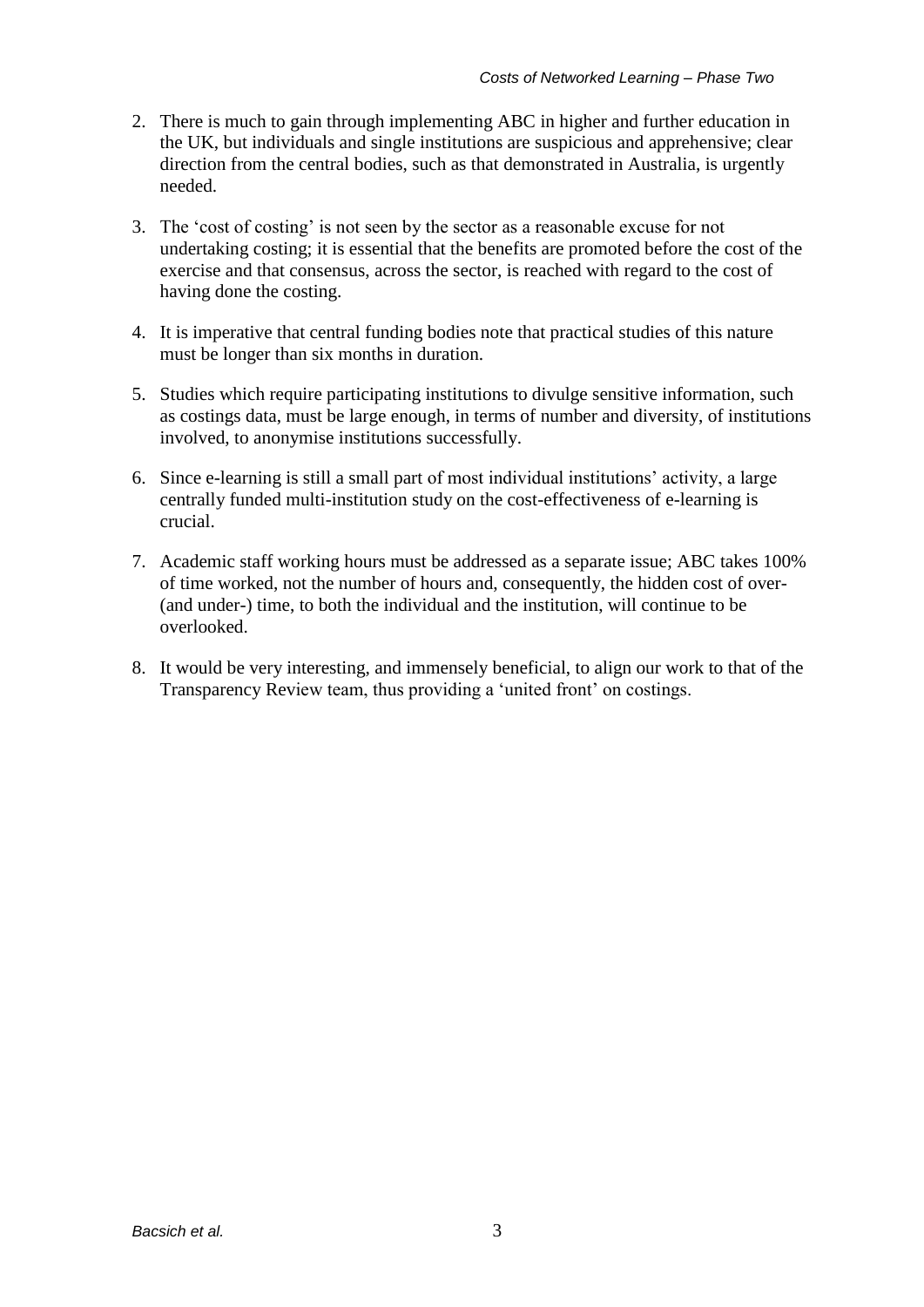# **1. Introduction**

*"… gone are the days when academics can look out from their ivory towers without fear of the consequences of pursing uneconomic ventures or ill-considered initiatives. […] That is not to say that loss-making ventures cannot be undertaken in any circumstances. It merely provides that all concerned are aware of those losses, the reasons for them and the actions required to sustain them."*

Cropper and Cook (2000)

This document is the Final Report for the second phase of the 'Costs of Networked Learning' project, funded by the Joint Information Systems Committee (JISC) and run by Sheffield Hallam University. CNL2 builds upon the CNL1 work published in October 1999. The main aim of CNL2 was to take the theoretical framework arrived at during phase one of the study and develop it into a practical handbook or set of guidelines.

### *1.1 Report overview*

Chapter two provides a brief overview of the first Costs of Networked Learning report published by Sheffield Hallam University in October 1999. This section also outlines the assumptions with which we approach this second report.

Chapter three outlines the methodology followed by the research team in this project.

Chapter four provides an overview of Activity Based Costing (ABC) for the non-expert, outlining its development and the major software providers.

Chapter five covers an update of the literature review begun during the first phase of the project. It specifically concentrates on an analysis of international costing projects also undertaking trials and also on literature focusing on ABC in educational establishments.

Chapter six looks at some of the key issues identified during phase one of the study and outlines attempts made by the team to resolve then or reach consensus within the sector to inform future JISC work in this area.

Chapter seven focuses on the ABC trial undertaken at Sheffield Hallam University with the assistance of the Armstrong Laing Group.

Chapter eight covers the ongoing dissemination connected to this project, including a report of dissemination events since the end of CNL1 and also those which are planned.

Chapter nine focuses on the management of this project, concentrating specifically on the problems encountered by the team and how they were over come.

Chapter ten presents the project conclusions and recommendations to JISC and the sector resulting from the work undertaken.

# *1.2 Project funding*

This project was funded by the Joint Information Systems Committee (JISC) for Awareness, Liaison and Training (JCALT). JISC is the strategic advisory committee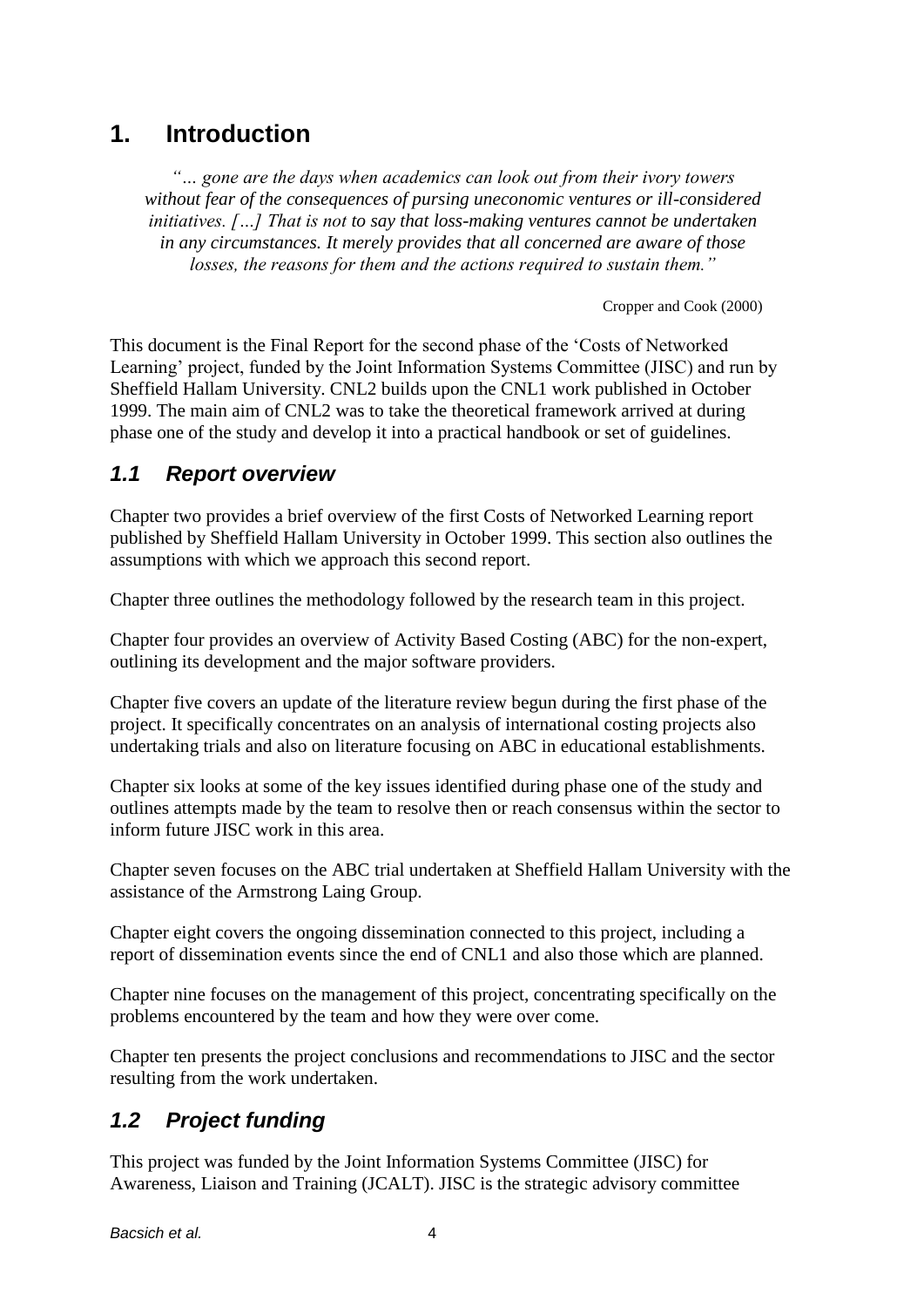working on behalf of the funding bodies for higher and further education (HE and FE) in England, Scotland, Wales and Northern Ireland. Initial funding was for a six-month period ending in December 2000; additional funding, and a four-month extension, allowed the project team to overcome a number of difficulties. Supplementary support was provided by the School of Computing and Management Sciences at Sheffield Hallam University.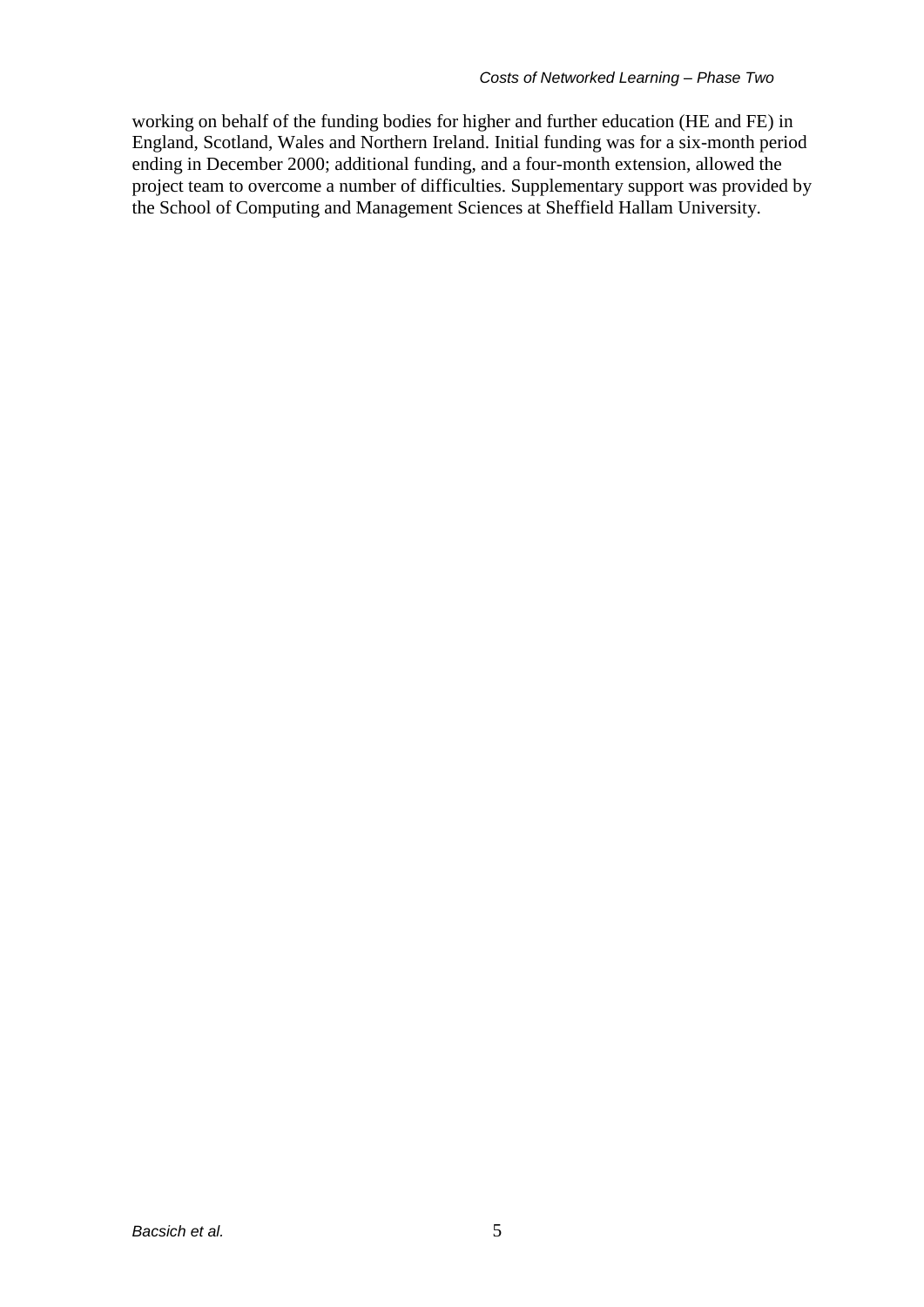# **2. CNL1 Overview**

*"University leaders will either make major decisions based on 'gut' feelings or good information. Those institutions that can adapt to the new environment, measure their cost effectively and put this information to good use will have an advantage."*

DETYA and Ernst & Young (2000)

In December 1998, a team of researchers at Sheffield Hallam University were awarded a £28,000 grant by the JCALT to undertake a six-month project on the Costs of Networked Learning. The aim of the project was to identify the hidden costs involved in Networked Learning and to produce a schema using which these costs could be accurately recorded. The remit also included the development of an accompanying planning framework to aid the development of Networked Learning initiatives. The project was completed in July 1999.

### *2.1 Main conclusions from the CNL1 study*

- 1. The literature search established that the past literature is confinable, with a slow rate of accretion. The literature from the training field is relevant.
- 2. Earlier UK work on costing innovative learning systems in HE was of little use. More general costing work, such as the Joint Funding Councils Costings Guidelines (1997), has been helpful. The Flashlight (Ehrmann and Milam, 1999) work on costing is likely to be of great relevance.
- 3. The Sectoral Survey established that the costs of Networked Learning are little considered at this stage, with problems of scope and inconsistent information.
- 4. The site visits confirmed that Networked Learning is prevalent in all types of HEI, but that cost analysis of Networked Learning is not currently on the agenda (although HEIs are aware that it is firmly on the Funding Councils' agenda).
- 5. The site visits also proved that student concerns and behaviour are neither well understood nor seen as being strategic.
- 6. Both the survey and the site visits confirmed that there are organisational barriers to accurate costing. The 'cost of costing' issue was raised.
- 7. Institutions did identify a useful set of Hidden Costs to complement those uncovered in the literature.
- 8. Institutions felt that more compelling pedagogical evidence of the benefits of Networked Learning was needed. Organisational, quality and software issues were also considered as barriers.
- 9. The study has uncovered costs being absorbed by academic staff which were previously hidden. Staff overtime was highlighted as an issue.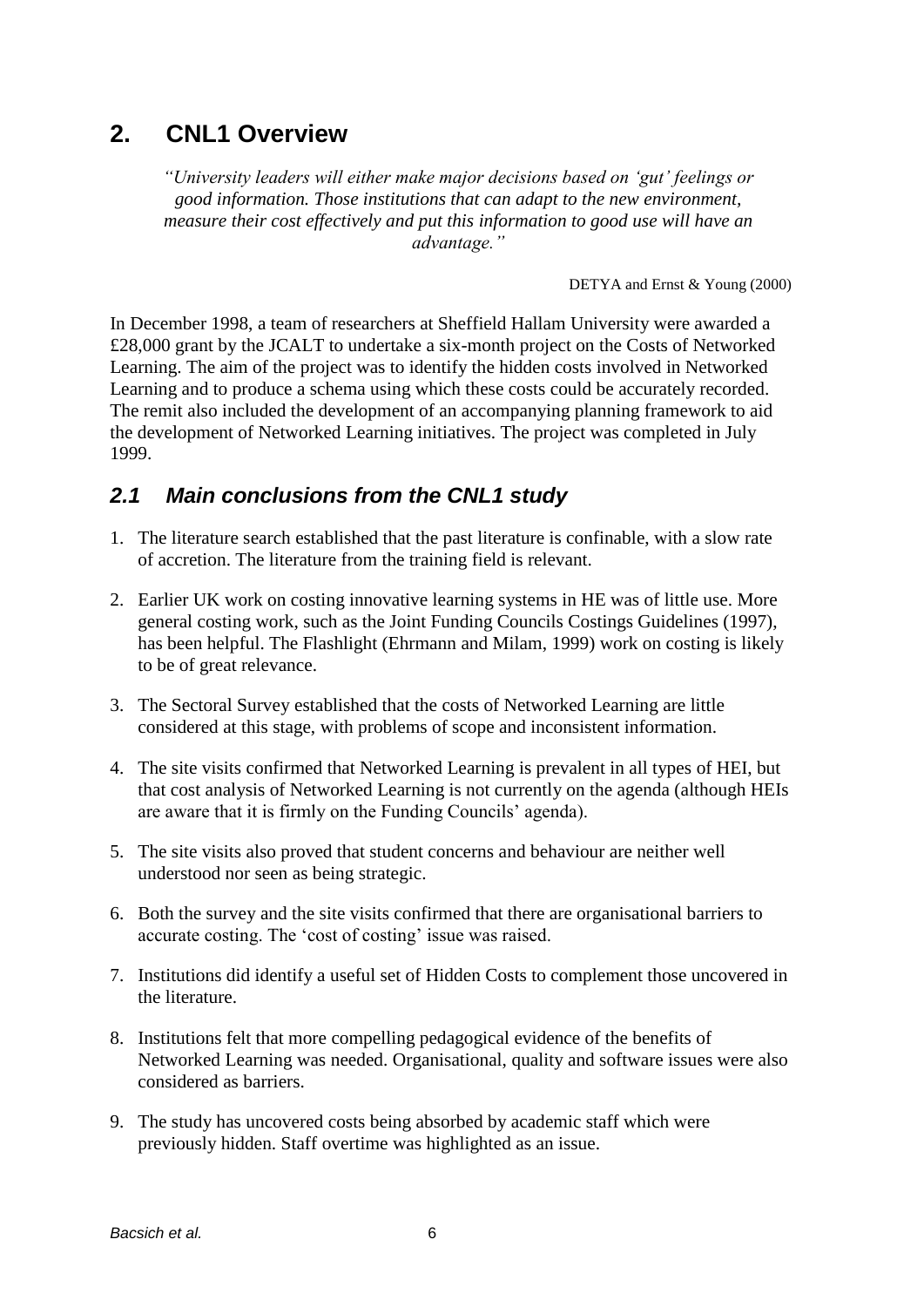10. The student survey showed that there is a disjunct between student beliefs – in essence, students believe that Networked Learning *increases* costs to them – and student behaviour – time has an opportunity cost to them.

### *2.2 Planning document and financial schema from CNL1*

We propose a Planning Document and Financial Schema with the following features:

- 1. It can operate at the level of a whole Institution; a department or faculty; a course; or a unit (module) within a course.
- 2. It takes account of the costs incurred (or saved) by the additional stakeholders in the learning process other than the Institution. The most important of these additional stakeholders are Students and Staff (own time and resources).
- 3. It takes account of the division of academic time into Research, Teaching and Other (including administration).
- 4. It takes account of the activities *within* the course development process and proposes a three-phase model for these if there is no existing relevant model.
- 5. It is flexible in terms of the methods of allocation of overheads.

### *2.3 Project recommendations from CNL1*

- 1. We support the centrally initiated drive towards coherence in university accounting procedures.
- 2. Conventional teaching and learning must be costed via the same methodology.
- 3. There is a need to locate and evaluate finance software suitable for the 'new era' of ABC in HEIs.
- 4. A co-ordinated 'mega-survey' approach is needed, including recognised procedures by which figures are collated.

### *2.4 Assumptions*

From the above, and the main CNL1 report, we distil the following assumptions which we hope will aid those who are not familiar with previous work in this area.

- Traditional costing methodologies are not suitable to reach accurate costs of individual courses.
- That ABC is the way forward.
- That ABC software can cope with this problem much better than a typical spreadsheet system such as Excel.
- Time-sheets are one method but there are more achievable ways of measuring staff time.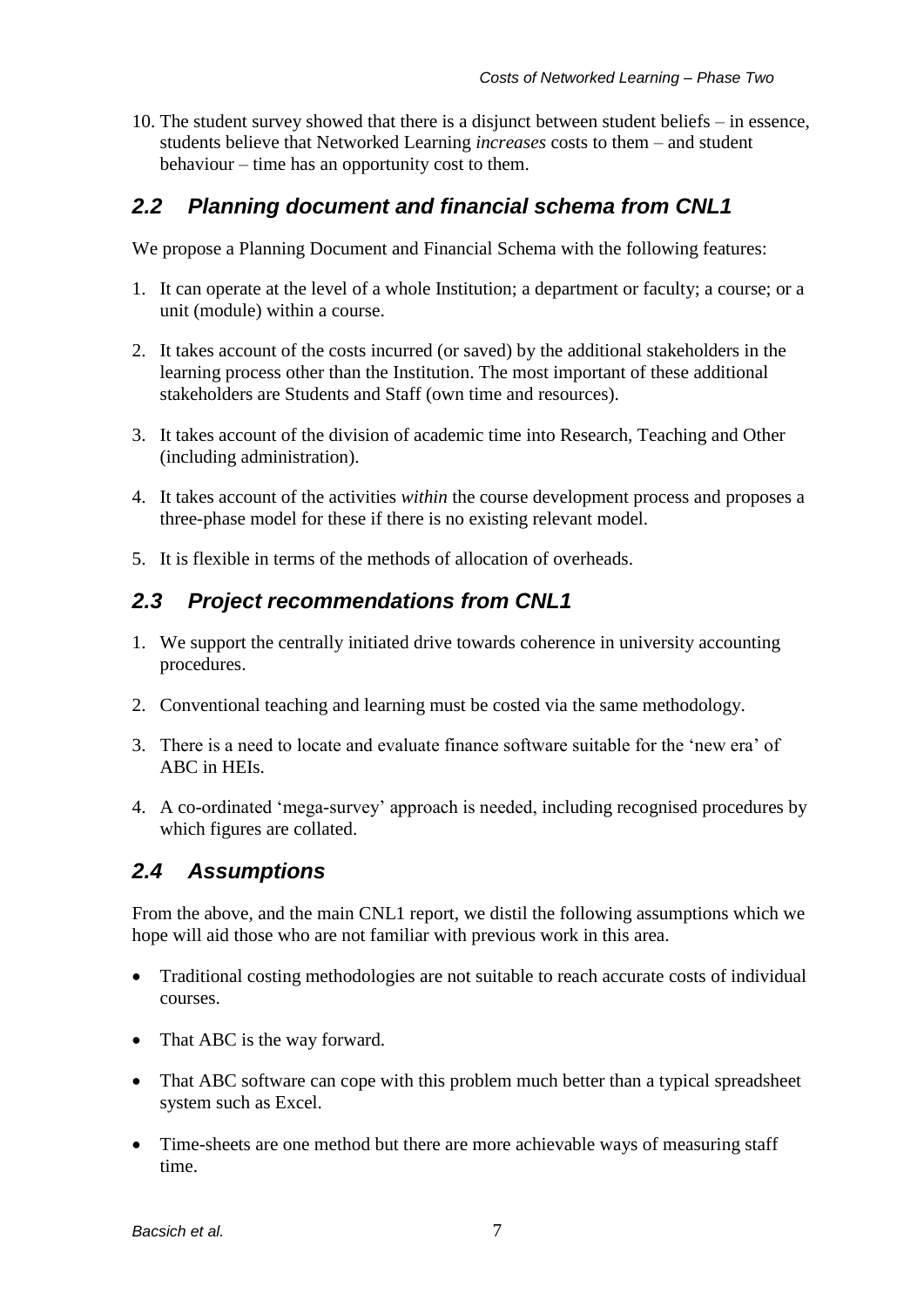- Costing must be integrated / embedded into institutional operation.
- Any costing system must function on a number of levels from the whole institution to a single course.
- Staff and students absorb a large number of the hidden costs identified.
- SHU covers a wide range of general University activities and behaviours.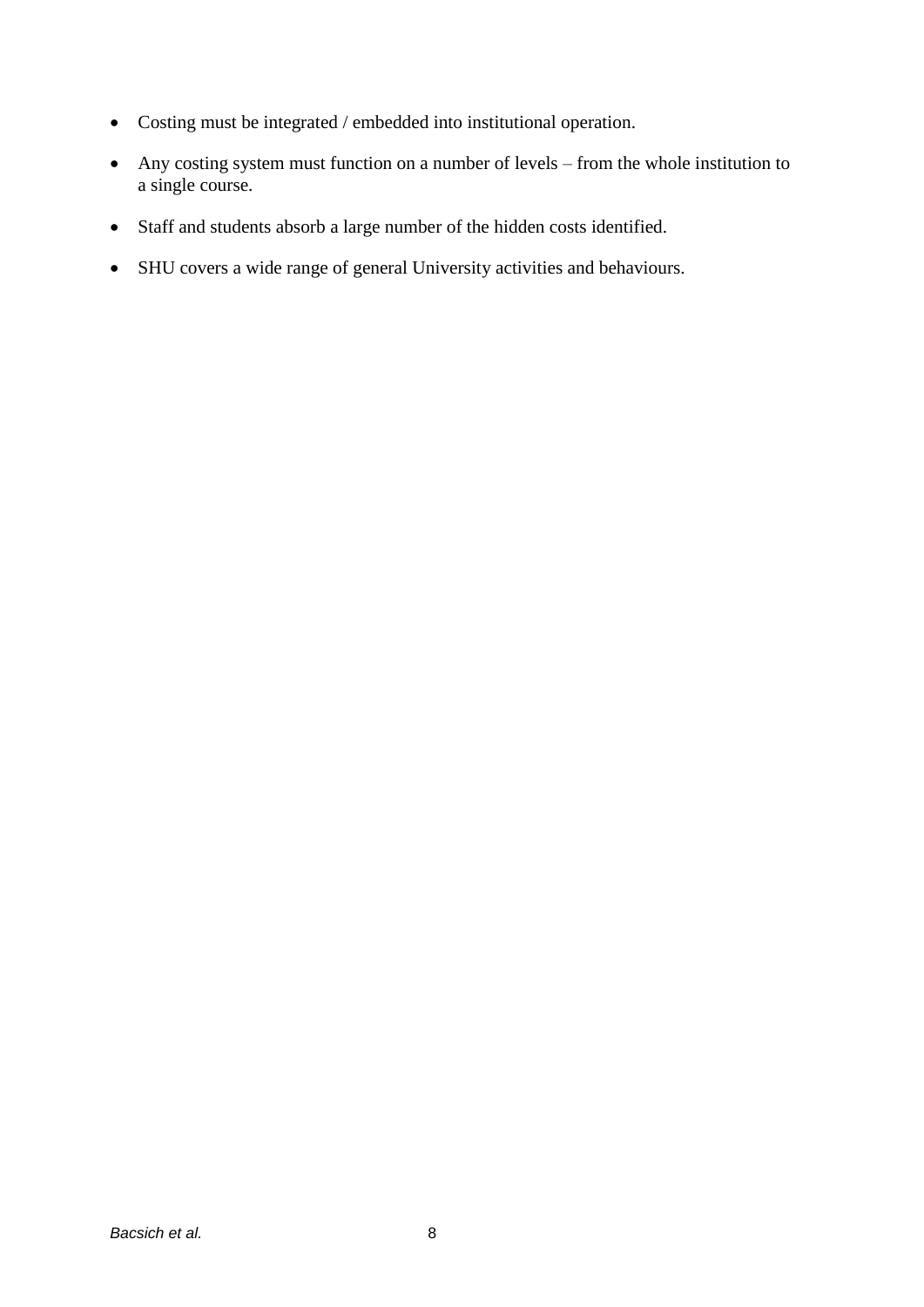# **3. Methodology**

*"The power of activity-based costing is in its ability to clearly portray cost and nonfinancial information. This includes portrayal of the relationships between the two as well."*

Turney (1996)

The main aim of this project was to build upon the conclusions and recommendations of phase one of the Costs of Networked Learning project to develop the handbook, or set of guidelines, which allow individuals and teams within higher educational establishments to cost courses, both innovative and traditional, more accurately.

It was important to identify a suitable ABC software provider. It was recommended in our first report that it was important to "locate and evaluate finance software suitable for the 'new era' of Activity Based Costing in HEIs" (p2) and also directly by the DETYA and Ernst & Young (2000) report:

"An institution embarking on the development of an ABC model for the first time should look at purchasing a specialised software package to support this project. The selection and purchase of a specialised ABC modelling tool will reduce the time associated with the model development and enhance the quality of the outcomes reported."

This second phase of the project also sought to address and resolve some of the key issues identified in phase one of the study to the satisfaction of the sector.

# *3.1 Identification of a supplier*

It was decided very early in the project that we did not have the expertise or inclination in the team to build our own ABC software. A web search was conducted and suppliers that were recommended in the literature were reviewed. A number of demonstrations from suppliers were undertaken before the team settled on the Armstrong Laing Group product Metify ABM.

# *3.2 Literature review*

Our literature review expands the literature database established during phase one of the study. During this phase of the project we concentrated specifically on literature relating to ABC both in general use and in university use; the progress of the Transparency Review team and also the trials of other costings projects internationally.

# *3.3 Key issues*

During phase one of this study a number of key issues were identified. One of the strands to phase two of the study was to resolve a number of these issues to the satisfaction of the sector. To this end, a workshop was run at the April Networked Learning 2000 conference, which outlined and discussed a number of these issues. Following this, a number of the issues were discussed on the project listserv.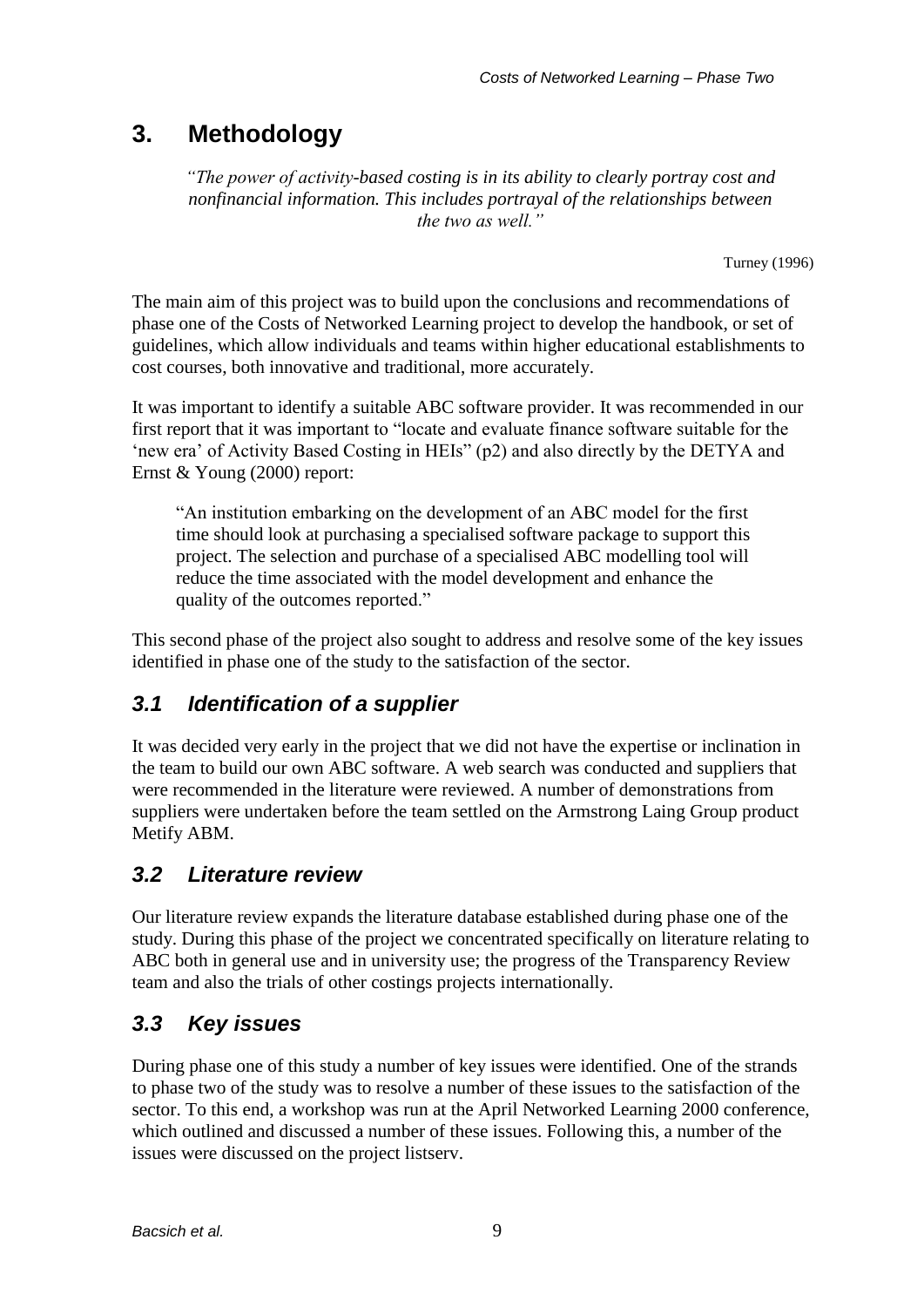# *3.4 Trial*

Initially, it was hoped that representatives in the three selected areas of the University would be assisted by the team in costing the activities of that particular area. Unfortunately, this did not happen and we lost two areas. Focusing on our remaining area, all of the work was undertaken by our team. We followed the tried and tested Armstrong Laing methodology, which was only slightly tailored to HE where absolutely necessary.

# *3.5 Reporting*

Reporting for this project is fairly extensive, as we needed to report to the SHU department within which the trial took place; we also presented to the University Senior Management Team in conjunction with Armstrong Laing representatives. This report sees us reporting back to our funding source, JISC, and to the sector as a whole.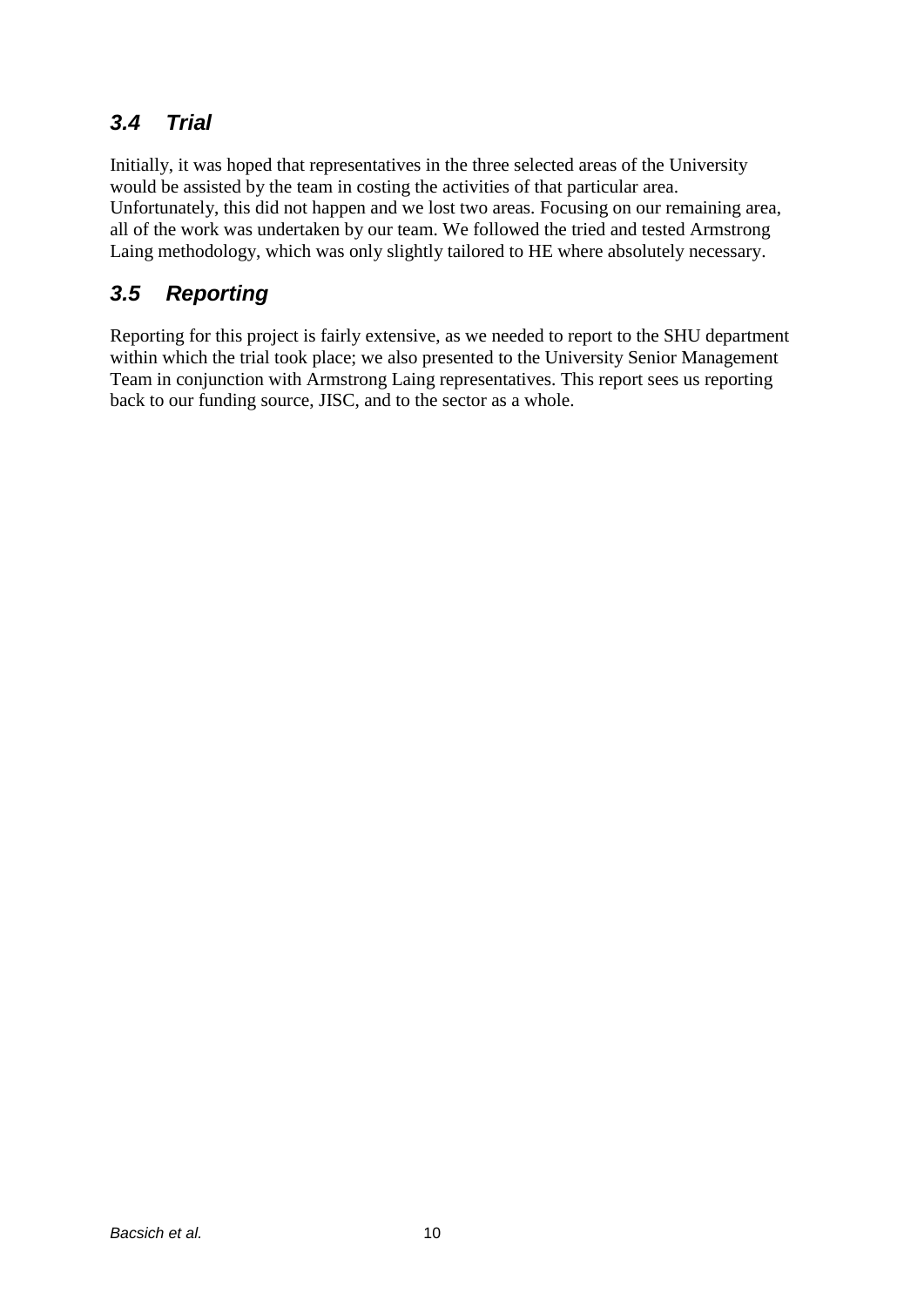# **4. Activity Based Costing – An Overview**

*Activity Based Costing is a "system for costing products, developing budgets, measuring performance, and valuing inventory."*

O'Guin (1991)

ABC was developed as an alternative costing methodology by Robin Cooper and Robert Kaplan of the Harvard Business School during their research into product costing in the manufacturing industry (Cooper and Kaplan, 1998). Cooper and Kaplan recognised that, "the traditional costing model distorted product costs by assuming overhead costs are driven by the volume of goods produced via surrogates such as direct labour hours, machine hours or direct material expenditure. Thus products with low and high volume receive the same average overhead cost allocation per unit" (Cleary, 2000).

Cleary (2000) goes on to record that Cooper and Kaplan, "advocated analysis of the actual activities performed that incur the cost. The activities are linked to the cost objects that consume them and costs are therefore traced first to activities and then activity costs are allocated to cost objects via cost drivers". Thus contrary to traditional accounting, ABC breaks down overheads based on actual consumption of the resources by each activity or task thereby making a rational allocation of indirect costs (Howson and Mitchell, 1995).

Put simply, ABC acknowledges that the business of any organisation can be broken down into a number of discrete activities that often cross departmental boundaries. It costs a certain amount of money to perform each of these activities and the majority of the organisation's costs can easily be assigned to one, or in proportion to a number, of these specific activities. When the total cost for each activity has been established, this cost can then be distributed to the products or services (cost objects) in relation to their consumption of that activity. Thus, each product or service is only assigned costs for the activities that go into producing it, giving an accurate picture of each product or services true cost. Under ABC, costs that are not directly linked to the cost object (a course, for example) can be treated as business sustaining costs or idle costs (the vice-chancellor's committee, for example).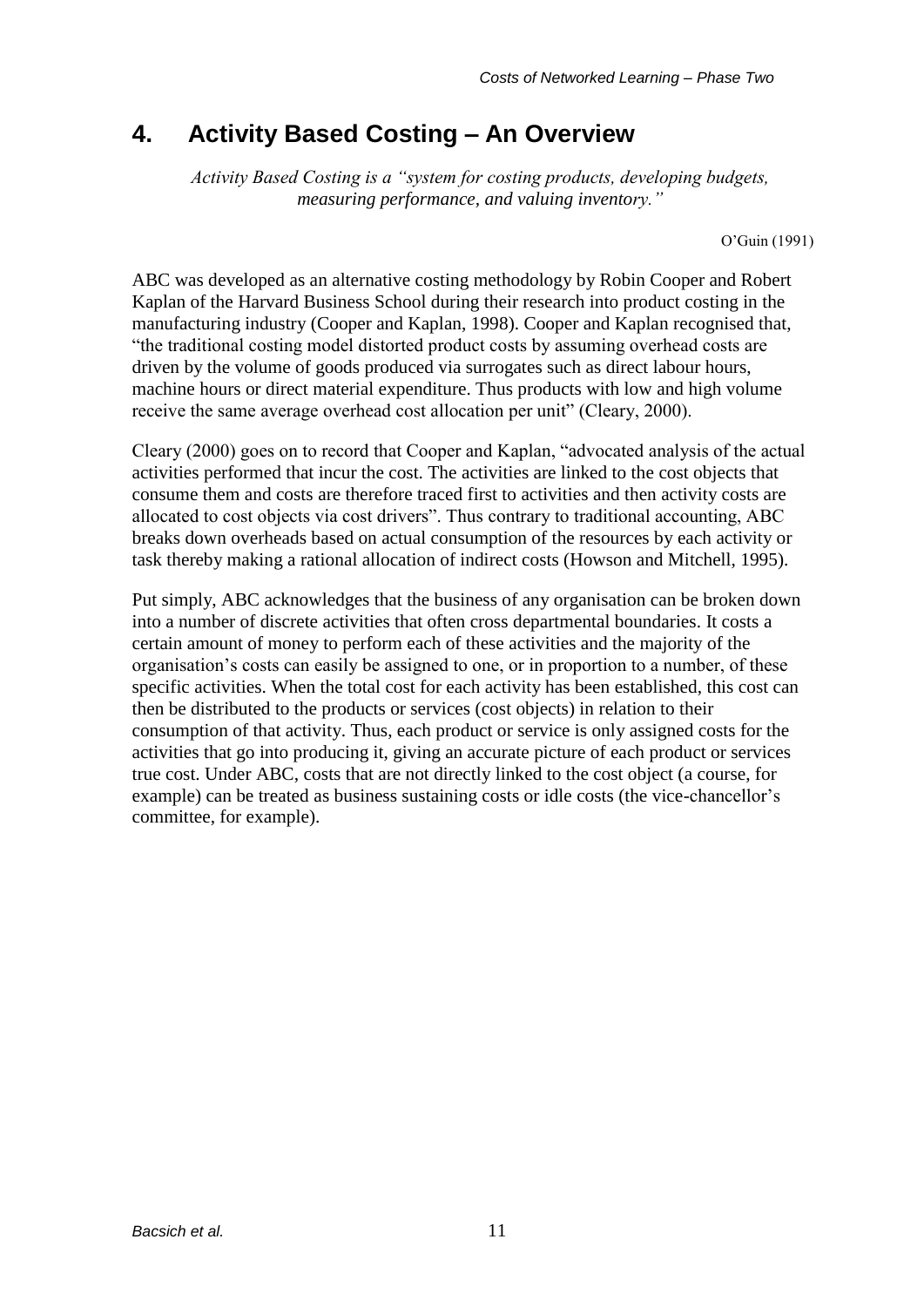

In the above example, academic staff are a resource of the university and their time is a cost to the university. Staff spend their time carrying out various activities, such as 'lesson planning'. If we take the percentage of each individual's time spent on 'lesson planning' and apply that same percentage to each of their salaries, we get the salary cost for the activity 'lesson planning'. The cost of the activity 'lesson planning' is then distributed to the courses (cost objects) using an appropriate cost driver – in this case number of lessons to be planned.

ABC derives the total cost of a cost object (a course, for example) by aggregating all of the costs incurred in the provision of that product or service. Basic questions ABC attempts to answer are:

- what activities are undertaken to provide a product or service?
- how often, and by whom, are activities performed?
- what resources are consumed when undertaking activities?
- how much does it cost to provide a product or service?
- what value-adding and non-value-adding activities are undertaken?

In providing answers to the above questions ABC facilitates decision-making (Cropper and Cook, 2000). ABC also has the potential to bring to the surface hidden costs that are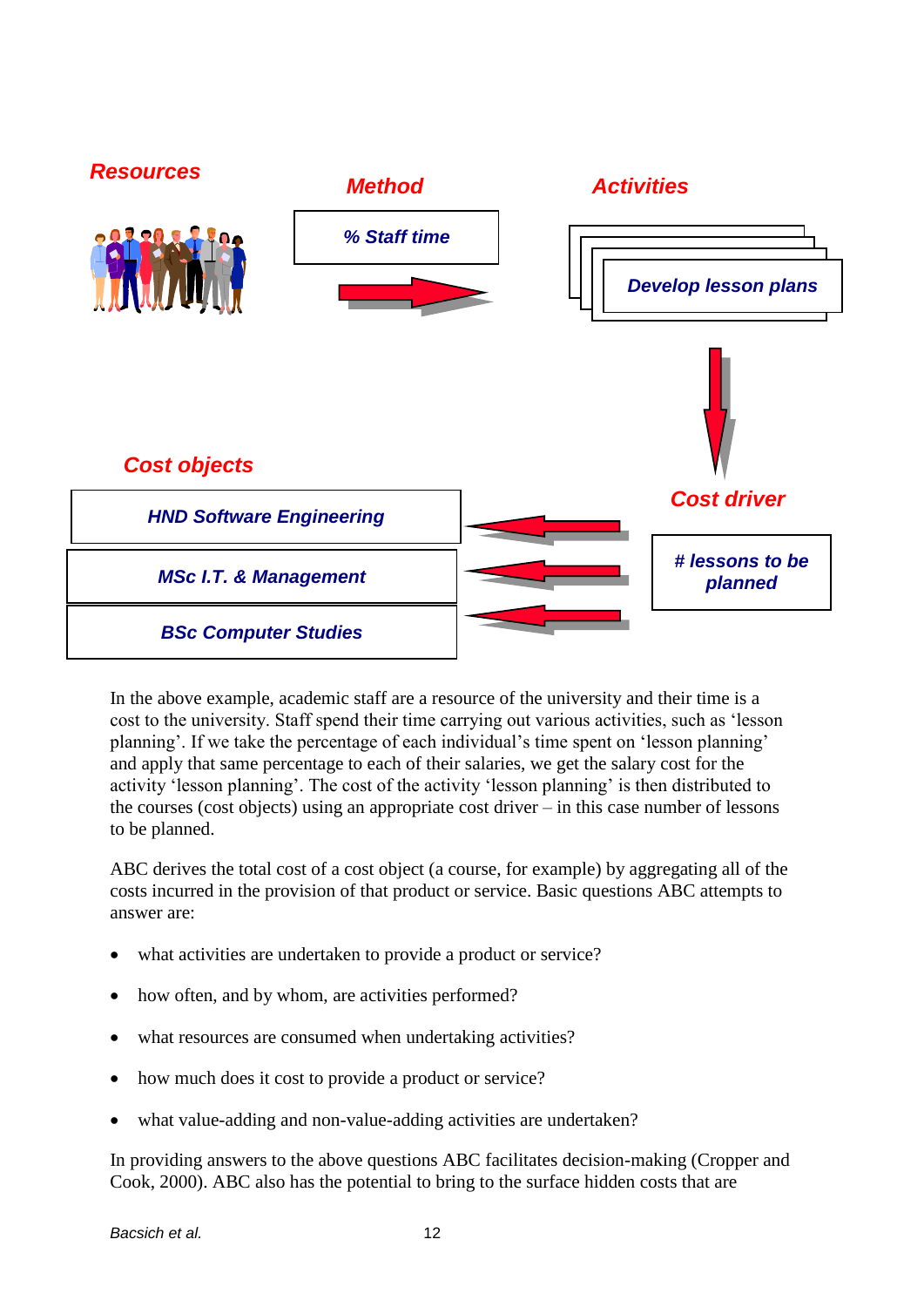currently borne by the institution, staff and students in higher education establishments, as identified in CNL1. ABCs potential to reveal hidden costs lies in its ability to focus on activities and resources consumed in order to provide university services.



# *4.1 ABC in diagrammatic form*

This diagram illustrates the process of ABC. Costs, taken from the General Ledger, are attributed directly to Cost Objects or to Activities using Methods, alternatively they are called Business Sustaining Costs when they cannot be realistically attributed to Activities or Cost Objects. Those which are attributed to Activities are then distributed to the Cost Objects using Cost Drivers. Budgets can then be fed into the model allowing comparisons between budgets and actual spending to take place. For a fuller explanation of terms please refer to the Glossary.

For example, at the University of Rother Bridge an ABC exercise is taking place. Costs are taken from the University's General Ledger and distributed to three places: to Activities (groups of tasks undertaken by staff in the University) using Methods (a Cost Driver operating in this place); directly to the Cost Objects (in this case, individual courses run by the University); or, finally, directly into the Business Sustaining Costs bucket (those costs, such as the Vice-Chancellor's salary, which can not realistically be attributed to the cost object), these costs are then evenly reallocated across all Cost Objects. Costs which the University has distributed to Activities are then attributed to the Cost Object using Cost Drivers (for example, the number of students applications per year per course). The University can now see how much its courses cost, they can also compare this to the budgeted information by feeding in this data at this stage.

# *4.2 The main ABC software suppliers*

There are a number of ABC software suppliers, in this section we have provided their contact details should you wish to get in touch with them and also outlined our reasons for choosing the Armstrong Laing Group.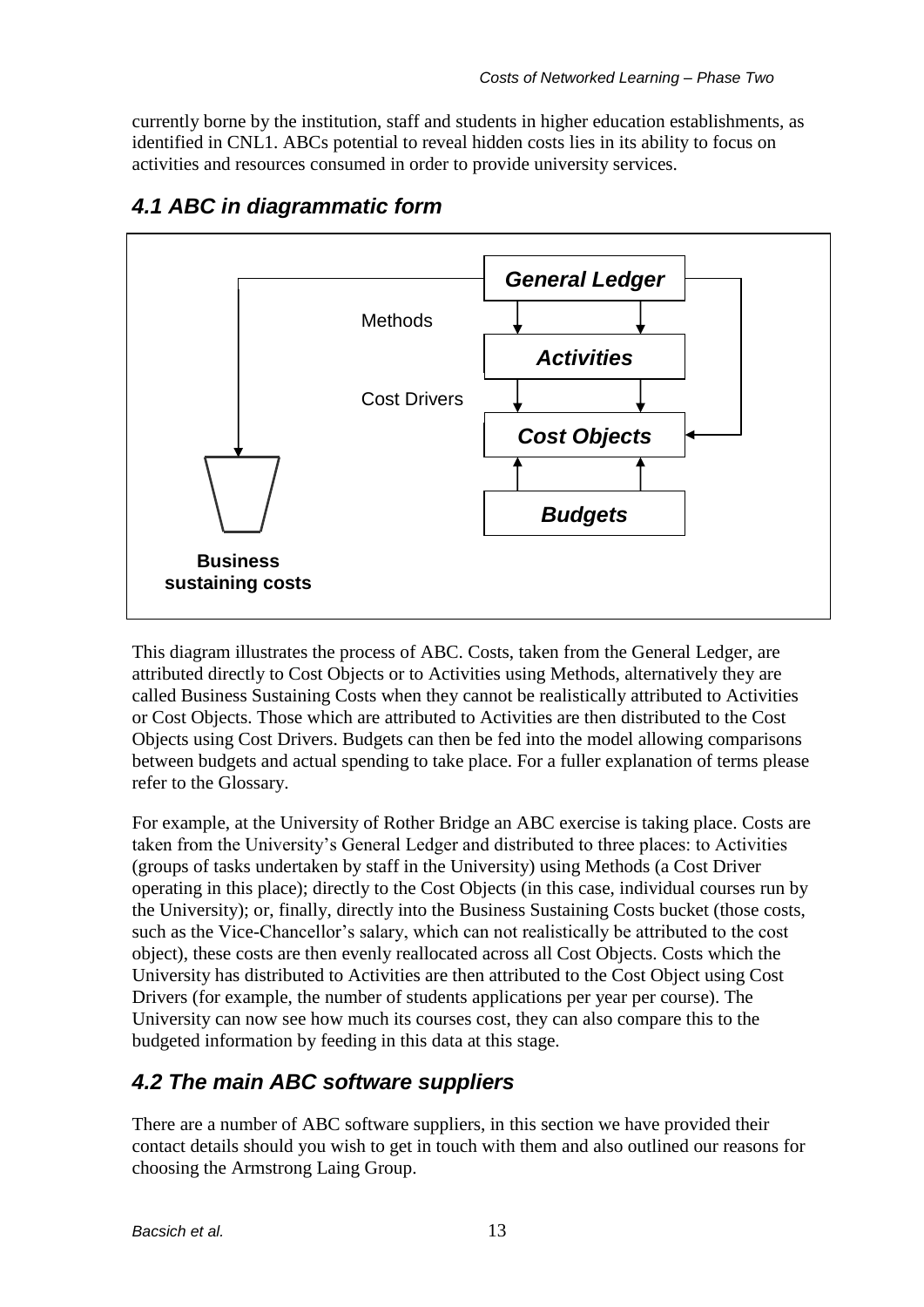| <b>Baum Hart &amp; Partners</b> |                                |
|---------------------------------|--------------------------------|
| 19a High Street                 | Telephone and Fax 01453 792220 |
| Stonehouse                      |                                |
| Stroud                          | E-mail bhp@baumhart.co.uk      |
| Gloucestershire                 | World Wide Web                 |
| $GL10$ $2NG$                    | http://www.baumhart.co.uk      |

Baum Hart & Partners is a medium-sized company providing integrated software systems, consultancy and training services to the Public Sector.

ABC for HE is their comprehensive financial planning and management tool, designed specifically for the Higher Education sector. It is a user-friendly PC-based system created for the industry-standard Microsoft Access Database and complementing other financial control systems such as the General Ledger. It allows universities to meet UK Transparency and Accountability Review requirements and evaluate scenarios based on changing financial and non-financial factors. Financial and non-financial data can be imported to the modules and it is possible to export all data and output reports in a number of formats. A similar product, ABC for Education, has been designed specifically for the UK Further Education Sector.

The Baum Hart web site claims that in addition to "the prestigious Hong Kong University" and "the University of Canberra" a number of UK-based Universities and Colleges are currently using ABC for Education. However, we have contacted many of the HE organisations and our enquiries show that while purchasing the software implies interest and intent, it does not automatically imply use.

#### **ABM Systems – ProDacapo**

| Telephone $+61$ 2 9908 8909 | Email gaclarke@abmsystems.com |
|-----------------------------|-------------------------------|
| $Fax + 61299088919$         | World Wide Web                |
|                             | http://www.abmsystems.com/    |

ABM Systems (based in Sydney, Australia) is a member of the ProDacapo worldwide firm of performance management specialists with offices throughout Europe and the Americas. Their web site states that, "we specialise in providing performance management solutions to companies, government and non-profit organisations. Our solutions integrate practical concepts to help people develop business plans, track performance, analyse costs and profits, and improve results". ProDacapo is a complete integrated performance management system, facilitating Activity Based Costing, Total Quality Management, Business Process Re-engineering, Performance Measurement & ISO 9000. ABM Systems claim to have a broad range of clients in Government, Manufacturing, Mining, Finance, Logistics and Service.

#### **ABC Technologies Ltd. – Oros** / **Easy ABC Plus**

| <b>UK Headquarters</b>  | Telephone 02392 230280       |
|-------------------------|------------------------------|
| 7 The Spinney           | Fax 02392 268011             |
| Parklands Business Park |                              |
| <b>Forest Road</b>      | Email manager.uk@abctech.com |
| Denmead                 |                              |
| Hampshire               | World Wide Web               |
| <b>PO7 6AR</b>          | http://www.abctech.com/      |
|                         |                              |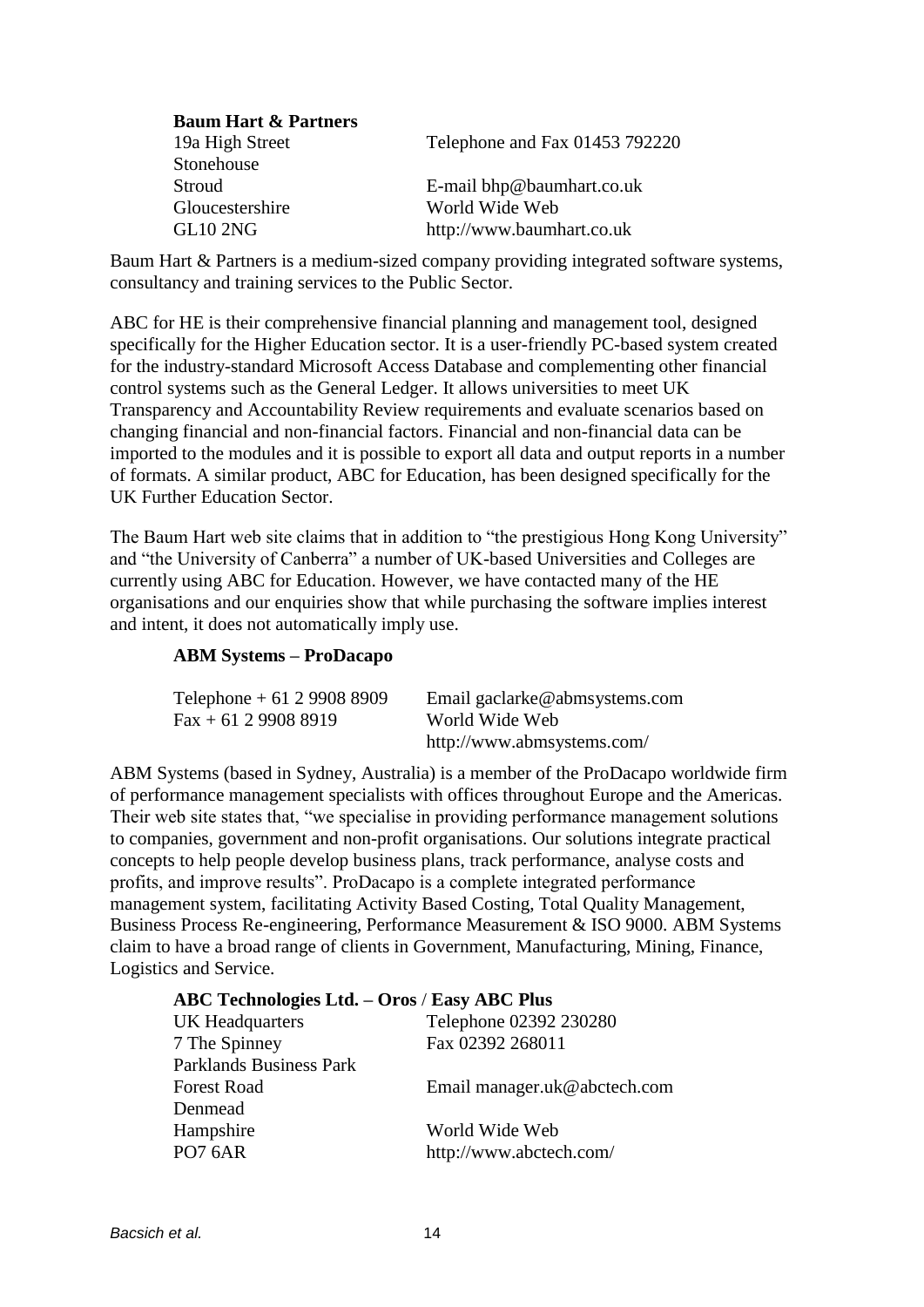The ABC Technologies web site states that "ABC Technologies is, and has always been the leader in Activity-Based Costing and performance management software, services and solutions". The software solution offered by ABC Technologies is Oros® Analytics, which, according to the company web site, "seamlessly integrates activity-based costing/management (ABC/M), performance scorecarding as well as provides a bridge integration with SAP® inter-enterprise solutions". The web site also claims that there have been 4,300 installations of the Oros software in 73 countries, no examples of implementations within the traditional education sector are stated.

#### **Armstrong Laing plc – Metify ABM**

| Email info@armstrong-laing.co.uk |
|----------------------------------|
|                                  |
|                                  |
|                                  |

The Armstrong Laing Group was established in 1990 providing support and consulting for various Management and Executive Information Systems. One year later they released their first activity based costing software solution. The web site states that, "Metify ABM is the cornerstone of activity-based management, pinpointing your most profitable customers, products, regions or channels, as well as uncovering the costs of individual business processes that may need to be improved in order to drive higher profit levels". The web site strongly promotes the concept that consultants will work with clients from proof-of-concept to full implementation highlighting the full scalability of the product. Although no examples of implementation in education exist, the web site states that 750 implementations have taken place worldwide; 19 case studies exist online including service companies and county councils. The software package also includes a bridge to incorporate existing information and an extensive reporting facility.

Our reasons for choosing Armstrong Laing were that the company:

- were willing to enter into true partnership;
- had experience in public sector;
- $\bullet$  offered user friendly approachable software;
- had no previous experience of implementing ABC in education and therefore were willing to test their standard industry methodology;
- were willing to help investigate and work necessary adaptations to the process to make it work in HE.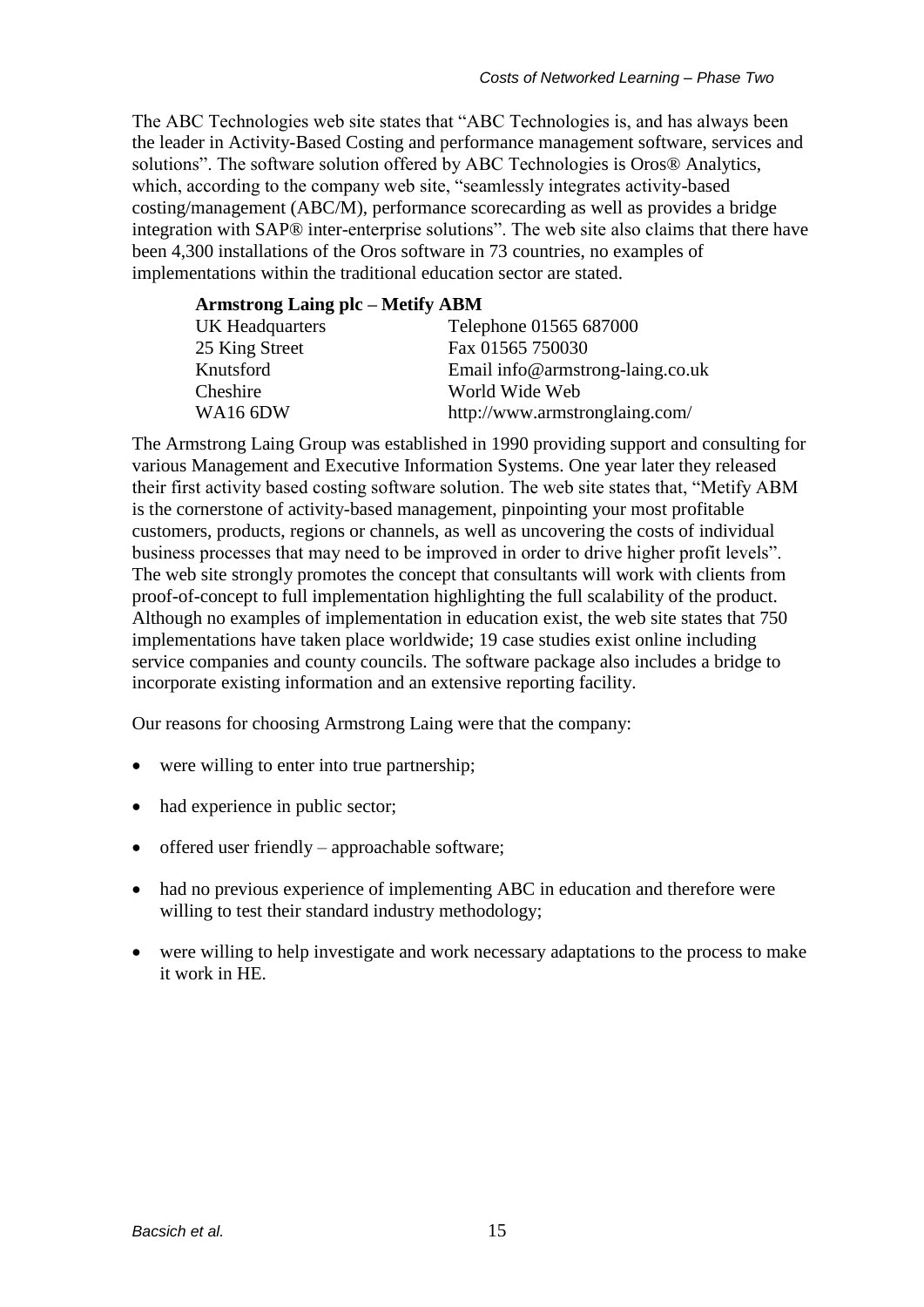# **5. Literature Review**

*"Though not aimed at universities, and their activities, it [Activity Based Costing] nevertheless helps focus the attention of members of a university on what drives their costs, how the activities could be managed and how to identify which activities are the important ones or which ones could be reduced and so on."* 

Groves et al, in Berry (1994)

### *5.1 Introduction*

This literature review expands the exercise undertaken during CNL1. It concentrates specifically on literature relating to ABC, both in general use and in university use specifically; the progress of the Transparency Review team and also the trials of other costings projects internationally.

It is generally accepted that better mechanisms for the costing of all activities are needed within Higher Education, HEFCE (1997); Cropper and Cook (2000); Turk (1992). Two main reasons are cited: there has been a gradual reduction in the government funding per student; and universities are now operating in a more competitive marketplace. The need to meet the increasing demand for places from students on ever-reducing, and already overallocated, budgets, whilst maintaining quality, is stretching institutions sometimes beyond the limit (Ash and Bacsich, 2001).

In the past, universities have concentrated on financial accounting to the neglect of cost and management accounting. Financial control and monitoring has centred upon working within the funding received both at the institution and school level. As Meacham et al note in their report of a costing study undertaken at Charles Sturt University in Australia (2000):

"Internally it is sometimes argued that the cost of educational provision always equals the funds available, with services being reduced or workloads increased to keep within cost. With increased private funding and entrepreneurial activities [...] it is necessary from the tender stage onwards to have realistic knowledge of actual costs for the planned enterprise and on this basis develop a pricing policy that will be competitive, yet generate appropriate net income for the University."

Burnett et al (1994), offer two main purposes of costing information at Leeds Metropolitan University. Firstly, to give both appropriate and sufficiently accurate cost information which, when compared with revenue, establishes overall profitability; and secondly, to provide costing information enabling an analysis of course components in order to introduce a level of control and through comparability.

In an article entitled, "Activity-based cost management in the management of change", Clarke and Bellis-Jones (1996) argue that conventional management accounts "have been linked cynically to a journey for which the traveller:

- estimates the distance to be travelled and the time of arrival at the destination as well as at 11 intermediate landmarks, without identifying the route;
- is told after each landmark how far they were from where they thought they would be, but not where they went wrong, or how to avoid making the same mistake again;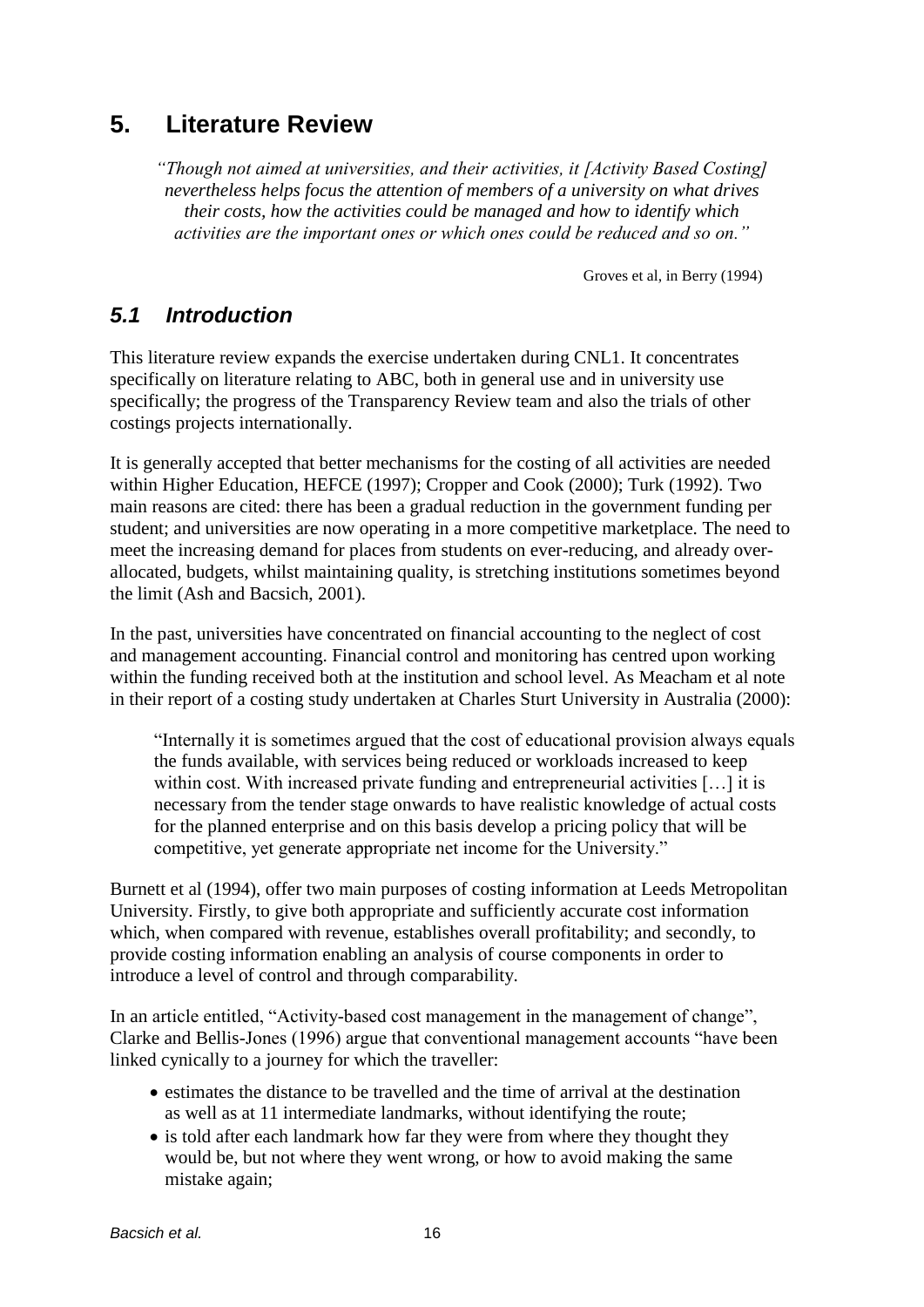• is obliged to decide the direction to go by looking in the rear view mirror."

# *5.2 The benefits of using ABC*

The general literature gives a clear description of the benefits of ABC.

#### **ABC provides more than just financial information**

Traditional costing systems used by universities give a snapshot picture of the university's finances taking no account of the processes involved in producing goods or providing a service. Such accounting systems "cannot provide the information through which processes can be reengineered to reduce cost and increase quality" (Peebles and Antolovic, 1999). Although it is primarily a costing system, ABC also provides a great deal of nonfinancial information about the activities that are taking place.

#### **ABC can improve quality**

Clarke and Bellis-Jones (1996), Player (1997) and Gunasekaran (1999) all recognise that identification of, and focus upon, activities undertaken to provide a product or service can greatly improve the quality of that product or service by focusing the effort for improvement. In addition, Gordon and Charles (1997-8) note that, "activity-based costing can help not only with tighter financial management and resource allocations, but also with total quality management or continuing quality improvements (CQI), and with assessments and strategic planning. […] By highlighting the full and proper costs of an activity, ABC can help the CQI team [for example] understand the real costs of the activity and discover new efficiencies."

#### **ABC enables more efficient use of resources**

As King et al (1994) note, "ABC provides a focus on workload factors (cost drivers) which can provide feedback on the current use of resources and a basis for future budget predictions." For example, a UK assurance company examined its processes and realised that the cost of acquisition of new customers was much higher than anticipated and therefore realised the importance of customer retention and allocated resources appropriately (Clarke and Bellis-Jones, 1996).

#### **ABC provides information for more informed decision making**

ABC provides an accurate allocation of overhead costs based upon consumption. This information allows schools, faculties and departments to assess a range of opportunities, as recognised by Zimmerman (1979), "managers receiving such allocations are made aware that central overheads are not a free good, but represent a true consumption of resources. Decisions made without taking such costs into consideration, or made with costs that do not reflect this resource consumption, may result in better opportunities being forgone." Additionally, differential cost drivers can be used, highlighting different consumption levels of resources, such as the higher levels of support required by international students.

#### **ABC uses two stages of cost drivers**

First stage cost drivers (methods) are used to determine the amount of money in each 'activity cost pool'. Second stage cost drivers are used to determine the cost driver rate,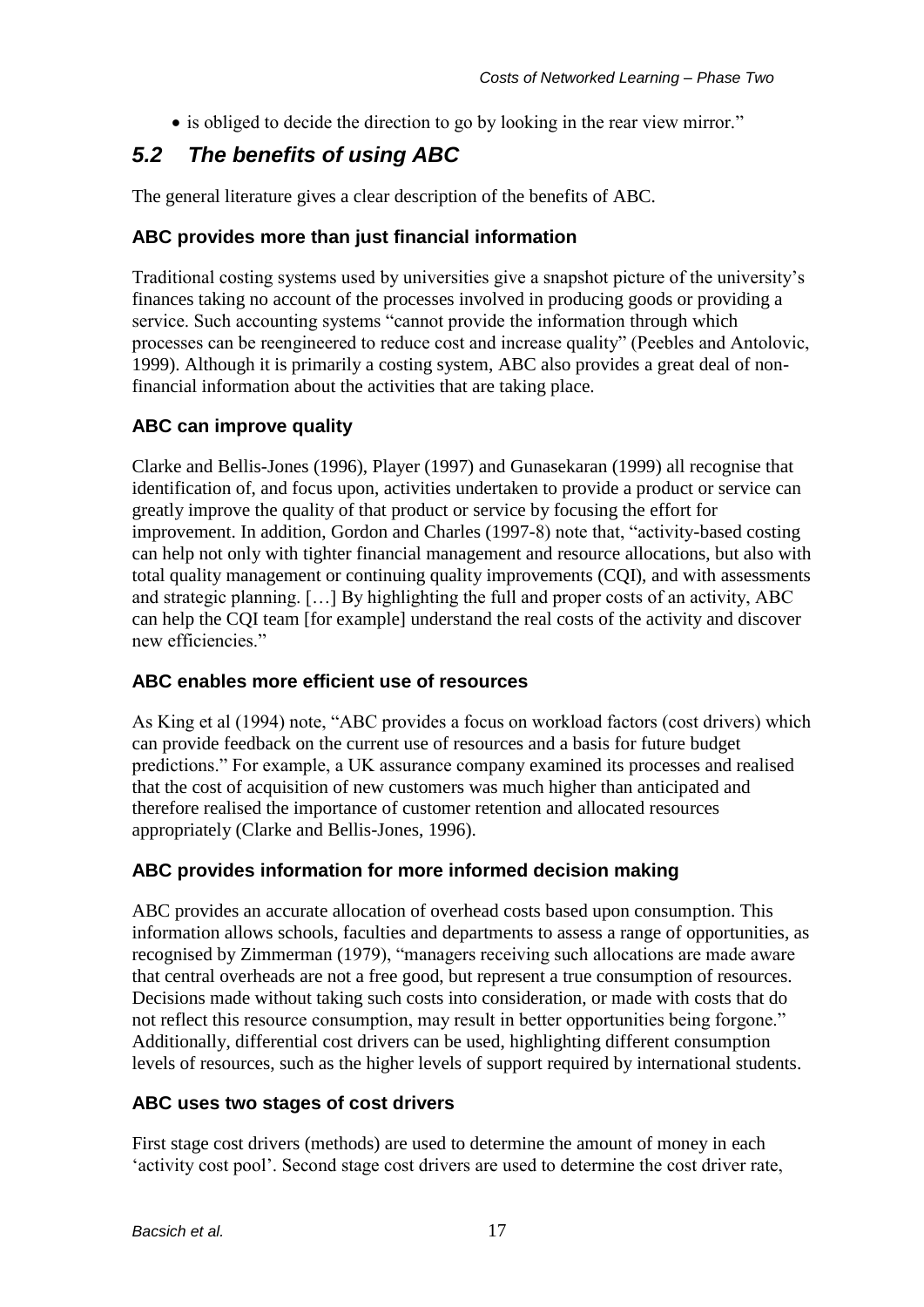which can then be applied to the consumption rate to determine cost. As Gunasekaran et al (1999) note, the "application of non-volume-related second stage cost drivers in the allocation process of overhead costs makes the difference between ABC and unit-based TCS", [where TCS is a Traditional Costing System].

#### **ABC offers a fairer system of overhead allocation**

Innes and Mitchell (1990) found that managers considered overhead costs incurred using an ABC calculation to be more accurate than traditional absorption methods. Turney (1996, in Gunasekaran et al, 1999) notes that as a rule of thumb, overheads that exceed 15 percent of total costs may cause inaccuracies in a traditional cost system. Bourn (1994) points out that overheads can be seen as a form of internal taxation and used by management to control certain areas of the university or alter priorities. In addition, as Brimson (1991) notes, "presenting overhead cost in terms of activities which have given rise to it provides a framework which facilitates the analysis of the value of this type of expenditure to the organisation. This can be done by an assessment of whether or not the activity is value-added or non-value added."

#### **ABC increases the accountability of central services**

Bourn (1994) states that, "in those universities in which a Vice-Chancellery is able to topslice some 40 plus per cent of funding, there is likely to be almost nothing that can be done to enforce any meaningful wider accountability by those in the central service units who spend it all." Central services are therefore not accountable to the people they serve. The University of Southampton chose ABC because they wanted a system "that would give budgetary groups more incentive to generate income and greater control over their own activities" (Goddard and Ooi, 1998).

#### **ABC highlights cross-subsidisation**

By allocating costs to activities, and subsequently to the cost objects that actually consume them, ABC highlights cross-subsidisation between courses and schools or faculties. Although not using full ABC, when talking about his institutions' experience of costing activities for the Transparency Review, Professor Graham Henderson from the University of Teeside stated that, "Departmental surpluses and deficits are now becoming evident. As institutions generally require heads of department to manage within their budgets, the cross-subsidies [are] now clearly visible" (J. M. Consulting, 2001).

#### **ABC recognises the changing cost behaviour of different activities as they grow and mature**

"ABC might highlight changes in circumstances that have taken place gradually over time and of which administrators might not yet be cognizant".

Granof et al (2000)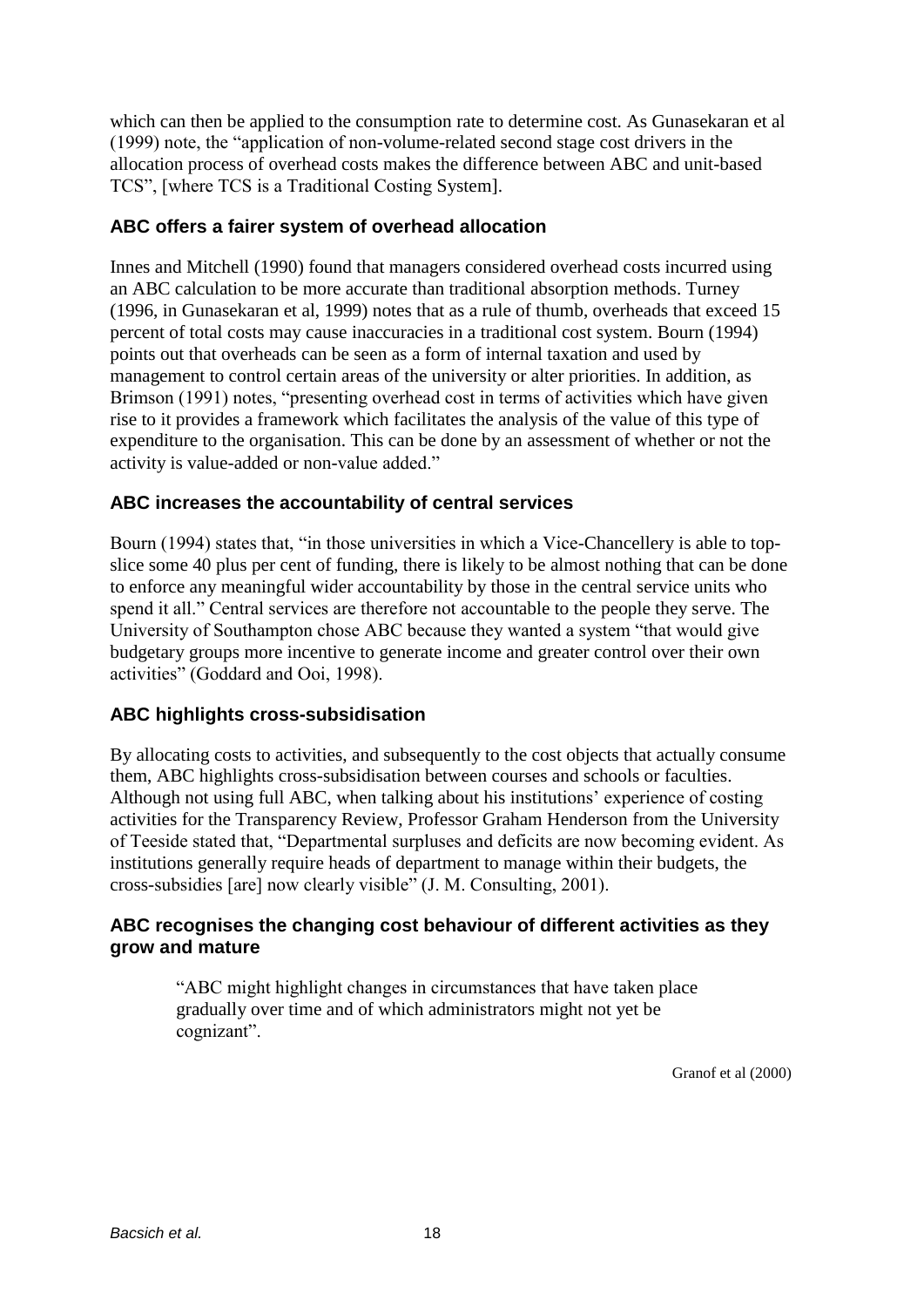#### **ABC enables the measurement of idle capacity**

As the 1998 DETYA report notes, "one can view the entire ABC approach as giving managers insights about the existence, creation, and deployment of capacity, both used and unused."

#### **ABC is good Public Relations**

Gordon and Charles (1998) note that, "a growing number of people doubt that higher education has any clear sense of its costs by activity and believe that expenditures in higher education are out of control. ABC can be used to show that a college or university really does have a clear and detailed picture of its costs and is acting to reduce them. That is, activity-based costing is *prima facie* evidence of an institutions' concern about costs and for students and their parents."

#### **ABC enables innovation**

Contrary to popular belief, more detailed costing information may actually facilitate, not hinder, innovation. "Johnson and Kaplan (1987) argued that outdated management accounting information was an impediment to realising the benefits of innovation because the performance of individuals, production processes, organisational sub-units and firms in high technology environments could not be assessed accurately and evaluated appropriately" (Cleary, 2000).

#### **ABC can be the basis of performance measurement**

ABC provides a "direct link between strategic goals and operational realities" (Cleary, 2000).

#### **ABC can highlight hidden costs**

Hidden costs were the focus of the CNL1 study and the basis upon which ABC was recommended. King et al (1994) highlights this particularly well with an example from the printing services industry, "the activity of problem solving was found to be one of the highest costs. However, it had been 'hidden' among overheads in the conventional costing system and spread over all outputs on the basis of their labour content."

#### **ABC is in line with the Transparency Review recommendations**

The Transparency Review (section 5.5) requires all institutions to report on the costs of teaching, research and other activities by July 2001. The manual advocates using ABC principles; but expects the use of only a small number of robust cost drivers in the early stages as it recognises that many institutions will not have the timely data available to carry out more in-depth costing. This 'half-way-house' approach is not uncommon. Cropper and Cook (2000) note, "although the guidelines fall short of actually recommending an activity-based management approach, they do call for an analysis based on defining cost objectives (i.e. grouping costs by function, sub-division, contract, etc.), cost drivers, activities and outputs within a structured framework. They clearly point towards activitybased techniques." Cropper and Cook (2000)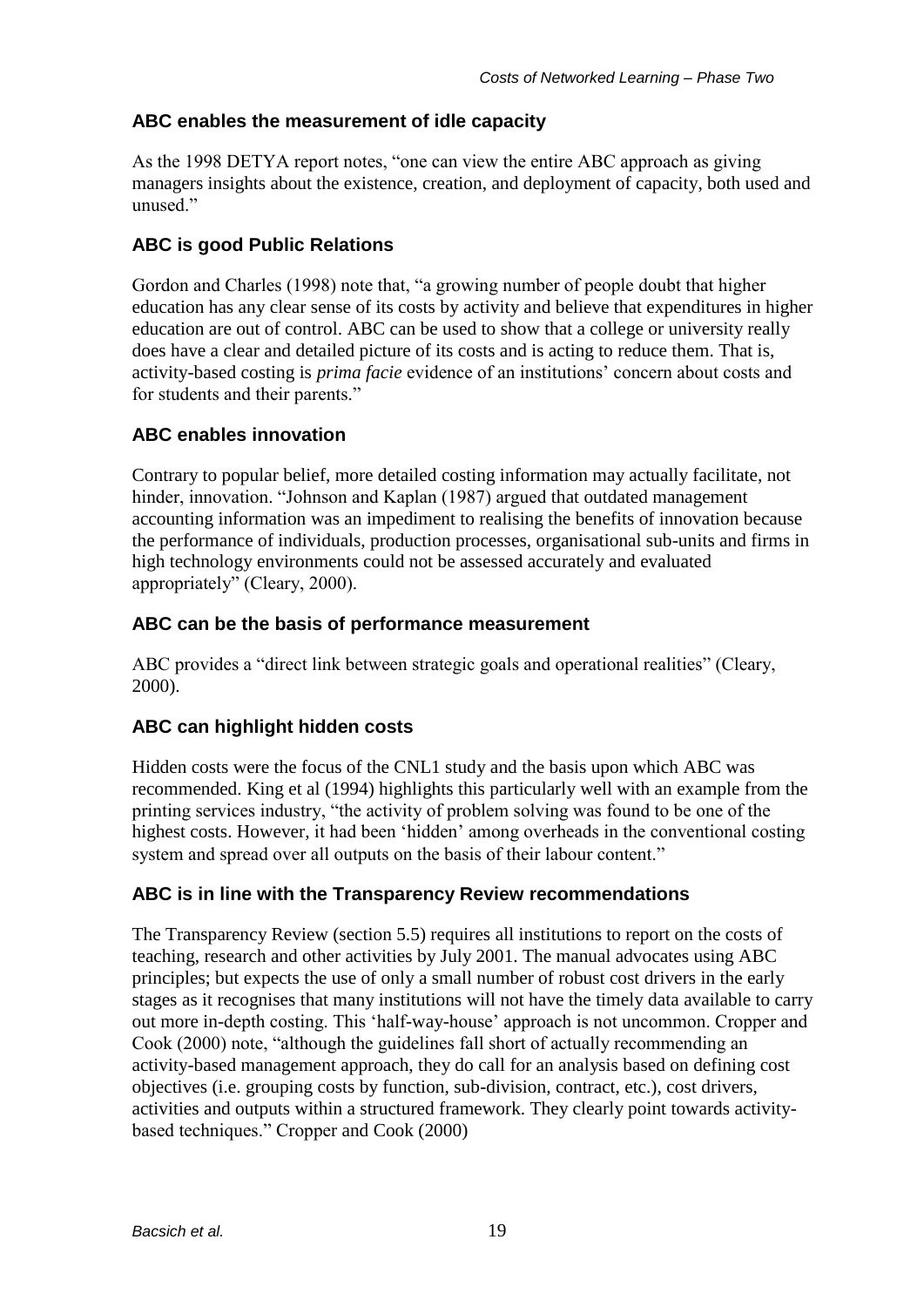# *5.3 The drawbacks of using ABC*

As with the introduction of any new system there are always some disadvantages that should be considered before implementation.

#### **ABC data collection is costly, time consuming and often difficult**

Collecting the data for ABC can be incredibly time consuming and consequently very expensive. For example, Goddard and Ooi (1998) reported that the library data for the system at Southampton University took one person almost three months of effort to produce. Snyder and Davenport (1997) state that, "completely accurate cost usage information is often costly, if not impossible to obtain". The Australian National Audit Office (Cleary, 2000) stated that activity definition may become too detailed and the model may become too complex to be successfully manipulated or maintain; there is often an underestimation of the task of collecting activity driver data. In addition, employees are reluctant to participate in the costing activity because they fail to see the benefits to themselves, the company and their customers, leading to "failure to obtain accurate data on time and resources committed to activities because employees did not want to associate themselves with activities that did not add value from the customers' perspective" (Robinson, 1989 in Cobb et al, 1992).

#### **It can be hard to determine appropriate cost drivers**

Unfortunately, data may not be available on what is deemed to be the most appropriate cost driver for consumption of a particular activity, and so surrogates often have to be used. Where surrogates are used they often render the costings information inaccurate, as they are not strictly reflecting consumption but something with which it has a positive correlation. As Snyder and Davenport (1997) reflect, "the ideal relationship for a cost basis is causal, however, this is often difficult to establish. More often allocation is made with a basis that co-varies (i.e. has the same trends in usage) with overhead even if there is no direct causal linkage". Therefore, cost drivers should be as close as possible to the function which causes the consumption of costs. However, as Mitchell (1996) notes, a survey of higher education establishments found that the most common problem encountered when adopting ABC was getting agreement on drivers – establishing the compromise between accuracy (more analysis and more drivers) and simplicity (limiting the time and cost).

#### **ABC is more complex than traditional costings systems**

When Cropper and Cook (2000) carried out a survey of University Finance Officers they discovered that a number had rejected ABC because, although they understood the concept, they did not understand the full process involved. Snyder and Davenport (1997) note that, "managers to whom the costs are being applied, should, in particular, be able to follow how and why the costs originated" and be made aware of the benefits to them once the exercise is completed.

#### **Establishing the trade-off between costs and benefits requires planning**

It is practically impossible to calculate every single cost accurately. When implementing ABC, organisations have to establish just how accurate they need, and can afford, to be and it is important to use common sense (Antos, 1992).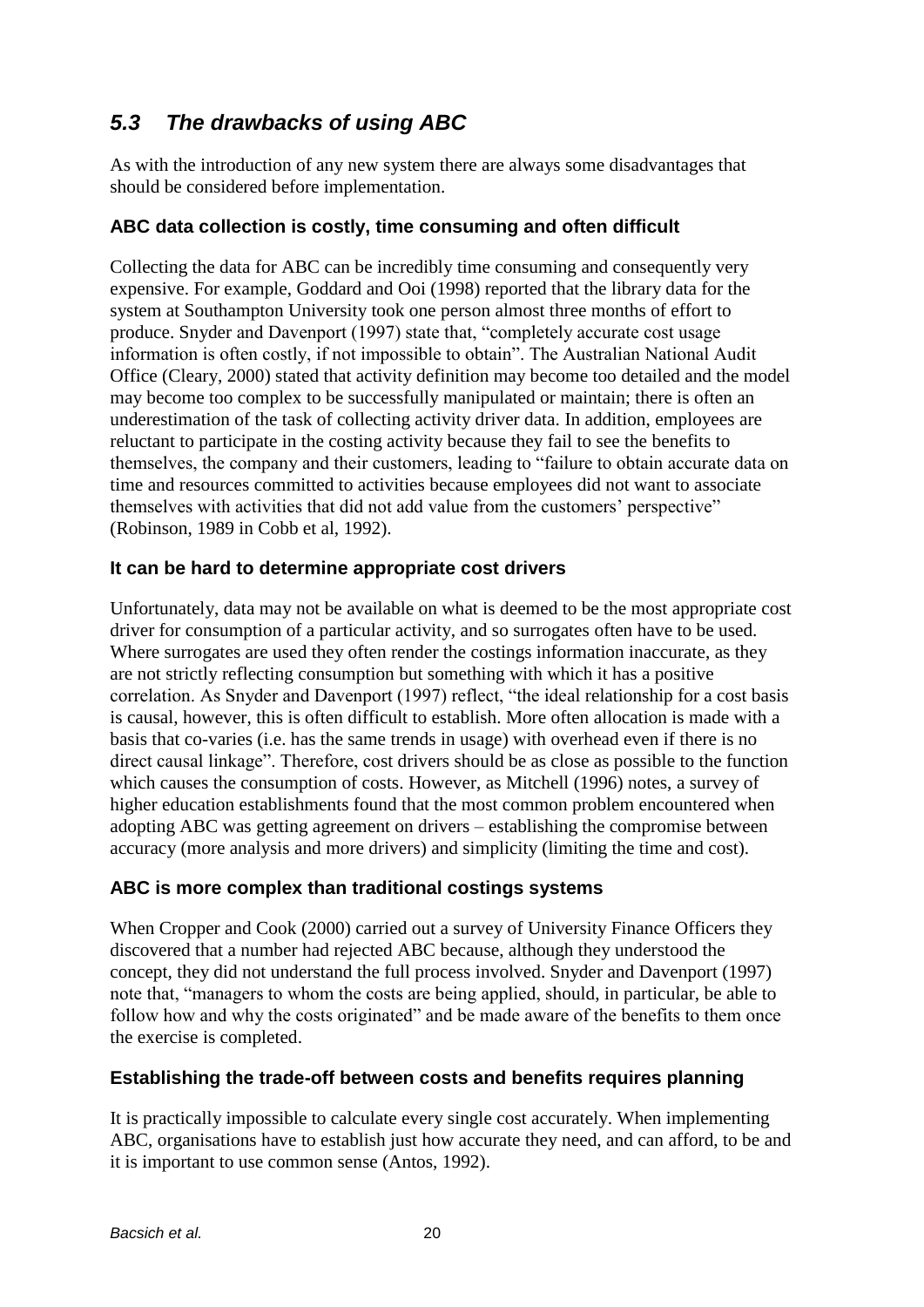#### **The same ABC implementation can be perceived as successful or unsuccessful by different stakeholders**

Malmi (1997) was involved in a 10-month project undertaking one of the first applications of ABC in Finland. The project set out to cost the products in a sub-unit of a much larger company. The costs derived from using ABC were very similar to those estimated by local level management using traditional overhead allocation methods, and consequently no action was taken on the results. Malmi showed that although the project was viewed as a waste of time by managers in the sub-unit, as it gave no new information, it was viewed as a success by senior management who were able to use the information to inform their strategic thinking. As Malmi (1997) points out, "ABC reduced the uncertainty inherent in informal techniques. The senior management was more confident that they were on the right track"

#### **The outputs of ABC can be misused**

Cooper (1990) states that, ABC only provides a starting point for estimating future financial implications and, possibly, as a basis for directing management's attention to particular product lines for detailed decision analysis. The focus given to the cost of activity outputs may lead to less emphasis being placed on the quality and timeliness to the overall detriment of the firm.

#### **ABC may be perceived as the latest "fad"**

Implementation may be considered a financial management "fad" and there could consequently be insufficient commitment from operational managers (identified by the Australian National Audit Office, in Cleary, 2000).

### *5.4 ABC in universities*

#### **How universities are different to industry**

Many universities operate a devolved structure of management and budgets – having a number of subject or research departments, schools and faculties who make use of centralised services, but are able to carry on their own business with little or no interference. In such a devolved system each of these units is allocated a budget and the central finance department leaves it up to them to decide how they operate within that budget. This, as Mitchell (1996) suggests, is contrary to manufacturing, and most other service, industry:

"this perhaps suggests an important distinction between universities and other organisations, in that the central finance function tends to treat schools as 'black boxes', with little or no view of the activities within these boxes. In a manufacturing organisation, the finance director would be very much concerned with product profitability and product decisions, for example receiving regular printouts with product-level detail. In a university, it would appear to be rare to find a finance director examining costs and revenues on a course by course basis."

Howson and Mitchell (1995) suggest therefore, that it should be devolved units such as schools or faculties that should be the focus for ABC in universities. In stark contrast to the higher education sector, within the manufacturing industry the finance department require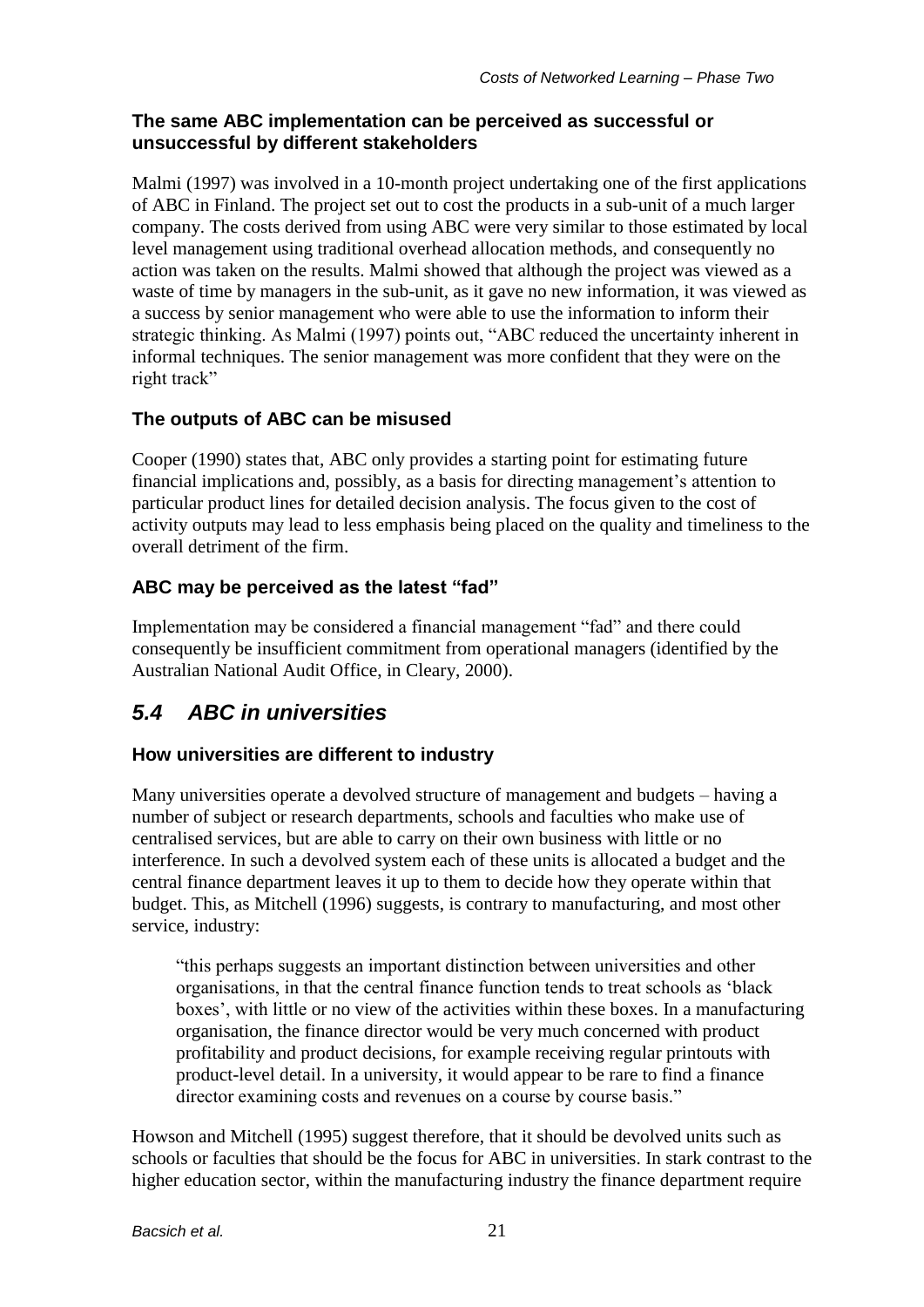and analyse the costs of production and the make-up of the organisations' product portfolio and its pricing policy is directly influenced by this information.

Cropper and Cook (2000) surveyed University Finance Directors in 1993 and in 1998/9 to establish the trends in the use of ABC within universities. They discovered that there was a great deal more interest in 1998, though there had been little increase in actual usage over the period. Contrary to the conclusion of Howson and Mitchell (1995), 79% of those who had introduced or intended to introduce ABC considered a comprehensive, university-wide application to be the most appropriate way forward.



**Comparison of ABC consideration in universities**

In their most recent survey Cropper and Cook (2000) also asked whether universities were using spreadsheet analysis (46%), specialist software from an external provider (46%) or specialist software written in-house (8%) to facilitate their ABC trial.

Granof et al (2000), when looking at how ABC can be applied in a single department of a major US institution of Higher Education, outline the unique characteristics of US universities and why they are not amenable to the constraints required by sound management and cost control:

- faculty members are free spirits;
- university administrators lack the authority conventionally accorded to managers key decisions are made at lower levels of the organisation with only a passing consideration to cost implications;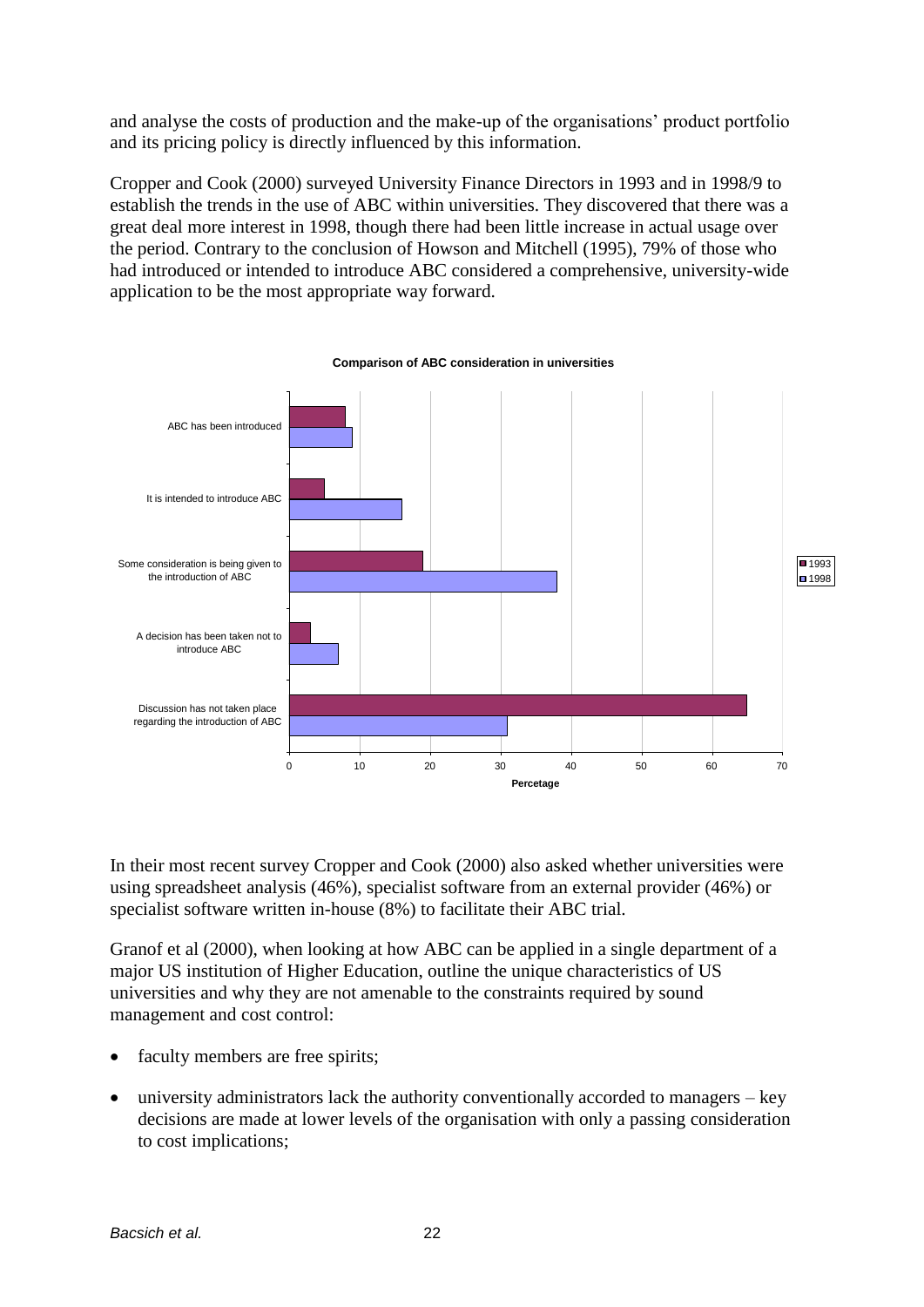- universities employ fund accounting systems designed primarily for compliance rather than for providing the information needed for effective management;
- budgets are likely to mirror funding accounting systems and are not typically tied to strategic plans or measurable outcomes;
- universities lack well defined objectives or measurable outcomes;
- the outputs of academic staff are interrelated and not clearly separable from each other;
- distinctions are blurred between inputs and outputs of producers and consumers, for example a PhD student partially employed as an RA who also does teaching;
- costs and revenues of a university may be integrally related, certain costs may not be incurred unless they are explicitly funded by outside bodies;
- capacity constraints of universities are not clearly discernible, for example academic staff regularly work over set their hours and take on new work seemingly at no extra cost to the institution.

#### **Examples of ABC use in universities in a non-teaching context**

In a thorough review of costs at *Anglia Polytechnic University*, with the assistance of Develin Partners, the University identified opportunities to either reduce or eliminate nonvalue-adding activities leading to a saving of  $\pounds$  1.5 million. Twenty percent of all activities at the University were found to be non-value-adding and this had previously led to the quality of service to students suffering (Devlin & Partners, undated).

ABC has been used to examine the IT Services offered on *Bloomington Campus of Indiana-Purdue University* since 1995 (Peebles and Antolovic, 1999). They recognised that not all costs can be directly attributed to the services they offer (i.e. organisation sustaining activities such as the Vice President and his office) and they distributed these proportionally. They have successfully integrated ABC with a variety of tool-user surveys, the balanced scorecard, value chain analysis and total life cycle costing, that focus on quality, cost and value. Peebles and Antolovic (1999) claim that "knowledge of the real costs for each IT service – using the financial measures that are at the core of ABM – makes the choices among services rational and the improvement of services mandatory and measurable."

Groves et al (in Berry, 1994) outline the endeavours of the *University of Wales, Cardiff* to test the feasibility and acceptability of ABC. Staff time was allocated between 17 categories of activity using percentages, but the team soon recognised that if activity costing was to form the basic input data for planning, decision making, resource allocation, budgeting and budgetary control then the activities identified would have to be broken down further. Berry (1994) says this study emphasises the need to develop support among the academic community if the new costing systems are to be based on sensible activity measures.

One of the most difficult problems in HEIs is dealing with overheads. ABC can be complicated and results can difficult to achieve on a small scale. Realising this, the *University of Manchester's* solution was to use the language of cost drivers, cost pools and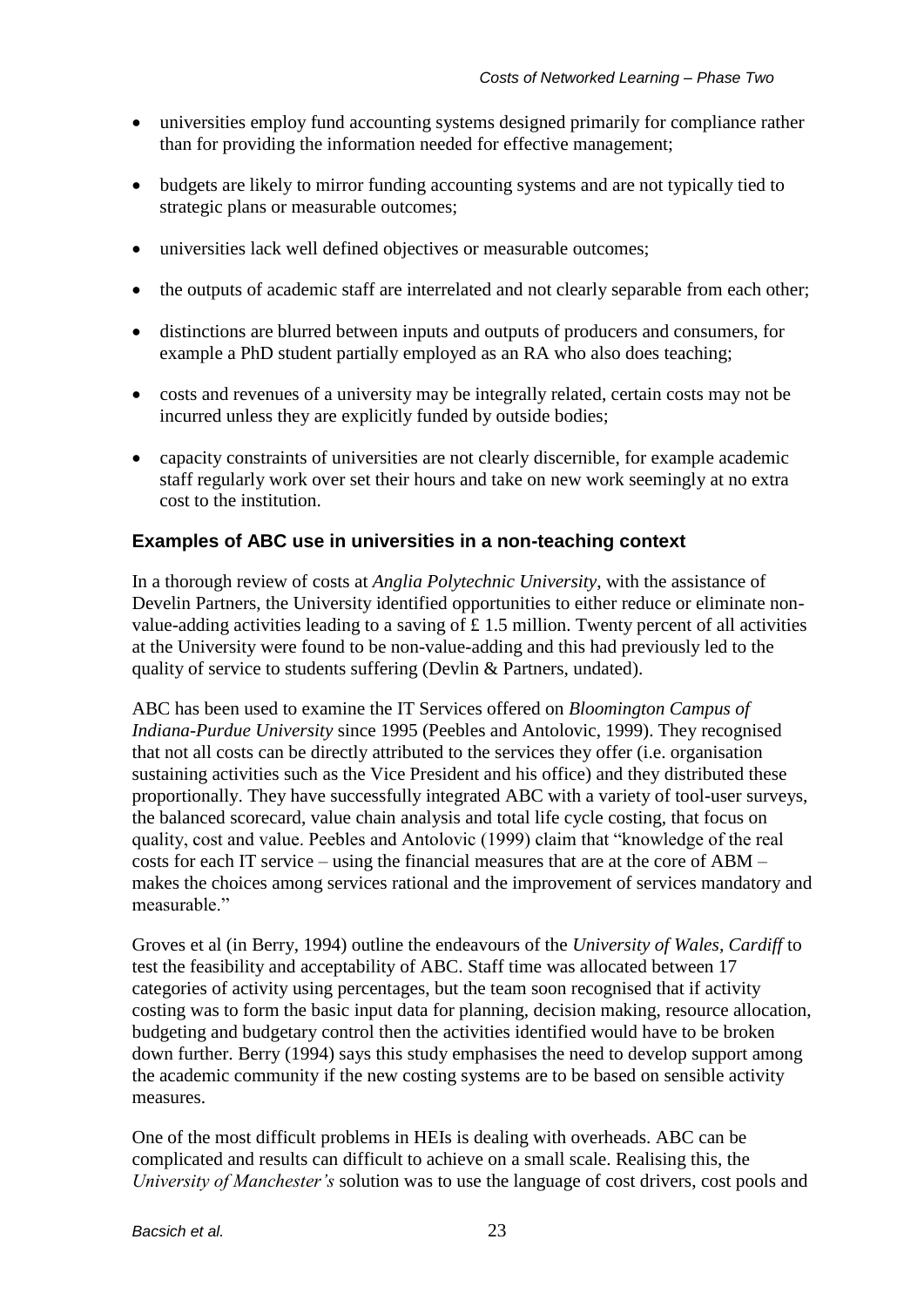cost objects rather that a fully implemented ABC system. An overhead allocation model, based upon the three simple drivers of students, staff and space, was developed enabling resource centres greater control of their affairs. According to Scarpens et al (in Berry, 1994) the system has proved to be more acceptable within the University than the top slicing 35% of all income. Gordon and Charles (1998) report the that, as in most universities, space at the University of Manchester was allocated by the central facilities unit and since each department wanted access to as much space as possible, space being a free good, there was deemed to be no surplus space in the University. However, once the above mentioned exercise had taken place, "all facilities under the control of a department were given an overhead cost allocation to the department's budget. Soon departments began releasing unused space to avoid overhead charges. Suddenly, the University of Manchester found itself with surplus space and facilities" (Gordon and Charles, 1998).

*Southampton University* developed an ABC system to allocate library services costs to faculties. When the ABC allocation of costs based on consumption was compared to the traditional apportionment based on student and staff numbers, there was little difference for some faculties but for others there was a considerable difference – up to 30% difference. Goddard and Ooi (1998) concluded that the ABC approach provides a model for a more economically rational allocation of library costs at the level of faculty, department and courses. They recognised that a faculty charged less overhead may then move into surplus and use that for other opportunities such as employing additional staff. This exercise is reported to have taken one person three months effort.

#### **Examples of ABC use in universities in a teaching context**

Bradshaw and Holmberg (1993) report that *Oxford Brookes University* adapted the SAPPS software being used in the NHS for ABC. The total teaching salary for each school was apportioned using the timetable and no account was taken of actual salary costs for individual members. Bradshaw and Holmberg (1993) argue that the academic schools' lecturing staff are a complete package, "…courses only exist and are able to be taught effectively because of the presence of a certain proportion of principal lecturers, readers, heads of schools etc., and to try and disaggregate the schools' teaching ability into individual lecturer costs is to miss the point about the role every member of staff plays in every course within the school."

An additional facet of this study was to look at the privately financed activities undertaken by the school:

"Five years ago the privately financed activity of many universities was relatively small, meaning that the activity could be treated as marginal activity with very little effect on the overheads. Pressure on resources has meant, however, that privately funded activity had to be expanded to improve financial viability and it has now become such a substantial part of, certainly, this University's activity that the effect on overheads is significant and, and more importantly, regular enough to incorporate it into school and institutional planning processes, therefore, the budget. The conclusion that has to be drawn is that the best way to arrive at the real cost of an activity is to absorb all of the overheads over all of the activities as far as possible and let that real absorbed cost determine the 'bottom line' price."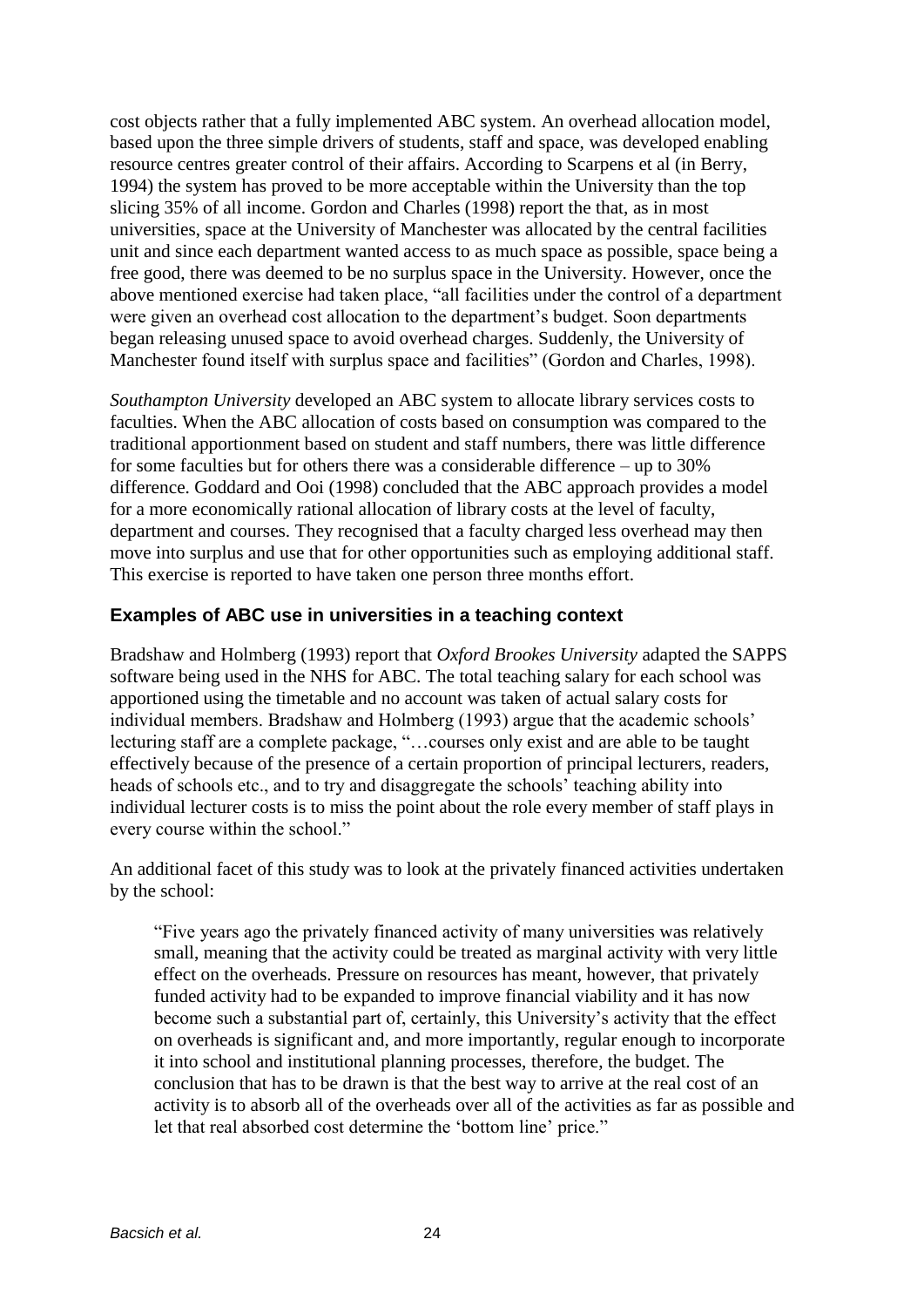The study team discovered that some privately funded work was not covering its costs, let alone contributing to any profit, and charges would have to rise if the activity was going to continue. They hoped that the system, in time, would help them find the optimum (in financial terms, at least) portfolio of courses in terms of both content and size (Bradshaw and Holmberg, 1993).

Whilst this article may have appeared groundbreaking in 1993, activities during the last eight years have made its conclusions now part of conventional wisdom.

### *5.5 Transparency Review*

The Transparency Review methodology was prepared by J. M. Consulting (1999) on behalf of the Joint Costing and Pricing Steering Group (JCPSG). The initiative applies to all HE institutions and its introduction aims to make the sector more accountable for how it spends public funds. The Government;

".. wanted the dual support system for funding research unpicked so that it had clear information on exactly what was the funding gap for research, highlighted by Dearing and a number of other reports"

Sanders (2001)

In order to collect information about how much time is spent on research activity, it was recognised that information on all activities would need to be examined. To ensure this is completed, funding councils ask each institution to report annually on the total gross cost for five distinct activities: research publicly funded; teaching (publicly funded; research non-publicly funded; teaching non-publicly funded and other.

Eight institutions initially piloted the Transparency Review process (seven researchintensive and Portsmouth), and Heriot Watt were already collecting staff time information; the rest of the sector was due to report in summer 2001. As with the initial implementation of ABC it is recognised that not all of the required cost driver data will be available;

" …institutions will have to pay attention to the robustness of their cost drivers. We expect that some will find their data on space usage or on use of library and other learning resources is either out-of-date or not reliable (where they have it) and so they will need to do some additional work on this – probably in Year 2 of their implementation."

J. M. Consulting (1999)

The Transparency Review is relevant to CNL2 because it can be viewed as the first stage of HE institutions adopting ABC. The Transparency Review guidelines and manuals sent to institutions use ABC terminology and advocate the use of a number of methods to collect staff activity data. When staff become used to providing, and management are in possession of, staff activity time data a major obstacle to conducting ABC analysis is overcome and all the benefits of ABC can be recognised.

"The nine pilot institutions involved in the transparency review pilot have already been able to point to funding gaps in research, to underfunding by the research councils, government departments and private sponsors, to the extent to which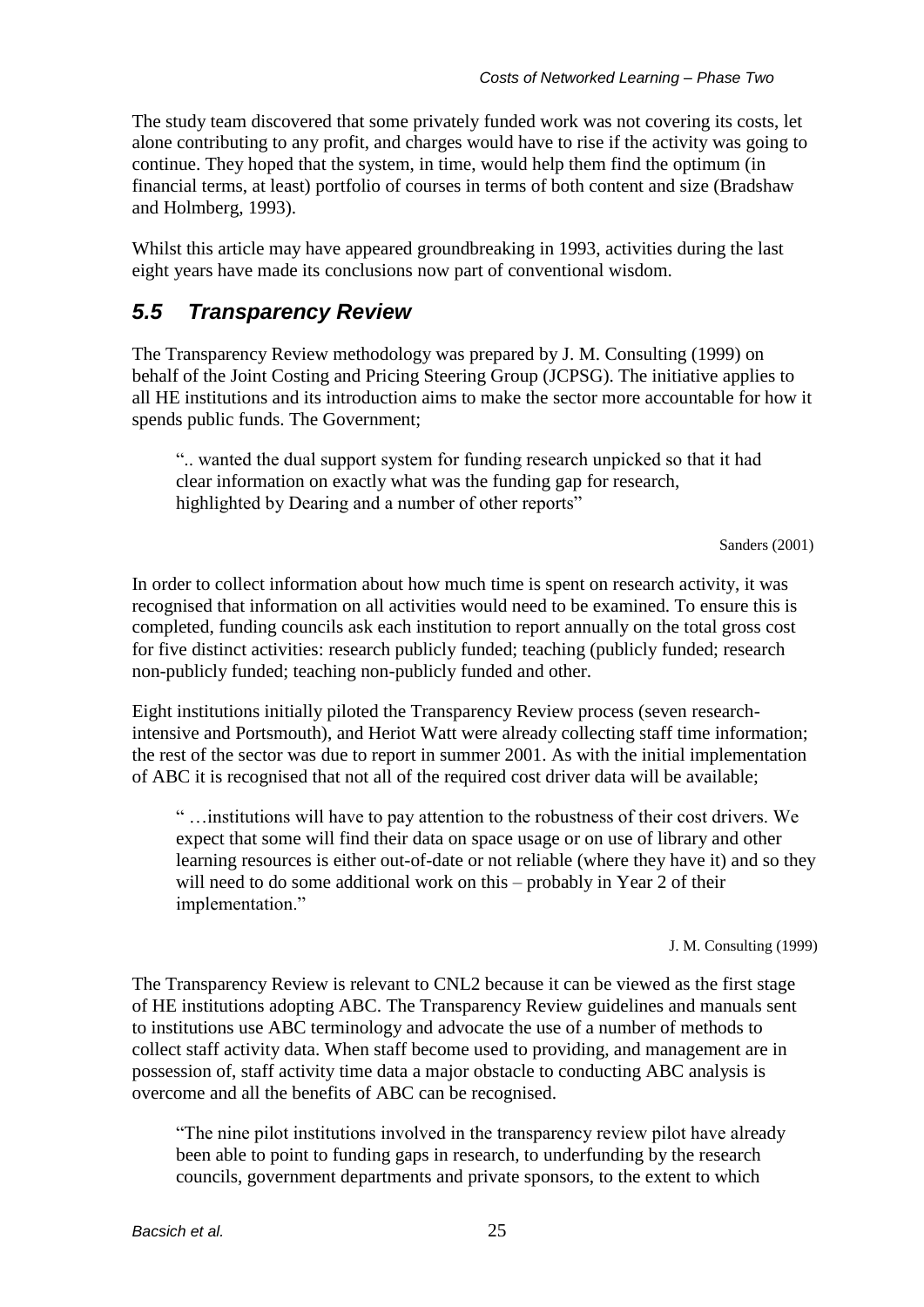overseas and postgraduate fees are plugging these gaps, and support staff work to keep universities going."

Sanders (2001)

To ensure that everyone is reporting consistently, there are comprehensive manuals that provide answers about how to deal with the most complex questions. It is not within the scope of this project to examine the Transparency Review in detail, but information, and examples of best practice, can be found on the JCPSG web site at [http://www.jcpsg.ac.uk/.](http://www.jcpsg.ac.uk/)

### *5.6 Analysis of other trials*

In CNL1 we reported on a number of costings projects from across the world. Since the publication of CNL1 a number of these have undertaken trials and this section presents an overview of those case studies.

#### **Department for Education, Training and Youth Affairs, Australia**

In 1998, the Australian Department for Education, Training and Youth Affairs (DETYA) funded a project, which was undertaken with the assistance of Ernst and Young, to analyse the need for, and then develop, a costing methodology for use within Australian Higher Education. For a fuller summary of this project please refer to the CNL1 report or to the DETYA report itself.

The *University of Newcastle in Sydney* are following the DETYA methodology to look at the costs of IT and Library services across the University. They have chosen to do this using the EasyABC Plus software, from ABC Technologies, and two full-time project assistants working closely with Ernst and Young. The University anticipates that the three main benefits of using ABC will be: understanding costs; improving processes; and improving resource management.

The *Royal Melbourne Institute of Technology* (RMIT) reviewed costs associated with the use, and maintenance, of all property, buildings and grounds. These costs represented the largest non-salary component of RMIT's overhead costs. The case study notes that; "ABC costing places primary focus upon costing outputs rather than inputs, which is achieving greater prominence in government budget reforms. At present, some of the activities associated with building and premises costs cut across function departmental boundaries and are thus hidden within traditional accounting classifications" (DETYA and Ernst & Young, 2000). The Institute used ABC Technologies software following the Stage One Ernst & Young model.

*Murdoch University* looked at the total costs, and resources, associated with Finance and Human Resource (HR) activities across the University. Some Finance and HR activities had been devolved, consequently cutting across functional departmental boundaries, and were, therefore, hidden within traditional accounting classifications. Murdoch University used EasyABC Plus software (ABC Technologies) and Ernst & Young for guidance and support . As with RMIT, they recognised that they had achieved a high level overview and that more detailed activities, and more appropriate cost drivers, need to be developed over time.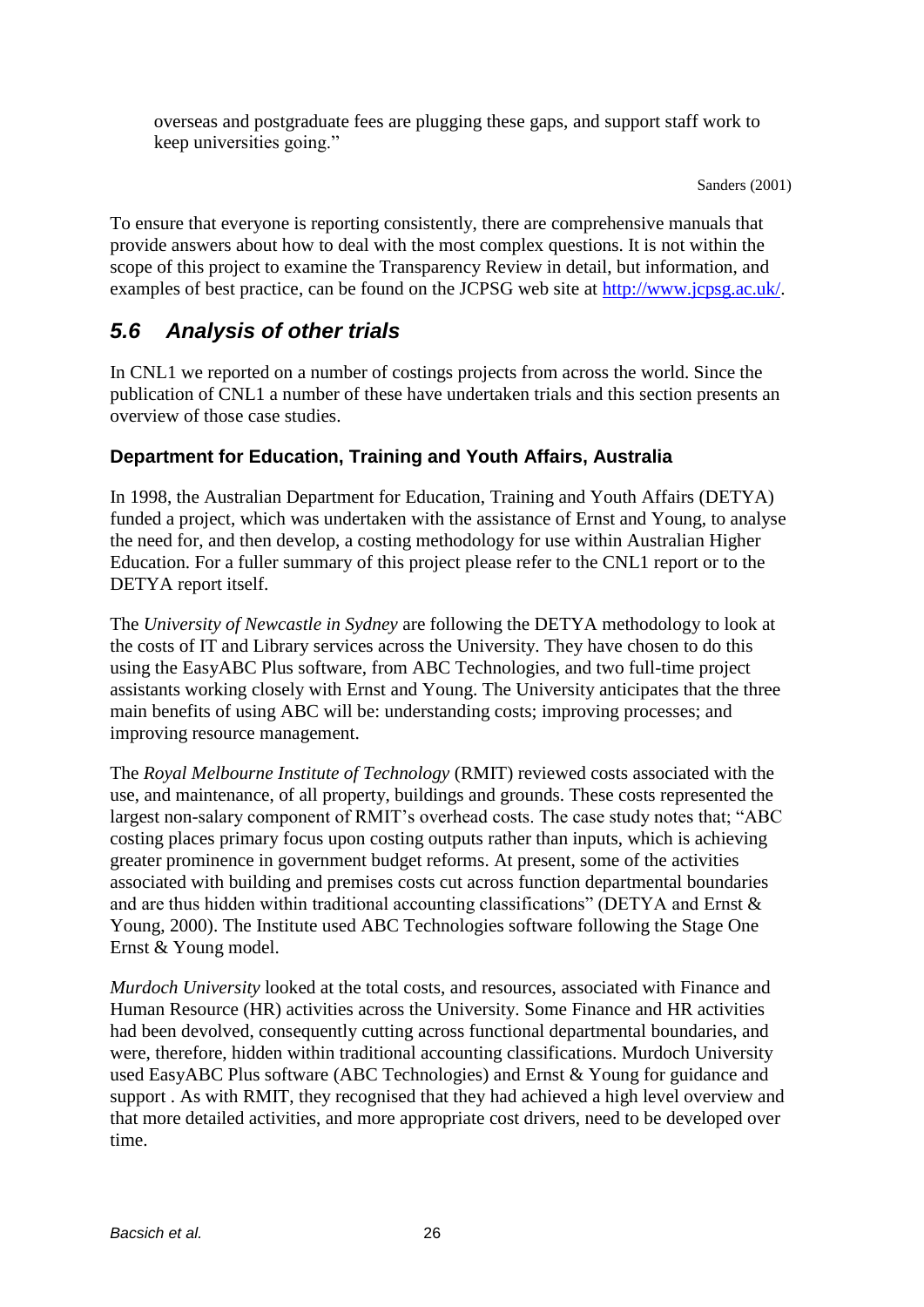*Charles Sturt University* examined their Faculty of Arts in partnership with Ernst & Young using the DETYA methodology. They focused on how the financial resources indicated in the General Ledger, for the second semester of 1998, were used in the activities of the Faculty. ProDacapo software (ABM Systems) provided the model which was capable of using available data inputs, carrying out complex analysis and producing a wide range of reports. Charles Sturt University say that, "inadequacies in available records and subsequent data collection, together with difficulties in identifying some cost drivers, have cast doubt on the actual costs of cost objects" (DETYA and Ernst & Young, 2000).

In addition to those case studies outlined above, Cleary (2000) reports that;

"In the meantime a number of initiatives have taken place. The University of Wollongong is attempting a whole of university approach to activity based costing and the University of Queensland Library has analysed its services with activity based costing."

DETYA are now building upon the work done in conjunction with Ernst & Young with KPMG to determine the relative costs of teaching.

#### **Technology Costing Methodology, United States of America**

The "Technology Costing Methodology" (TCM) project, funded by the Fund for the Improvement of Postsecondary Education (FIPSE), began at the end of 1998. The project was a joint venture between the Western Cooperative for Educational Telecommunications, a unit of the Western Interstate Commission for Higher Education (WICHE), and the National Centre for Higher Education Management Systems (NCHEMS). For a fuller summary of the TCM Handbook please refer to the CNL1 report or to the Handbook itself.

Recently, a Case Book (NCHEMS, 2001) documenting the TCM trials has been published. The TCM Case Book covers the following trials:

- The Costs of ITV *Eastern New Mexico University*
- An Analysis of Costs related to Mentoring Recruiting, Training and Support for Student Cohorts in 2+2 Distance Learning Initiative Course, Year 01 – *Florida State University*
- A Cost Analysis of the French Foreign Language Collaborative's On-line WebCT Course – *Georgia Board of Regents*
- Comparison of the Costs Associated with Compressed Video, Internet and F2F Instruction – *Northwestern State University*
- Receive Site Costs are Real *San Juan College*
- Delivering an Undergraduate Course to a Local Community College: Delivering a Course Online and On Campus – *The University of Montana at Missoula*
- Indirect Costs of Technology Based Instruction *University of New Mexico*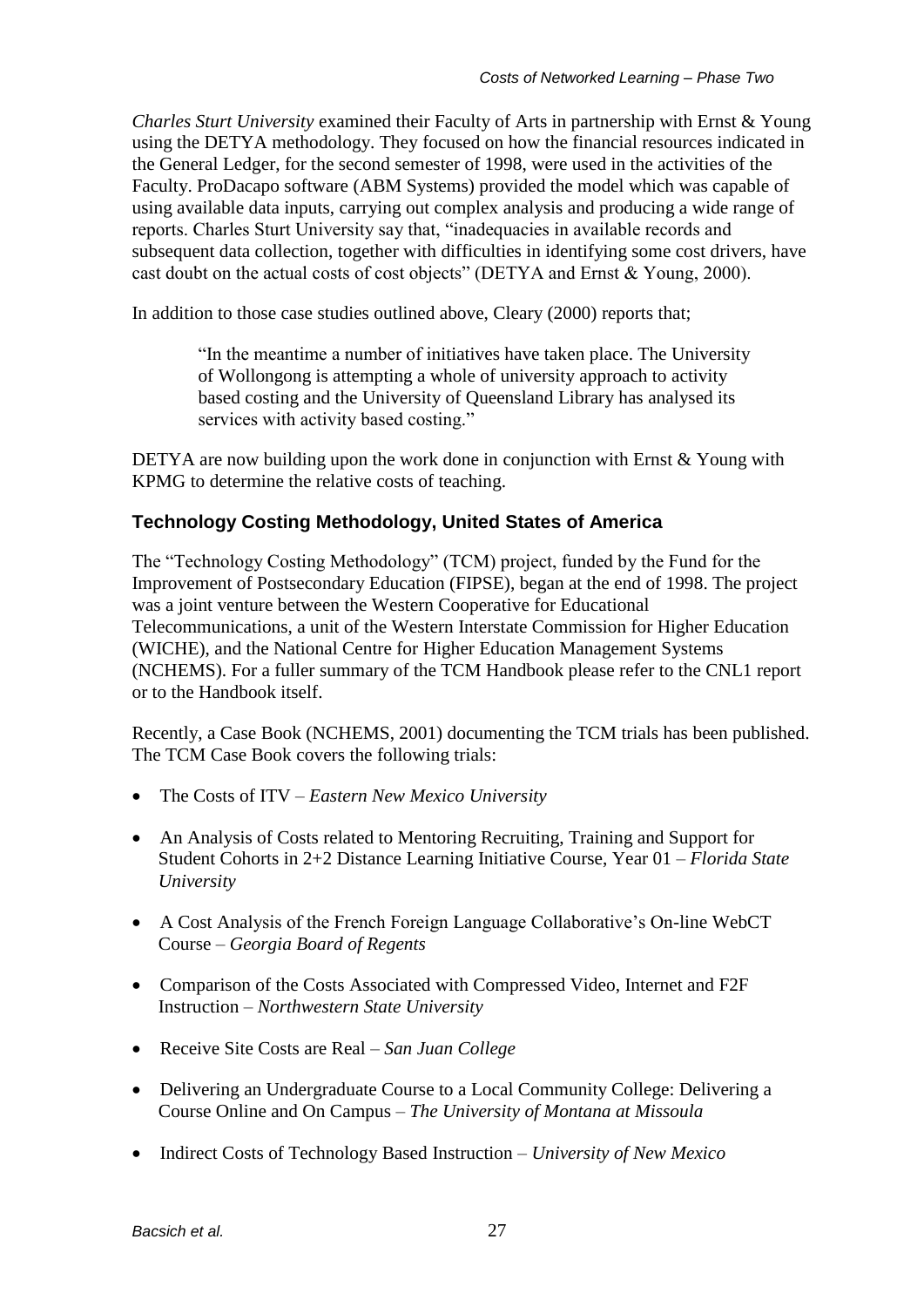- The Value of Access *University of Utah*
- The Costs of Satellite, EdNet, Online and F2F *Utah State University at Logan*
- Comparing Course Costs Across Five Modalities *Utah Valley State College*
- An English Composition Course Delivered Four Ways: F2F, Telecourse, WAOL and College-delivered Online – *Washington State Community and Technical College*
- The Costs of Developing Courses and Teaching Online *Washington State University.*

Overall, most of the trial sites found that the exercise gave a "good starting point which raises many questions to study in the future" (*Eastern New Mexico University*). More specifically, *Florida State University* reported that, "studies, such as this TCM project, are extremely valuable in helping institutions that are plowing new ground assess the results of this work". *Northwestern State University* discovered that their ABC exercise allowed "participants to gain perspective about costs", while *Utah State University at Logan* found that "the process of evaluating costs and placing them in a useful format is a worthwhile venture" which "yields valuable information". *Washington State Community and Technical College* compared the cost of four different modes of delivery and found that the very act "of unbundling costs within activities, helped participants think about evaluating distance learning in new ways".

The *Georgia Board of Regents* compared the cost of a WebCT-facilitated French unit to a traditionally delivered French unit. They did not include indirect costs such as instruction, academic support, student services, instructional support, plant operations and maintenance. They found that the WebCT course cost \$58,000 (\$44,000 development costs) and the traditional classroom based course cost \$9,000. They concluded that "not showing the development costs for traditional courses may be a flaw in the model".

The *University of Utah* found that, "attempts to carefully identify and describe the costs associated with a distance learning course, [were] an excellent starting point in the very difficult arena of providing decision makers with the information necessary to make the best and informed decisions possible". *San Juan College* also found that, "the data from other schools will allow us to make better and more informed decision when it comes to expanding our scope of course in a distance education arena".

#### **Flashlight, United States of America**

Flashlight is a programme of the Teaching, Learning, and Technology (TLT) Group, an affiliate of the American Association for Higher Education (AAHE). The programme was initially established as an Annenberg/CPB project in 1993. The programme provides training, consulting and evaluation tool kits – the latest of these is a "Cost Analysis Handbook". For a fuller summary of the Cost Analysis Handbook please refer to the CNL1 report or to the Handbook itself.

Three individual reports from the Case Studies that illustrate the guidelines for costing are given in the Flashlight Cost Analysis Handbook.

The first, by the *George Mason University,* was undertaken as part of a longer term Andrew W. Mellon Foundation Grant and aimed to address the critical question; "Can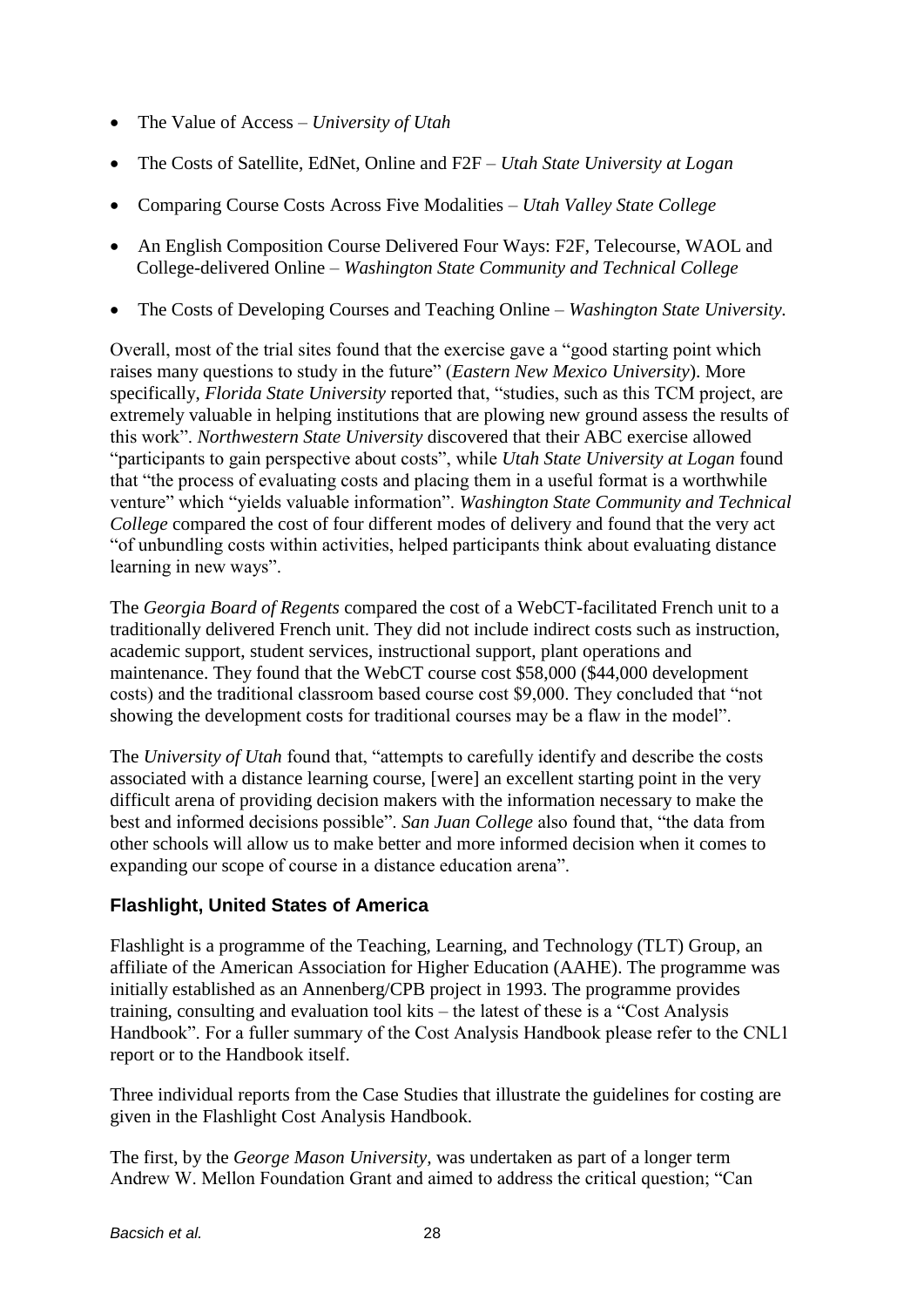Information Technology really reduce the unit costs of college training?" Two different, but complementary costing, methodologies were chosen – Activity Based Costing as recommended by the Flashlight Handbook and Micro-Costing as discussed by Jenny (1996) – thus a hybrid costing model was trialled during the project. The project team also used an induced course load matrix to access student-related data. The hybrid methodology allowed the team to analyse student course taking behaviour, academic staff workloads, accommodation costs, support costs, activity based costs and the institutional revenue stream. The pilot established that costing is a much wider issue than just straight financial concerns, much more time was needed to decide upon an appropriate approach and scope for the study. In addition this study found that it was essential to have accurate, timely and detailed information.

The second of the case studies outlines a pilot project conducted at the *Washington State University*, where the research team aimed to identify which approach for developing online learning materials was the most cost-effective model for integrating technology into the institution. The University already had a comprehensive non-traditional course provision and so the costing information was not about whether or not to undertaken an activity but rather how to conduct present activities in a more cost-effective manner. The case study report provides a very rich illustration of how the Flashlight Cost Analysis Handbook can be used. The team found that by building their economic model a considerable amount of useful information was produced but using ABC did not produce what is commonly called a 'mudslide' quantity of data. The project team built up a small activity dictionary and used activity interviews to question academics about their time distribution. The study concludes with a discussion about how difficult it was to get academic, and other institutional, staff involved in the project. But it does note that the information gathered was a useful component in decision making and also that the exercise highlighted other areas of discussion previously not considered.

The final case study was undertaken by the *Rochester Institute of Technology* and aimed to establish a picture of the true costs associated with three types of courses – traditional site based courses; site based courses using technology; and technology based courses that students undertook without attending the Institution. The study team looked at eight courses that covered this range of options that were already operating, thus only looking at comparable ongoing costs rather than incomparable set-up costs. At an early stage, this study notes the importance of establishing a common methodology for activities to avoid confusion within the team and the misallocation of data during analysis. The team identified six main activities that together delivered a course – preparation, presentation, interaction, assessment, practice/application, and evaluation – and within each of these the team identified 10 sub tasks. The RIT team also used an interview technique to collect data from staff about time, which the team later stated as a not particularly accurate methodology. To conclude, the study team found that by using ABC they had a much better understanding of the costs that are incurred whilst running a course for students but that a wider, more accurate study would be needed to provide any truly conclusive data.

#### **Canada and other countries**

Apart from the UK, US and Australia, and a small amount of work in Canada, no centrally co-ordinated costings work in the educational field appears to be taking place.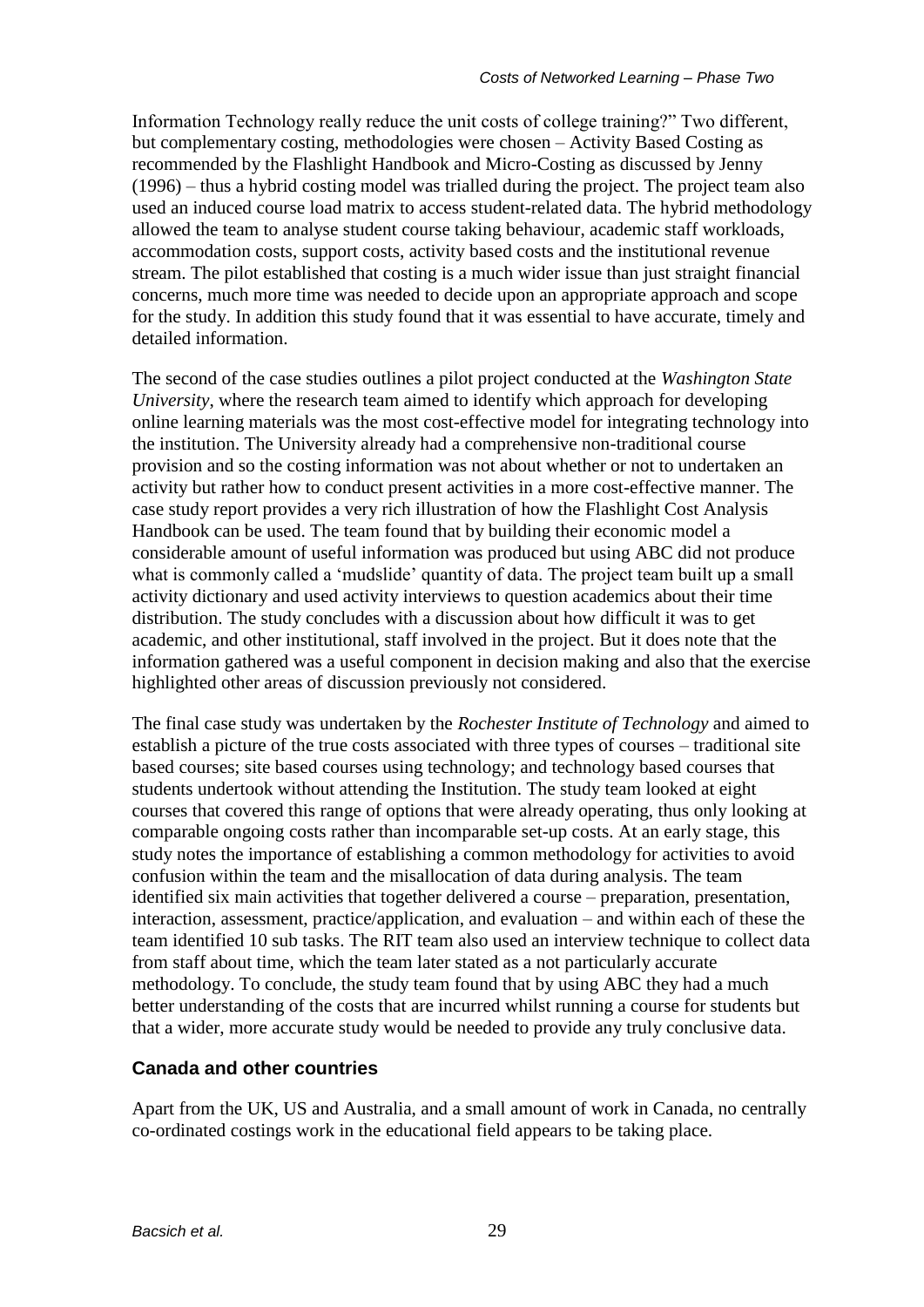## *5.7 Summary of points*

At present, very little of value is being reported about the implementation of ABC in UK universities; we suspect that the literature under-reports the actual level of activity. We also suspect that many more institutions are now considering ABC since the Cropper and Cook survey (2000), due to the advent of the Transparency Review reporting requirements.

In Australia, DETYA have developed an ABC methodology that has recently been trialled in three institutions. DETYA hope that ABC will be used throughout the sector in the near future. When data collection systems are in place the process appears to work well, but in most cases there is still much work to be done, in the area of data collection and cost driver identification, to simplify this exercise.

The United States appears to have had a head start on the rest of the world in terms of costing education. Most American studies of this nature started three or four years ago and have consequently become quite developed and in-depth. The US is also much further ahead than the UK in terms of e-learning and so can make better comparisons between types of learning, and indeed different types of e-learning.

The main conclusion to be drawn from the literature is that the real issues have still to be addressed. Studies looking at the cost of (for example) gardening in universities using ABC miss the point and result in a lack of credibility for the methodology. Most people agree that ABC is an excellent approach for recognising costs; especially costs normally hidden in overheads and not applied to the methods of teaching and learning that they relate to. However, for ABC to be successful in educational establishments a change in culture is required – and changes in culture take time or require external pressure.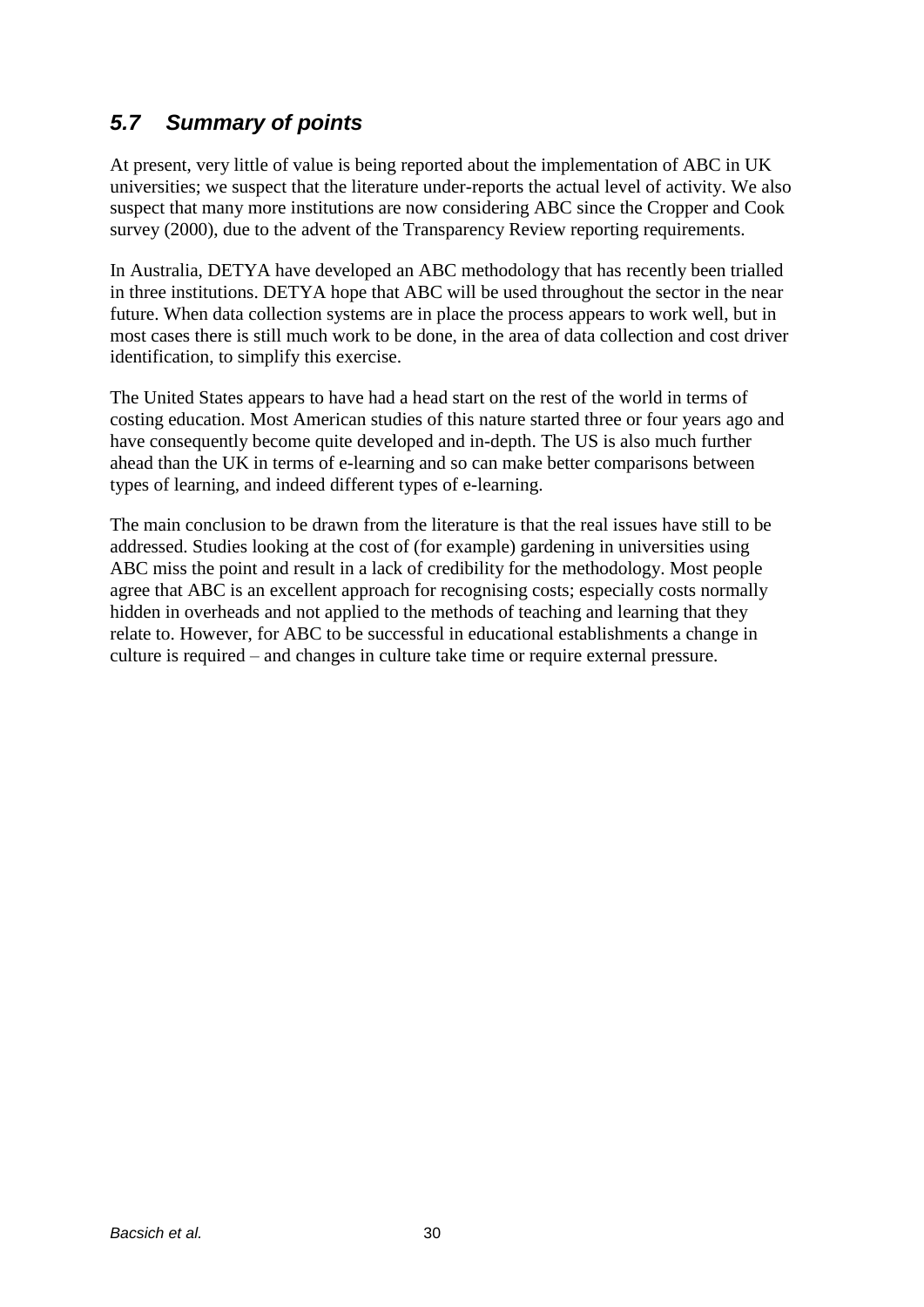## **6. Key Issues**

*"…given effectively static funding, the only way that college or university IT organisations can offer either increased levels of services or new services is to eliminate some current services or to reduce the unit costs of those services provided currently. Measurement of the cost and quality of these services is a necessary first step."*

Peebles and Antolovic (1999)

During CNL1 a number of key issues were unearthed and needed to be resolved during CNL2. These issues were initially outlined in a paper which supported a workshop run at the Networked Learning 2000 conference at Lancaster University in April 2000, all sections entitled 'Presentation of the issue' have been lifted directly from that paper. After this event a number of the issues were discussed on the cost-of-networked-learning listserv and at formal and informal gatherings during the project.

The team would like to thank all the members of the listserv, participants of workshops and other colleagues who have contributed to this debate.

### *6.1 Why should we cost at all?*

#### **Presentation of the issue**

The average person could be wondering where the sudden interest in costing has sprung from. On one hand the Funding Council wants us to record, in a transparent manner, how we spend our research grants; and on the other we are being asked how much it costs to run our courses. This interest in costing is not a recent obsession; indeed costing has been going on quietly for a great number of years, especially by providers of distance education. Its sudden breakthrough to the more conventional education system has been brought about by competition. Higher Education is no longer solely the remit of universities, courses are being offered by virtual universities, the non-educational sector (corporate universities) and institutions abroad. In order to continue to be a supplier of higher education each institution is going to need to streamline its operations to reach a greater, and more diverse, body of students with high quality education whilst remaining within budget. The ability to do this is dependent on the assimilation of accurate and timely costing information.

#### **Summary of the discussion**

Contributors to this discussion seemed to agree fundamentally that 'not costing' was not an issue. Indeed most participants were in general agreement that costing was necessary in the changing education sector. One respondent noted that in order to be able to take advantage of the possibilities these changes are offering us then we need to have a better understanding of the cost implication involved. This point was extended by another commentator, "understanding the cost of the activities we pursue is likely to make us better able to pursue them intelligently". This respondent went on to say that the higher education sector suffers from 'short-termism' in its approach to planning and that full costing should lead institutions to consider whether they can afford to maintain activities after the initial funding regime has expired.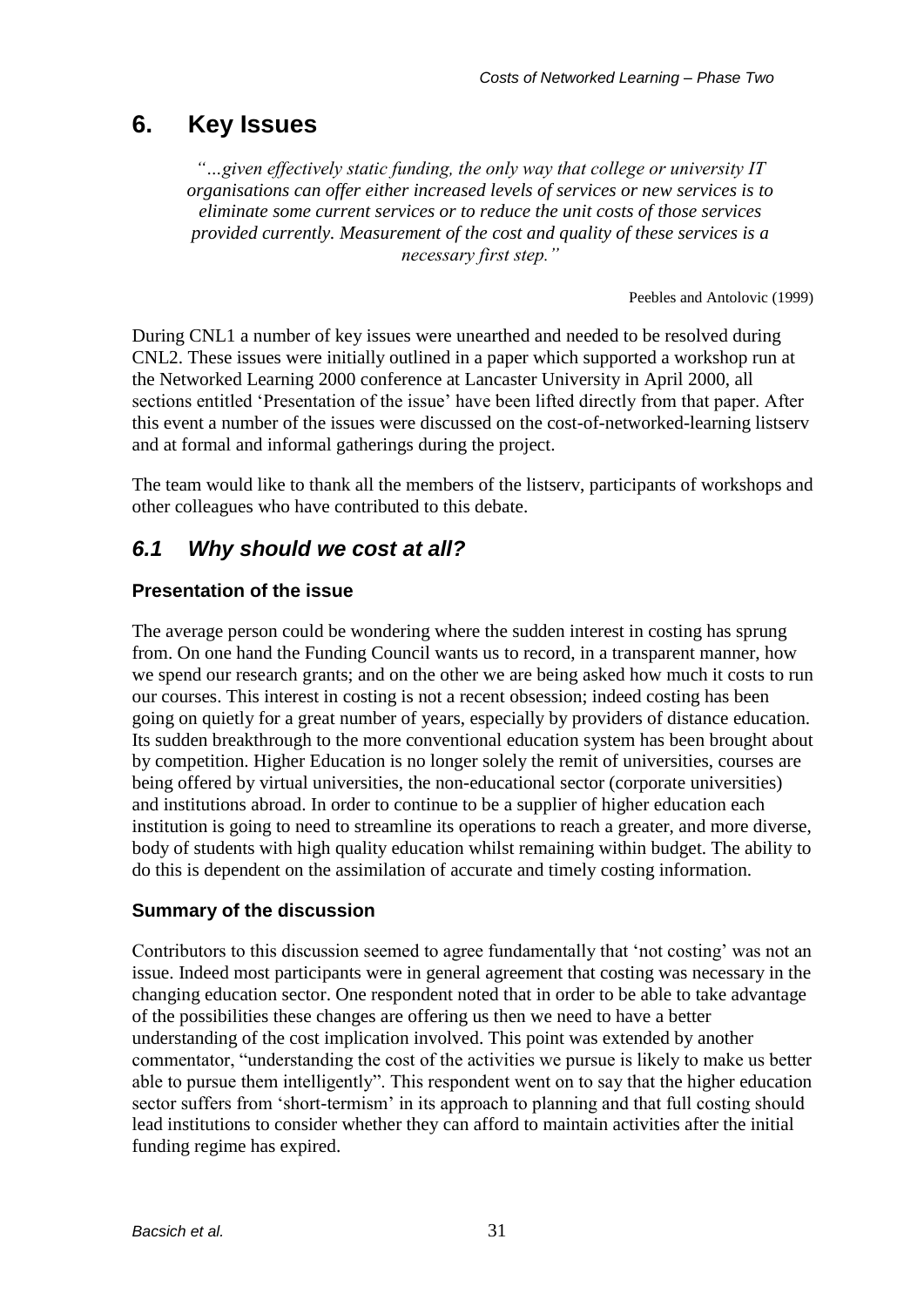Much of the discussion centred on the subject of new alliances, such as alliances between educational providers and between commercial companies and universities, and the need for "a clear financial model that we can use as a basis for negotiations with these companies". It was noted at the time that this extended to the new e-university venture.

One area of the argument was put simply as, "we are using either public or private money... there is a moral imperative not to waste it."

It was noted that the "development of flexible and distance learning is based on unhealthy financial grounds" and also that "very little of any HE or training is costed (about 5%)". Participants in the discussion agreed that costing must be a transparent exercise that is centred on providing more cost-effective education. Exploring the cost of delivery per student and the effectiveness of delivery per student, refining materials and processes based on this information and some form of comparison was agreed to be essential to determining cost-effectiveness.

One participant noted that, "the purpose of costing is to use resources to best effect and deliver more and better education to more students. The continuing Government squeeze on funding will not go away. Whether that translates into a demand for costing in individual institutions depends on the local management style. And, likewise, whether costing is worthwhile depends on whether the local decision-making process will take some notice."

The same participant went on to say, "an interesting question is why we are generally reluctant to cost, and even more reluctant to do it properly. Is much of the reluctance to do with strongly held views of education as a process and value rather than a product? Is there a consequent justified fear that much-loved processes and values will be compromised on grounds of cost? Is there a legitimate concern that costing by definition assumes hard products and outcomes, and therefore tends to falsify the softer – but important – values of education?"

Two things were made very clear during this discussion – that costing should not be the only factor taken into account when decision-making and that costing may well lead to a distorted view of what is going on within an institution. It was obvious that participants wanted costing to be part of an overhaul in the decision making process – one that leads to more informed decisions being made.

## *6.2 Who should do the costing?*

#### **Presentation of the issue**

Once we have decided that, regardless of whether we want to cost or not, that it has to be done, which poor soul is going to do it? Some might suggest this should be the role of the finance department, or that everyone should play their part and someone uninvolved should compute the final figures. Obviously everyone will have to play their part if Activity-Based Costing is adopted but whoever holds these parts together will need to be a highly skilled and dextrous individual. Not only will they need to have their personal Babel fish working at all times but they will also need the patience and understanding of a trained negotiator. They will need to remain independent, so as not to bias the figures, but involved enough to understand what they mean.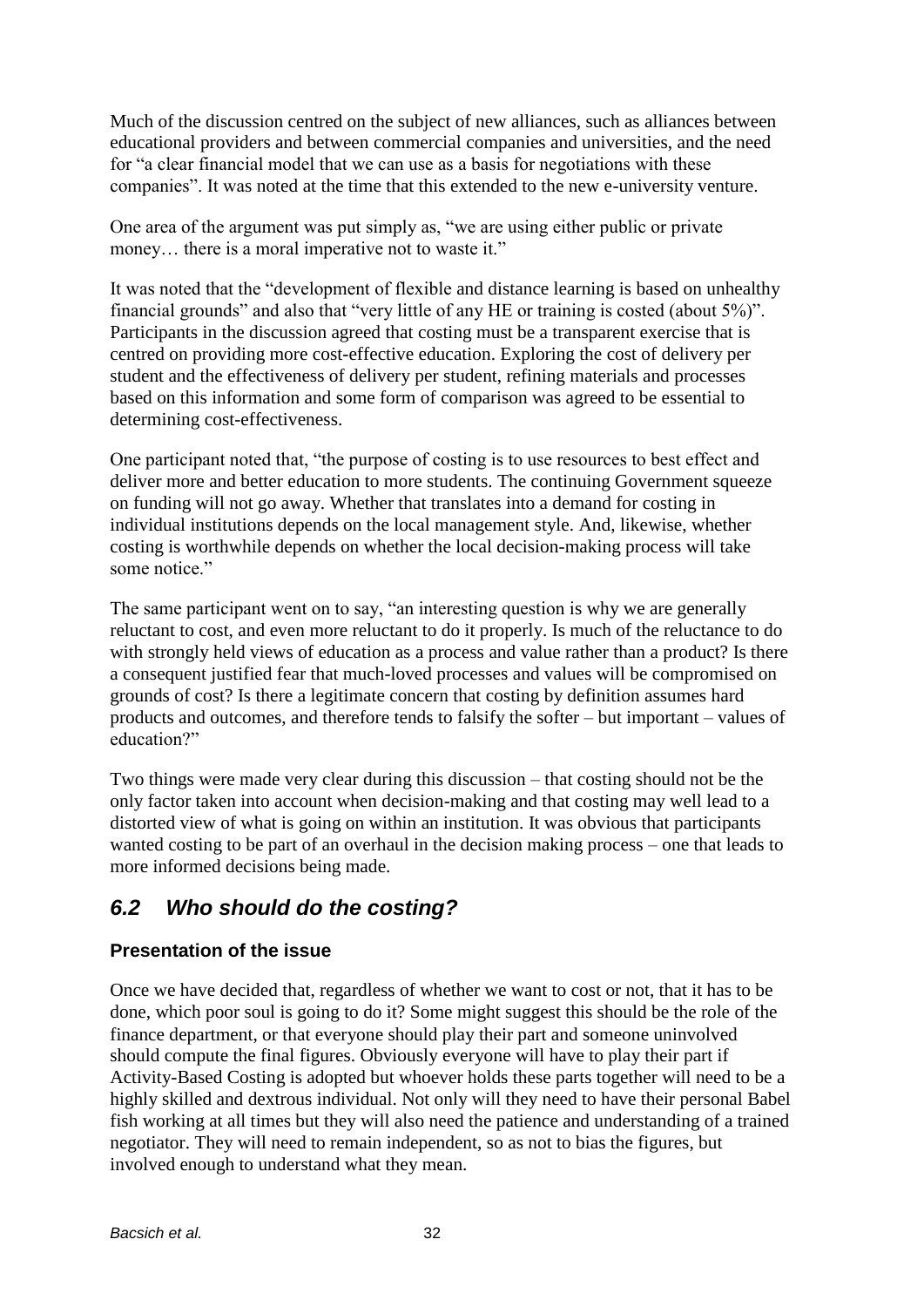#### **Summary of the discussion**

Most participants agreed generally that to a certain extent we were all responsible for collecting costing data. The group then split in two, one half suggesting that this should always be the case as all academic staff need to be able to answer questions about resource allocation within their own courses, while others suggested that data collection, especially when ABC is used, should be the responsibility of all but then the data needs to feed up to a central team, possibly within the existing finance department, for processing and reporting.

When consensus on this issue appeared easy to reach someone noted, "but they need to know how"

## *6.3 The cost of costing*

#### **Presentation of the issue**

One of the growing concerns about these costing exercises is how much undertaking them is going to cost. We could say that the institution undertakes costing in some form already, and that Activity-Based Costing is an extension of, or better still a replacement to, that existing system. Luckily some institutions are coming up to the time when they would naturally replace their existing systems but others have just invested heavily in new software. In addition, someone is going to have to pay for the retraining of Finance Directors and their staff. And then there is the issue of non-financial disturbances, such as those any serious change will bring about.

#### **Summary of the discussion**

This issue has not been directly discussed during the course of the CNL2 project. One colleague did point out that the HEFCE funded Transparency Review offers minimal financial assistance on a request basis and there is a certain argument that says that costing courses using ABC could give the Funding Council a lot of useful information and, therefore, should be supported in part by them. It is generally believed that once institutions realise the potential of ABC / M as management tools that they will want to invest some money to reap in the benefits. It is very clear that if ABC is required by the Funding Council then they should fund the venture, while if it is solely for the benefit of the institution itself then funding should be internal.

### *6.4 What is the cost of having done the costing?*

#### **Presentation of the issue**

The cost of having done the costing is a serious issue – once we have reallocated the hidden or unrecorded costs to the correct budgets and decided what to do with personally incurred costs, how are we going to pay the bills? The direct cost of providing education might go down, but the cost of keeping the cafeteria open may increase to the extent where serious thought has to be given to the viability of its existence. Perhaps the cost of everything will go up, or down. How will these changes be dealt with and by whom? One thing is certain, more accurate costing information will highlight successful and struggling academic programmes, hopefully the decisions whether to continue with them will be based on more than just financial concerns.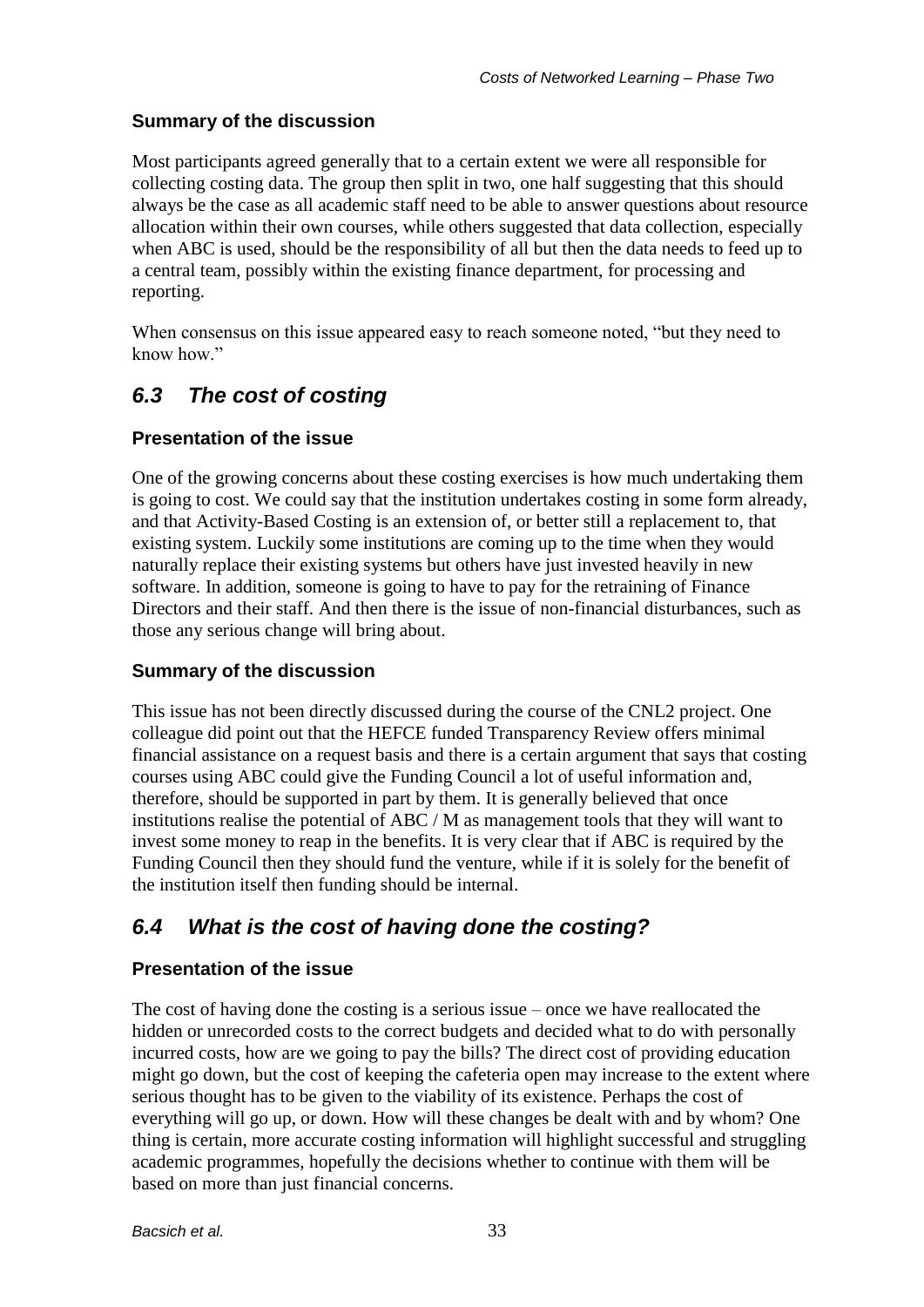#### **Summary of the discussion**

It was agreed very early in this discussion that the cost of undertaking a costing exercise was not a reasonable argument against costing. As one participant said, "we really don't have a choice already if we want to compete in future markets". However, it is essential that costing exercises are worthwhile and cost-effective in themselves.

A number of participants felt very strongly that guidelines should be provided about what needs to be taken into account when making decisions to remind people, or at least encourage them, not to make decisions based on costing information alone.

### *6.5 Cost effectiveness / benefits*

#### **Presentation of the issue**

Despite a growing body of work about costing networked learning, the debate about the presumed efficiency, effectiveness and additional benefits (or not as the case may be) of such activities is rife. Without concrete evidence either way costing is going to remain a cold and non-academic subject. There is a genuine need to develop a methodology to measure effectiveness, as a recent report states "while the debate [about effectiveness] will continue, it is too late to turn back. Recent history suggests that both the variety of offerings and the number of individuals availing themselves of these alternative forms of learning will not only increase but will increase dramatically. The alternatives are entering – and in some circumstances, becoming – the mainstream" (NCHEMS, 2001). In addition, institutions are concerned that there is not an accepted uniform methodology to explain how a move towards networked learning could benefit institutions in both the long and short term.

#### **Summary of the discussion**

This issue was not discussed formally, but informal views on this issue remain fairly visible. There is still no data on the effectiveness or benefits of any type of learning that we, as a sector, are willing to call conclusive. The need for this data is increasing steadily, but in the first instance we must establish a methodology that decision-makers are willing to put faith in; this must be a centrally funded initiative.

## *6.6 Pedagogical basis*

#### **Presentation of the issue**

Our research shows that one barrier stopping institutions moving towards networked learning is a lack of pedagogical evidence to support such a move. Is the quality of education better when using networked learning than when not and how can this be measured? Indeed should we be concerned with this issue at all or is the evidence in existence already?

#### **Summary of the discussion**

There is still a lack of pedagogical evidence to support a move towards Networked Learning; discussion on this issue ventured no further than berating that fact.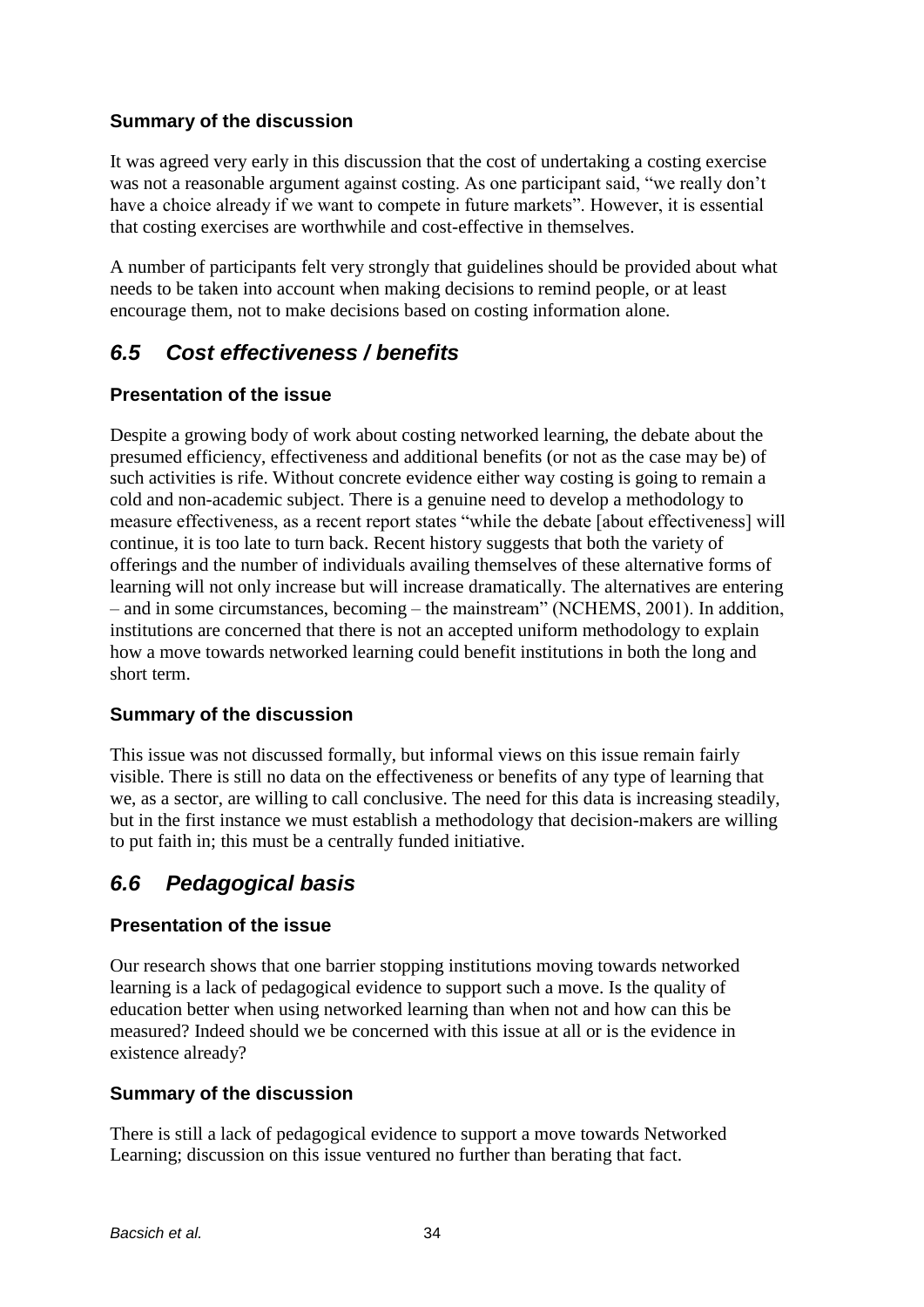## *6.7 Staff-borne costs [academic]*

#### **Presentation of the issue**

The recognition of personally incurred costs, by staff and students, was a major breakthrough for the "Costs of Networked Learning" study. A large majority of hidden and unrecorded costs are absorbed by staff and students (students are covered separately below). What about the expenses we incur whilst away from home on business that are not reimbursed by the institution? These include entertaining potential research partners, evenings out and sight-seeing whilst in a foreign country, calls home to wish the kids good-night – expenses that we would not have incurred had we not been away on business. How many of us own a home PC and use it for work purposes, be it fairly infrequently or every weekend? What about our time, working outside of the average 9.00-5.30 day? Is an extra hour or two, especially when up against a deadline, reasonable? What if it coincides with your partner's birthday; or extends to two or three hours every day and whole days on the weekend, just to keep up with the flow of work?

#### **Summary of the discussion**

At first a number of participants pointed out that to a certain extent academic staff have always taken work home to complete, such as marking assignments and keeping up to date with their subject area; but also that since the advent of home computing this has become more expected and more extensive. Participants were afraid that with the move towards greater networked learning that this trend would increase steadily.

However, most of this discussion centred around the fact that many participants believed that staff were having to bear these costs due to bad management decisions rather than because they always have done so in the past. There seemed to be a clear indication that there was a point up to which staff were willing to put in extra time and so on, but that recently the line had been crossed. Staff feel it is now silently expected rather than personal choice – this means that they are resentful and treat it as an imposition.

It was decided that the first step towards resolving this situation was to fully appreciate the actual tasks undertaken by staff and their workload. A number of participants noted that their institutions had started to look at workload issues but in most cases these preliminary investigations did no more than guess workloads based on ideals, or only looked at teaching time, for example. One participant noted that while extra time and effort remained an 'underground activity' it would be 'difficult to implement any helpful programmes' or 'push for strategic allocation of funds'. It was, however, considered most important that "the assessment exercise should not put under pressure those members of staff who do not demonstrate their love for the job by working extra hours".

It was clear from participants that they would support a move which looked at the activities that they actually undertook as long as it resulted in changes to workloads rather than a vindictive exercise in which they came out worse off.

Participants said they would be willing to undertake a time recording exercise if it fed into realistic planning which made better use of both time and resources and also addressed common problems of wastage. One participant summed this issue up particularly well, "I think it's less an issue of trying to get our institutions to provide recompense than to try and ensure that realistic policy decisions are made based on the facts".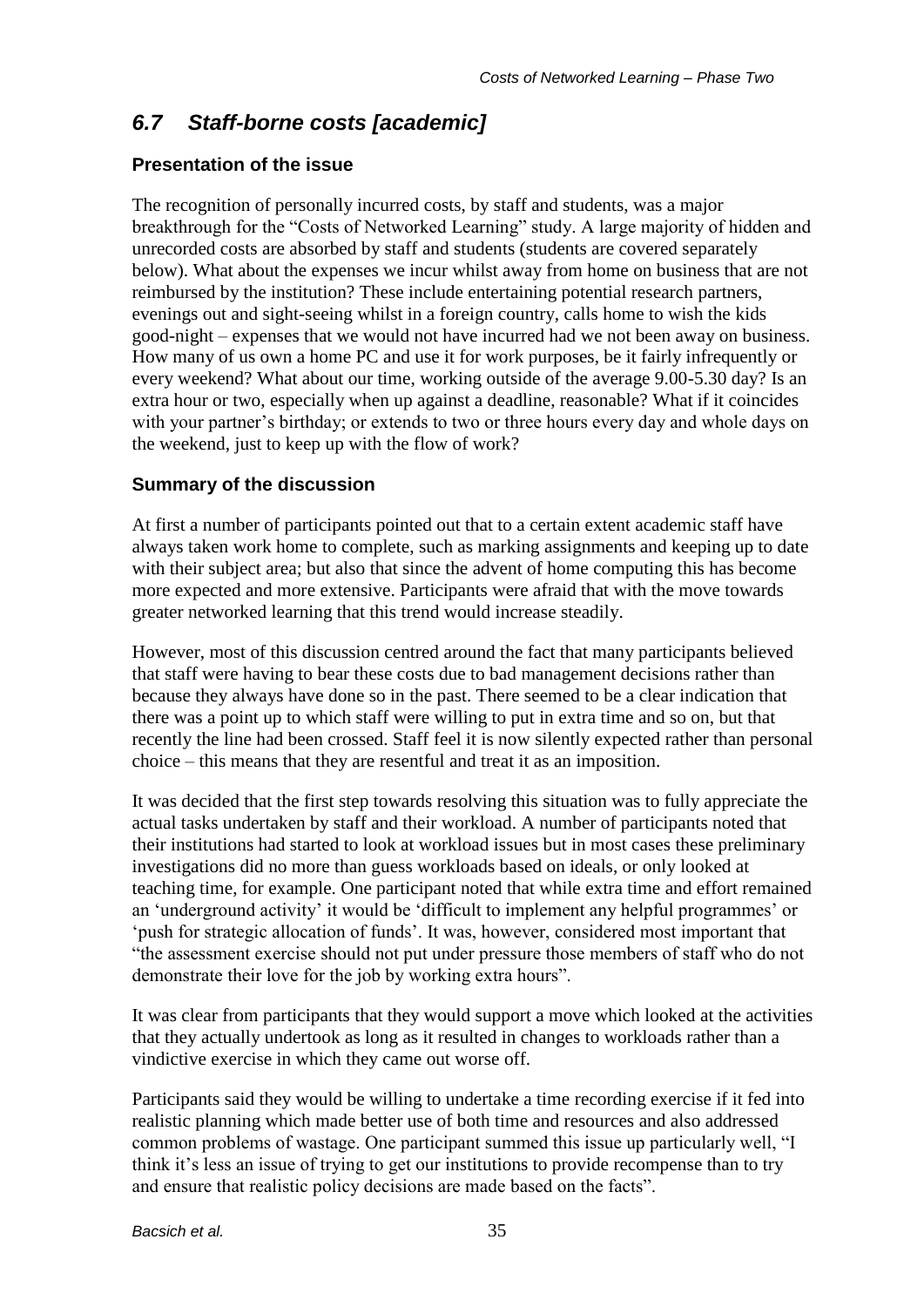### *6.8 Division of academic time*

#### **Presentation of the issue**

When contemplating the move to Activity-Based Costing a number of issues arise about what activities the institution is involved in, and within that what activities academic staff are involved in. The 1997 Joint Funding Councils report stated that academic time broke into categories of teaching (undergraduate and postgraduate levels), research (grants, contracts and general research), other service activities (short courses and consultancy work), department administration (for some reason including services to professional bodies), and faculty and university administration. Three years on with the introduction of technology on a wide-scale basis are the boundaries so clear or do we need a new, more sophisticated breakdown?

#### **Summary of the discussion**

This issue was not discussed during the project, but thinking on the issue has reached a point of consensus across the sector.

### *6.9 Recording of academic time*

#### **Presentation of the issue**

Time-sheets have generally been regarded as anathema to academic staff. But if Activity-Based Costing is adopted some form of time recording mechanism is to be expected. Timesheets are the usual method for collecting this data, and however hated they are regularly used by a great number of people working on European funded projects – but are they really an accurate measure of time spent on activities? The aforementioned Joint Funding Council report suggested four methods: use information from the department's workload planning systems; ask programme managers to estimate staff time spent on each activity; conduct a survey of academic staff to estimate the proportion of time they spend on each activity; conduct a diary or time-sheet exercise, as a one-off or ongoing project. The more recent JCPSG report (1999) had similar ideas, it states that methods of allocating staff time can be split roughly into the following approaches: estimation; proxies; structured interviews and workshops; annual retrospective time allocation in percentages; in-year retrospective time allocations (about 3-6 times per annum); and sampling that meets statistical levels of precision (ie diaries).

#### **Summary of the discussion**

Surprisingly, this area of discussion did not rouse much interest at all. The general consensus seemed to be that no method of recording time was going to be met amicably or accurately represent the complex range of tasks done by academics. Another participant noted that much work needed to be done to overcome the stigma attached to recording time and sufficient assurances needed to be given regarding the use of this sensitive information. After the team outlined their approach using the activity workshop, activity dictionaries and follow-up interviews, participants agreed that ABC could force you to give your work more consideration and the exercise would provide a balanced view from a number of different staff engaged in each activity.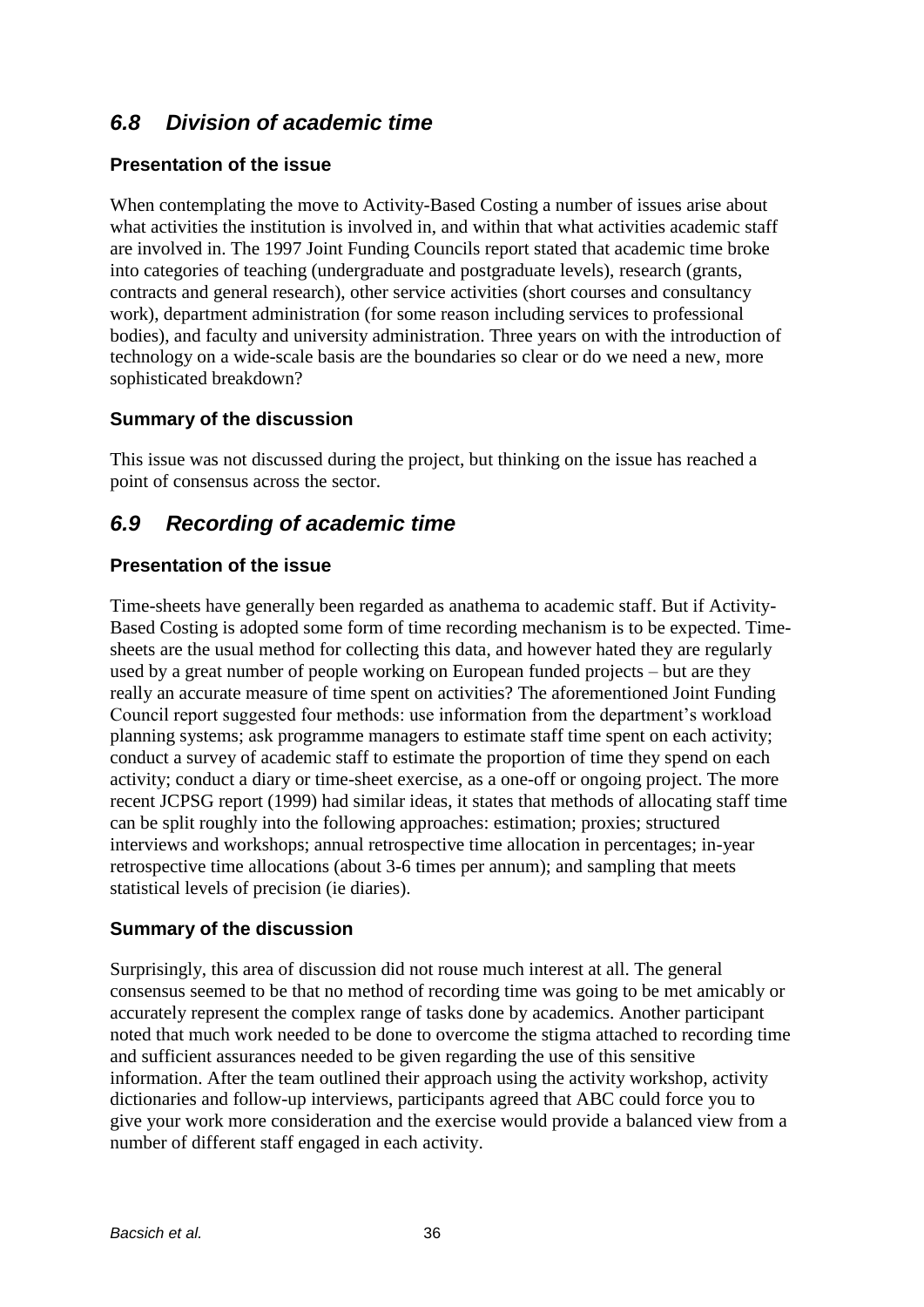## *6.10 Division of the course lifecycle*

#### **Presentation of the issue**

The 'Costs of Networked Learning' project team realised that in order for the costing methodology to resonate with academic staff the framework needed to revolve, at least in part, around the core activity of teaching. After a number of false starts, and a great deal of testing, a model with three phases was proposed. Cyclically it revolves around the phases of planning and development, production and delivery, and maintenance and evaluation. The model encompasses students, staff and the institution as the main stakeholders, and expects that activities such as strategic planning and facilities management take place outside what is primarily a course lifecycle model.

#### **Summary of the discussion**

The Life Cycle Model was not discussed formally during this phase of the project but has generated much informal discussion since the publication of the CNL1 report. The Model has been adopted by a number of leading academics in the sector and is generally regarded as a useful planning tool.

### *6.11 Student-borne costs*

#### **Presentation of the issue**

Students have been bearing part of the cost of education for years, just like staff have been marking assignments on the dining room table. We believe these costs are rising as we progress into more networked learning, both network-supported 'conventional' courses and whole courses 'on the Net'. However, students are driving for networked learning: our CNL1 research showed that although students believe that networked learning is increasing the cost of their education, they also believe that this is offset by a general view that it is also enhancing their experiences, making learning more enjoyable and profitable.

#### **Summary of the discussion**

The discussion on this issue was minimal as participants quite quickly agreed that students should not be recompensed for learning costs by Universities but that extra costs incurred by students should be taken into account by course planners as certain factors (such as reaching a particular group of students from an underprivileged area) will determine whether or not, or to what extent, technology should be used.

### *6.12 Quality management*

#### **Presentation of the issue**

During our research, concerns about the quality of networked learning materials and a lack of standards against which quality could be measured were said to be two issues restricting the introduction of networked learning. In addition, institutions also felt that networked learning, and similar initiatives, was uncharted territory; institutions are unsure about the structure and status of such activities.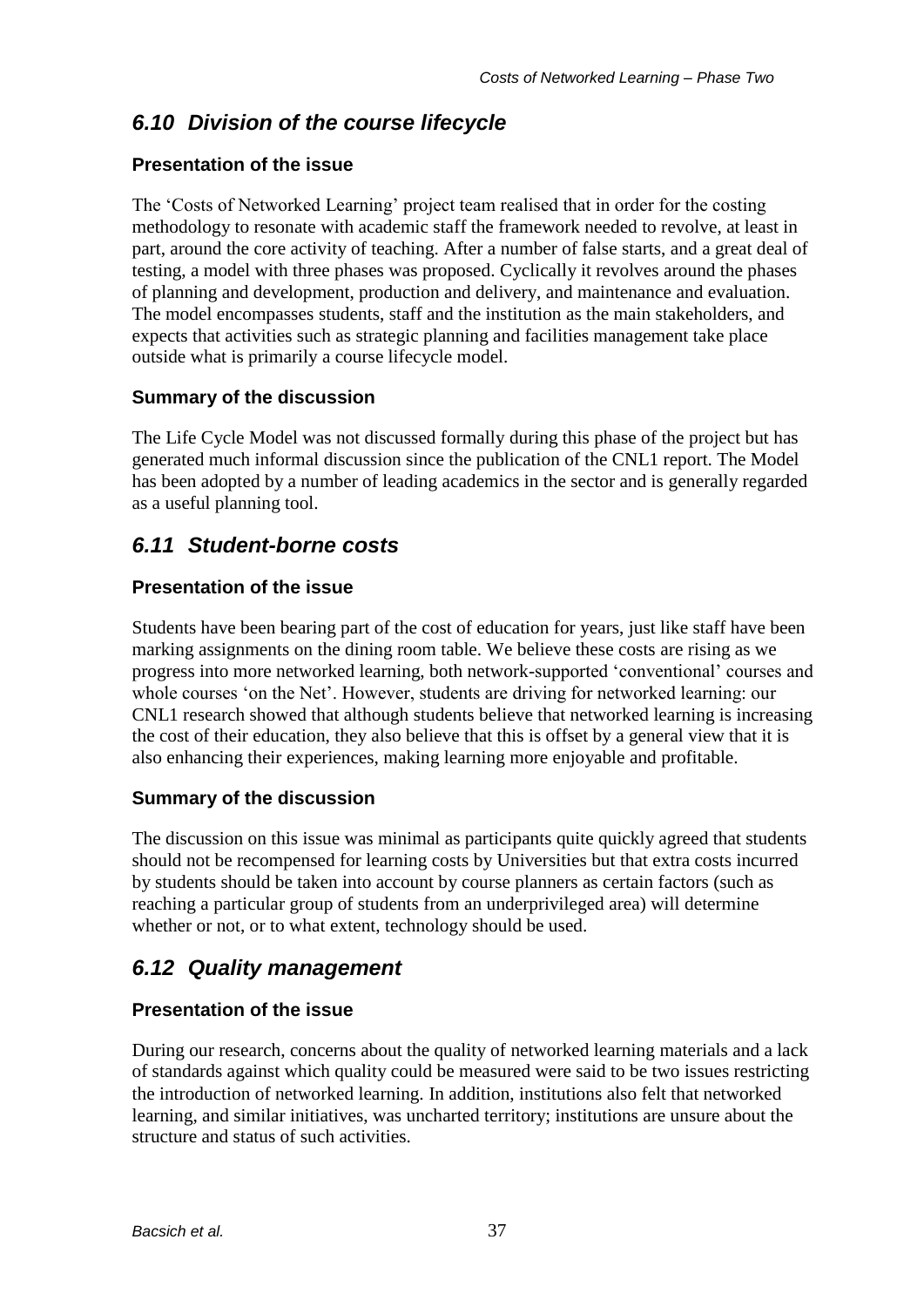#### **Summary of the discussion**

'Quality' of the educational process is an issue with multiple facets. There is the facet most normally thought of as 'quality', the domain of the QAA and agencies such as WICHE in the US. But there is the issue of technical quality, often articulated in terms of 'standards' for learning material and systems. This is dealt with by such agencies as IMS (a group of vendors originating in the US), the PROMETEUS group in Europe, and an IEEE committee. This work is slowly generating agreed standards, along with a great deal of controversy.

### *6.13 Universality*

#### **Presentation of the issue**

Collaboration between internal faculties and departments, different institutions, and on a multinational basis, is becoming increasingly common for teaching as well as research. At present in any such collaboration each partner is likely to have different management, planning and financial accounting approaches, leading to difficulties in collaboration. Thus there is a great need for a uniform planning and costing methodology so that such collaborations can thrive and that organisations can negotiate with each other using a common vocabulary. Only in that way can misunderstandings be avoided. In summary, a universal approach is needed in all multi-faculty, multi-institution and multi-national research and teaching ventures.

#### **Summary of the discussion**

This issue was not discussed, either formally or informally.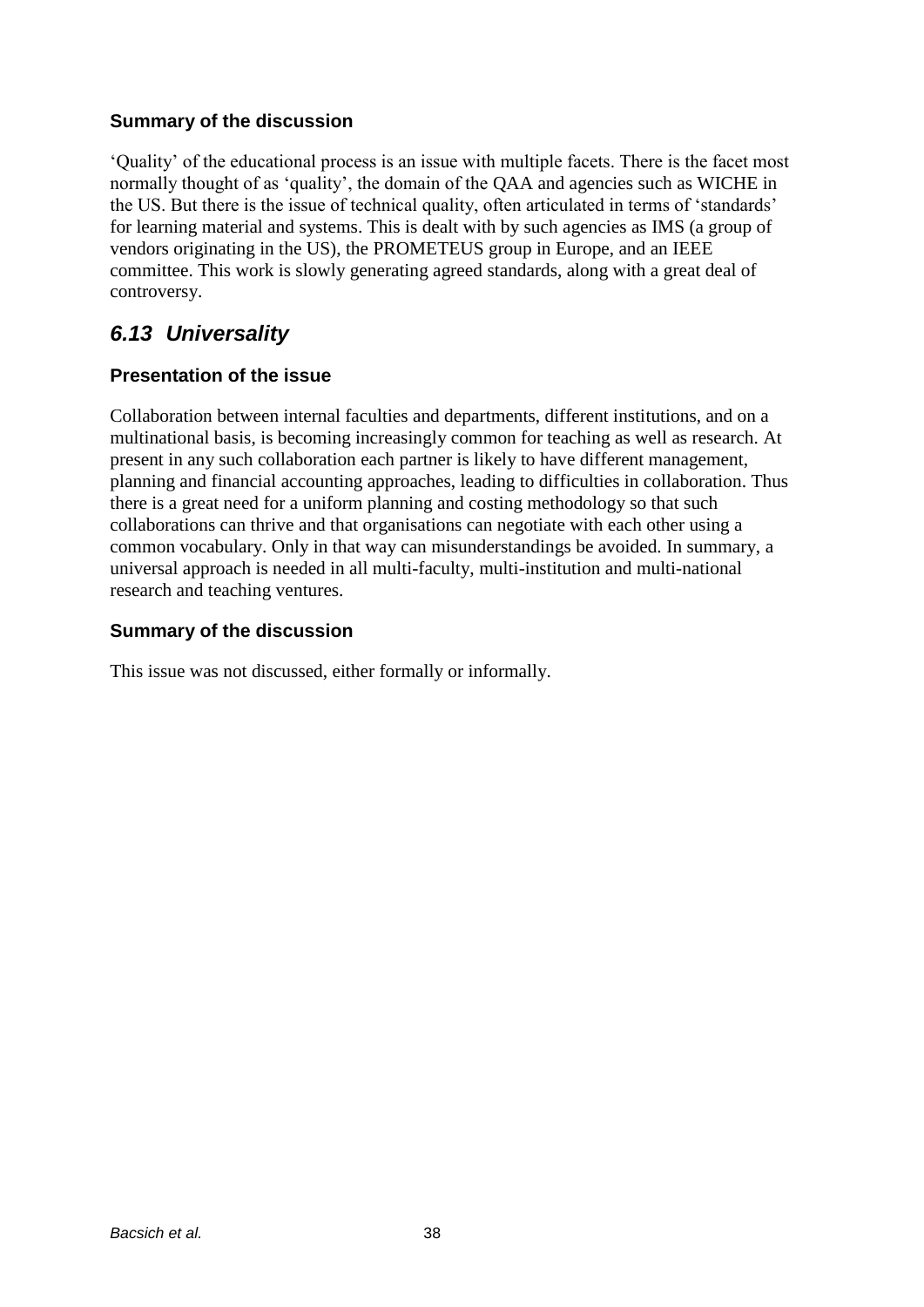# **7. ABC Trial**

*"The primary aim of the new system is not to create an elegant and technically robust solution, but it is to provide a solution that will change behaviour of management to improve the performance of business."* 

Gunasekaran et al (1999)

## *7.1 Introduction*

This chapter covers the experiences of the CNL2 team in piloting ABC in the School of Computing and Management Sciences at Sheffield Hallam University. This was done following, as closely as possible, the methodology provided by our Armstrong Laing Group consultant. This section does not outline in detail what the team undertook to accomplish each exercise, merely the reaction of the study participants and lessons we learnt by taking part. The Handbook accompanying this report does cover, as extensively as possible, the individual tasks undertaken within each exercise.

Sheffield Hallam University (SHU) started life in 1843, as the Sheffield School of Design. In 1969, it merged with the city's College of Technology to form Sheffield Polytechnic. In 1976, the Polytechnic was renamed Sheffield City Polytechnic when it absorbed the city's two teacher training colleges and finally, in 1992, the City Polytechnic earned the right to the title of university and to degree-awarding powers and became Sheffield Hallam University. Today, the University offers over 400 courses at three central sites in Sheffield.

Within SHU, the School of Computing and Management Sciences (CMS) is a lively community of some 100 academics, 50 support staff, 1800 undergraduate students and 600 postgraduate students. Undergraduate courses in IT, Statistics and Business Process Management are popular with students and industry. The School has an international portfolio with 200 students studying through distance learning overseas, and an annual non-HEFCE income of  $f1.5$  million.

The University operates a devolved budgeting system, allocating HEFCE and other income to academic schools using a unit income distribution model (UIDM) after funding for central services has been top-sliced.

The following chart should give an adequate illustration of the process undertaken by the team (boxes with a double outline indicate exercises which require the involvement of people outside the study team):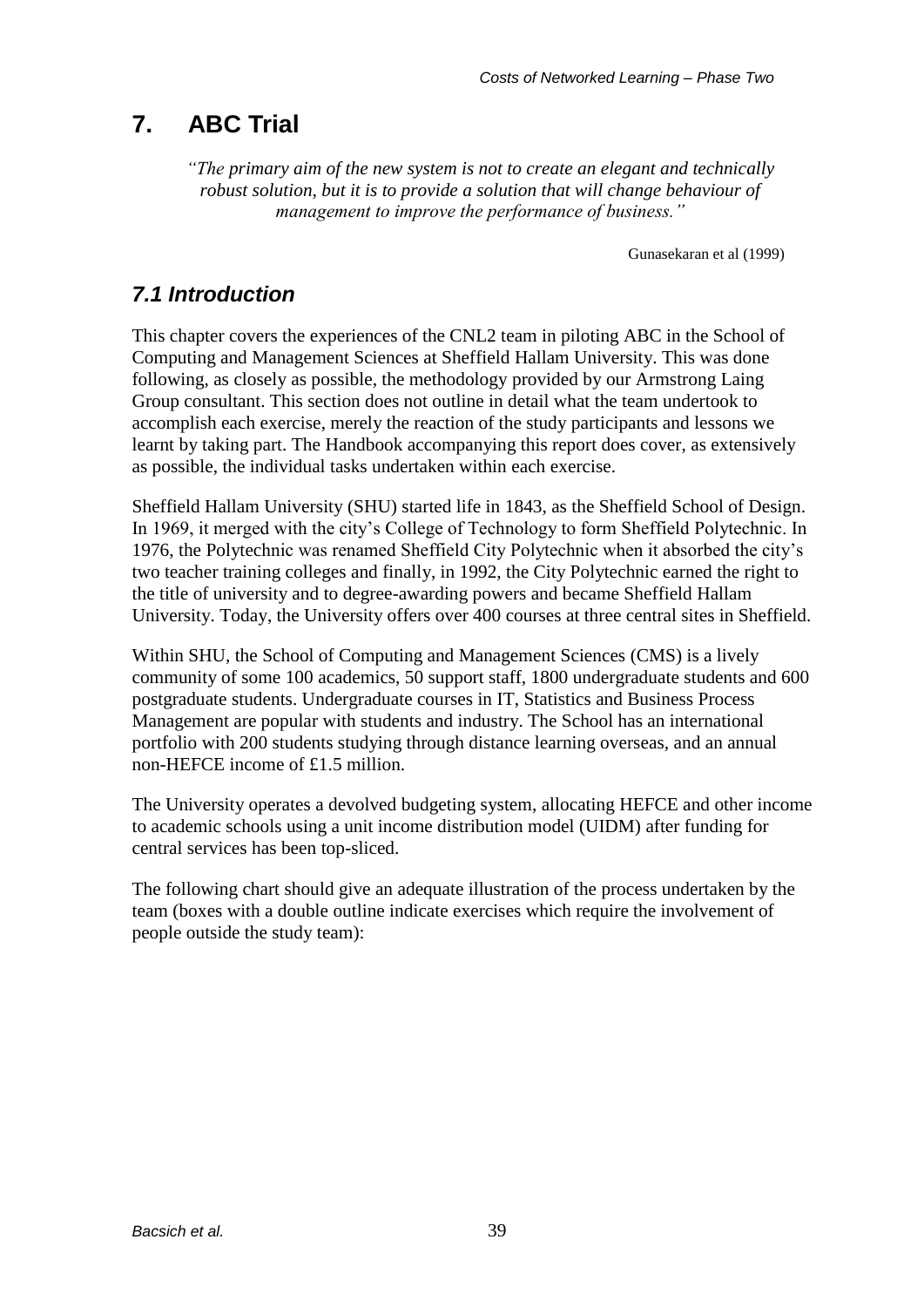

Flow Chart to show the Activity Based Costing Methodology trialled by the CNL2 team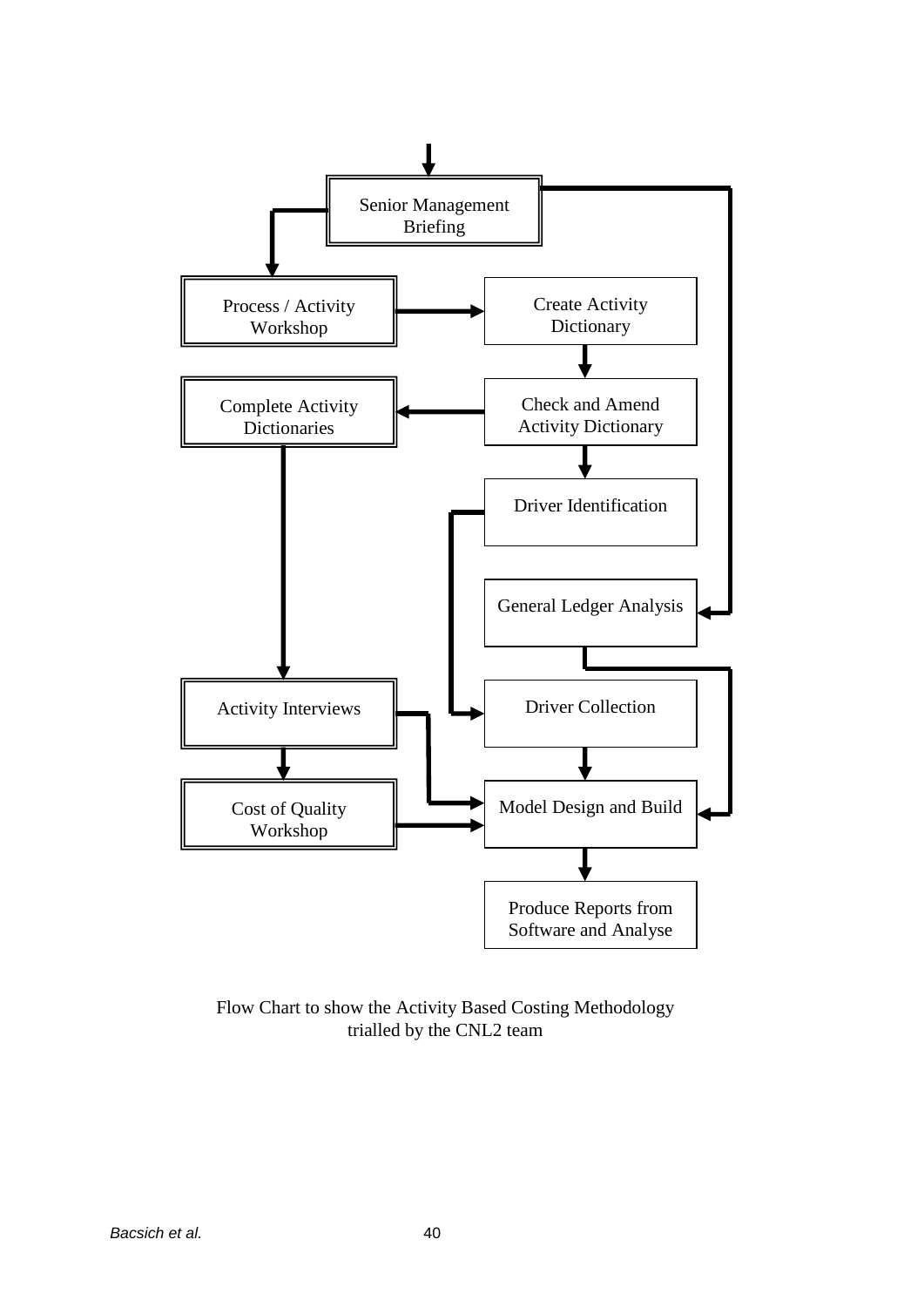### *7.2 Senior management briefing*

The Senior Management Briefing really kick-starts this whole process bringing together all of the key stakeholders, the project team and the consultants. At this meeting the reasoning behind the project is outlined, key stages and activities explained and everyone is made aware of their expected contribution and the potential outcomes of the exercise.

At SHU three senior management briefings were undertaken – the School of Computing and Management Sciences, the School of Cultural Studies and the central computing service, Corporate Information Services. The Briefings were all delivered by our consultant from the Armstrong Laing Group. We chose to do this for a number of reasons:

- the consultant could reassure senior managers that ABC does work in a variety of organisations, and provide recognised examples, such as DHL, and Glasgow City Council;
- the consultant could authoritatively answer any complicated questions that senior managers may pose – at that time, the CNL2 team had no practical experience of implementing ABC and only a limited understanding of the potential difficulties;
- the consultant could reassure senior managers that everyone's first reaction is to say that their job is too complicated to be analysed in such a way and explain how this will be done;
- the consultant also had a never-ending, easy-to-understand supply of practical examples of how ABC has helped organisations understand how their income is spent, what aspects of their business add value and provided data to allow senior managers to make more informed business decisions.

Overall, all three Briefings went exceedingly well and, although attendance was not high, interest and enthusiasm were. We anticipated serious resistance as most senior managers within the University are academics, but it was clear that they understood the concept of ABC and thought that, if we could get the required data, the outcomes would be very interesting. The only reservations senior managers alluded to were those connected to the amount and nature of the data we needed to collect. Having already undertaken a review of the literature, it was clear that this was not an unusual reaction and one, that with top management support, could be overcome. We showed examples of where ABC had been successfully implemented in the National Health Service to allay these concerns.

The workshop gave senior managers the opportunity to ask a number of questions about the project, ABC and their own potential involvement. It also allowed participants to see the links between this ABC pilot and other SHU initiatives, such as EFQM. Unfortunately, at this stage the School of Cultural Studies and the central computing service felt it necessary to pull out of the ABC trial. Both were very enthusiastic about the concept and potential benefits of ABC but claimed timing and the demands of current initiatives to be overwhelming. Both departments asked to be kept fully informed and welcomed the opportunity to participate in future work.

With hindsight, we would have run the Senior Management Briefing at the end, or as part, of a regular management meeting. This was not possible during this trial due to the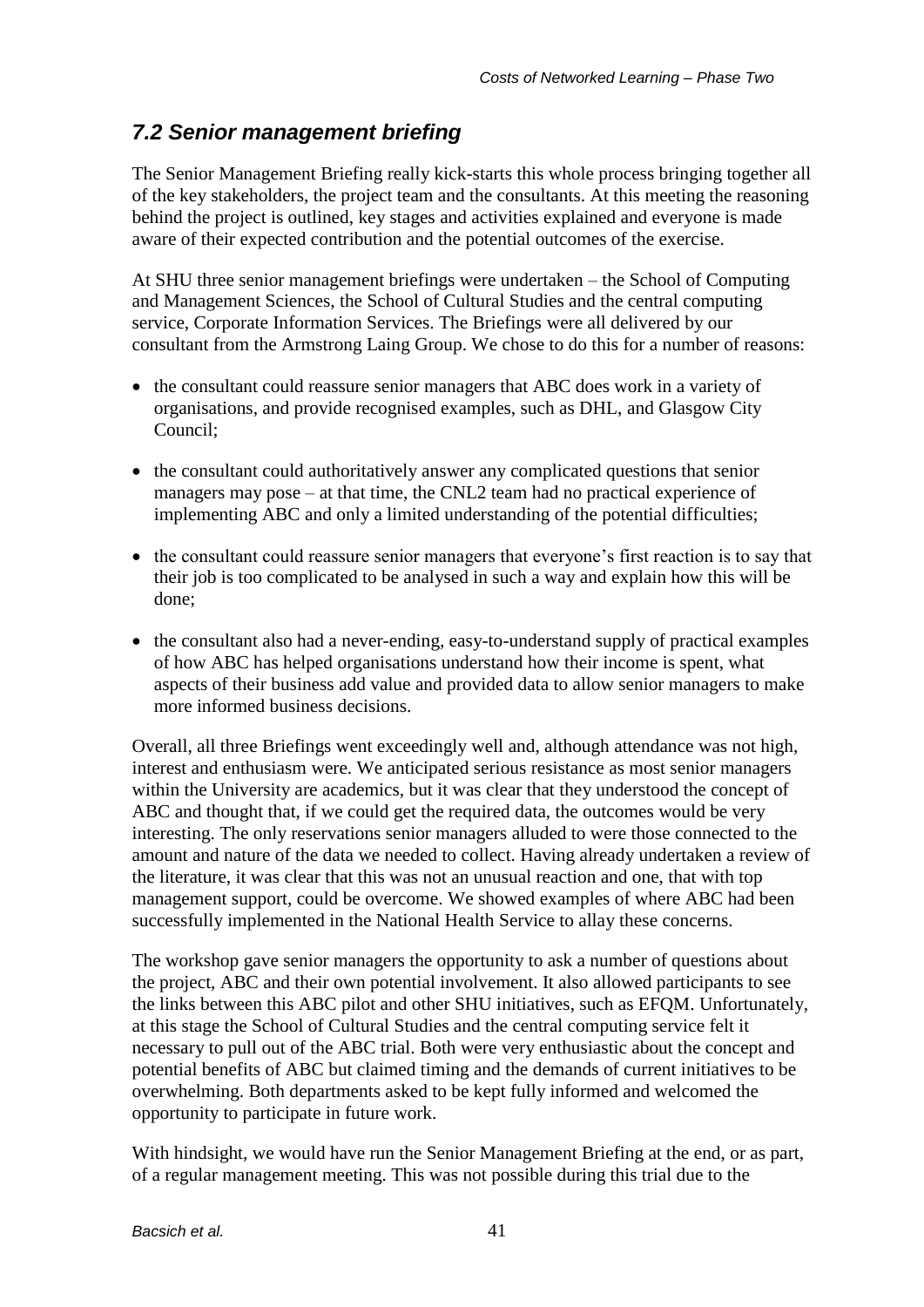unfortunate timing of the project; we believe, this would reinforce the fact that the School Head is fully behind the trial and that most, if not all, of the senior managers would be involved from the start – enthusiasm and commitment would then trickle down to staff within the School.

## *7.3 Process / activity workshop*

A workshop, usually taking no more than two days, bringing together representatives of all types of employees within the entity being costed (for ease we will refer to this entity throughout as the 'School'): academics, managers, administrators, technical staff and so on. The exercise attempts to list the processes and activities undertaken by staff within the School.

At SHU, this exercise took two longish afternoons with about ten participants, and the project team. We pooled a group of people together that covered most areas of School operation but found it very difficult to get participants to attend for the full duration of the exercise, due to teaching commitments, other meetings and responsibilities. Fortunately, within the CNL2 team a number of positions across the University had been held, allowing us to attend the session having already completed an initial brainstorm to get people started. We also found it did not disrupt the exercise to have additional people popping in and out when they were able to do so, as long as they had a general understanding of what was going on. We hope that by using the SHU Process / Activity List, an appendix to this report and in the Handbook, other people undertaking this exercise will have a starting point enabling more indepth discussions to take place or for the exercise to be completed in less time.

Once the exercise was understood, everybody got very involved and excited. This exercise turned out to be a great team-building experience giving participants an insight into what colleagues do and the opportunity to question why.

If we had had more time it would have been useful to further investigate the things that can go wrong and non-value adding activities; include more activities that take up time but are the result of other activities not working perfectly (internal or external failure).

It is important to include these activities, as these are the ones that can be further investigated for improvement if it is shown that they carry significant costs.

## *7.4 Create activity dictionary*

The Activity Dictionary is basically a list of all the activities undertaken by staff in the School under the process headings identified during the Process / Activity Workshop. The Activity Dictionary is also the primary device for collecting data about how staff within the School spend their time.

This exercise simply involved typing up all the processes and activities cited by participants in the Process / Activity Workshop into a proforma provided by our consultant. We did find it necessary to explore some areas in more detail during this phase of the process due to gaps and issues of clarity and consistency.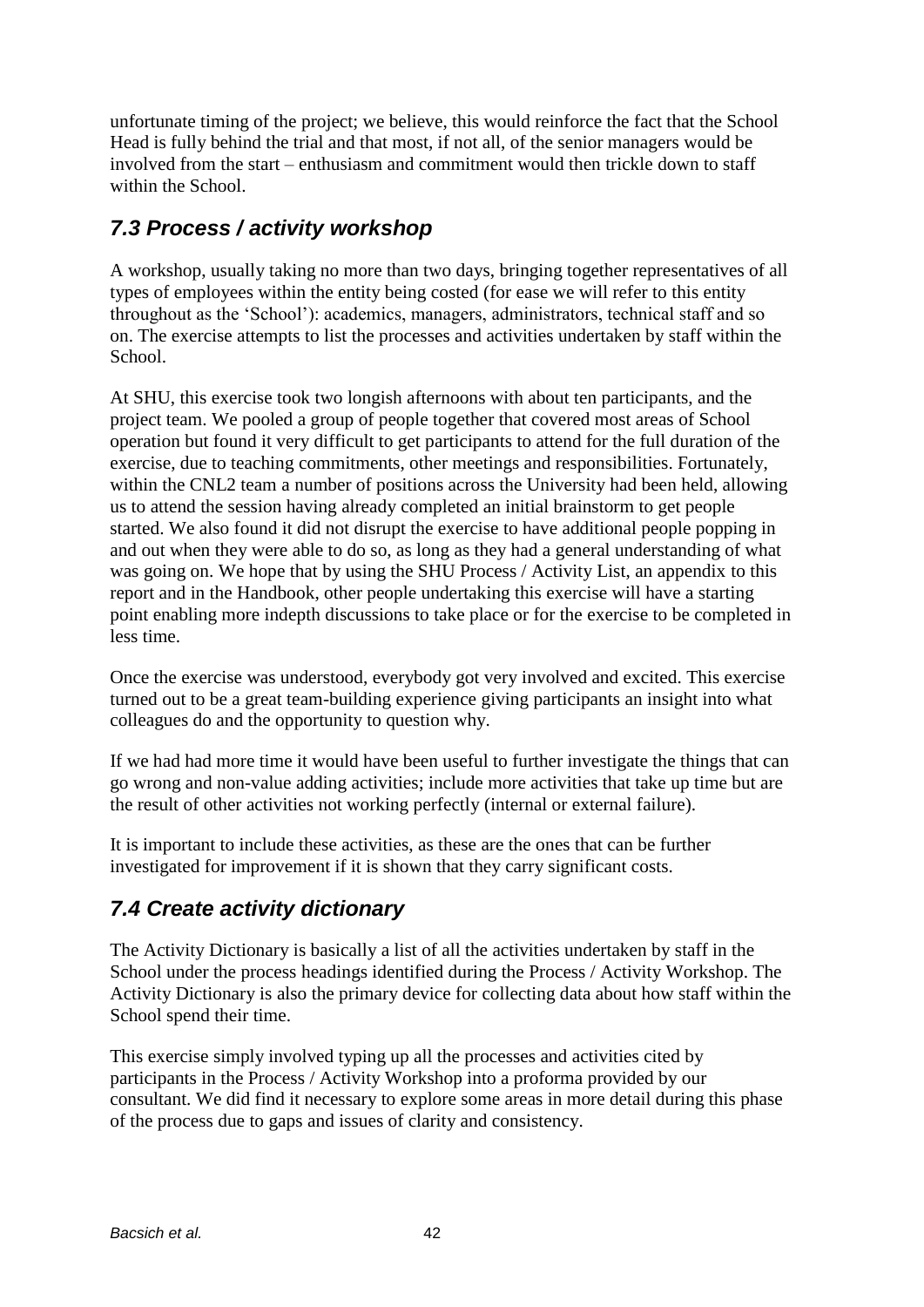## *7.5 Check and amend activity dictionary*

The draft Activity Dictionary is sent out to all participants who attended the Process / Activity Workshop to check that it is an accurate interpretation of the activities of the School. At this stage additions and clarifications can be undertaken.

Again, another simple exercise given the scale of the SHU trial. The completed Activity Dictionary was sent, by email, to participants of the workshop who were asked to check whether it was an accurate representation of the workshop proceedings. We found that doing this over a coffee with a member of the implementation team resulted in a much higher rate of return and involvement.

# *7.6 Complete activity dictionary*

The list of processes and activities has now become the Activity Dictionary, the main information-gathering tool in terms of recording time and tasks undertaken. The Activity Dictionary should ideally be completed by each member of staff within the School.

It would be dishonest to say that this exercise was easy; required extensive persuasion and perseverance skills from the CNL2 team. In industry, a line manager or section head will complete the Activity Dictionary on behalf of his or her team, resulting in each individual member of the organisation being recorded without having to complete the Activity Dictionary themselves. The line management structure within the University on the academic side is not as simple; therefore, we chose to use a sample of academic staff to represent the whole. For administrative and technical support we followed the industrystandard procedure. While the administrative and technical staff had no qualms about completing the Dictionary for the CNL2 team, a number of the selected academic representatives refused outright, despite firm assurances that the exercise would be anonymous outside of the CNL2 team. A similarly sized group of academics understood the concept and were willing to participate but had other priorities. Consequently, a much smaller number of Activity Dictionaries were completed that anticipated.

We found it most appropriate to talk people through completing their Activity Dictionaries in person giving them the opportunity to ask questions. In reality, very few academics completed their Activity Dictionaries in full before their Activity Interview.

# *7.7 Driver identification*

A simple but essential exercise to identify individual drivers of costs present within the School.

This exercise took the SHU CNL2 team approximately one afternoon with the assistance of our ABC consultant. Each activity was considered in turn and an appropriate cost driver chosen to drive the costs firstly to the activities from the General Ledger and then to both types of cost object (i.e. the courses and the student types).

## *7.8 General ledger analysis*

The Armstrong Laing ABM software that the SHU pilot team opted to use was able to suck information directly from the existing general ledger system used within the University.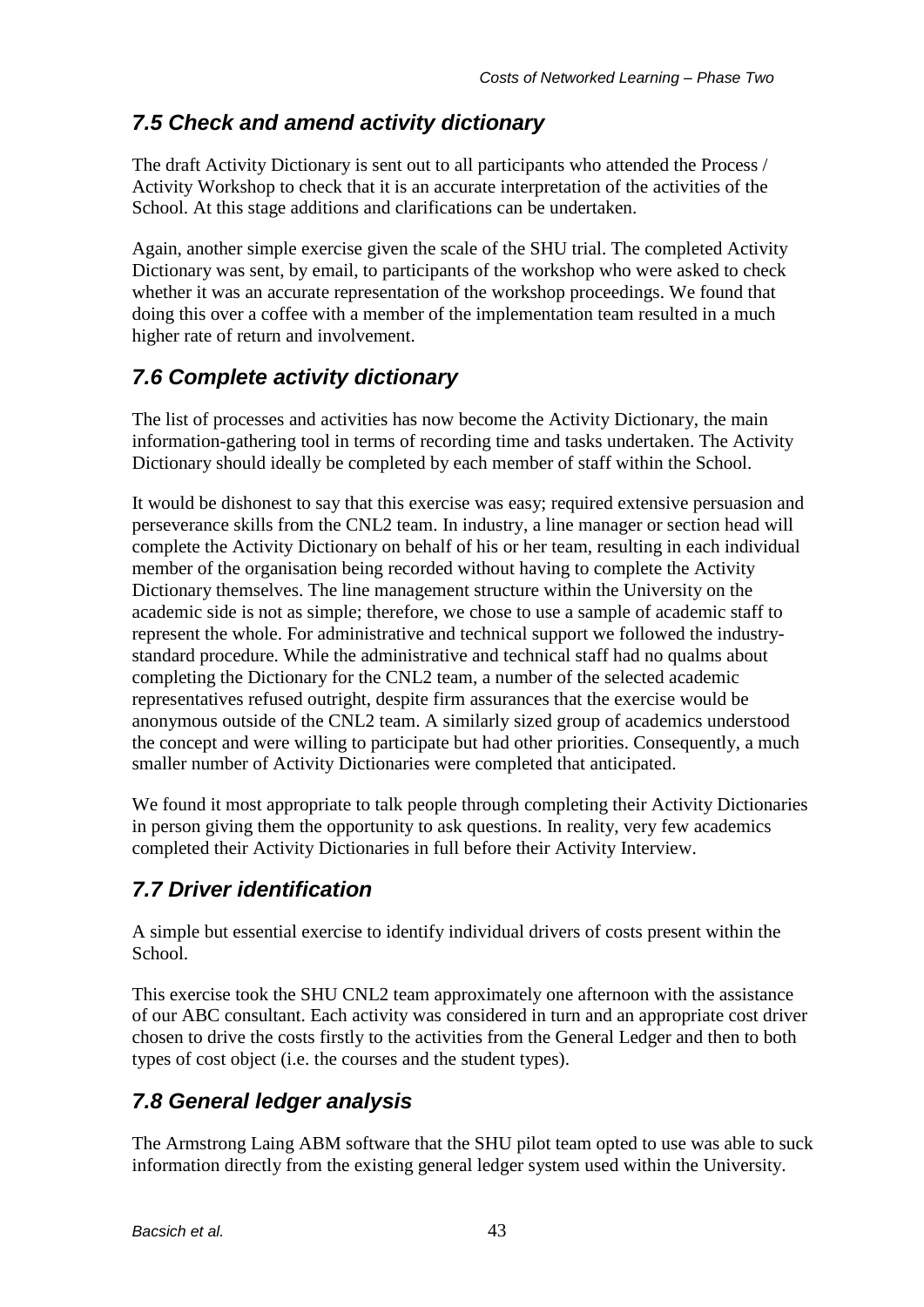Obviously, if you chose a different software supplier then this section may well be slightly different.

Our consultant from Armstrong Laing was very pleased with the level of detail in our ledger; for the chosen period of one year we had approximately 14,500 transactions to examine. The majority of the analysis took about one week, with approximately one fifth of the transactions requiring further investigation to find out exactly what they were and where the costs should go.

We found that not all transactions in the general ledger were coded correctly. It is important to check data before putting it into the software, as the information you get out can only be as good as that which you put in.

If SHU were to continue using ABC, there are a number of alterations we could make to the general ledger to make analysis easier:

- in the postgraduate section of the School there was a separate cost-code for each course, costs directly related to specific courses could be attributed as such; however, in the undergraduate section of the School no such distinctions existed and all costs were coded to the general school code – these costs, therefore, had to be untangled;
- many transactions were coded to a general school cost-code; a number of these had to be investigated to find out whether they could be directly allocated to a specific activity or course. A greater number of directly appropriate cost codes need to be generated so that less goes though the general code.

## *7.9 Activity interviews*

This exercise checks to ensure that the information contained in the Activity Dictionary is correct. How many people need interviewing depends upon the scale of the overall project. This is also an opportunity to check that any new activities added are significantly different to existing ones.

Our consultant from Armstrong Laing conducted the first few Activity Interviews on our behalf until we understood how and what to check. We found that some people needed more help than others; some had completed their Dictionaries already, others had attempted to and run into difficulties. The most common mistakes were:

- duplication of time, the activities sometimes overlapped and participants had put the time in both;
- many participants had completed the Activity Dictionary but not added up their percentages to see how close it was to 100%, consequently, one Dictionary actually added up to 324%!

We also found that:

 there is a limited advantage, to the interviewee, of detailed analysis of diaries and other documents over gut feeling;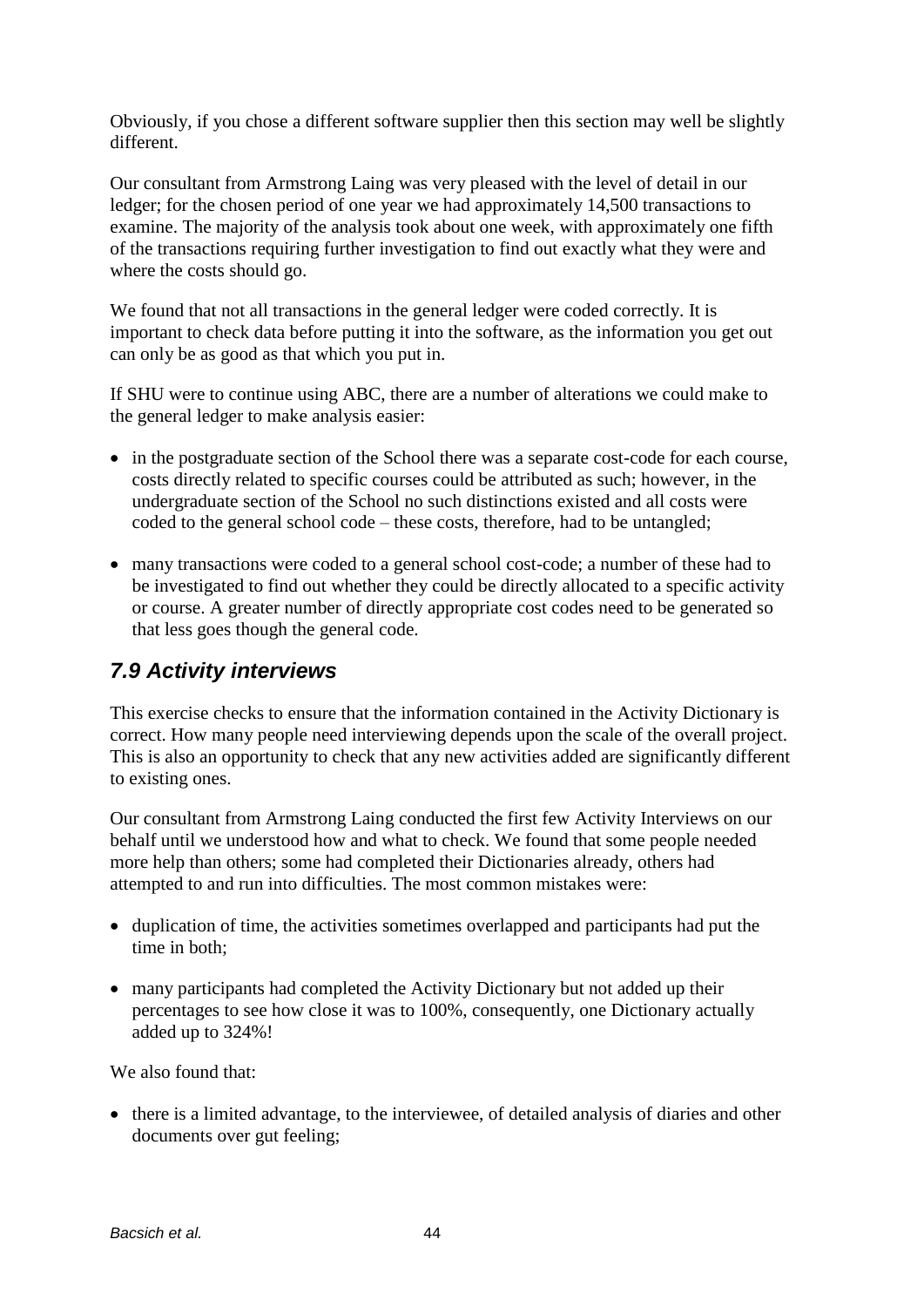- it can be very useful, for the interviewer, to look at other time related documents, such as the teaching timetable, before the informal Activity Interview;
- designated names for processes and activities will be questioned, even by people who attended the first workshops – the Activity Dictionary will be refined with each subsequent use.

### *7.10 Driver collection*

This exercise follows directly on from the Driver Identification and focuses upon collecting together the data required for the cost drivers. The ease of this process will depend upon the specific drivers chosen and whether the information required is easily accessible.

Drivers are split into two different groups – methods, which drive the general ledger costs to activities, and cost drivers, which drive activity costs.

In the SHU ABC trial, we were attempting to cost courses specifically, therefore the cost drivers were items which directly affected the cost of the activities. For example, if one course receives 5000 applications and another only receives 5, it is obvious that the cost of dealing with the 5000 applications is far greater than for the 5. The cost driver for the central admissions service could, therefore, be the number of applications. We found that for some cost drivers this information was readily available and highly relevant, but for other situations, where the most obvious and relevant cost driver information was not available, we needed to use surrogates. We expect that the amount of time spent on this exercise will depend, entirely, on the information available.

A number of issues came to light during this exercise that we had not previously considered; it is often only when you start looking for the data that complications become apparent. The following, are some of the things we had not considered until this stage:

- some of the units on our courses are taught by academics from other Schools and our academics teach on other Schools' courses – service teaching (we actively ignored this during the SHU pilot, as we were advised by the School Manager that the two amounts probably balance out in the long run);
- it was often not clear from unit descriptions what type, and amount, of assessment took place (for some units, therefore, we had to make an educated guess about the number of assignments and examinations as time was not available to talk to individual unit leaders);
- on many courses students have options and units are also shared between courses (again time was not available within this pilot study, to examine each unit list and relate the students back to the courses they were on, so reasonable estimations had to be made);
- vast quantities of data are held in many pockets around the University; frequently the same piece of information from two different sources differed and, therefore, had to be investigated.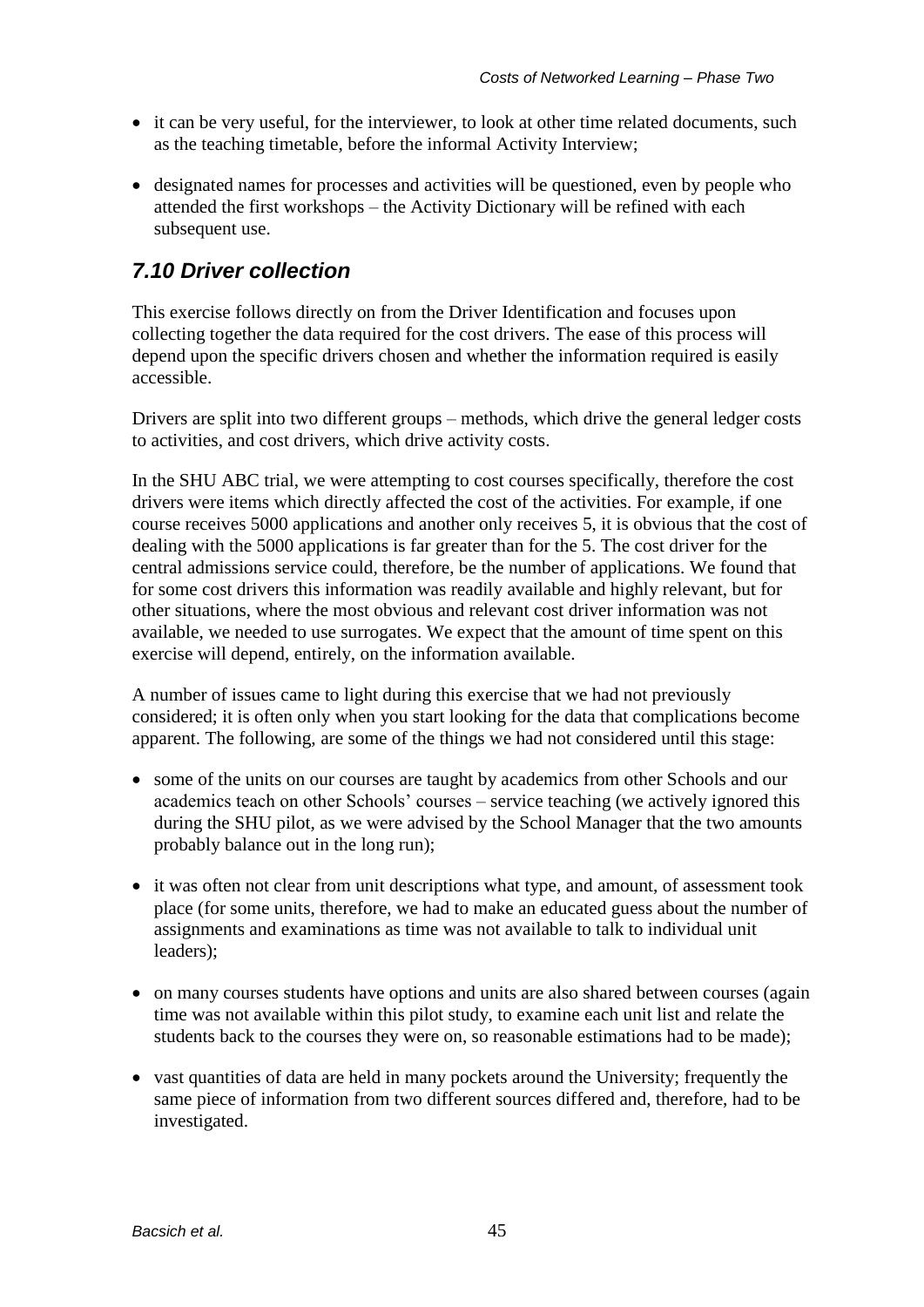## *7.11 Cost of quality workshop*

A workshop, usually attended by those who were involved in the Process / Activity Workshop, to ascertain the perceived value of each activity undertaken in the School. This exercise also identifies the 'quality type' of each activity.

We had arranged for a representative sample of staff to attend the Workshop but, again, fate intervened and heavy snowfall in Sheffield the previous night meant we had a relatively small group of people – six. We also invited a couple of students to include their view on the quality of activities undertaken by the School; Armstrong Laing rarely have the opportunity to include customers in the workshop. As with the previous workshop, participants became very involved in the exercise and enthusiastic about the outcomes.

## *7.12 Model design and build*

This is the fun part of the project for the project team. This is the stage where all the hard work pays off and you actually start to get some results. All of the information collected is put into the software.

The model design had taken place informally during the previous stages. For example we had agreed at the process / activity workshop that we would want to look at two types of cost object – individual courses and types of student. The methods and cost drivers had been chosen and all the necessary data collected.

As already mentioned, we did not receive complete time data for all academic members of staff in the School. It was agreed that we would match and duplicate the completed activity dictionaries for those members of staff who were not asked or did not complete theirs. Obviously, this is not ideal but when we receive further completed dictionaries this information can be altered in the model to provide more accurate results.

The model build took approximately three days. During the data collection process all the information had been input into Excel spreadsheets. Model building involved putting the data into the correct format (using a macro and saving the spreadsheets in .csv format) and importing it in to the software. Having already undergone two full days' software training, the team found the Armstrong Laing software easy to understand and simple to use. Once the model is built, activity and cost object costing can take place, allocations and driver volumes can be altered and 'what if' analysis undertaken.

## *7.13 Reporting*

This stage is vital for presenting the results of the ABC implementation. It enables you to pick out the significant findings from the model and present them in a manner suited to various audiences. Once initial reports are produced it is important to validate them by checking with people concerned that the figures look correct and are made up from the costs they would expect to see. From the validation stage certain changes may need to be made to the model, for example, it may be appropriate to alter cost driver shares / weightings for certain cost objects before the reports are re-run.

There are a number of ways to create reports from the Metify software. The software has a small number of reports built in, but we did not find these very useful for the data we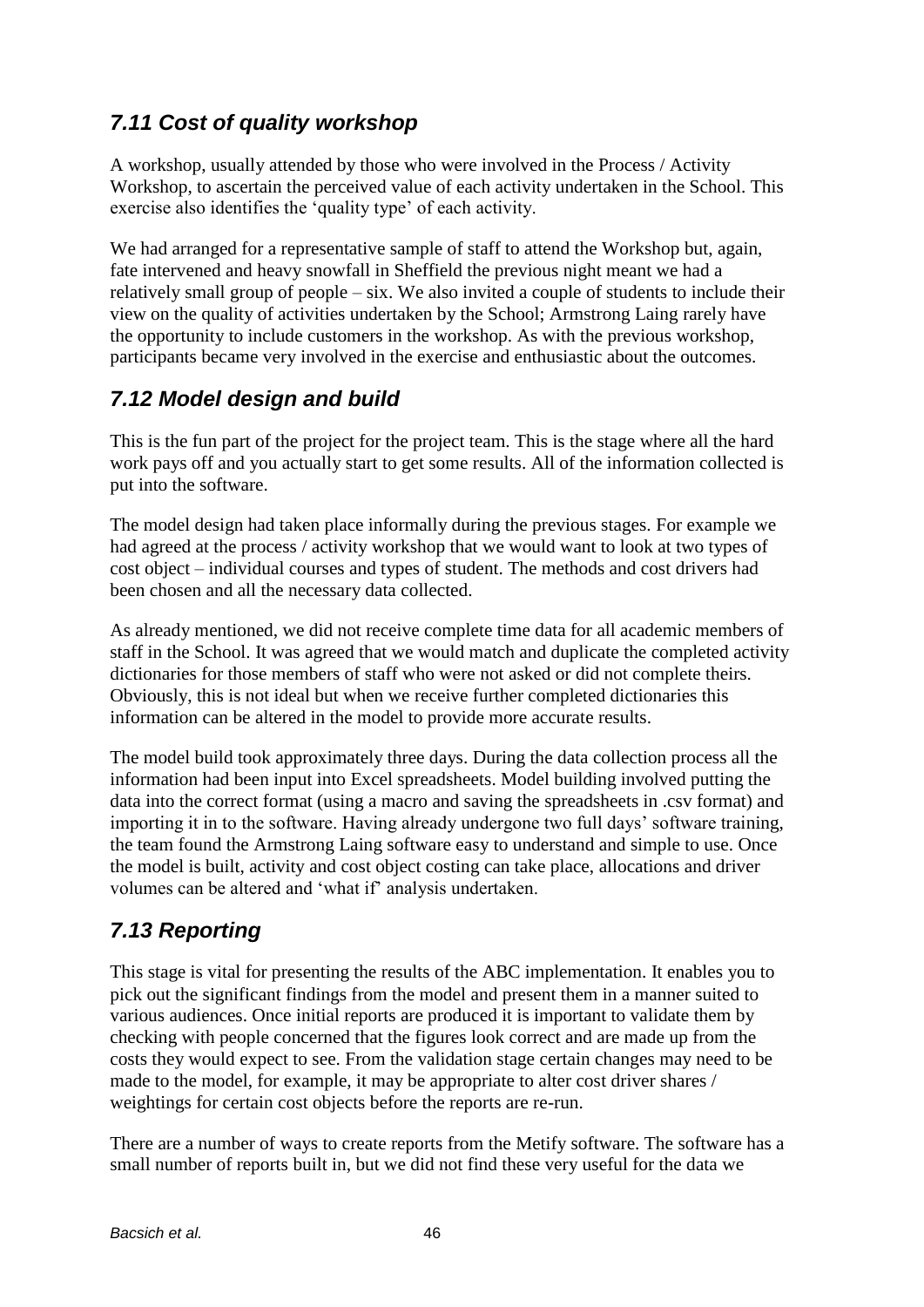wanted to examine. The software also comes with a function that can be used in Excel (Metify link) – the complexity of this was not really required to analyse our data and we found it much easier to export or copy required data directly into Excel. We found the use of pivot tables very helpful. A pivot table is easily created using the built-in Excel wizard function and provides you with an interactive table that quickly summarises, or crosstabulates large amounts of data. The pivot table itself contains fields, each of which summarises multiple rows of information from the source data. These fields can be dragged to where you want the data to appear (either as a row or a column) and can be combined in any number of ways. For example, one pivot table we created had three fields Activity, Account and Department and we were able to analyse the data in the following ways:

- $\bullet$  the total cost of each Activity
- the total cost of each Account
- the total cost of each Department
- the cost of each Activity by Department
- the cost of each Account by Department
- the cost of each Account by Activity.

The amount of time spent on this part of the exercise will depend on the level of reporting you want to do. It took about an hour for a member of the project team to be shown how to export data and use pivot tables and a day to produce meaningful reports on the departments, account, activity and cost object costs in varying combinations.

### *7.14 Results*

The CNL team set out, in this project, to investigate whether ABC is a suitable tool for use in universities; during this study we have proved this concept. However, this section is not designed to describe how much things cost at SHU, but to illustrate what ABC is capable of and how that data can be used to inform decision making. (For reasons of confidentiality we cannot report in detail what the individual School examined at SHU has found out during this exercise about the costs of courses and other activities.)

The cost data can be analysed in many ways. However, the main costs are those of:

- departments (School cost codes)
- accounts (types of cost eg academic pay, course advertising etc)
- **•** activities
- cost objects (courses and other projects and student types).

We have selected four examples of general sectoral interest which we feel readers of this report will be able to associate with. Where figures have been mentioned they have been rounded up or down to the nearest thousand and details such as course names have been changed.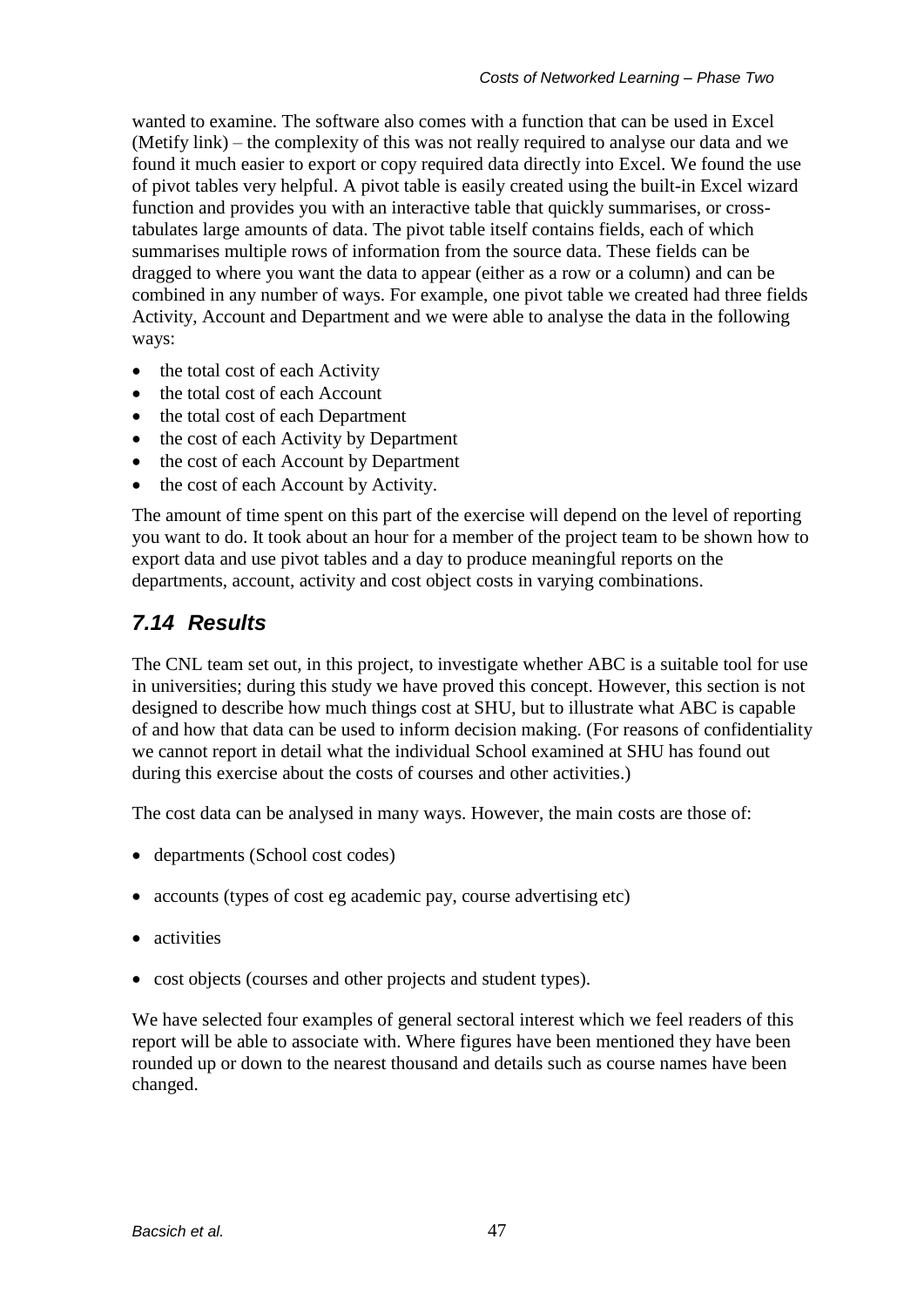#### **Example 1 Activity Costs**

**Chart 1 Teaching Activity Costs**

Chart 1 gives a breakdown of the teaching activity costs. This analysis can be undertaken for any activity or group of activities. Not surprisingly this shows that 65% of time spent on teaching activity is spent in front of students (TEA07).



| $\Box$ TEA04 - Prepare teaching materials                                      |
|--------------------------------------------------------------------------------|
| $\Box$ TEA05 - Prepare and distribute course guides to students                |
| $\blacksquare$ TEA06 - Publish/photocopy teaching materials                    |
| $\Box$ TEA07 - Undertake timetabled teaching including tutorials               |
| $\Box$ TEA08 - Undertake non-timetabled teaching including project supervision |
| <b>TEA09</b> - Conduct formative assessment (check student progress)           |
| $\Box$ TEA10 - Update subject knowledge                                        |
| $\blacksquare$ TEA11 - Prepare distance learning material - type/format        |
| $\Box$ TEA12 - Issue distance learning material worldwide                      |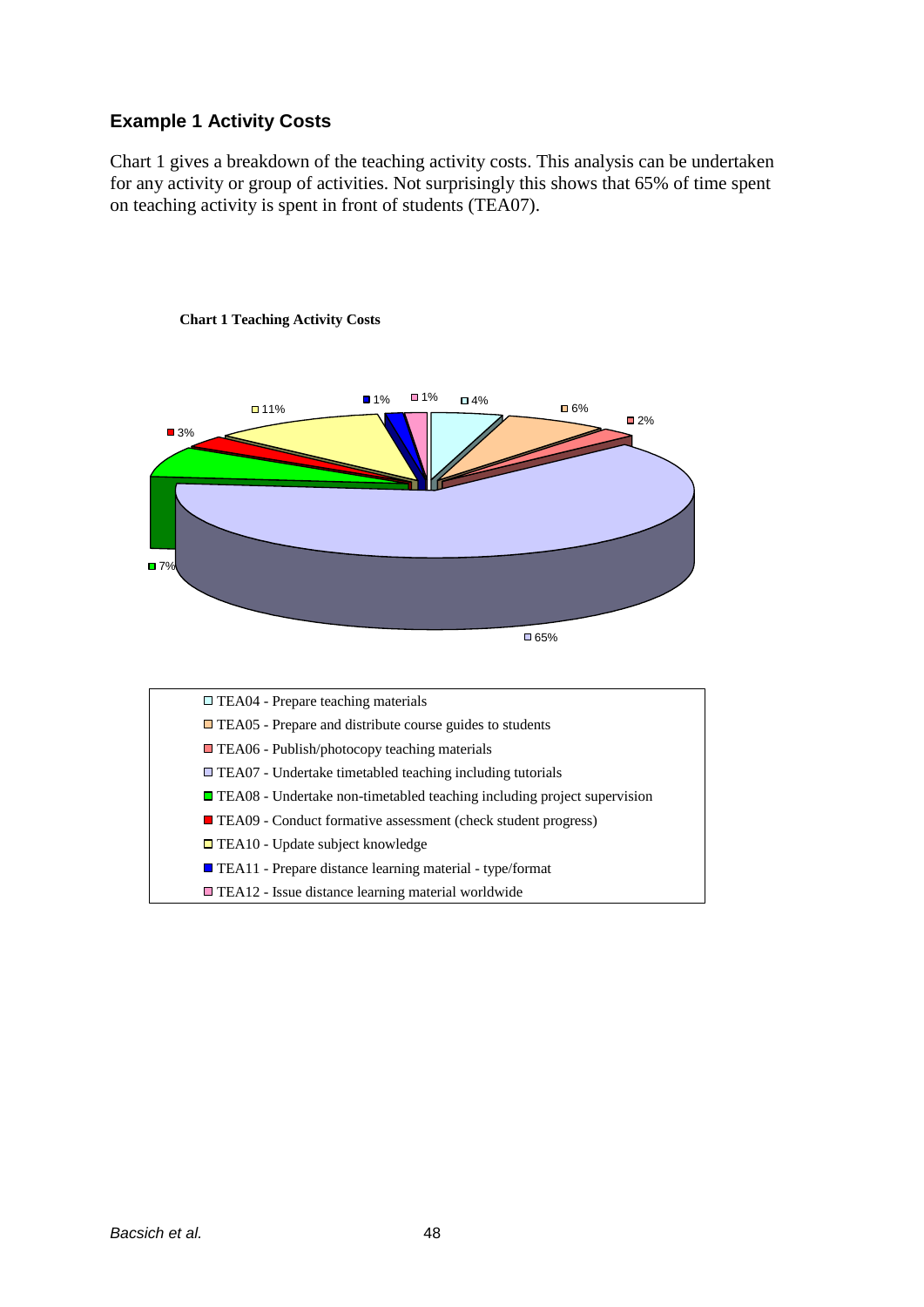#### **Example 2 Cost of Quality and Value Analysis**

At the Cost of Quality workshop (section 7.11 above) each activity was allocated both a quality and value attribute. Once these were imported into the software, we were able to establish the total cost to the School for each attribute. Chart 2 shows the cost of a small number of activities that were considered to be non-value adding. It is this type of information that we recommend be used by management to prioritise attention for reducing the non-value adding activity costs wherever possible.

As well as attributing cost of quality and value attributes to the activities we also attributed each activity with a Course Life Cycle attribute enabling us to determine the cost of each phase of the life cycle as identified in CNL1. This was a simple exercise and was built into the model in exactly the same way as the other attributes. At some point in the future, we hope to also attribute the activities with a Transparency Review category so that Transparency data can also be extracted directly from the model.



#### **Chart 2 Non value added activities identified**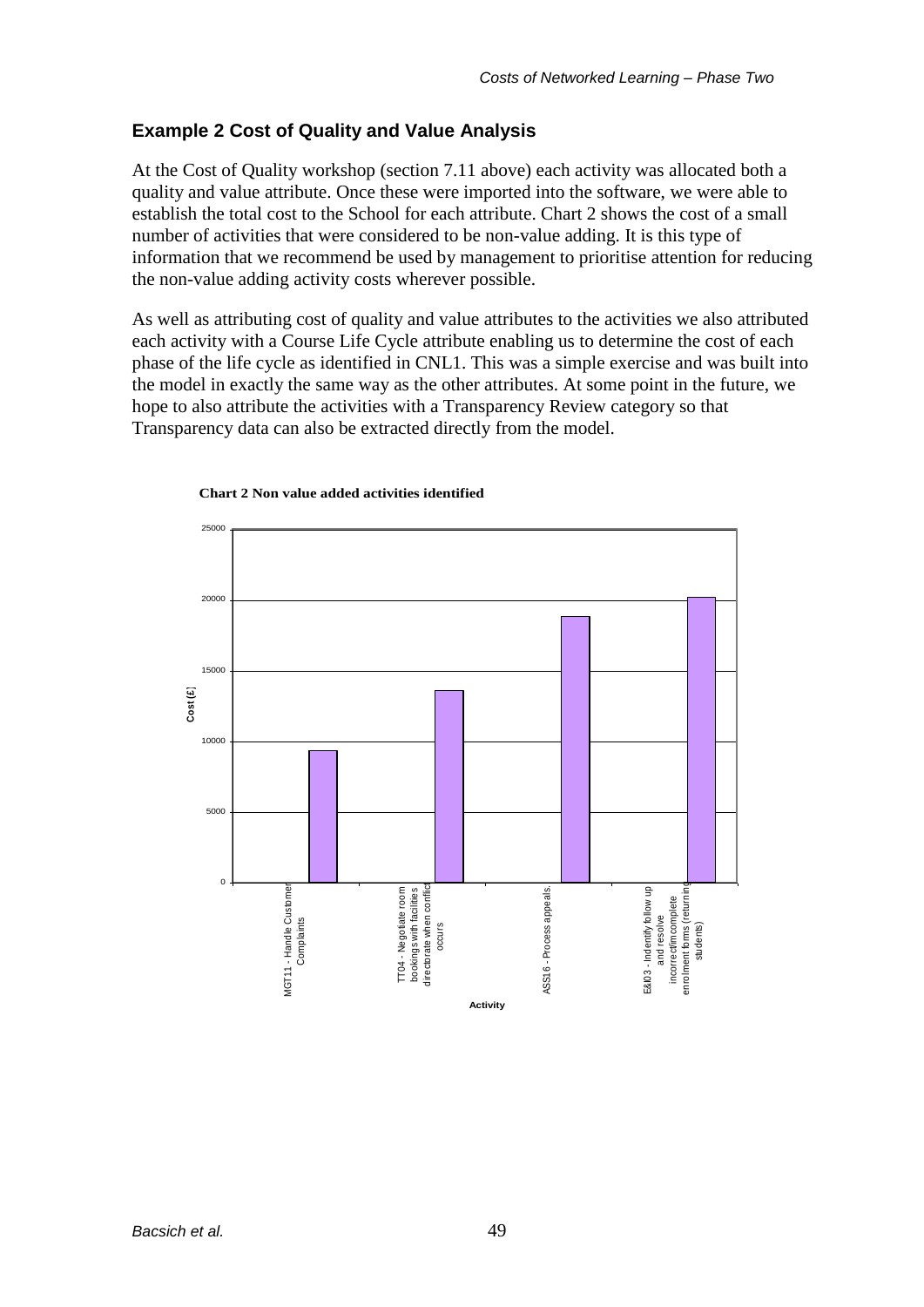#### **Example 3 Costs by Student Type**

Chart 3 and 4 illustrate the percentage breakdown of student numbers and costs by student type. It is interesting to note that although 75% of students are full time undergraduate they only account for 68% of the costs, making them less costly per student than the other students. Also postgraduate full-time students appear to be proportionally more expensive than other students as they only make up 5% of student numbers but 11% of the overall student costs. (However, closer analysis of FTEs might change this view.)

# □ Undergraduate Part Time ■ Postgraduate Part Time ■ Postgraduate Full Time **D** Postgraduate Distance Learning ■ Undergraduate Full Time



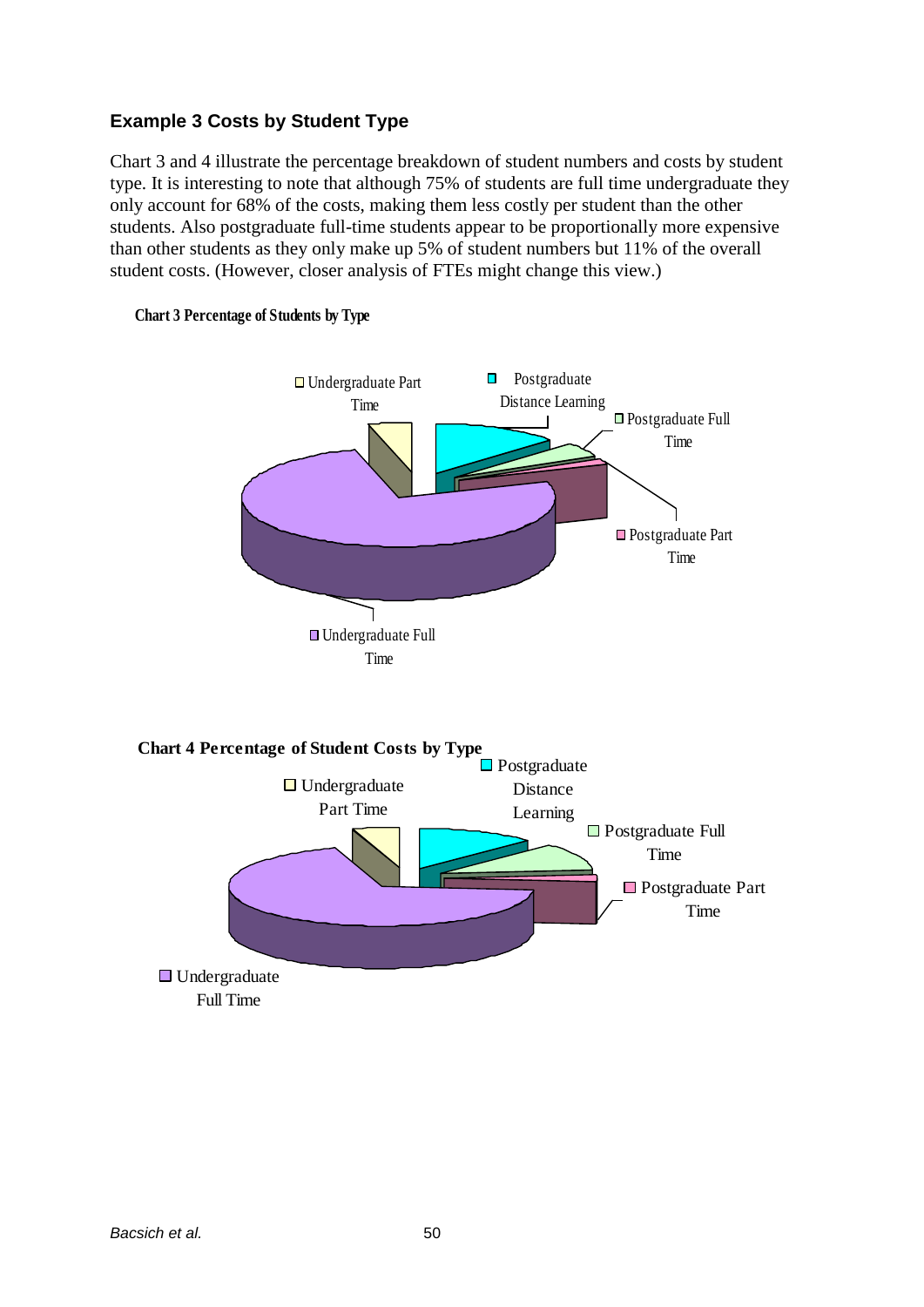Chart 5 gives the average yearly cost per student by type in 1999/2000. The figures have been rounded to the nearest thousand but clearly demonstrate that postgraduate full-time students cost the School over twice as much per student as undergraduate full-time students. What the Chart fails to take into account is the amount of funding received per student type and in future studies a profitability figure (the difference between the cost and funding received) would be a better measure of the worth of each student to the School. Again, note the point made above about fractional students.



**Chart 5 Cost per student type (£)**

#### **Example 4 Course Costing**

Although we have been able to establish a total cost for each year of each course offered by the School in 1999/2000, and subsequently an average cost per student during that year, it is not possible to divulge detailed information in a public report. However, Chart 6 shows in a general way how the costs per student vary over the postgraduate programme.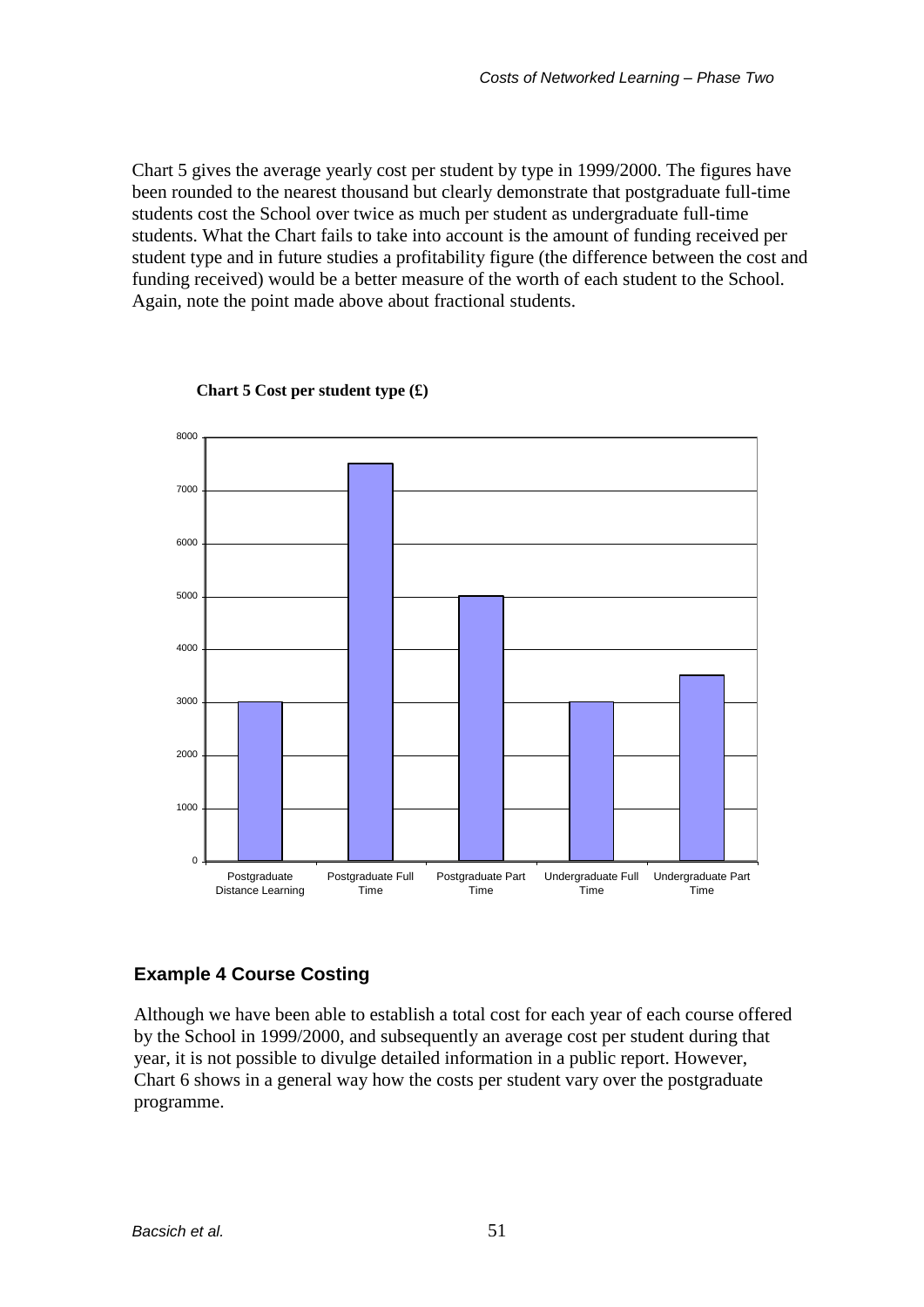

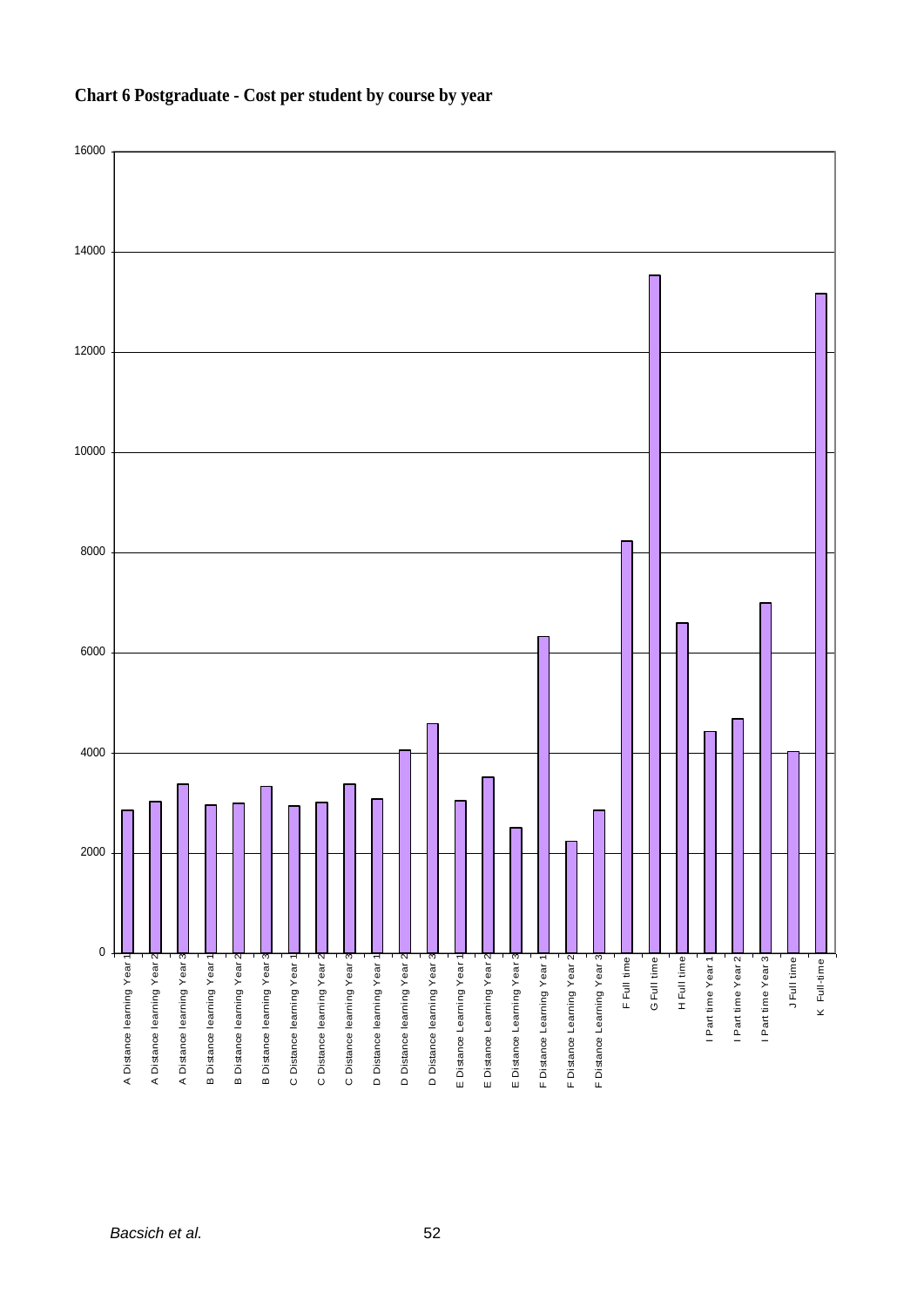# **8. Dissemination**

*"The project has demonstrated a need for a more comprehensive record of academic activities and the effort involved in carrying them out, which should be made at the time the activities occur and not based on recollection."* 

DETYA and Ernst & Young ( 2000)

The interest in the results of CNL1 was both international and very high – 19 formal presentations (nine at international venues) have been made, 2 workshops and an informal briefing have taken place; 1 journal paper specifically on the lifecycle model has been published; 200 printed copies of the report and 112 electronic copies of the report have been circulated. There have been requests for reports from around the world; including Eastern and Western Europe, the Far East, the Middle East, North and South America, South Africa and Australia. (These figures are current as of March 2001).

We hope to build upon these successes with the dissemination for CNL2.

### *8.1 Dissemination activities already taken place in CNL2*

All conference papers and presentations are on the project web site.

In March 2000, Charlotte Ash presented at the first research workshop of the European Distance Education Network. The paper was entitled 'A new cost analysis model for Networked Learning' and raised a number of interesting questions from the audience.

At the Networked Learning 2000 conference at Lancaster University in April both Paul and Charlotte ran a workshop which concentrated on the key issues raised by the CNL1 team (see chapter 6).

In June 2000, Charlotte travelled to Denver to participate in an international advisory board for costing projects hosted by the Western Co-operative for Educational Telecommunications. The first day of the meeting included a presentation of the CNL project to representatives from the TCM project trial sites. The second day proved to be a very interesting and worthwhile meeting, concentrating on areas of overlap and difference between the projects. Much discussion was also generated about how to take these ideas forward in future collaborative work.

In late July 2000, Paul undertook a study tour in Australia at the joint request of NCODE and Southern Cross University during which time he presented at several venues and participated in a one-day workshop.

At ALT-C 2000 in September, Charlotte gave a presentation entitled 'Real Costs from Real Faculties' which covered the progress that the project team had made with the ABC trial at Sheffield Hallam University and the process it was going to use to document the real costs of courses at the end of the project. As usual, a number of insightful and concerned views were aired.

In November 2000, Charlotte once again participated in the annual WCET conference. Over 60 participants listened and questioned the four costings projects represented in the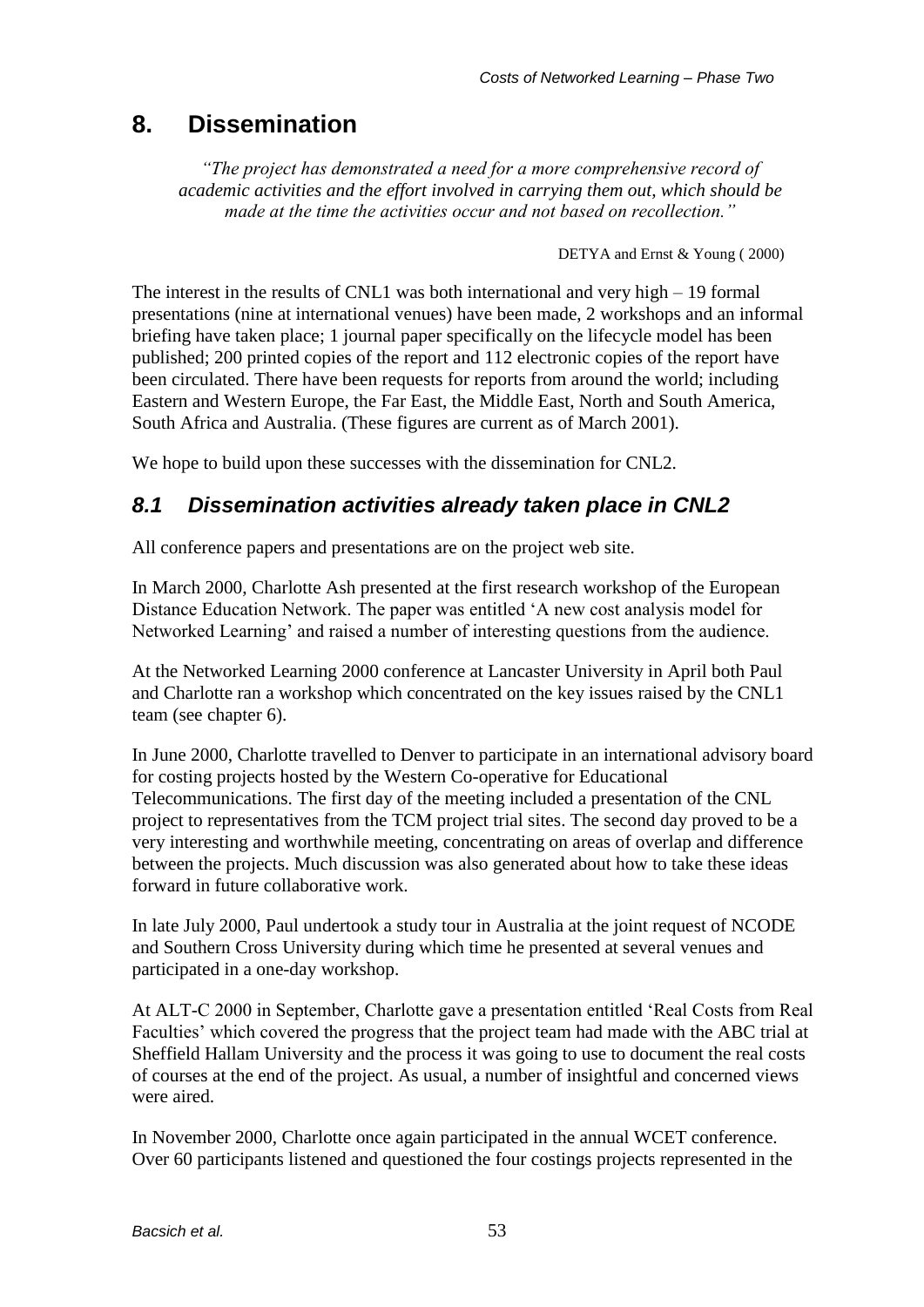half-day session. It also gave speakers the opportunity to update their colleagues working on other costing projects about the progress they were making.

In addition to the formal conference presentations outlined above, the team have also run two workshops during the course of this project. The first at the SRHE in May 2000 concentrated on the outcomes of CNL1, while the second, at Salford University in January 2001, outlined the processes being used by the team to cost courses using ABC. An informal briefing also took place in January 2001 at the Open University and another has taken place in April 2001 at the ELEN project meeting at the University of Lincoln and Humberside.

The team have also written a chapter which will shortly appear in the book 'Networked Learning in Higher Education' being edited by colleagues at Lancaster University.

## *8.2 Dissemination activities planned for CNL2*

A paper connected to the project has already been accepted for the Connections 2001 conference in May 2001 in Whistler, Canada. Whilst in Canada Charlotte and Sarah will also be making two presentations centring on the results of the project – one at the University of British Columbia and the other at Simon Fraser University. Paul will be presenting on 'Return on Investment' issues (the 'e-training' world's view of the problem) at the SMI 'e-learning' conference in London, 20-21 June 2001. In addition, papers have already been accepted for the ALT-C 2001 conference in Edinburgh, and submitted to the annual Online Educa conference.

We also hope to run a series of workshops with JISC ASSIST; a plan for these events has already been drawn up by the team.

## *8.3 Final report*

This report will form the main dissemination for CNL2. A number of complementary copies will be sent out. In the first instance, everybody who received or requested a phase one report will be notified of the new publication and copies will available via the online order form on the project web site.

## *8.4 Web site*

The project web site at<http://www.shu.ac.uk/cnl> continues to be the main source of public information about the project.

## *8.5 Informal dissemination*

Informal discussion and dissemination has been taking place throughout the project. Contact has been made with almost all other costings studies around the world and ideas discussed. Personal contacts in the field have also been regularly consulted and updated.

## *8.6 Listserv*

The costs-of-networked-learning listserv (http://www.jiscmail.ac.uk/lists/costs-ofnetworked-learning.html) has not become the online community of interest we anticipated when it was established. Although the list has 121 members, less than 40% of the messages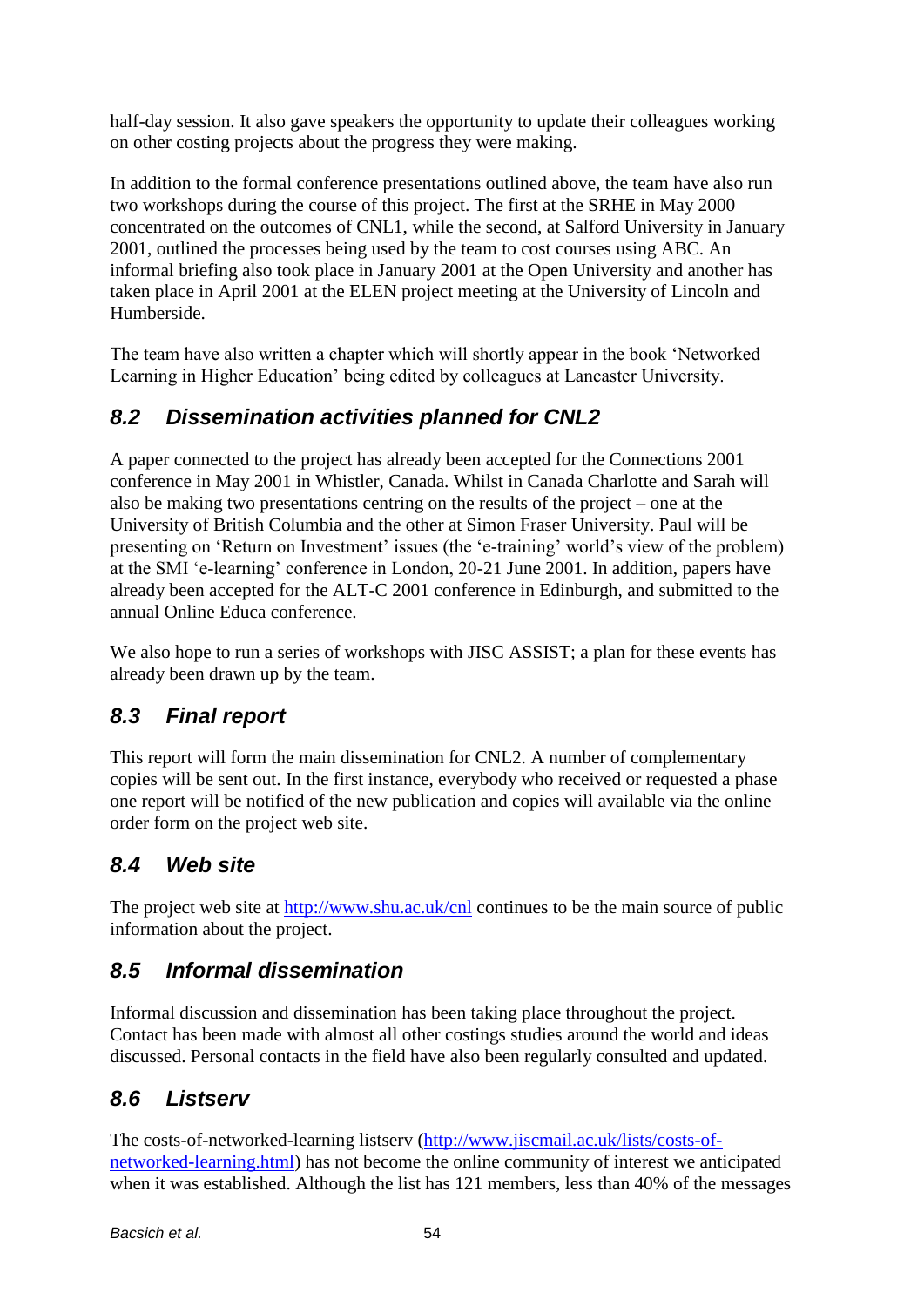are from anyone outside the SHU Study Team. Many attempts have been made to encourage discussion: discourse is fierce but short-lived. The main traffic tends to be from members of the project team, but the effort needed by the project team to engage list members in discussion is thought too high given the poor results and therefore the list is mainly used to alert people about progress on the project.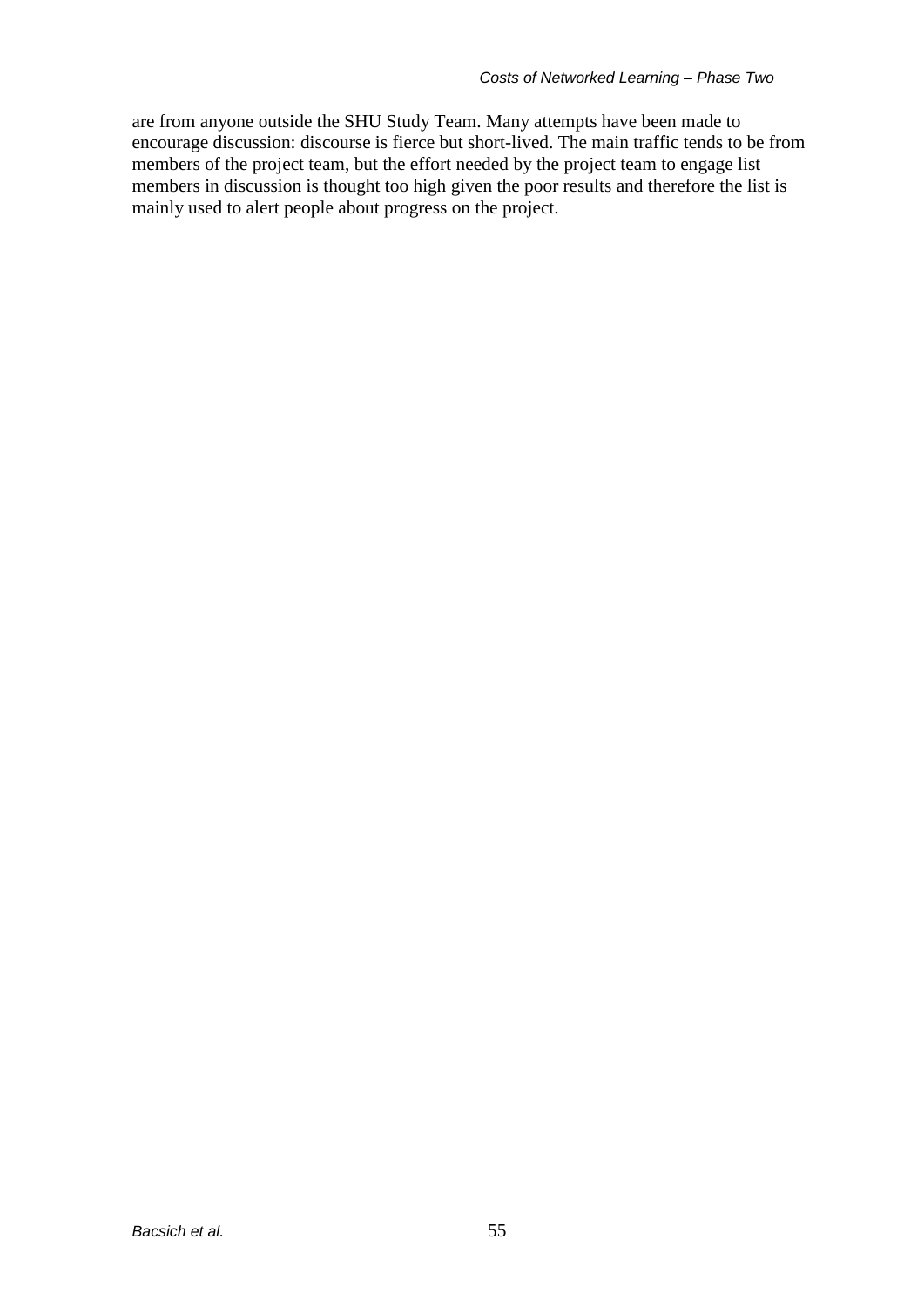## **9. Project Management**

*"Cost management provides a vital link between an institution's strategy and its evaluation process, and seeks to determine whether business activities are aligned with and contributing to the successful execution of the strategy."*

DETYA and Ernst & Young (2000)

The project was directed by Professor Paul Bacsich and managed on a day to day basis by Charlotte Ash. Two additional research assistants were employed and the team contracted consultants from the Armstrong Laing Group to guide the trial and assist with the ABC software. The internal project team worked well together; the main challenge in project management terms was external to the team. External problems encountered by the project team during phase two of the project took a lot of time and effort to surmount.

The timescale of this project turned out to be particularly constrictive; six months was tight, but adequate, for phase one of the project, which was primarily a ground-clearing theoretical exercise; whereas phase two is a practical development which relies heavily on the co-operation of people outside of the project team, and gaining such co-operation proved to be very time-consuming.

In addition, the time of year proved to be problematic; due to the overall time constraints the main 'people-intensive' part of the trial was scheduled to fall during the first few weeks of the first semester, and it proved impossible to get the necessary large-scale staff buy-in soon enough. Moving this deadline within the constricting time-scale of six months was impossible without also moving the finish date for the project.

Another problem facing the team was the multiplicity of initiatives in the HE sector. SHU is currently engaged in three separate costings studies – two external (the HEFCE Transparency Review and the JISC CNL project) as well as a 'Cost of Courses' study being undertaken internally (under the joint direction of the PVC, Teaching and Learning, and the Finance department). In addition to these, sectoral initiatives such as the RAE (then at a crucial stage), QAA, TQEF, plus IIP and an EFQM pilot also overlapped in time with the CNL2 project. This range of initiatives was a major call on key personnel's time.

More generally, apathy within higher education towards new initiatives is well documented and accepted. Related to this is the 'pedestrian' nature of change in universities. In addition, some participants in the study seemed to be afraid of the data that ABC could generate or make visible and the uses to which such data could be put.

It became apparent during this study just how important commitment, from both staff and senior management, is to a small but potentially groundbreaking study such as CNL.

In the event, we have brought the project to a conclusion within the agreed additional time period granted to us by JISC. Special thanks are due to the members of the research team and to our colleagues, in the School of Computing and Management Sciences, and outside, who assisted us during a challenging period for the sector, the institution, its management and staff.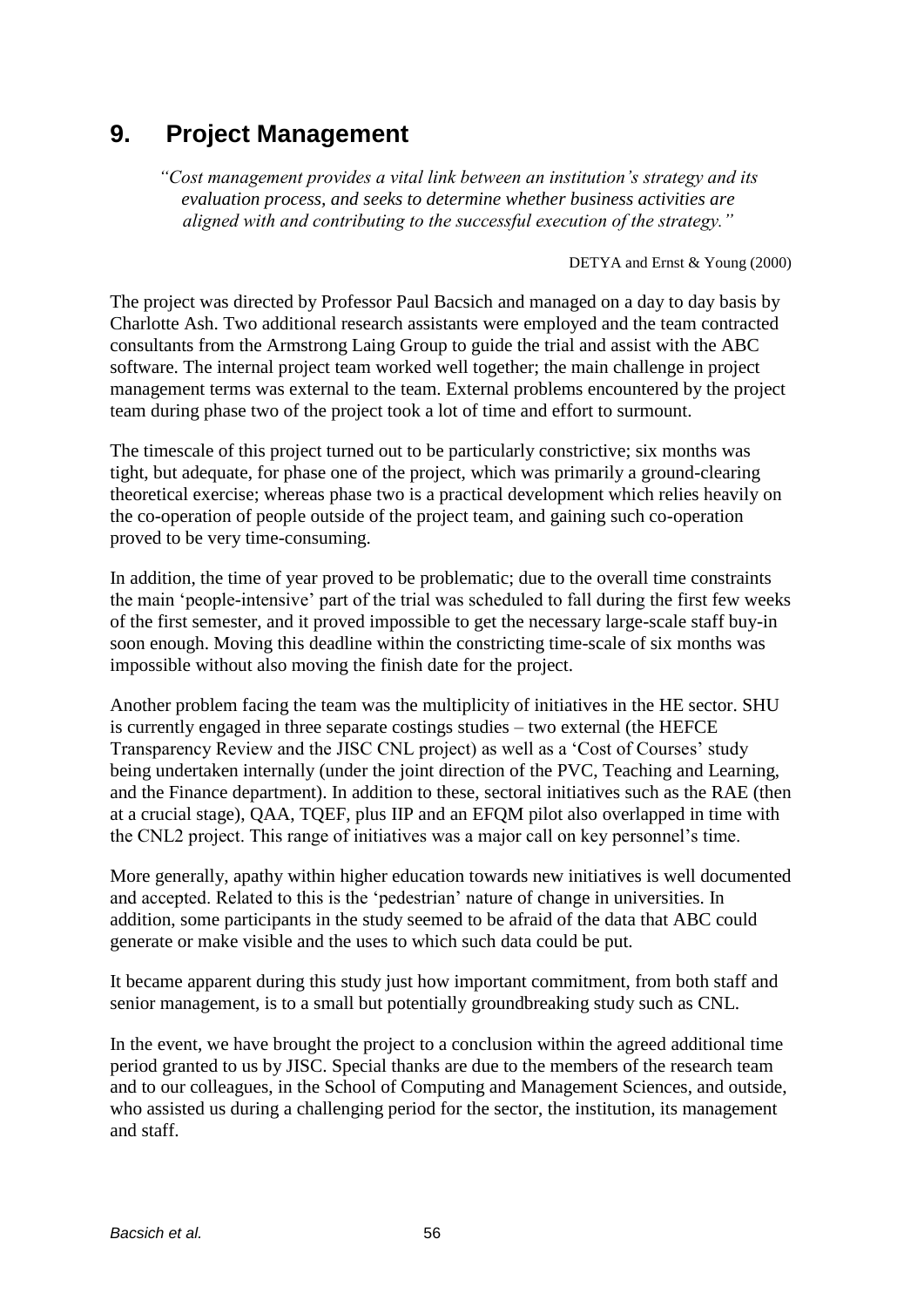# **10. Conclusions and Recommendations**

*"Conventional cost information is like the sea that hides dangerous rocks."*

Turney (1996)

This chapter is divided into three sections – conclusions, project recommendations and recommendations for further work.

### *10.1 Conclusions*

Given the drive towards more transparent financial operation and quality control, ABC is, undoubtedly, the way forward. This study has piloted ABC in Sheffield Hallam University at a School level and found it to be a very useful tool. We have found that the standard ABC methodology is suitable for use in universities without major adaptation. As was expected, the usefulness of data coming out depends on the accuracy of information going in.

- ABC uncovers hidden costs that are 'generally absorbed' but not those which are 'fundamentally unrecorded', such as staff overtime (categories as defined in the CNL1 report). ABC can be used on the whole institution, individual faculty and individual course level and can be enhanced with ABM and Balanced Scorecarding, for example. In addition, ABC allows the monitoring of quality in key areas, income analysis and profitability and so on.
- In order to undertake ABC successfully, suitable software and professional support is vital. As predicted in CNL1, spreadsheet products, such as Excel, are not complex enough to tackle ABC effectively. However, there is no need to develop software specifically for the education market since existing products are available, from suppliers such as the Armstrong Laing Group, ABM Systems, ABC Technologies and Baum Hart Partners.
- Literature referring to ABC use in universities is sparse; our investigations show that activity is taking place, but is currently unrecorded. Where case studies are published, trials concentrate on the non-teaching aspects of university operation; we believe this shies away from the real issues involved. Universities must accept a pay-off / balance between amount and quality of data collected in terms of the results and cost of the exercise; opting for simplicity is likely to produce inconclusive and unusable results.
- We hope the resources provided in our handbook will enable others to undertake a similar exercise, with professional support and suitable software, at a greater level of detail in the first instance. Complete and accurate ABC takes time; it has to be reasonably complex to be accurate, most studies record two or three iterations to the model before a full ABC system is reached. Overall, ABC complexity depends on what the institution is trying to achieve; decisions on this must be made in advance.
- Our enquiries show that the 'cost of costing' argument is not thought by the sector to be an adequate reason for not costing and that general opinion now seems to be in favour of 'getting-on with it'. A number of studies show that costing must be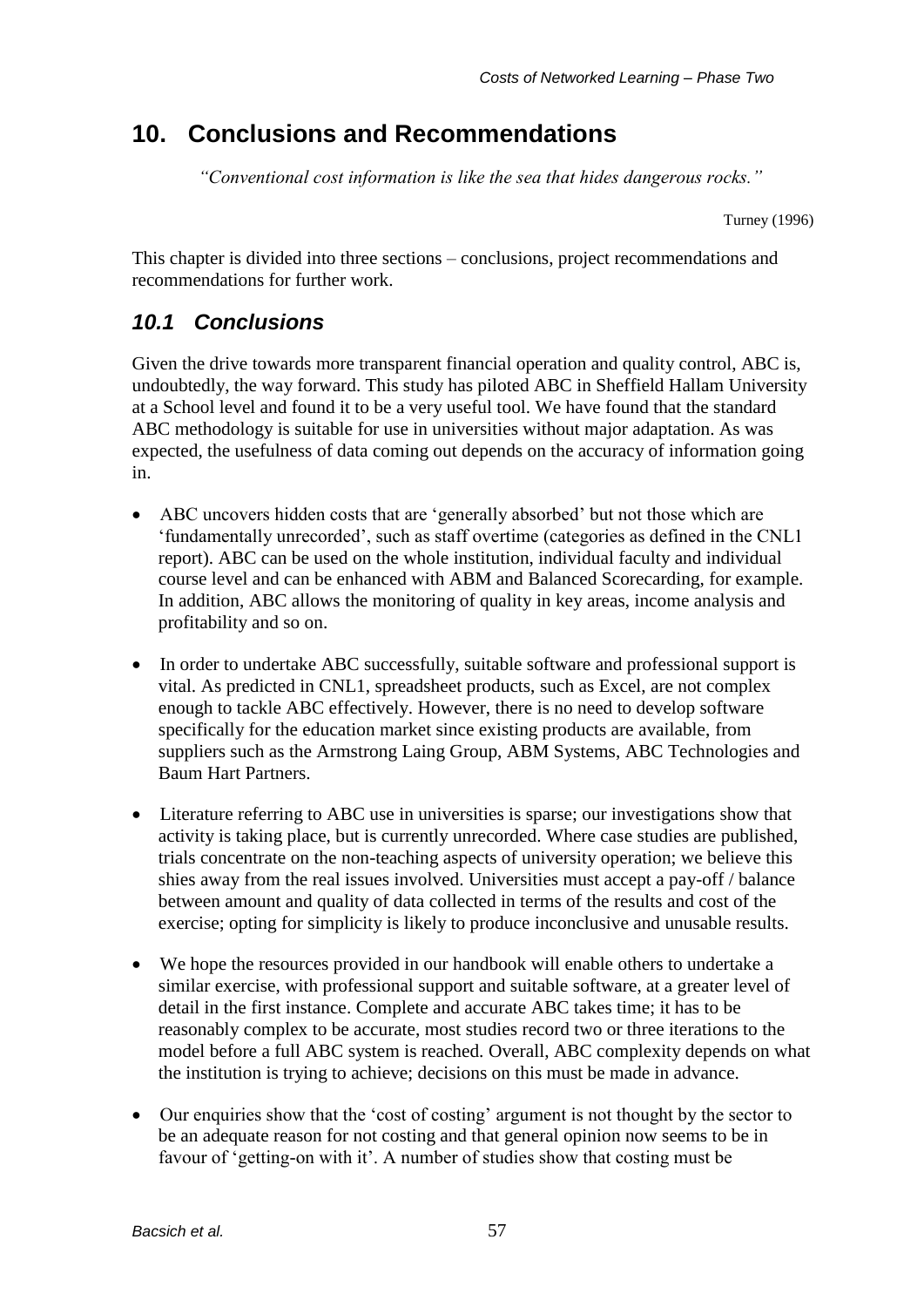approached with the long haul in mind to avoid short-termism – to really reap the benefits of an ABC approach it must be firmly embedded into university operation.

- The Transparency Review is based on the principles of ABC; full ABC is just one more step and the potential benefits far outweigh the difficulties involved.
- Our work on the 'key issues' (Chapter 6) illustrates that staff-borne costs are considered to be a separate issue mainly connected to quality of management; and must be addressed separately. Student-borne costs should not be reimbursed by the institution or central funding body, but it is now widely accepted that that they should be taken into account when planning a course.
- Ultimately, costing data needs to be placed in context for it to be useable / reliable; arbitrary figures are meaningless to all and will not represent the full picture. If not, any form of costing will lead to decisions being made on a cost only basis.
- Contrary to other ABC accounts, which report that academic staff are sceptical about the exercise and afraid of the results it may yield, we found that those of our staff who put aside their initial scepticism were very enthusiastic, once they understood what was happening.

### *10.2 Project recommendations*

These recommendations are for anyone considering a similar study to ours.

- 1. We expect that undertaking ABC at the School level, for the first time, will take one full-time person approximately six months, depending on the scope of study and the information available; this person does not need to be an ABC or financial expert, but does need to be sensible and 'finance-aware'.
- 2. The standard ABC methodology is suitable for use in universities without major adaptations.
- 3. Senior management commitment, with a champion, top-down support and bottom-up interest is fundamental.
- 4. The purchase of suitable software and professional help is essential; but both already exist.
- 5. It is important to adequately scope such an exercise; the amount of work involved and depth of investigation depends upon the required outcome.
- 6. We advise a pilot study first to identify what data is readily available and what data needs to be generated before undertaking full-scale ABC.

## *10.3 Recommendations for further work*

Our recommendations for further work fall into two distinct groups – those for funding bodies and those for further work in a similar vein.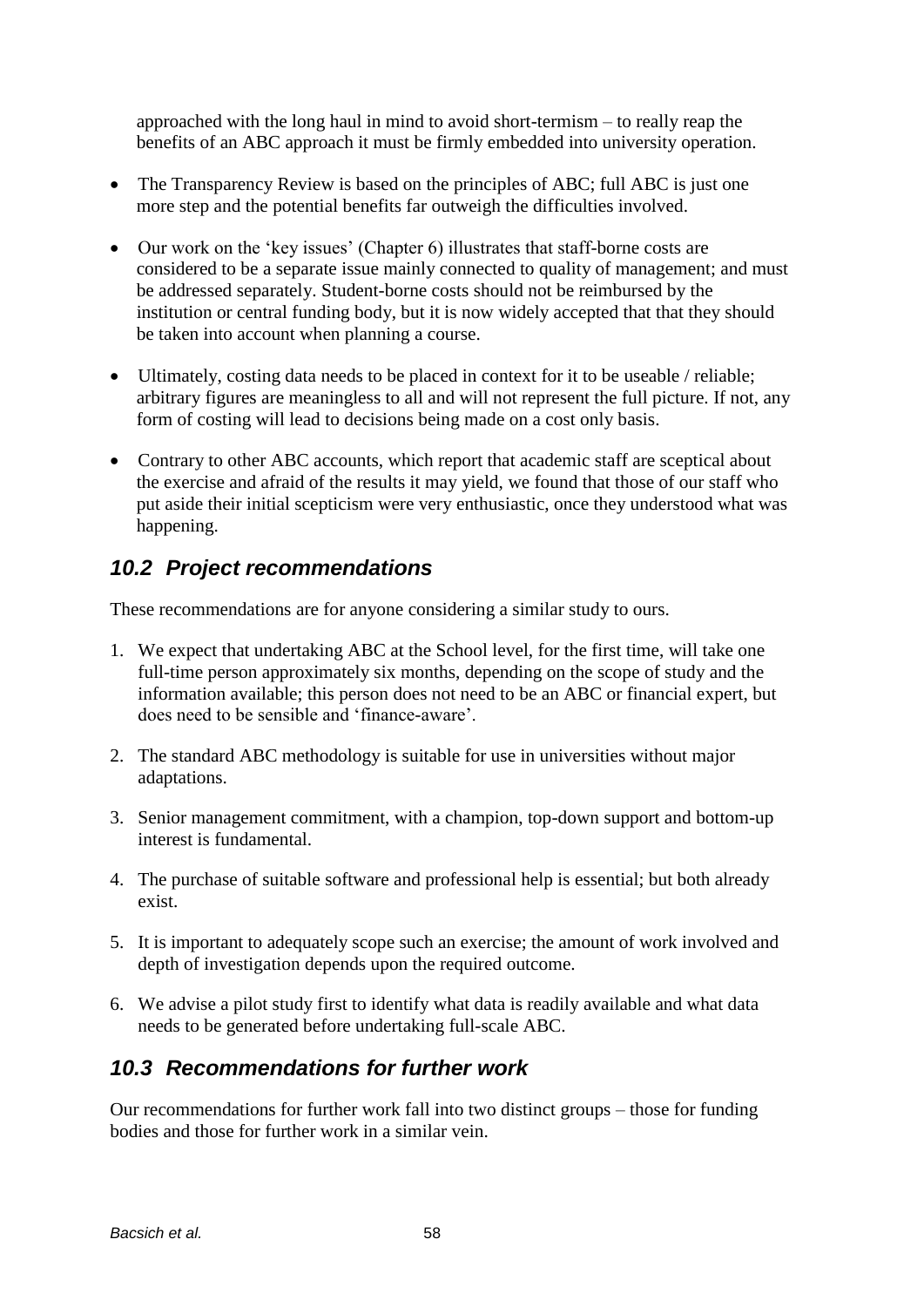- 1. Central funding bodies may have to agree to accept full-cost proposals for both teaching and research; if full costing is advocated, it will increase pressure for institutions to be funded on a full-cost basis, otherwise financial restraints will prevent an increasing amount of innovative work.
- 2. There is much to gain through implementing ABC in higher and further education in the UK, but individuals and single institutions are suspicious and apprehensive; clear direction from the central bodies, such as that demonstrated in Australia, is urgently needed.
- 3. The 'cost of costing' is not seen by the sector as a reasonable excuse for not undertaking costing; it is essential that the benefits are promoted before the cost of the exercise and that consensus, across the sector, is reached with regard to the cost of having done the costing.
- 4. It is imperative that central funding bodies note that practical studies of this type must be longer than six months in duration.
- 5. Studies which require participating institutions to divulge sensitive information, such as costings data, must be large enough, in terms of number and diversity, of institutions involved, to anonymise institutions successfully.
- 6. Since e-learning is still a small part of most individual institutions' activity, a large centrally funded multi-institution study on the cost-effectiveness of e-learning is crucial.
- 7. Academic staff working hours must be addressed as a separate issue; ABC deals with 100% of time worked, not the number of hours and, consequently, the hidden cost of over- (and under-) time, to both the individual and the institution, will continue to be overlooked.
- 8. It would be very interesting, and immensely beneficial, to align our work to that of the Transparency Review team, thus providing a 'united front' on costings.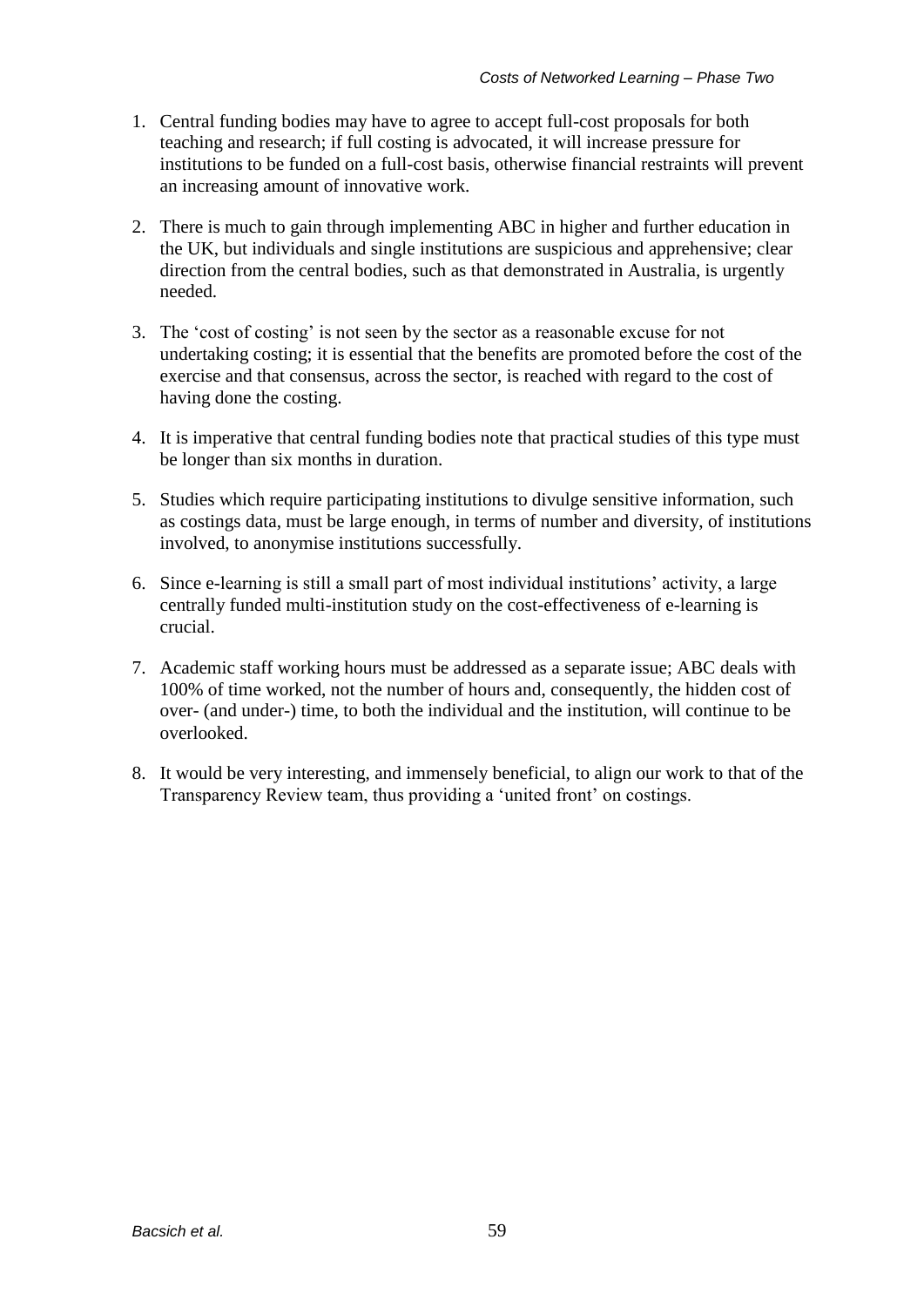## **11. Glossary**

ABC – Activity Based Costing.

ABM – Activity Based Management.

Activity – a function that occurs over time with recognisable results; it can be broken down to smaller parts that are called sub-activities or tasks.

Activity analysis – the evaluation of activity performance in the search for improvement opportunities.

Activity cost pool – the total cost assigned to an activity.

Business sustaining cost – a cost that benefits the organisation at some level but cannot be attributed to any specific activities or cost objects.

Balanced Scorecard – a conceptual framework for translating an organisation's vision into a set of performance indicators distributed among four perspectives: Financial, Customer, Internal Business Processes, and Learning and Growth. Indicators are maintained to measure an organisation's progress toward achieving its vision; other indicators are maintained to measure the long term drivers of success.

Basic work – normal activities that take place making up the ideal process where no internal or external failure takes place.

CNL – Costs of Networked Learning; normally used in reference to the CNL project or report.

Cost driver – is a factor that has direct influence on the cost and performance of the activities. A cost driver causes a change in the consumption of a resource. It may also be referred to as any factor that causes a change in the cost of activity (e.g. number of students).

Cost centre – is an administrative grouping to which costs are attached.

Cost object – is a beneficiary of work and services and includes courses, products, customers, projects or process outputs.

Cost pool – see *activity cost pool.*

DETYA – Department of Education, Training and Youth Affairs (Australia).

EFQM – European Foundation for Quality Management

External failure – failures that occur outside the School / University

HEFCE – Higher Education Funding Council for England

Hidden cost – Unrecorded / overlooked cost; for example, the purchase of home computers by staff members for use at home so as to extend working hours is a hidden cost.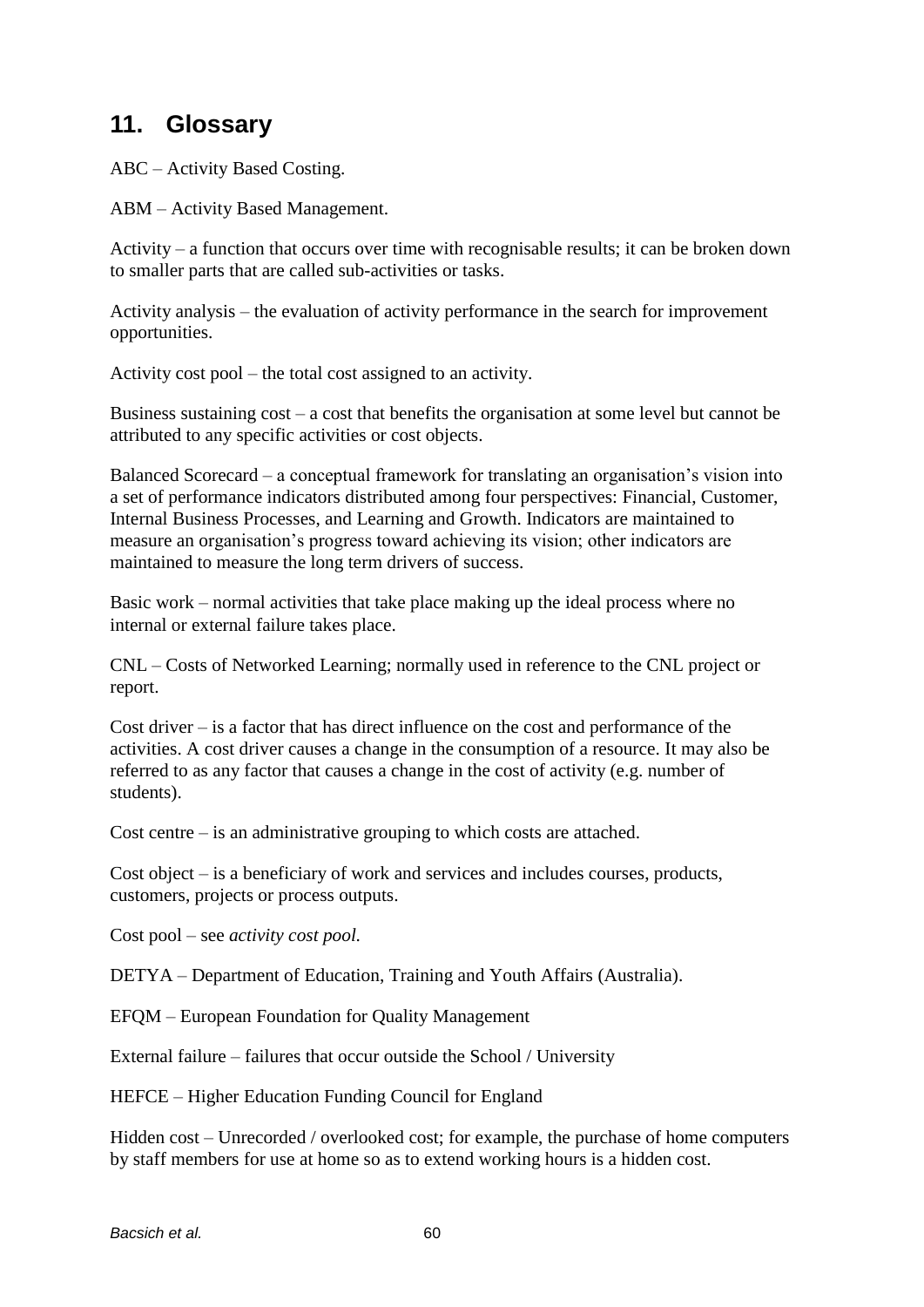Internal Failure – failures that occur inside the School / University

JCALT – JISC Committee on Awareness, Liaison and Training.

JCPSG – Joint Costing and Pricing Steering Group; a group constructed from the Funding Councils and sectoral representative bodies to support universities and colleges in adopting good practice in costing and pricing.

JISC – Joint Information Systems Committee; a strategic advisory committee working on behalf of the funding bodies for higher and further education (HE and FE) in England, Scotland, Wales and Northern Ireland. It also works in partnership with the Research Councils.

Method – the cost driver between resources (general ledger) and activities.

Non-value added activity – an activity that does not contribute to customer or business value.

Overheads – costs not directly associated with front-line service delivery.

Process – a series of objectives that are linked to perform a specific objective.

QAA – The Quality Assurance Agency for higher education seeks to promote public confidence that quality of provision and standards of awards in higher education are being safeguarded and enhanced.

Spare Resource – Spare resource is where some costs cannot justifiably be allocated to activities. Accommodation costs tend to be the main example of this. Say you rented 4 floors of a building, but only 3 were occupied, true ABC would require that you only allocate the costs of the 3 occupied floors to activities. The costs of the unoccupied floor become 'Spare'. They are still a cost to the business, but the software allows you to highlight them and they don't just become another overhead cost added onto activities. They stand out and managers must therefore question why this resource is not being utilised.

Surrogate cost driver  $-$  a cost driver that is not the most appropriate driver but is closely correlated with the performance of the activity.

TQEF – Teaching Quality Enhancement Fund; teaching and learning initiative funded by **HEFCE.** 

Value added activities – activities that are perceived by service / product recipients as adding to their satisfaction. e.g. students could view having access to library facilities from their homes as adding to the satisfaction of their learning experience. Non-value added activities on the other hand are activities that are perceived not to have a positive impact on service recipients and as such create waste.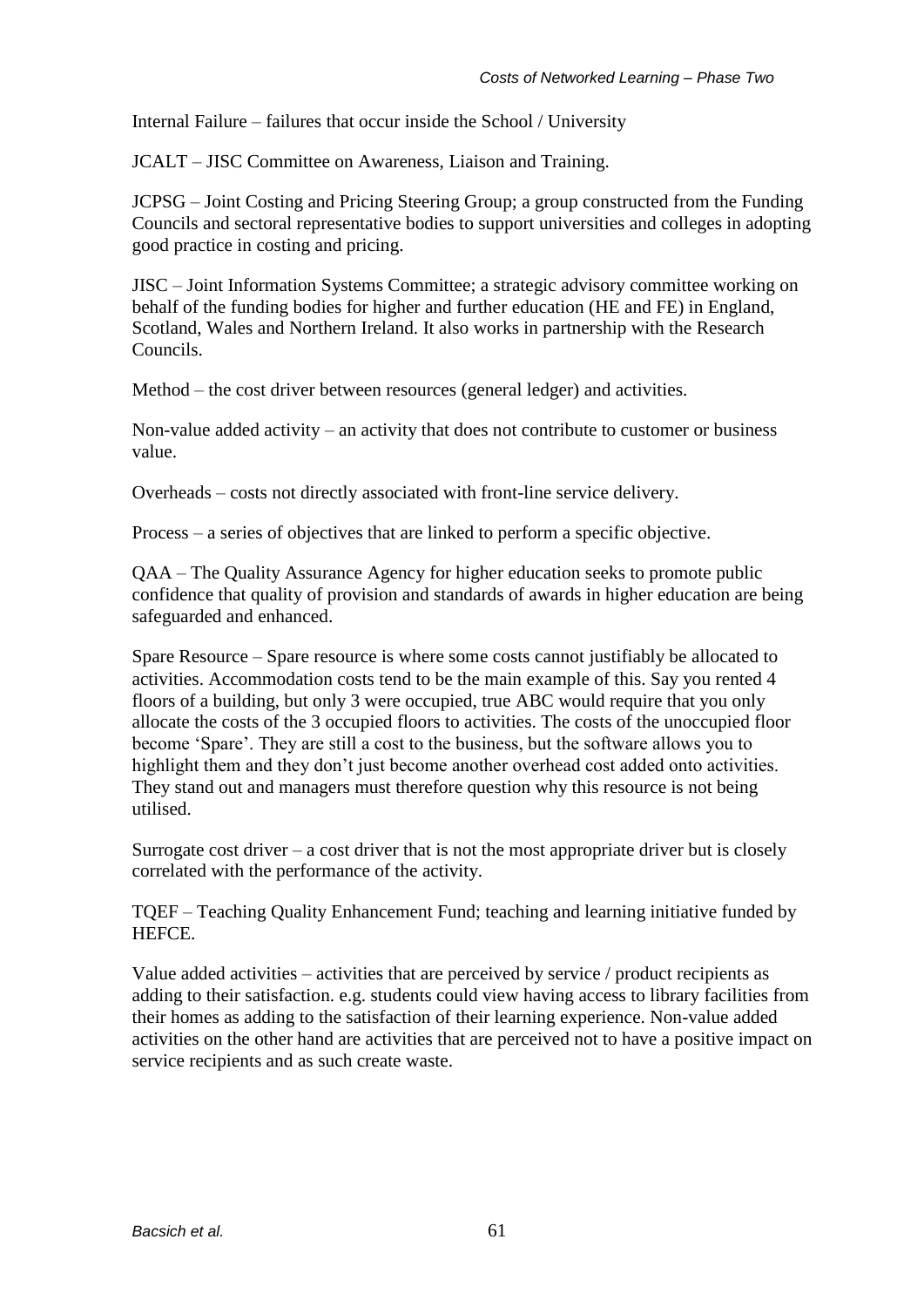## **12. References**

Antos, J. (1992), 'Activity-Based Management for Service, Not-for-profit and Governmental Organisations', in Journal of Cost Management, vol. 6, no. 2 pp. 13-23.

Ash, C. and Bacsich, P. (2001), 'The Costs of Networked Learning', in Steeples, C. and Jones, C. (eds) (2001), Networked Learning in Higher Education, in print.

Bacsich, P., Ash, C., Boniwell, K., Kaplan, L., Mardell, J. and Caven-Atack, A. (1999), The Costs of Networked Learning, Sheffield, Sheffield Hallam University.

Berry, R. H. (ed) (1994), Management Accounting in Universities, London, Chartered Institute of Management Accountants.

Bourn, M. (1994), 'Meeting The Indirect Costs Of Support Services In Universities: Top slicing, charging-out, taxes, trading and devolution', in Financial Accountability and Management, vol. 10, no. 4, pp. 323-338.

Bradshaw, J. and Holmberg, G. (1993), 'Cost Allocation in Higher Education', in Public Finance and Accountancy, March 1993, pp. 12-13.

Brimson, J. A. (1991), Activity Accounting: An activity-based cost approach, New York, John Wiley & Sons.

Burnett, C., Smith, R. and Silberstein, M. (1994), 'The First Phase in the Development of an Alternative Course Costing System', in Berry, R. H. (ed) (1994) Management Accounting in Universities, London, Chartered Institute of Management Accountants.

Charles Strut University (1999), Costing Project 2000: Interim Report, Australia, Charles Strut University.

Clarke, P. and Bellis-Jones, R. (1996), 'Activity-Based Cost Management in the Management of Change', in The TQM Magazine, vol. 8, no. 2, pp. 43-48.

Cleary, J. (2000), Activity-Based Costing in Higher Education, URL – [http://www.newcastle.edu.au/services/iesd/abc/ABC\\_costing.html](http://www.newcastle.edu.au/services/iesd/abc/ABC_costing.html)

Cobb, I., Innes, J. and Mitchell, F. (eds) (1992), Activity-Based Costing Problems: The British experience, Dundee, University of Dundee Working Paper.

Cooper, R. (1990), 'Cost Classification in Unit Based and Activity-Based Manufacturing Cost Systems', in Journal of Cost Management, vol. 4, no. 3, pp. 4-14.

Cooper, R. and Kaplan, R. S. (1998), 'The Promise and Peril of Integrated Cost Systems', in Harvard Business Review, vol. 76, no. 4, p. 109.

Cropper, P. and Cook, R. (2000), 'Activity-Based Costing in Universities – Five Years On', in Public Money and Management, April – June 2000, pp.61-68.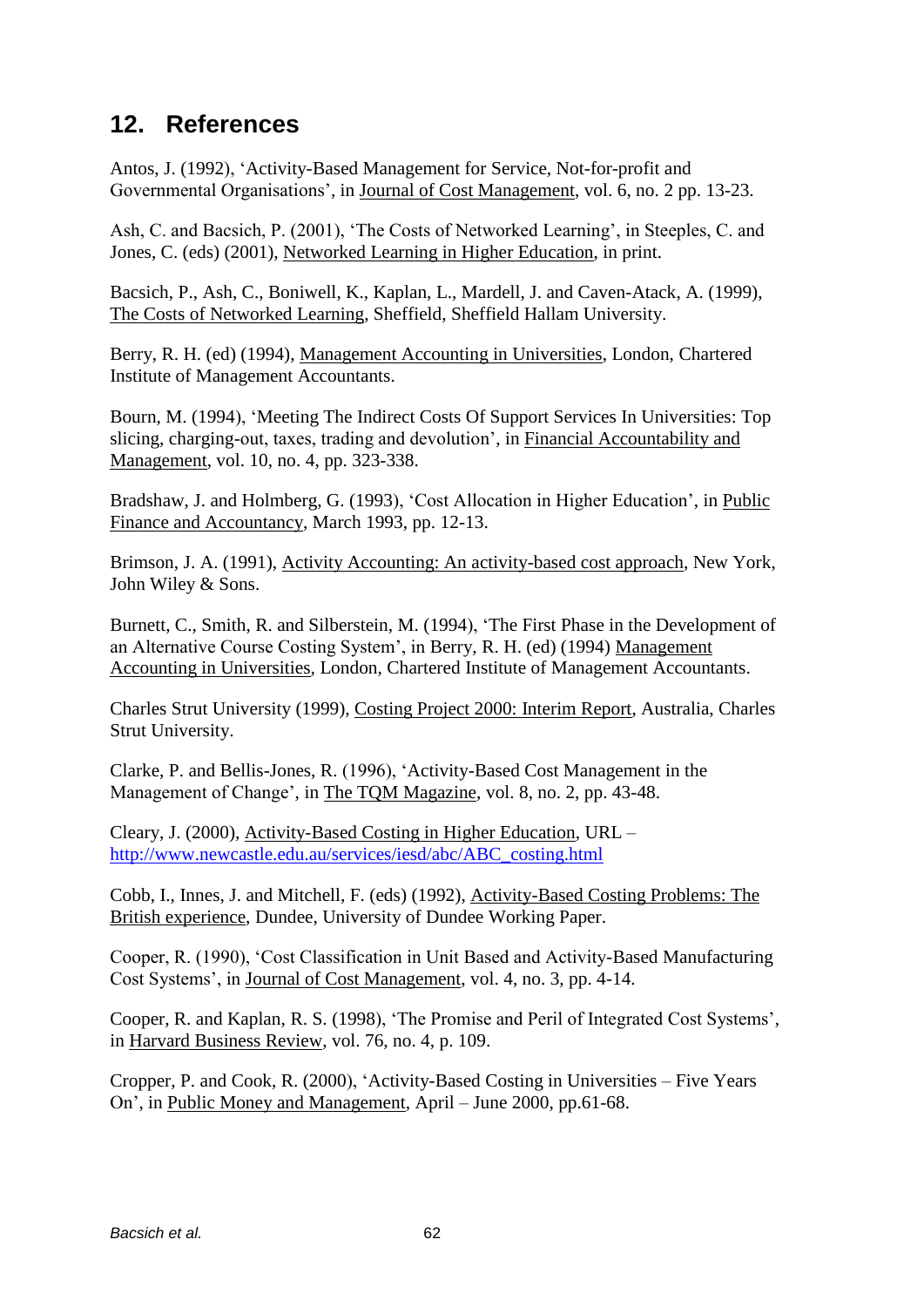DETYA and Ernst & Young (2000), A Study to Develop a Costing Methodology for the Australian Higher Education Sector, URL – <http://www/detya.gov.au/highered/otherpub/costing/costing.pdf>

Develin & Partners (no date), Turningpoints No 8: Studies of dramatic improvements in corporate performance, URL – [http://www.develin.co.uk](http://www.develin.co.uk/)

Ehrmann, S. and Milam, J. (1999), Flashlight (TM) Cost Analysis Handbook Version 1.0: Modeling resource use in teaching and learning with technology, Washington, TLT Group.

Goddard, A. and Ooi, K. (1998), 'Activity-Based Costing and Central Overhead Cost Allocation in Universities: A case study', in Public Money and Mangement, vol. 18, no. 3, pp. 31-38.

Gordon, G. and Charles, M. (1998), 'Can A New Kind Of Cost Accounting Help Financial Planning? Unravelling Higher Education's Costs', in Planing for Higher Education, vol. 26, pp. 24-26.

Granof, M. H., Platt, D. E. and Vaysman, I. (2000), Using Activity-Based Costing to Manage More Effectively, URL – [http//www.endowment.pwcglobal.com](http/www.endowment.pwcglobal.com)

Groves, R., Pendlebury, M. and Newton, J. (1994), 'Management Accounting Information in Universities: A Cardiff Experiential Perspective', in Berry, R. H. (ed) (1994) Management Accounting in Universities, London, Chartered Institute of Management Accountants.

Gunasekaran, A., (1999), 'A Framework For The Design And Audit Of An Activity-Based Costing System', in Managerial Auditing Journal, vol. 14, no. 3, pp. 118-126.

Gunasekaran, A., Marri, H. B. and Grieve, R. F. (1999), 'Justification And Implementation Of Activity Based Costing In Small And Medium-Sized Enterprises', in Logistics Information Management, vol. 12, no. 5, pp. 386-394

HEFCE (1997), Information Assisted Teaching and Learning in Higher Education, Bristol, HEFCE.

Howson, J. and Mitchell, M. (1995), 'Course Costing in Devolved Instituitions: Perspectives from an academic department', in Higher Education Review, vol. 27, no. 2, pp. 64-68.

Innes, J. and Mitchell, F. (1990), Activity-Based Costing: A review with case studies, London, Chartered Institute of Management Accountants.

J. M. Consulting (1999), Transparent Approach to Costing: Manual of guidance and implementation. Overview and implementation sections A and B, Bristol, JCPSG.

J. M. Consulting (2001), Transparency Review Progress and Opportunities: National conference for transparency champions, URL – <http://www.bris.ac.uk/JCPSG/transpar/2001feb/champion.htm>

Johnson, H. T. and Kaplan, R. S. (1987), 'The Rise and Fall of Management Accounting', in Management Accounting, January 1987, pp. 22-31.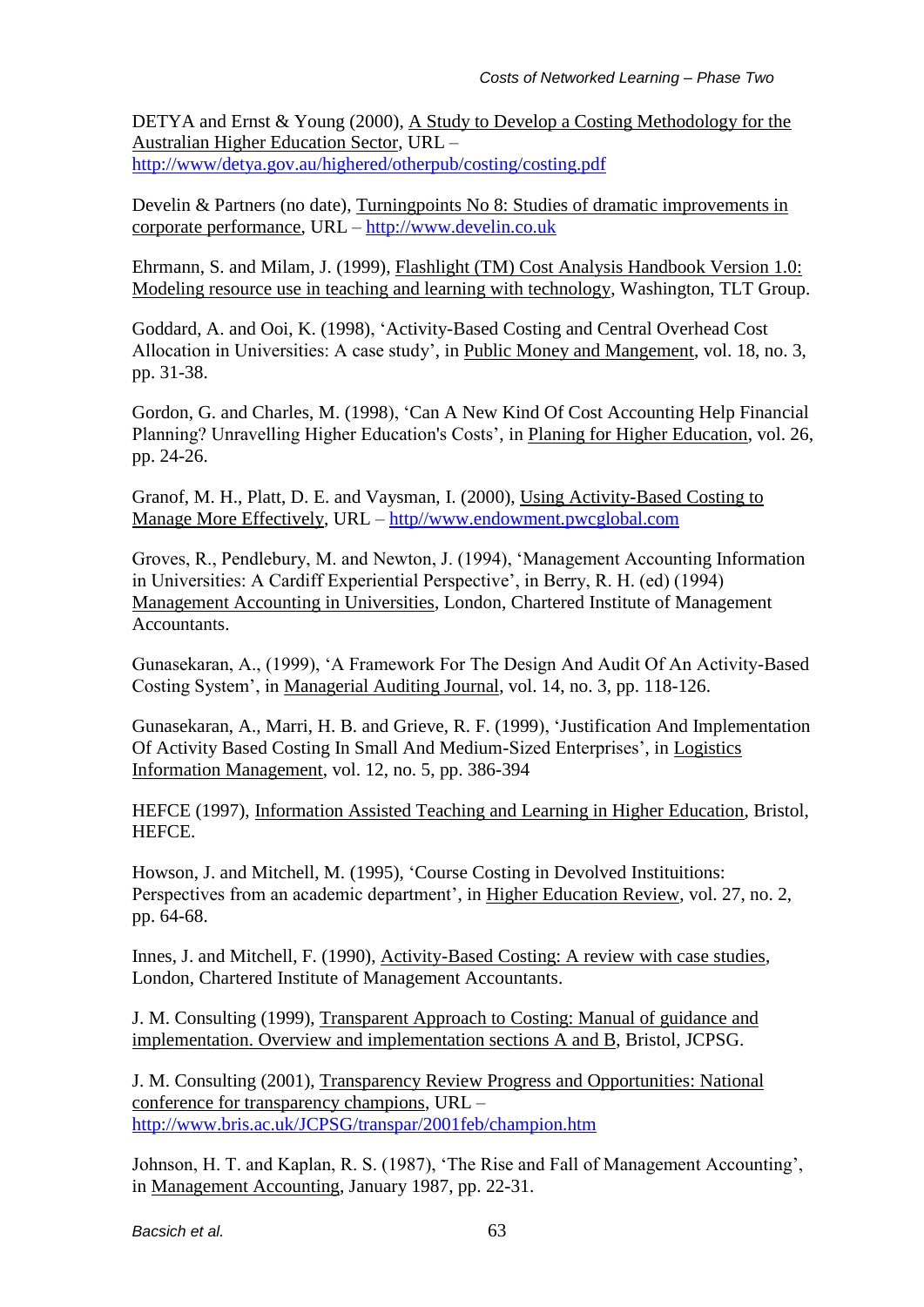Joint Funding Council (1997), Management Information for Decision Making: Costing guidelines for higher education institutions, Bristol, HEFCE.

King, M., Lapsley, I., Mitchell, F. and Moyes, J. (1994), Activity-Based Costing in Hospitals: A case study investigation, London, Chartered Institute of Management Accountants.

Malmi, T. (1997), 'Toward Explaining Activity-Based Costing Failure: Accounting and control in a decentralised organisation', in Management Accounting Research, vol. 8, pp. 459-480.

Mitchell, M. (1996), 'Activity-Based Costing in UK Universities', in Public Money and Management, vol. 16, no. 1, pp. 51-57.

NCHEMS (2001) Technology Costing Methodology Handbook – Version 1.0, Colorado, WCET.

O'Guin, M. C. (1991), The Complete Guide to Activity-Based Costing, USA, Prentice Hall.

Peebles, C. S. and Antolovic, L. (1999), Cost (and Quality and Value) of Information Technology Support in Large Research Universities, URL – <http://www.educause.edu/ir/library/html/erm9955.html>

Player, S. (1997), 'ABC Can Help Quantify TQM', in Controller Magazine, May 1997, p. 77

Robinson, M. A. (1989), 'Standyne Diesel Systems (B)' in Cases from Management Accounting Practice, vol. 5.

Sanders, C. (2001), 'The First Rule Of Business: Cover costs', in The Times Higher Education Supplement, February 16 2001.

Snyder, H. and Davenport, E. (1997), 'What Does It Really Cost ? Allocating indirect costs', in The Bottom Line: Managing Library Finances, vol. 10, no. 4, pp. 158-164.

Turk, F. J. (1992), 'The ABCs of Activity-Based Costing: A cost containment and reallocation tool', in Business Officer, vol. 26, no. 1, pp. 36-43.

Turney, P. B. B. (1996), Activity-Based Costing: The performance breakthrough, London, Kogan Page Ltd.

Zimmerman, J. L. (1979), 'The Costs and Benefits of Cost Allocations', in The Accounting Review, July, pp. 504-521.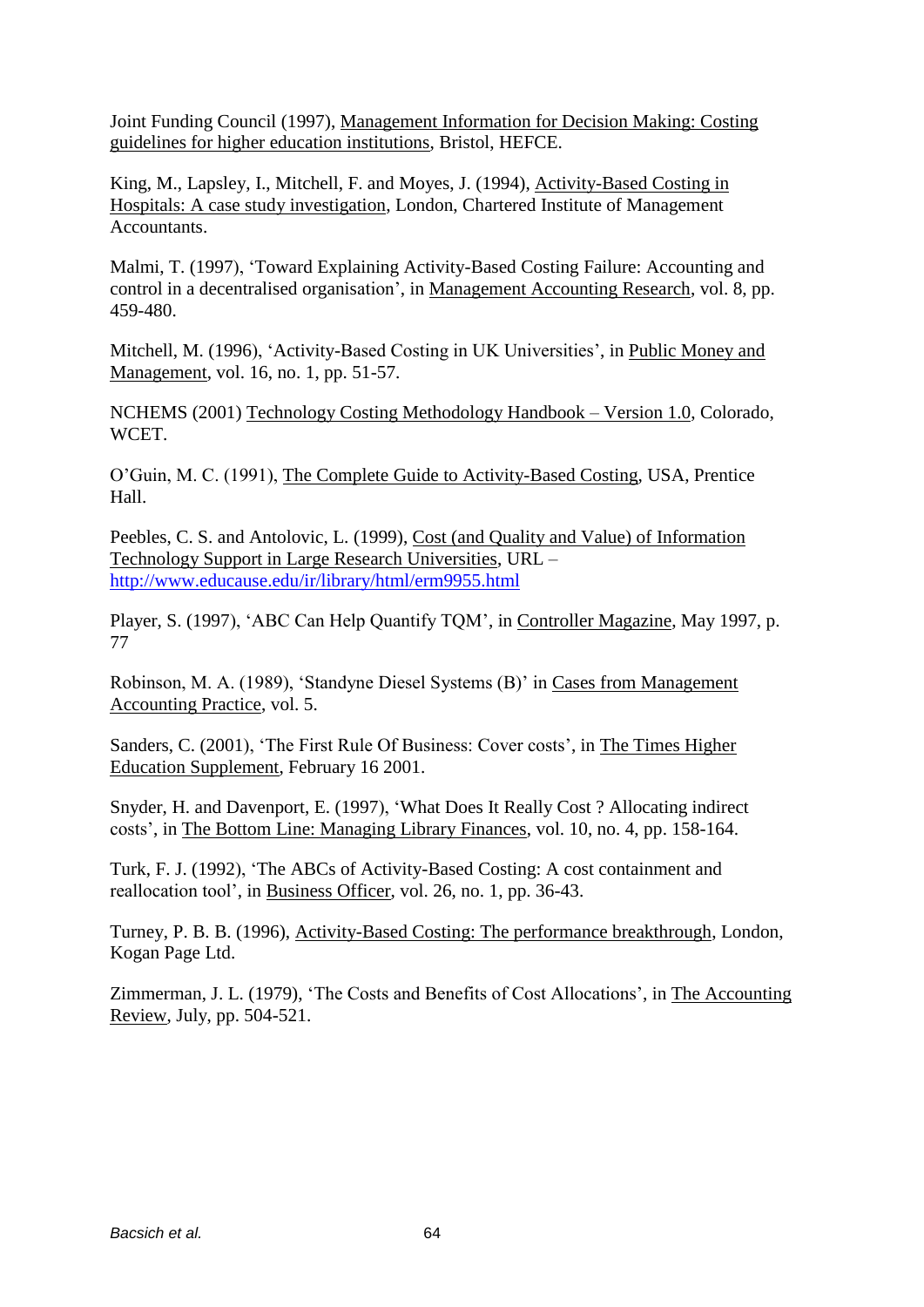# **Appendices**

Full Activity List arrived at by the SHU team

Sample of the Activity Dictionary used by the SHU team to collect staff time data

Full list of publications read for CNL2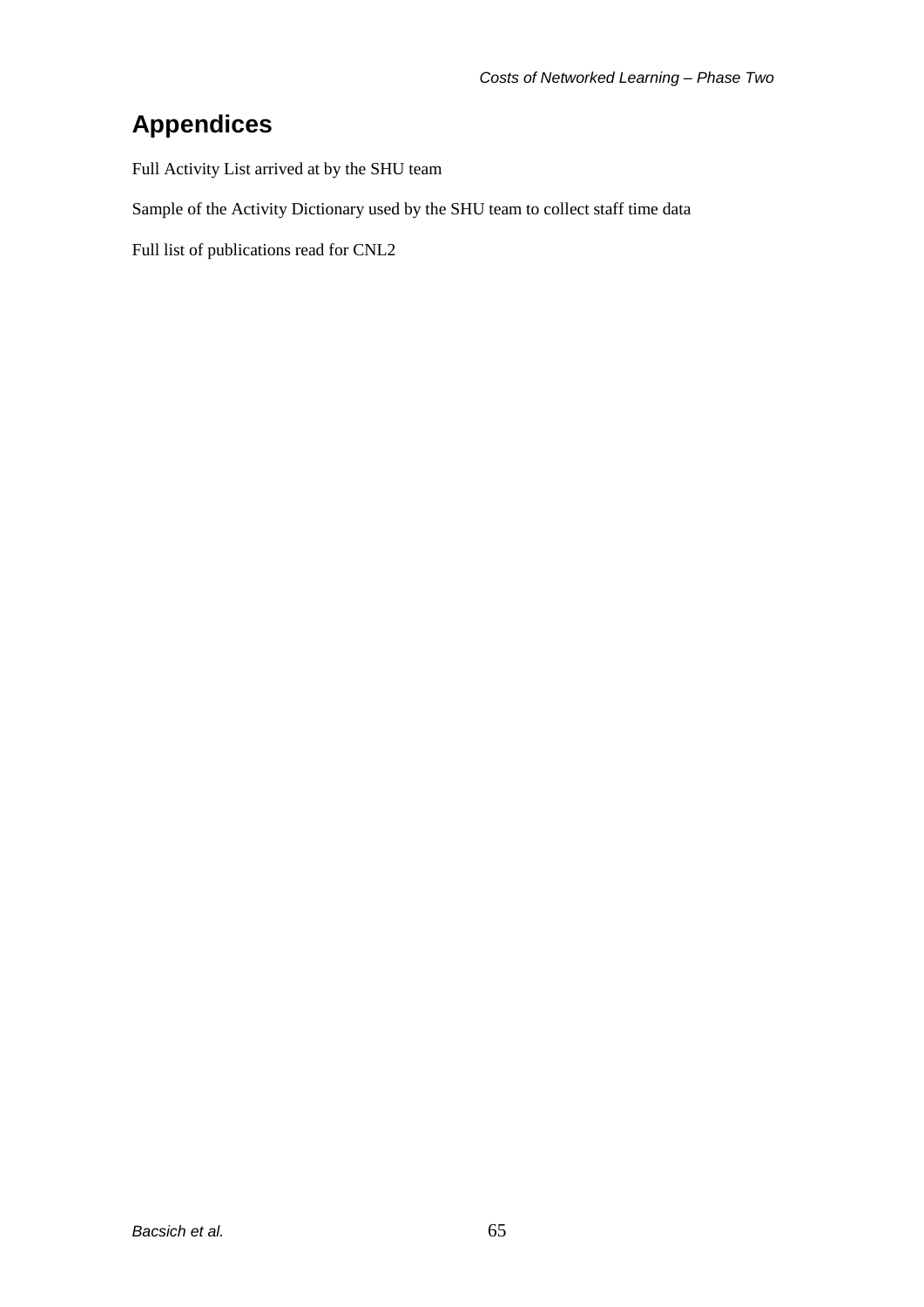# *Full Activity List arrived at by the SHU team*

| <b>Develop Strategic Plans</b>           |                   |                                                                  |  |  |
|------------------------------------------|-------------------|------------------------------------------------------------------|--|--|
|                                          | STR01             | Undertake and contribute to School Business Plan                 |  |  |
|                                          | STR <sub>02</sub> | Develop IT strategy                                              |  |  |
|                                          |                   | STR03  Develop marketing strategy                                |  |  |
|                                          | STR <sub>04</sub> | Monitor performance against School Business Plan                 |  |  |
|                                          |                   |                                                                  |  |  |
|                                          |                   |                                                                  |  |  |
| <b>Understand Markets and Customers</b>  |                   |                                                                  |  |  |
|                                          |                   | UND01 Attend seminars and conferences to find out more           |  |  |
|                                          |                   | about our students                                               |  |  |
|                                          |                   | UND02  Undertake student satisfaction surveys                    |  |  |
|                                          |                   | UND03 Consult with external organisations (actual and potential  |  |  |
|                                          |                   | employers, sponsors and partners)                                |  |  |
|                                          |                   |                                                                  |  |  |
|                                          |                   |                                                                  |  |  |
| <b>Manage Human Resources</b>            |                   |                                                                  |  |  |
|                                          |                   | HRT01 Undertake staff recruitment                                |  |  |
|                                          |                   | HRT02   Administer, carry out, attend staff appraisals           |  |  |
|                                          |                   | HRT03 Undertake disciplinary / grievance / dismissal proceedings |  |  |
|                                          |                   | HRT04 Administer personnel records and payroll                   |  |  |
|                                          |                   | HRT05  Undertake health, safety and welfare duties               |  |  |
|                                          |                   | HRT06 Undertake official trade union duties                      |  |  |
|                                          |                   | HRT07 Plan and deliver training                                  |  |  |
|                                          |                   | HRT08 Attend training                                            |  |  |
|                                          |                   | HRT09  Plan employee development / training programme            |  |  |
|                                          | HRT10             | Handle staff transfers                                           |  |  |
|                                          |                   |                                                                  |  |  |
|                                          |                   |                                                                  |  |  |
| <b>Management Planning &amp; Control</b> |                   |                                                                  |  |  |
|                                          |                   | MGT01 Deliver and attend information briefings                   |  |  |
|                                          |                   | MGT02 Prepare for and attend Board of Studies and sub-groups     |  |  |
|                                          |                   | MGT03 Attend School management meetings (SST and SOC)            |  |  |
|                                          |                   | MGT04 Attend other School meetings                               |  |  |
|                                          |                   | MGT05 Attend other University meetings                           |  |  |
|                                          |                   | MGT06 Undertake planning / strategy                              |  |  |
|                                          |                   | MGT07 Undertake management / supervisory duties                  |  |  |
|                                          |                   | MGT08 Prepare / manage budgets                                   |  |  |
|                                          |                   | MGT09 Undertake financial reporting / measurement                |  |  |
|                                          |                   | MGT10 Undertake non-financial reporting / measurement            |  |  |
|                                          |                   | MGT11 Handle student complaints                                  |  |  |
|                                          |                   | MGT12 Open mail and distribute                                   |  |  |
|                                          |                   | MGT13 Service committees / meetings                              |  |  |
|                                          |                   | MGT14 Undertake general secretarial duties                       |  |  |
|                                          | MGT15             | Undertake technical support                                      |  |  |
|                                          |                   |                                                                  |  |  |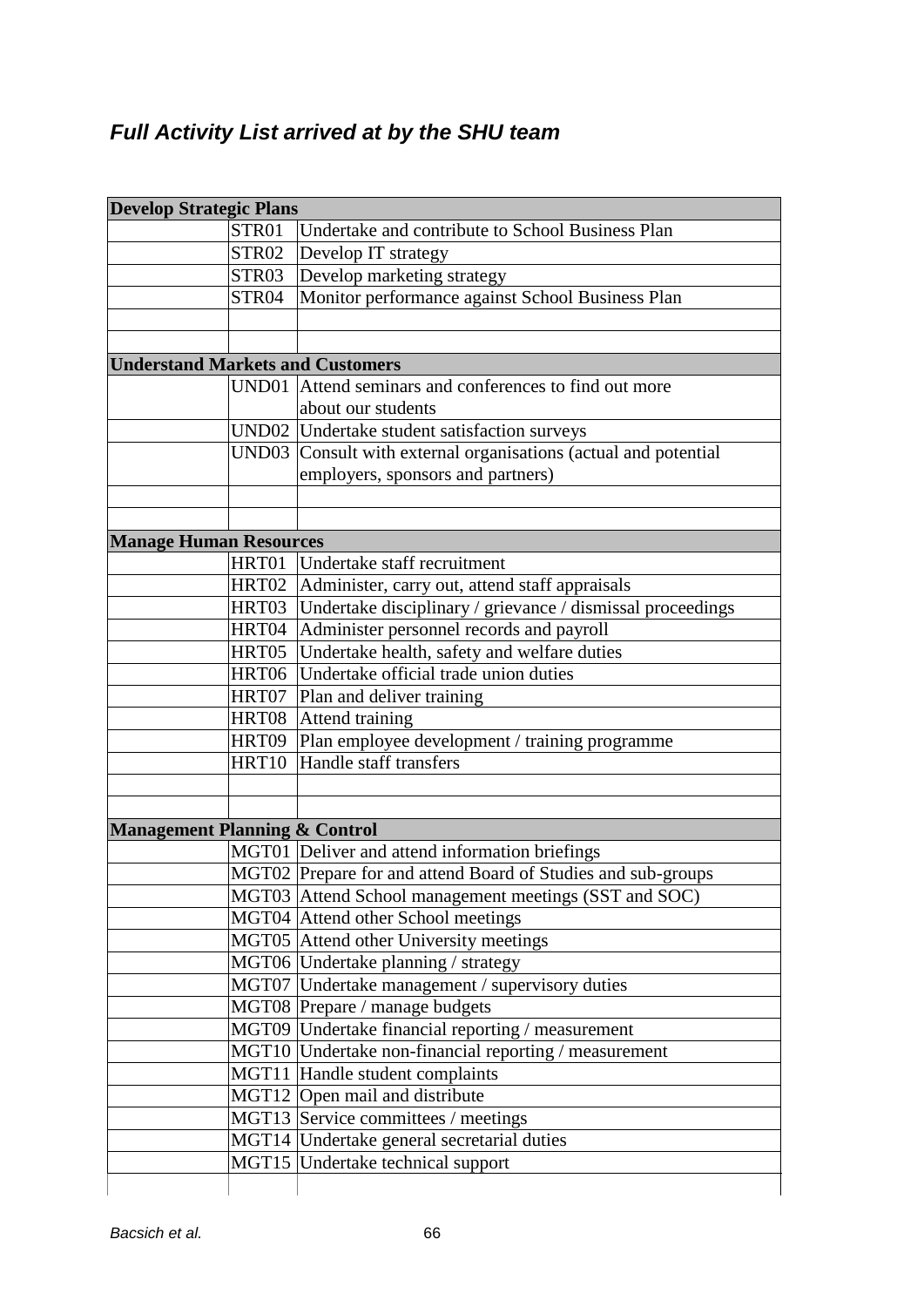| <b>Manage External Relations</b>     |                  |                                                                               |  |
|--------------------------------------|------------------|-------------------------------------------------------------------------------|--|
|                                      | EXT01            | Prepare publicity materials and press releases                                |  |
|                                      | EXT02            | Undertake public relations activities                                         |  |
|                                      | EXT03            | Set up and maintain website                                                   |  |
|                                      | EXT04            | Central marketing costs – campaign and research                               |  |
|                                      | EXT05            | Central marketing costs – general                                             |  |
|                                      |                  |                                                                               |  |
|                                      |                  |                                                                               |  |
| <b>Produce Timetable</b>             |                  |                                                                               |  |
|                                      | TT01             | Estimate number of students per course and per unit and                       |  |
|                                      |                  | produce spreadsheet                                                           |  |
|                                      | TT02             | Liase with workplanners and programme team to determine                       |  |
|                                      |                  | which units need to be timetabled                                             |  |
|                                      | TT03             | Compile and request accommodation requirements from<br>facilities directorate |  |
|                                      | TT04             | Negotiate room bookings with facilities directorate when                      |  |
|                                      |                  | conflict occurs                                                               |  |
|                                      | TT05             | Arrange and attend workplanning meeting                                       |  |
|                                      | TT06             | Compile and request accommodation requirements for labs                       |  |
|                                      | TT07             | Liaise with technical manager to ensure specialist software                   |  |
|                                      |                  | availability in CMS labs                                                      |  |
|                                      | <b>TT08</b>      | Liaise with unit leaders and workplanners to establish staff                  |  |
|                                      |                  | availability                                                                  |  |
|                                      | TT09             | Produce and distribute timetable                                              |  |
|                                      |                  |                                                                               |  |
|                                      |                  |                                                                               |  |
| <b>Organise and deliver teaching</b> |                  |                                                                               |  |
|                                      | TEA01            | Apportion the work allocation and devise the teaching schedule.               |  |
|                                      |                  | Assess and negotiate relevant resources                                       |  |
|                                      |                  | TEA02 Write assessment papers and submit for moderation                       |  |
|                                      | TEA03            | Develop lesson plans / plan lessons                                           |  |
|                                      | TEA04            | Prepare teaching materials                                                    |  |
|                                      | TEA05            | Prepare and distribute course guides to students                              |  |
|                                      | TEA06            | Publish / photocopy teaching materials                                        |  |
|                                      | TEA07<br>TEA08   | Undertake timetabled teaching including tutorials                             |  |
|                                      |                  | Undertake non-timetabled teaching including project<br>supervision            |  |
|                                      | TEA09            | Conduct formative assessment (check student progress)                         |  |
|                                      | TEA10            | Update subject knowledge                                                      |  |
|                                      | TEA11            | Prepare distance learning materials - type / format                           |  |
|                                      | TEA12            | Issue distance learning materials world-wide                                  |  |
|                                      |                  |                                                                               |  |
|                                      |                  |                                                                               |  |
| <b>Admit students</b>                |                  |                                                                               |  |
|                                      | AD01             | Organise and facilitate pre-recruitment activities                            |  |
|                                      | AD <sub>02</sub> | Handle applications and make decisions                                        |  |
|                                      | AD03             | Prepare administration systems for student arrival                            |  |
|                                      | AD04             | Provision of admissions service by central registry                           |  |
|                                      |                  |                                                                               |  |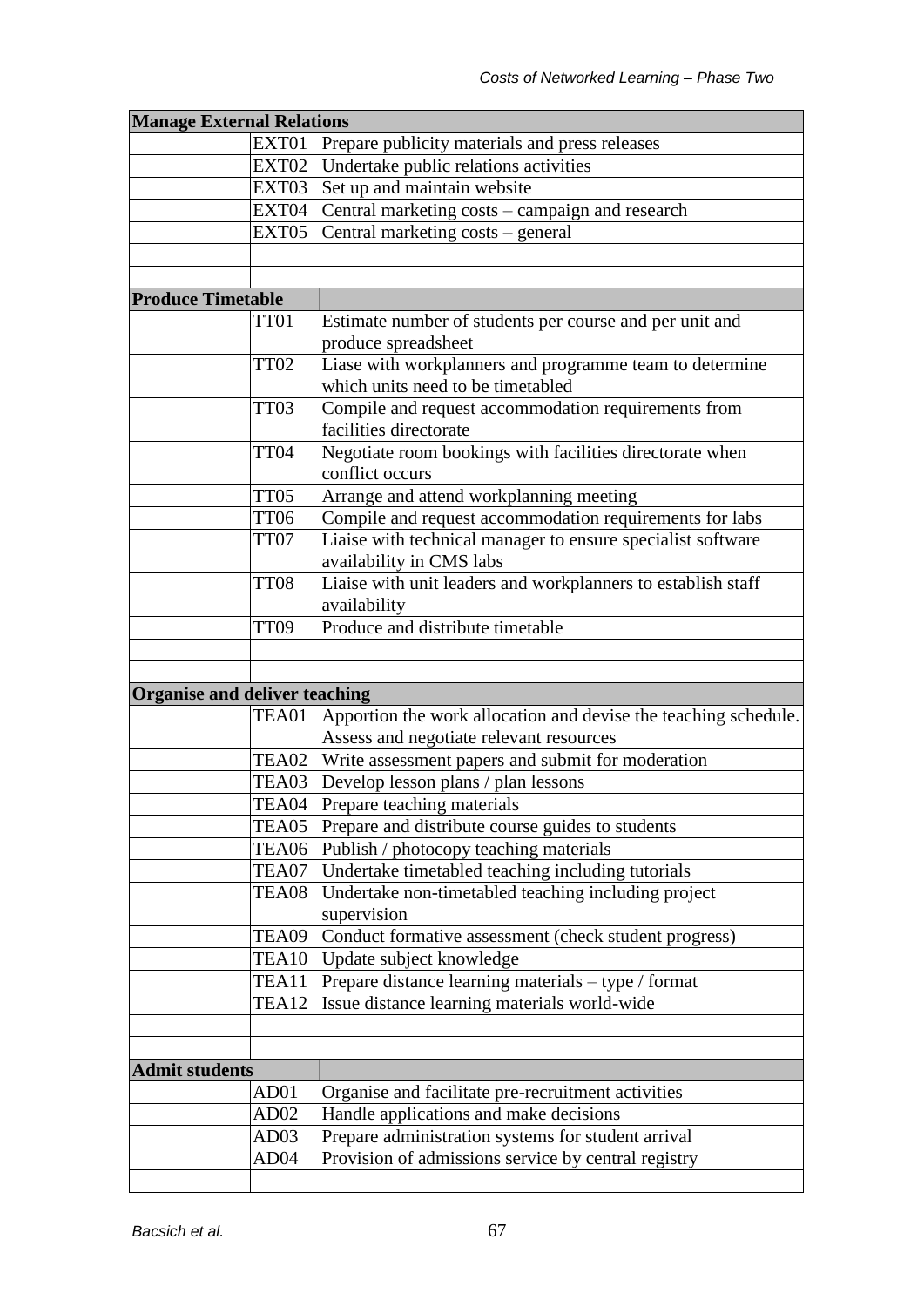| <b>Enrol and induct</b>         |                                                                                                                  |
|---------------------------------|------------------------------------------------------------------------------------------------------------------|
| E&I01                           | Generate and post enrolment forms for returning students                                                         |
| E&I02                           | Receive, check and handle enrolment forms from                                                                   |
|                                 | returning students. Identify students not to progress to next year                                               |
| E&I03                           | Identify follow up and resolve incorrect / incomplete enrolment                                                  |
|                                 | forms (returning students)                                                                                       |
| E&I04                           | Plan and organise induction events (NB Induction = Uni-wide,                                                     |
|                                 | not school only focus)                                                                                           |
| E&I05                           | Participate and conduct induction events                                                                         |
| E&I06                           | Participate in new student enrolment event (via face-to-face                                                     |
|                                 | meetings with students)                                                                                          |
|                                 |                                                                                                                  |
|                                 |                                                                                                                  |
| <b>Assess students formally</b> |                                                                                                                  |
| ASS01                           | Produce examination papers and assignments                                                                       |
| ASS02                           | Produce exam timetable                                                                                           |
| ASS <sub>03</sub>               | Co-ordinate arrangements for special needs student                                                               |
|                                 | requirements                                                                                                     |
| ASS04                           | Arrange and carry out moderation (internally and externally)                                                     |
| ASS <sub>05</sub>               | Produce/format examination papers to University guidelines                                                       |
|                                 | including reproduction                                                                                           |
| ASS <sub>06</sub>               | Prepare exam stationery packs                                                                                    |
| ASS07                           | Oversee invigilation (by unit leader)                                                                            |
| <b>ASS08</b>                    | Receive and receipt course work submissions                                                                      |
| ASS <sub>09</sub>               | Mark exam papers and assignments                                                                                 |
| ASS10                           | Moderate exam results (internal and external)                                                                    |
| ASS11                           | Collate marks and enter them onto spreadsheet for the                                                            |
|                                 | assessment board meeting                                                                                         |
| ASS <sub>12</sub>               | Attend assessment board meeting(s) (includes dealing                                                             |
|                                 | with extenuating circumstances), and liaise with external                                                        |
|                                 | examiners                                                                                                        |
| ASS <sub>13</sub>               | Issue results to students                                                                                        |
| ASS14                           | Return marked work to students                                                                                   |
| ASS15                           | Counsel and guide referred / deferred / failed students                                                          |
| ASS16                           | Process appeals                                                                                                  |
| ASS17                           | Provision of exams and awards service by central registry                                                        |
|                                 |                                                                                                                  |
|                                 |                                                                                                                  |
|                                 | Guidance (Customer service guidance not subject specific guidance.<br>Does include "Can I change my course to ") |
| GUI01                           | Prepare and distribute information to allow staff to respond                                                     |
|                                 | appropriately to student enquiries                                                                               |
| GUI02                           | Receive and discuss problem / enquiry                                                                            |
| GUI03                           | Contact third party (including support agencies)                                                                 |
| GUI04                           | Follow identified solutions to outcomes                                                                          |
|                                 |                                                                                                                  |
|                                 |                                                                                                                  |
| <b>Undertake Workplanning</b>   |                                                                                                                  |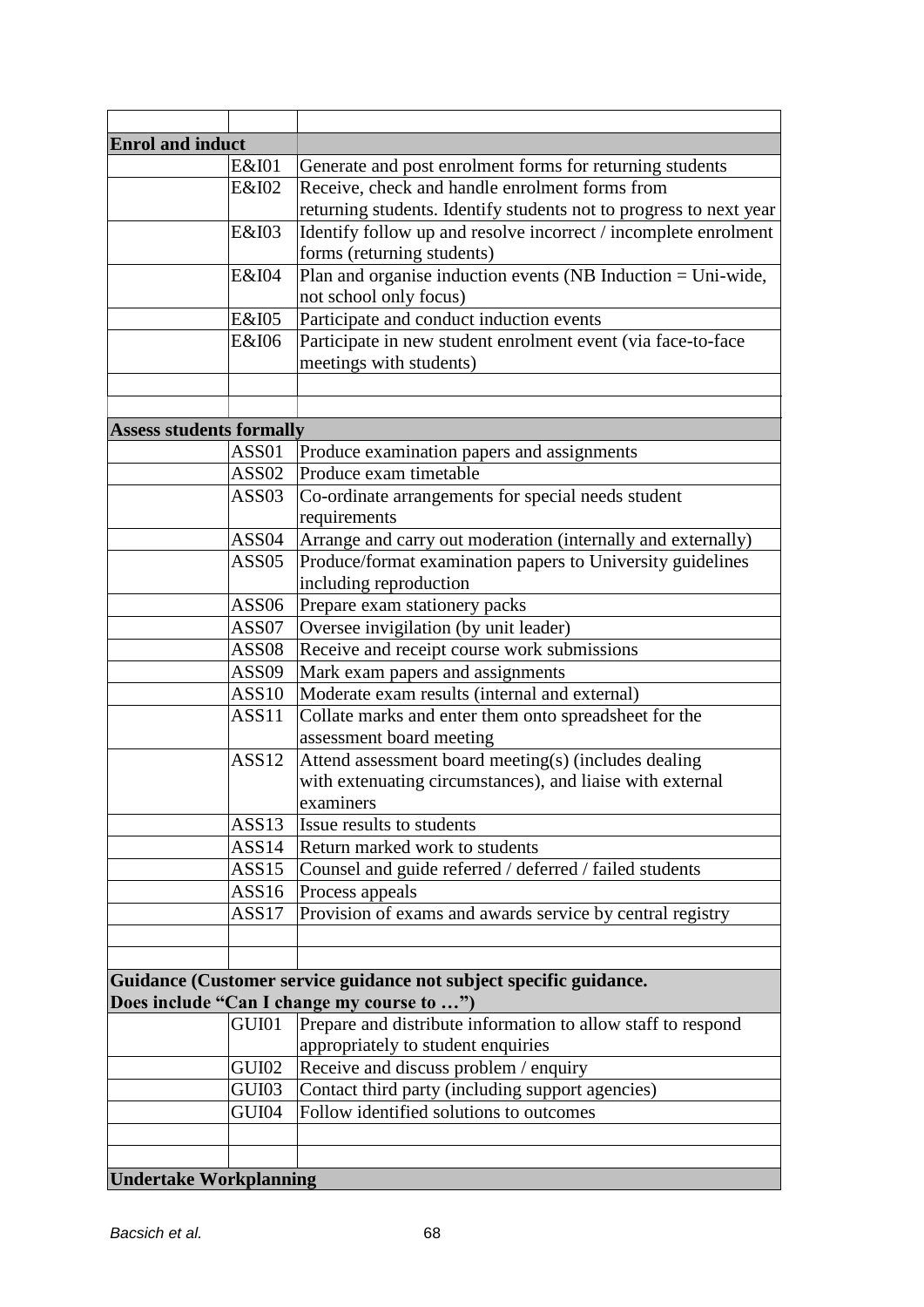|                                          |                  | WPL01 Determine units to be taught by staff group                     |
|------------------------------------------|------------------|-----------------------------------------------------------------------|
|                                          |                  | WPL02 Arrange and conduct a one-to-one meeting with                   |
|                                          |                  | workplanner and member of staff to agree workplan and                 |
|                                          |                  | negotiate to determine individual staff research                      |
|                                          |                  | allocation on workplan                                                |
|                                          |                  | WPL03 Negotiate and finalise unit teams (including selection of unit  |
|                                          |                  | leader)                                                               |
|                                          |                  | WPL04 Develop individual staff workplans                              |
|                                          |                  | WPL05 Arrange appointment of visiting lecturers for unstaffed classes |
|                                          |                  | WPL06 Liaison between workplanner and timetabler                      |
|                                          |                  |                                                                       |
|                                          |                  |                                                                       |
| <b>Manage Students Placements</b>        |                  |                                                                       |
|                                          | MP01             | Input students information (including preferences) onto               |
|                                          |                  | selection software and set up student files (with CVs and             |
|                                          |                  | references)                                                           |
|                                          | <b>MP02</b>      | Prepare placement information for students                            |
|                                          | MP03             | Match groups of students to placements and advise via notice          |
|                                          |                  | boards                                                                |
|                                          | <b>MP04</b>      | Receive placement applications and send to employers                  |
|                                          | MP05             | Arrange interviews on behalf of employers                             |
|                                          | <b>MP06</b>      | Notify successful students (and unsuccessful ones)                    |
|                                          | MP07             | Allocate tutors to students                                           |
|                                          | <b>MP08</b>      | <b>Visit Students</b>                                                 |
|                                          | <b>MP09</b>      | Prepare and distribute information to allow staff to respond          |
|                                          |                  | appropriately to student queries                                      |
|                                          | <b>MP10</b>      | Receive / discuss and follow through enquiries                        |
|                                          |                  |                                                                       |
|                                          |                  |                                                                       |
| <b>Undertake Planning and Validation</b> |                  |                                                                       |
|                                          | <b>P&amp;V01</b> | Attend planning meetings and complete the planning approval           |
|                                          |                  | form                                                                  |
|                                          |                  | P&V02 Research the market                                             |
|                                          |                  | P&V03 Liaise with external agencies where appropriate                 |
|                                          |                  | P&V04 Write the syllabus. Plan the units, method of assessment,       |
|                                          |                  | management of the course / programme etc                              |
|                                          |                  | P&V05   Prepare and publish submission document                       |
|                                          |                  | P&V06 Attend validation event                                         |
|                                          |                  | P&V07 Establish unit files                                            |
|                                          |                  |                                                                       |
|                                          |                  | P&V08 Buy required books and purchase copyright                       |
|                                          |                  |                                                                       |
|                                          |                  |                                                                       |
| <b>Quality Assurance Scheme</b>          |                  |                                                                       |
|                                          |                  | QUA01 Maintain unit files                                             |
|                                          |                  | QUA02 Complete evaluation sheets and unit action plans                |
|                                          |                  | (from student evaluation forms and staff / student committee          |
|                                          |                  | minutes)                                                              |
|                                          |                  | QUA03 Moderate the marking of coursework and exam scripts             |
|                                          |                  | QUA04 Copy a sample of students work                                  |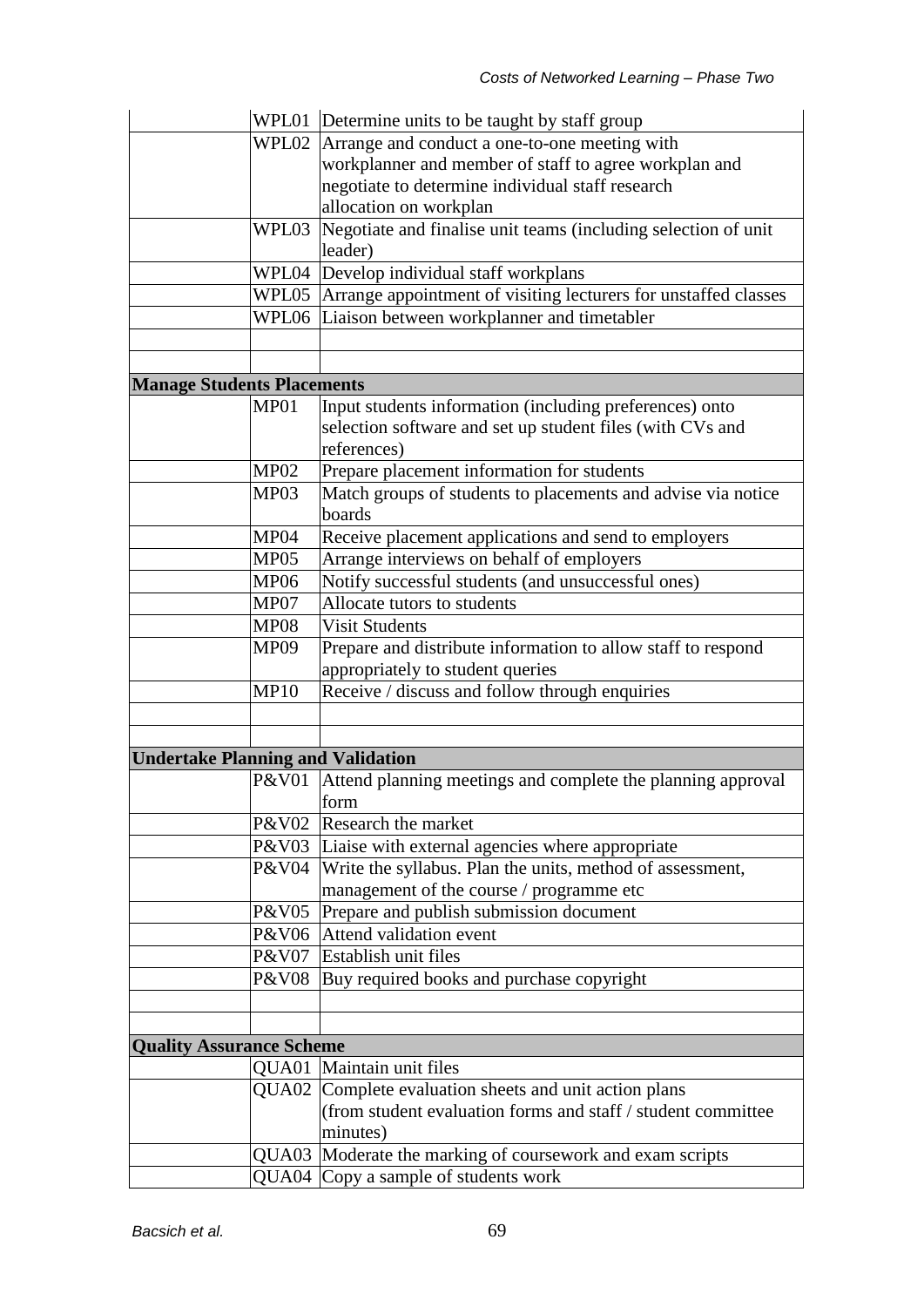|                                           |                   | QUA05 Complete annual quality review form for each course       |
|-------------------------------------------|-------------------|-----------------------------------------------------------------|
|                                           |                   | QUA06 Liaise with external examiners (includes reading their    |
|                                           |                   | reports, liaison between course staff and replying to their     |
|                                           |                   | comments)                                                       |
|                                           |                   | QUA07 Attend quality and validation sub committees,             |
|                                           |                   | course / programme committees and staff / student committees    |
|                                           |                   | QUA08 Observe others teach                                      |
|                                           |                   |                                                                 |
|                                           |                   |                                                                 |
| <b>Undertake Research and Consultancy</b> |                   |                                                                 |
|                                           | RES01             | Develop research proposals and bid for research funding         |
|                                           | RES <sub>02</sub> | Establish the research projects (includes finding               |
|                                           |                   | accommodation, induction of new staff etc)                      |
|                                           | RES03             | Liaison with stakeholders including the University and sponsors |
|                                           | RES <sub>04</sub> | Conduct research and business development projects              |
|                                           | RES <sub>05</sub> | Manage research and business development projects               |
|                                           | <b>RES06</b>      | Writing publications (includes textbooks, journal articles,     |
|                                           |                   | conference papers and book reviews)                             |
|                                           | RES07             | Prepare reports for the sponsors of specific consultancy /      |
|                                           |                   | research activities                                             |
|                                           | <b>RES08</b>      | Present at conferences                                          |
|                                           | RES <sub>09</sub> | Update knowledge outside specific subject area                  |
|                                           | <b>RES10</b>      | Evaluate research and business development projects             |
|                                           | RES11             | Organise research seminars                                      |
|                                           | RES <sub>12</sub> | Developing and maintaining links                                |
|                                           |                   |                                                                 |
|                                           |                   |                                                                 |
|                                           |                   | <b>Design and Improve Products and Services</b>                 |
|                                           | <b>PRO01</b>      | Undertake pilot projects to evaluate and test emerging          |
|                                           |                   | technologies                                                    |
|                                           |                   |                                                                 |
|                                           |                   |                                                                 |
|                                           |                   | <b>Manage SHU Network Infrastructure and Services</b>           |
|                                           | NET01             | Undertake network management and maintenance                    |
|                                           |                   | NET02 Upgrade networks in line with new technologies and user   |
|                                           |                   | requirements                                                    |
|                                           |                   | NET03 Undertake traffic monitoring and performance tuning       |
|                                           |                   | NET04 Manage and resolve network faults in conjunction with CIS |
|                                           | NET05             | Manage and support customer help desk                           |
|                                           | NET06             | Support SHU conferencing and distance learning facilities       |
|                                           |                   |                                                                 |
|                                           |                   |                                                                 |
|                                           |                   | <b>Provide Central Installation and Maintenance Service</b>     |
|                                           |                   | CEN02 Provide support to and maintain hardware for              |
|                                           |                   | schools/departments                                             |
|                                           |                   |                                                                 |
|                                           |                   |                                                                 |
|                                           |                   | <b>Technical Support for Teaching and Learning</b>              |
|                                           |                   | SUP01 Provide student support and advice service (frontline)    |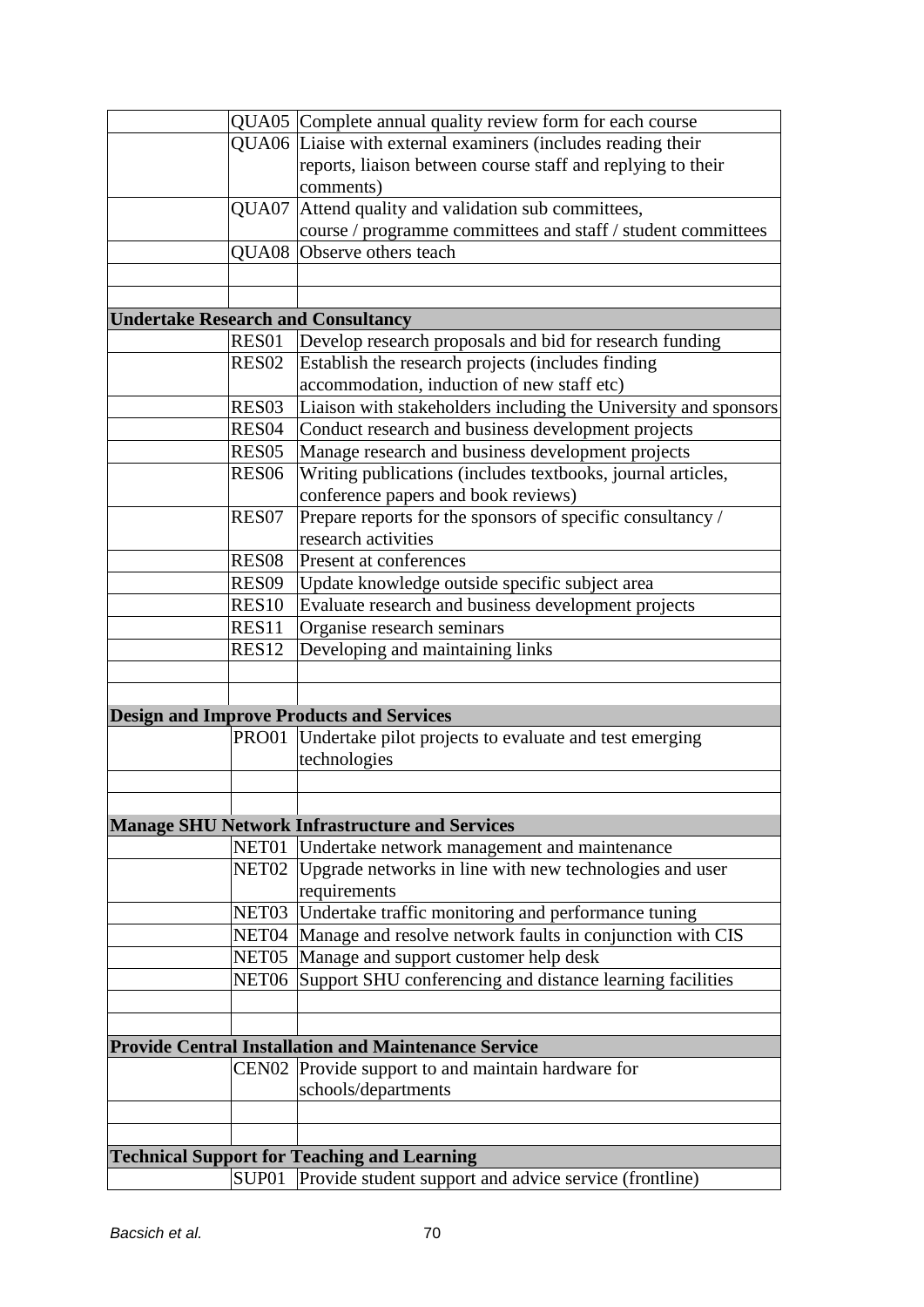|                                             |                   | SUP02 Provide student support and advice service (second line)                          |  |
|---------------------------------------------|-------------------|-----------------------------------------------------------------------------------------|--|
|                                             |                   | SUP03 Provide support for Learning Centre staff and School open                         |  |
|                                             |                   | access areas (second line)                                                              |  |
|                                             | SUP04             | Assist with academic planning, quality, validation and subject                          |  |
|                                             |                   | review                                                                                  |  |
|                                             | SUP05             | Support on-line materials, environments etc                                             |  |
|                                             |                   | SUP06 Support academic staff                                                            |  |
|                                             | SUP07             | Support administrative staff                                                            |  |
|                                             |                   |                                                                                         |  |
|                                             |                   |                                                                                         |  |
| <b>Technical Support for Research</b>       |                   |                                                                                         |  |
|                                             | <b>SR01</b>       | Provide support for research                                                            |  |
|                                             | <b>SR02</b>       | Support research students                                                               |  |
|                                             |                   |                                                                                         |  |
|                                             |                   |                                                                                         |  |
|                                             |                   |                                                                                         |  |
|                                             |                   | <b>Provide and Support Open Access Computing Facilities</b>                             |  |
|                                             |                   | OAC01 Support and update open access computing facilities (hardware                     |  |
|                                             |                   | and software)                                                                           |  |
|                                             |                   | OAC02 Provide specialist computing support (CAD, DBMS, Graphics                         |  |
|                                             |                   | etc)                                                                                    |  |
|                                             |                   | OAC03 Manage and support bookable classroom suites                                      |  |
|                                             |                   |                                                                                         |  |
|                                             |                   |                                                                                         |  |
|                                             |                   | <b>Install and Manage Hardware and Software</b>                                         |  |
|                                             |                   | HAR01 Plan, organise and install PCs, servers and peripherals                           |  |
|                                             |                   | HAR02 Plan, organise and install standard office applications and<br>business packages  |  |
|                                             |                   | HAR03 Undertake fault diagnosis and fix PCs, servers and peripherals                    |  |
|                                             |                   | HAR04 Undertake fault diagnosis and fix office applications and<br>business packages    |  |
|                                             |                   | HAR05 Provide local technical support for hardware / software per<br>formal agreement   |  |
|                                             |                   | HAR06 Carry out hardware inventory and manage assets                                    |  |
|                                             |                   | HAR07 Audit and control software                                                        |  |
|                                             |                   | HAR08 Purchase hardware and software (including looking after the tendering process and |  |
|                                             |                   | lease agreements)                                                                       |  |
|                                             |                   |                                                                                         |  |
|                                             |                   |                                                                                         |  |
| <b>Central Provision of Student Support</b> |                   |                                                                                         |  |
|                                             | CPS01             | Learning centre                                                                         |  |
|                                             | CPS <sub>02</sub> | <b>Student services</b>                                                                 |  |
|                                             | CPS03             | <b>Recreation services</b>                                                              |  |
|                                             | CPS <sub>04</sub> | CIS student support and advice                                                          |  |
|                                             | CPS <sub>05</sub> | CIS open access services                                                                |  |
|                                             | CPS <sub>06</sub> | Infrastructure management and network services                                          |  |
|                                             |                   |                                                                                         |  |
|                                             |                   |                                                                                         |  |
|                                             |                   |                                                                                         |  |
| <b>Facilities Management</b>                |                   |                                                                                         |  |
|                                             | <b>FM01</b>       | Labs                                                                                    |  |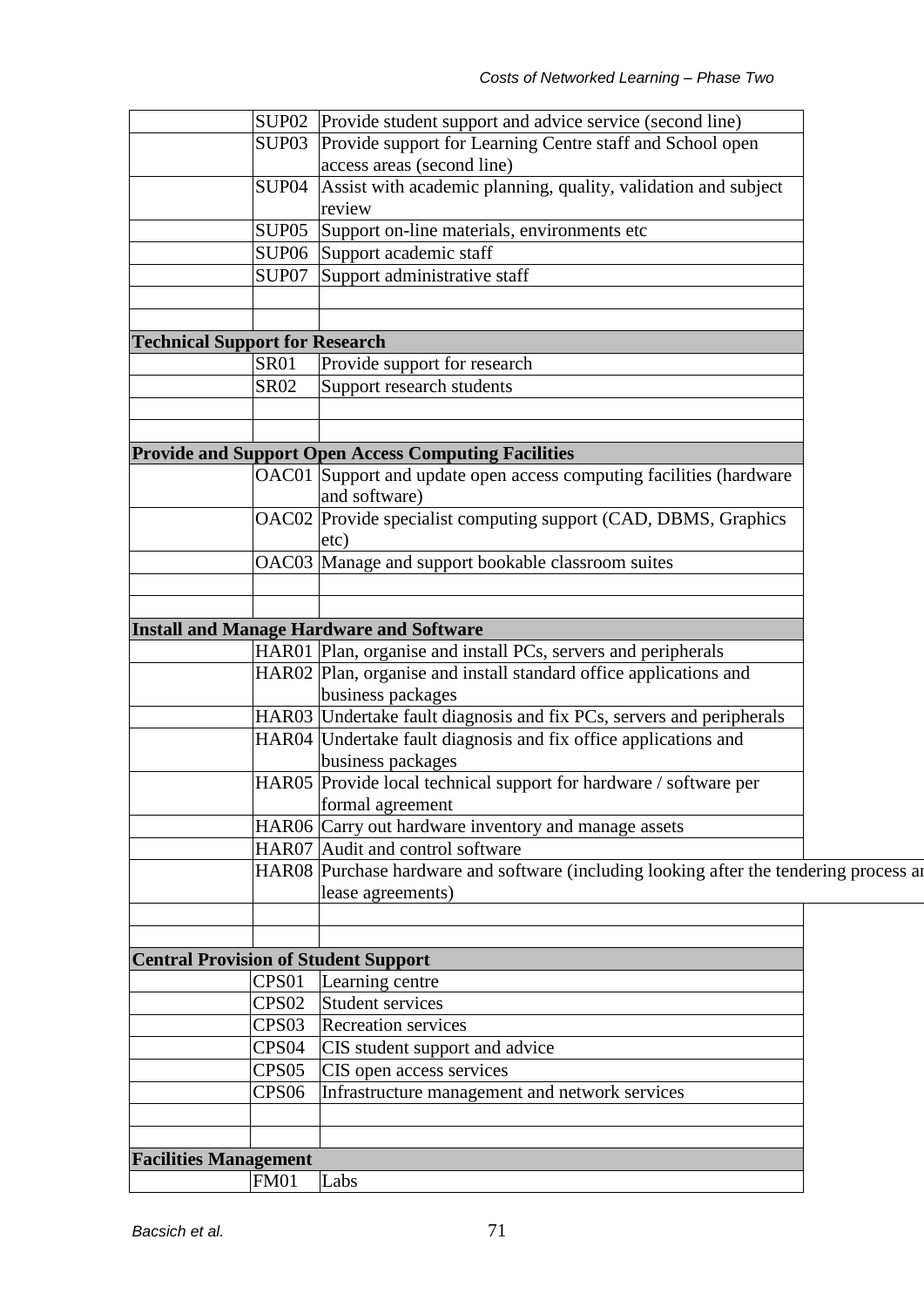|               | <b>FM02</b> | <b>Teaching Rooms</b>                 |  |
|---------------|-------------|---------------------------------------|--|
|               | <b>FM03</b> | Offices (administration and academic) |  |
|               | <b>FM04</b> | Provision of pooled teaching          |  |
|               | <b>FM05</b> | Decant                                |  |
|               | <b>FM06</b> | Other general facilities activities   |  |
|               |             |                                       |  |
|               |             |                                       |  |
| <b>Income</b> |             |                                       |  |
|               | <b>IM01</b> | Sales income                          |  |
|               | <b>IM02</b> | Miscellaneous income                  |  |
|               |             |                                       |  |
|               |             |                                       |  |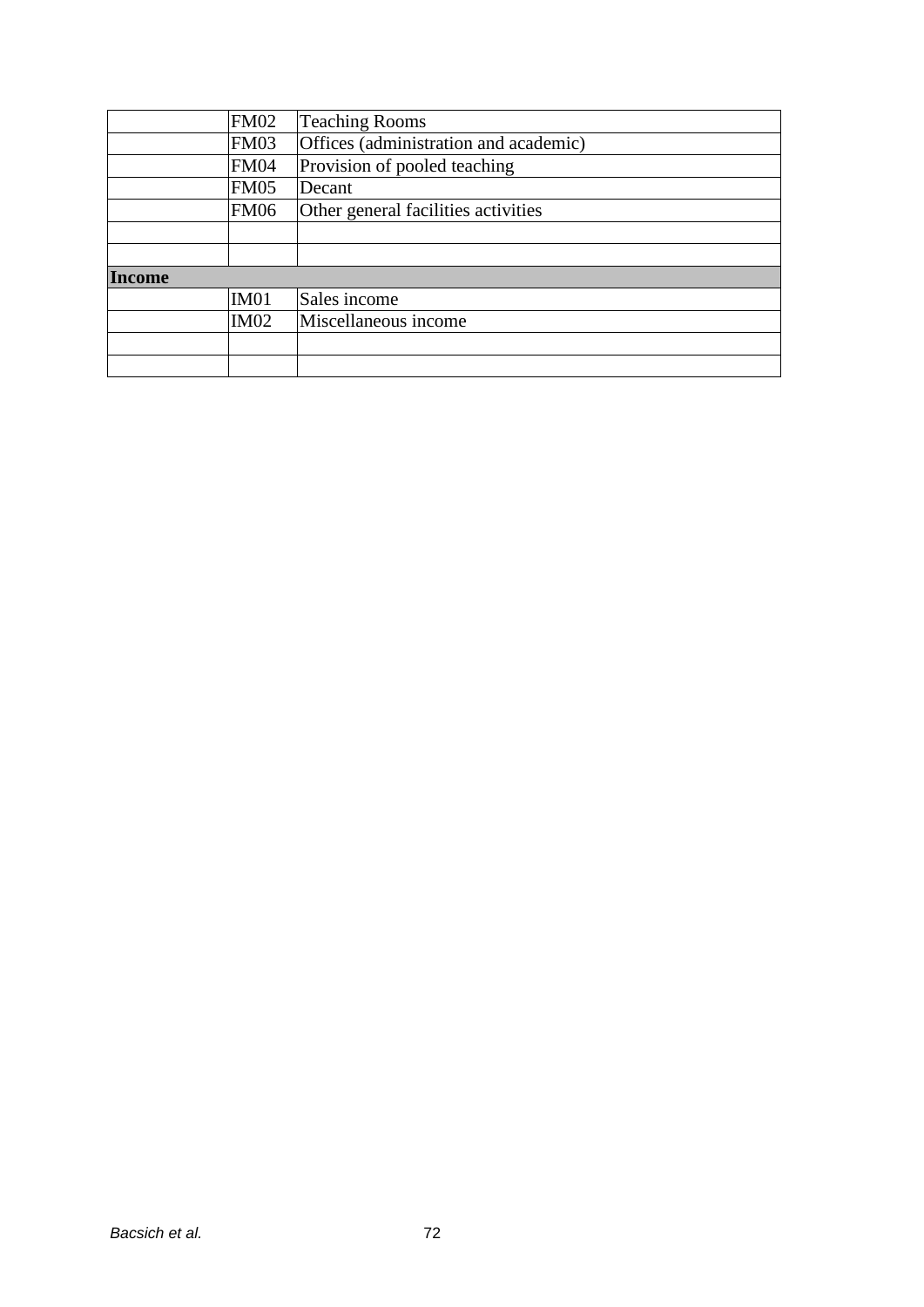### *Sample of the Activity Dictionary used by the SHU team to collect staff time data*

# **SHEFFIELD HALLAM UNIVERSITY ABM ACTIVITY DICTIONARY**

| <b>Department</b>   | Headcount                   |  |
|---------------------|-----------------------------|--|
| <b>Section/team</b> | <b>Full time equivalent</b> |  |
| <b>Interviewee</b>  | Interview date/time         |  |
|                     |                             |  |

|--|

1. Please complete questionnaire below, and the attached dictionary (with activity times) before interview

2. Please read through all the activities in the attached activity dictionary and identify those, which are performed in your area.

3. Then estimate the total percentage of staff time spent on each of the activities identified above.

4. Total staff percentage for your area should equal FTE\*100 (Each whole FTE equals 100%) e.g. it there are 15.75 FTE, the total should be 15.75 \* 100 = 1575%

5. Activity staff percent times should be estimated for the financial year August 1999 to July 2000.

6. If an activity is missing, review dictionary again to make sure that you just have not overlooked it.

7. If it really is missing then add the activity at the bottom of the relevant process

8. Put "NEW" in the column headed Sub Process and the description in the column headed Activity Description

9. A ready reckoner of activity hrs/days/weeks to staff percent is given below.

10. Avoid total times of less than 1%.

11. PLEASE, PLEASE do not amend any existing text or heading

#### **Questionnaire**

**List main responsibilities of your department/team/section**

**Describe constraints, hurdles etc which prevent successfully achieving objectives**

#### **TO CALCULATE ACTIVITY TIME %**

| Mark activities undertaken (normally no more than 30 per team) |
|----------------------------------------------------------------|
| Note time per hour, day, week, etc.                            |
| Note the frequency e.g. daily, monthly, weekly                 |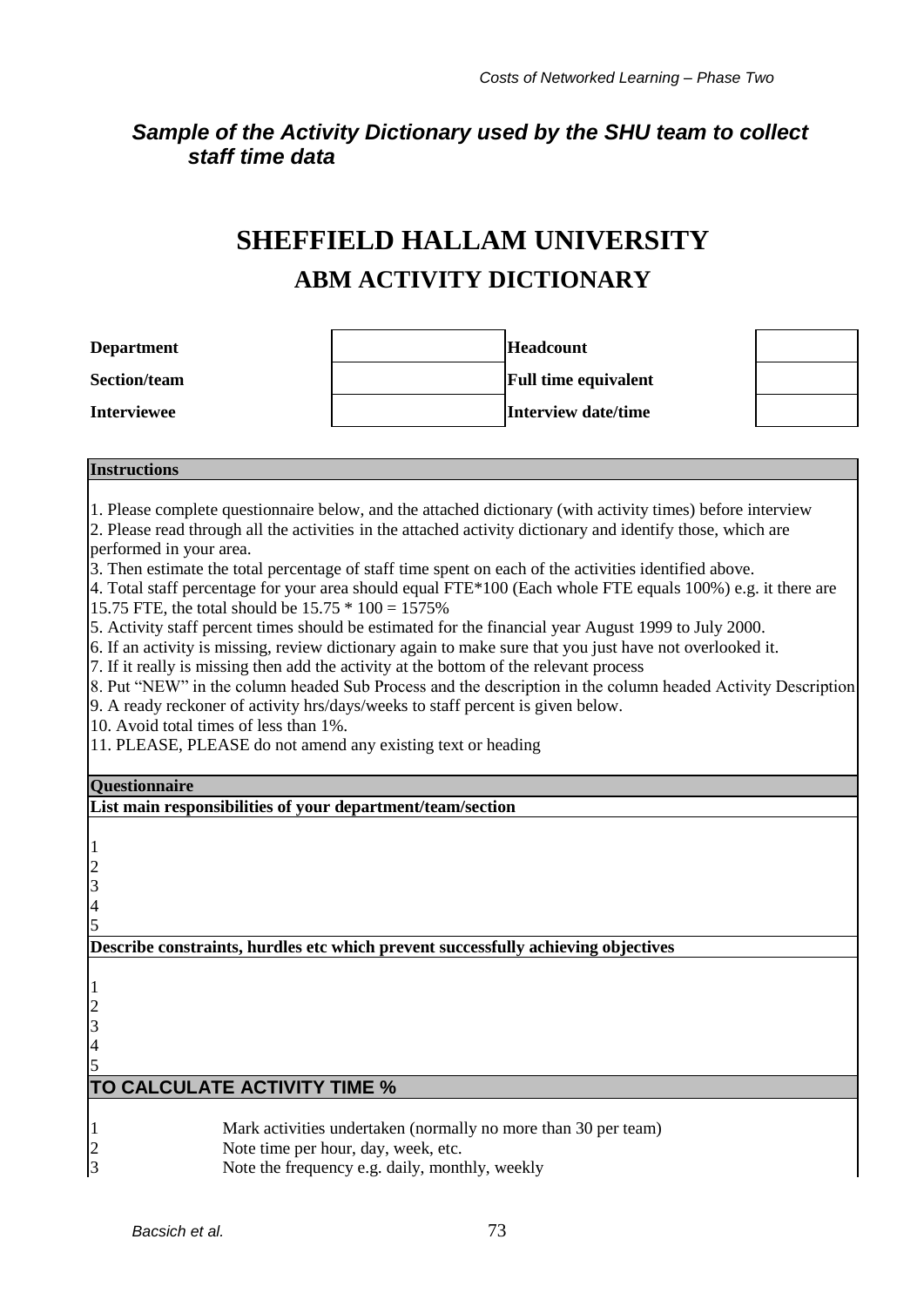- 
- 4 Calculate % time from table below<br>5 Multiply by number of staff carryin
	- 5 Multiply by number of staff carrying out the activity

| <b>READY RECKONER</b> |         |          |           |          |  |
|-----------------------|---------|----------|-----------|----------|--|
|                       | Per day | per week | per month | per year |  |
| 15 mins               | 3.4%    | 0.7%     | $0.2\%$   | $0.0\%$  |  |
| 1 hour                | 13.5%   | 2.7%     | 0.6%      | 0.1%     |  |
| 1 day                 | 100.0%  | 20.0%    | 4.6%      | 0.4%     |  |
| 1 week                |         | 100.0%   | 23.1%     | 1.9%     |  |
| 1 month               |         |          | 100.0%    | 8.3%     |  |

1. If you need any assistance with completing the activity analysis please contact  $\Box$ 

2. If possible please hand completed document to Project Manager before your interview.

3. Bring the completed dictionary to the ABC interview where any outstanding queries will be addressed.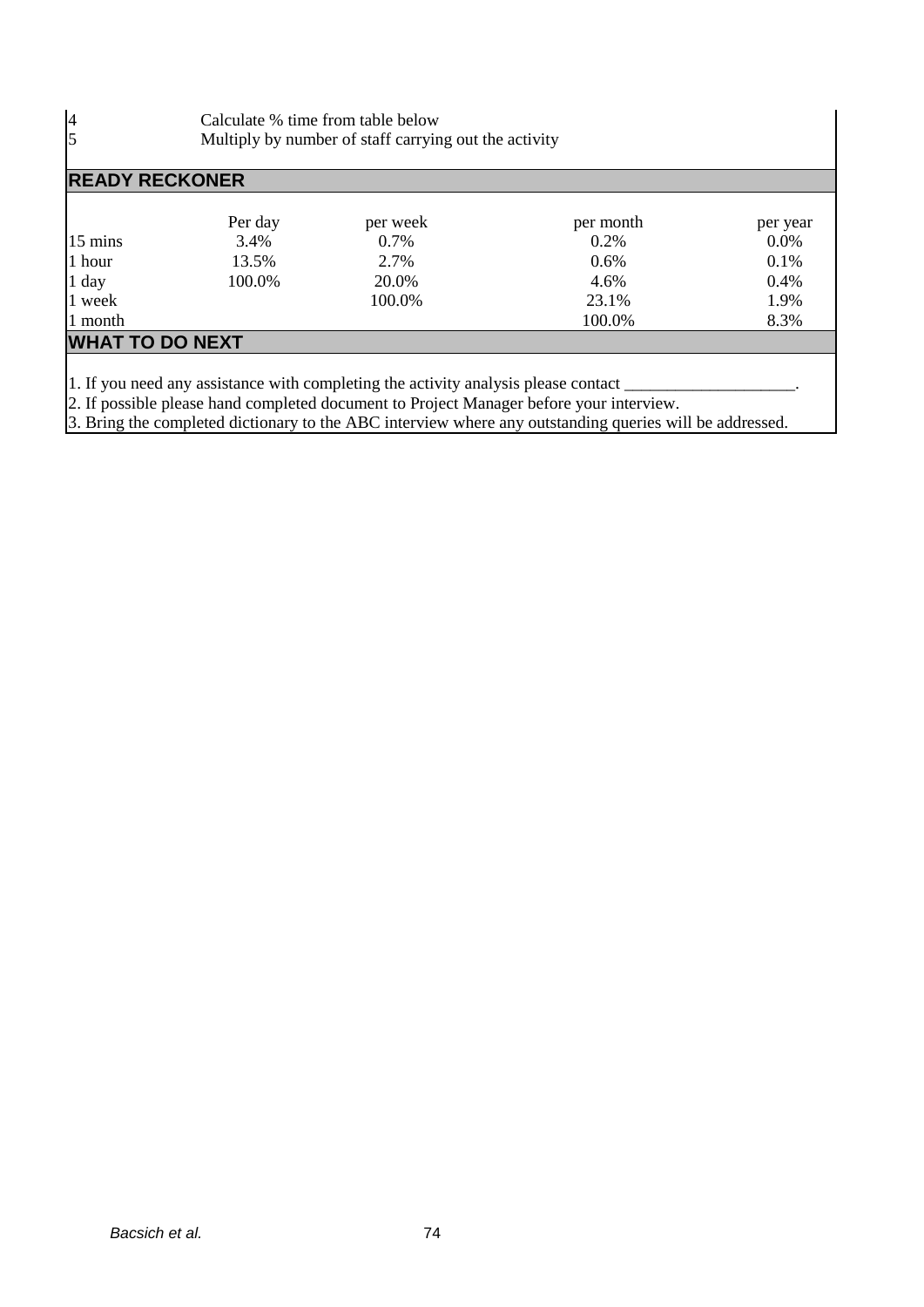## **SHEFFIELD HALLAM UNIVERSITY ABM ACTIVITY DICTIONARY**

| <b>DEPARTMENT</b>   | <b>HEADCOUNT</b>            |
|---------------------|-----------------------------|
| <b>SECTION/TEAM</b> | <b>FULL TIME EQUIVALENT</b> |
| <b>INTERVIEWEE</b>  | <b>INTERVIEW DATE/TIME</b>  |

|    | Seq. Sub Process                        | Act               | <b>Activity Description</b>                                     | <b>Tick</b>     | <b>Daily</b> | <b>Weekly Monthly</b> | Yearly | Percentage  |
|----|-----------------------------------------|-------------------|-----------------------------------------------------------------|-----------------|--------------|-----------------------|--------|-------------|
| no |                                         | code              |                                                                 | <b>Activity</b> |              |                       |        | <b>Time</b> |
|    | <b>Develop Strategic Plans</b>          |                   |                                                                 |                 |              |                       |        |             |
|    |                                         | STR01             | Undertake and contribute to School Business Plan                |                 |              |                       |        |             |
|    |                                         | STR <sub>02</sub> | Develop IT strategy                                             |                 |              |                       |        |             |
|    |                                         | STR <sub>03</sub> | Develop marketing strategy                                      |                 |              |                       |        |             |
|    |                                         | STR04             | Monitor performance against School Business Plan                |                 |              |                       |        |             |
|    |                                         |                   |                                                                 |                 |              |                       |        |             |
|    |                                         |                   |                                                                 |                 |              |                       |        |             |
|    | <b>Understand Markets and Customers</b> |                   |                                                                 |                 |              |                       |        |             |
|    |                                         |                   | UND01 Attend seminars and conferences to find out more          |                 |              |                       |        |             |
|    |                                         |                   | about our students                                              |                 |              |                       |        |             |
|    |                                         |                   | UND02 Undertake student satisfaction surveys                    |                 |              |                       |        |             |
|    |                                         |                   | UND03 Consult with external organisations (actual and potential |                 |              |                       |        |             |
|    |                                         |                   | employers, sponsors and partners)                               |                 |              |                       |        |             |
|    |                                         |                   |                                                                 |                 |              |                       |        |             |
|    |                                         |                   |                                                                 |                 |              |                       |        |             |
|    | <b>Manage Human Resources</b>           |                   |                                                                 |                 |              |                       |        |             |
|    |                                         | HRT01             | Undertake staff recruitment                                     |                 |              |                       |        |             |
|    |                                         |                   | HRT02 Administer, carry out, attend staff appraisals            |                 |              |                       |        |             |
|    |                                         |                   | HRT03 Undertake disciplinary/grievance/dismissal proceedings    |                 |              |                       |        |             |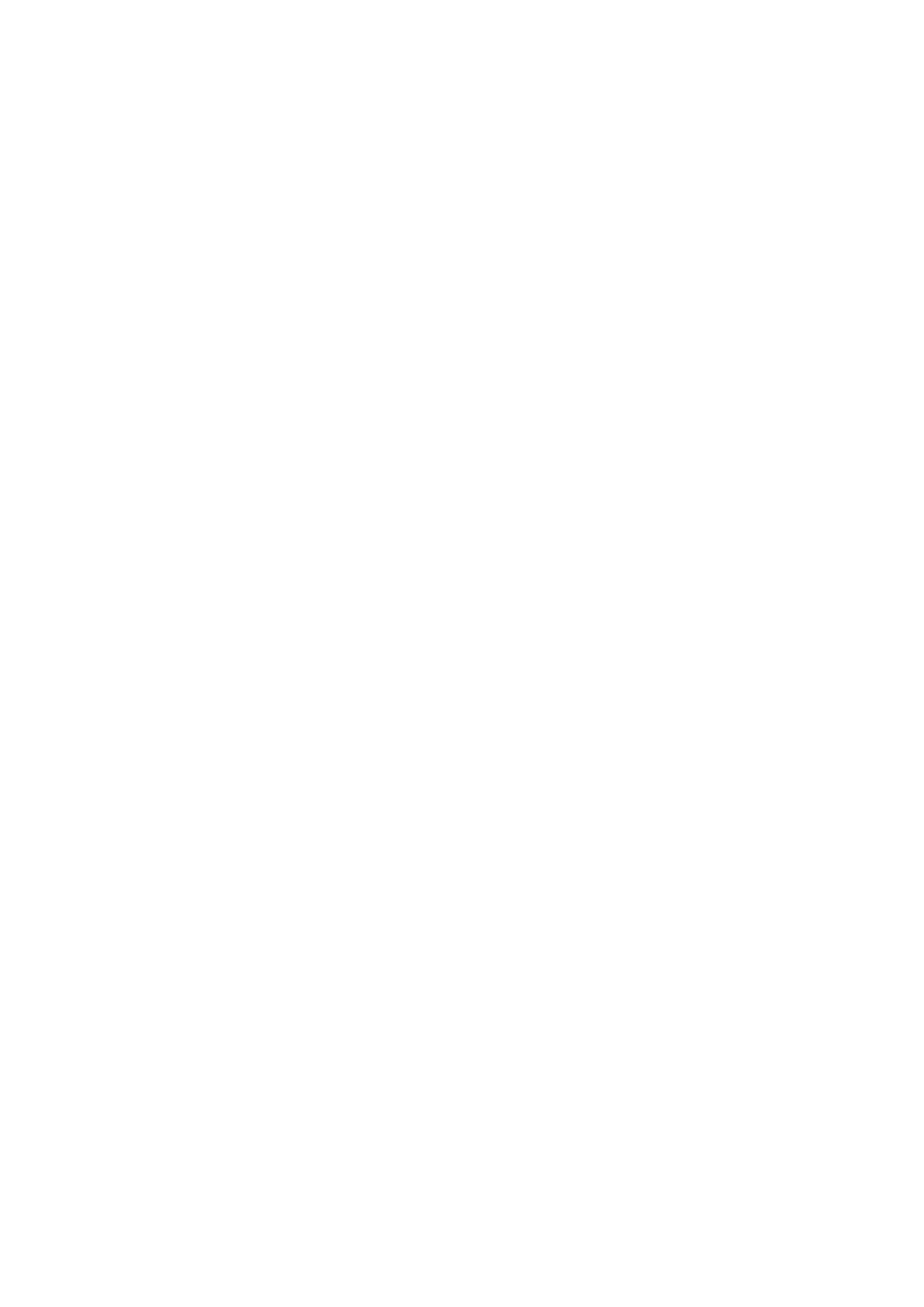## *Full list of publications read for CNL*

Acton, D. D. and Cotton, W. D. J. (1997), 'Activity-based Costing in a University Setting', in Journal of Cost Management, vol. 1, no. 2, pp. 32-38.

Ahumada, M. M. (1992), 'U.S. Methods for Costing in Higher Education: Taking the technology abroad', in Higher Education, vol. 24, no. 3, pp. 363-377.

Alexander, S., Mckenzie, J., and Geissinger, H. (1998), An Evaluation of Information Technology Projects for University Learning, URL – <http://services.canberra.edu.au/CUTSD/announce/ExSumm.html>

Antos, J. (1992), 'Activity-Based Management for Service, Not-for-profit, and Governmental Organisations', in Journal of Cost Management, vol. 6, no. 2, pp. 13- 23.

Arizona Learning Systems (1998), Preliminary Cost Methodology for Distance Learning, Report dated 21st August 1998, Arizona Learning Systems and the State Board of Directors for Community Colleges of Arizona.

Ash, C. and Bacsich, P. (2001), 'The Costs of Networked Learning', in Steeples, C. and Jones, C. (eds) (2001), Networked Learning in Higher Education, in print.

Association of European Universities (1998), Restructuring the University: New technologies for teaching and learning – guidance to universities on strategy, Genéve, Association of European Universities.

Bacsich, P. (1998), 'Re-engineering the campus – the view after one year. Did the theory work?', in Vision and Reality of IT in Education: First Glimpses: Proceedings of the Fourth Hong Kong Web Symposium, Hong Kong, Open Learning Institute.

Bacsich, P., Ash, C., Boniwell, K., Kaplan, L., Mardell, J. and Caven-Atack, A. (1999), The Costs of Networked Learning, Sheffield, Sheffield Hallam University.

Bakia, M. (2000), 'Costs of ICT Use in Higher Education: What little we know', in TechKnowLogia, vol. 2, no. 1.

Bartolic-Zlomislic, S. and Bates, A. W. (1999), 'Investing in On-line Learning: Potential benefits and limitations', in Canadian Journal of Communication, vol. 24, no. 3, pp. 349-366.

Bassey, M. (1999), Case Study Research in Educational Settings, Buckingham, Open University Press.

Bates, A. W. (1984), Broadcasting in Education: An evaluation, London, Constable and Company Ltd.

Bates, A. W. (ed) (1990), Media and Technology in European Distance Education, Milton Keynes, Open University.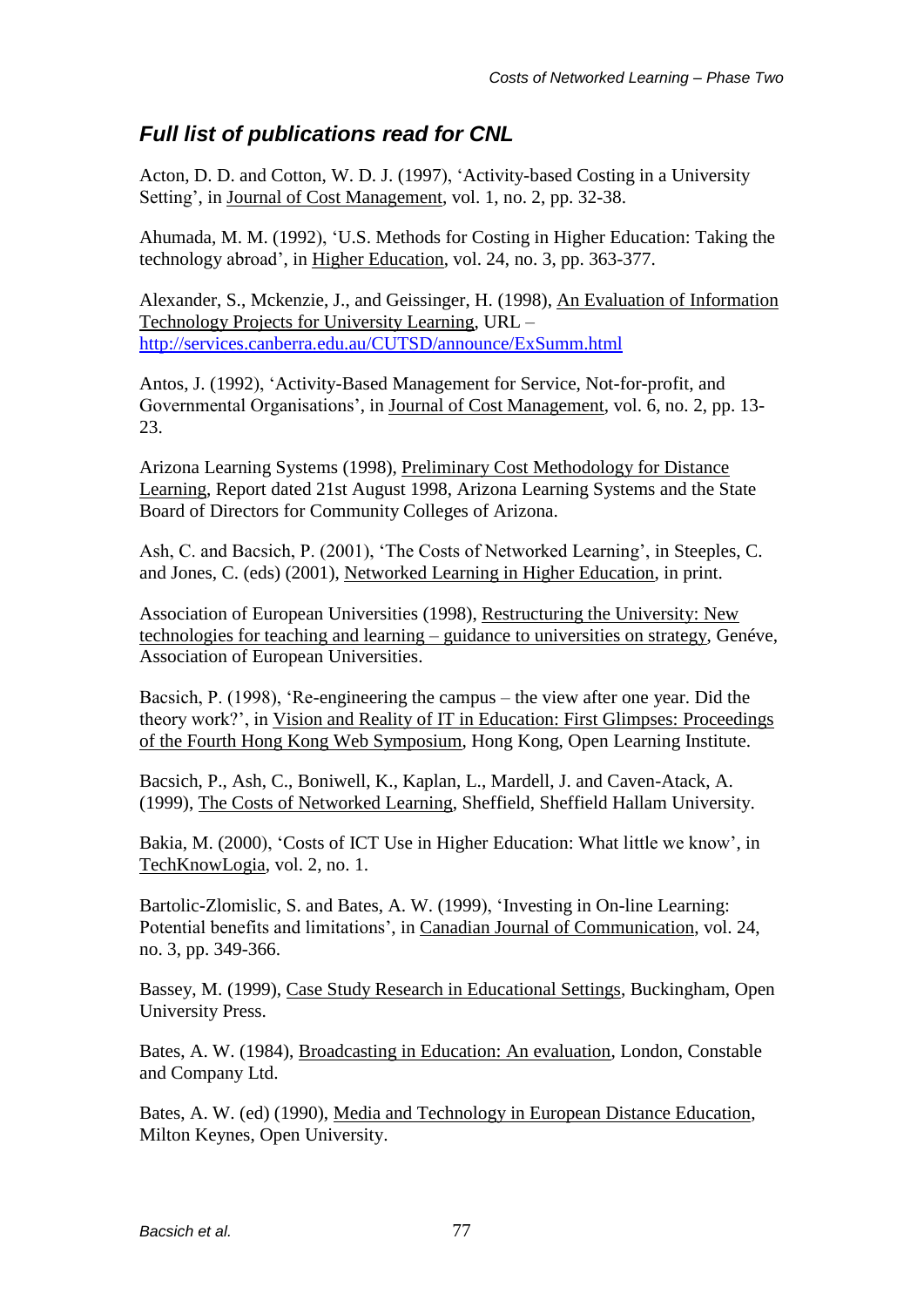Bates, A. W. (1995), Technology, Open Learning and Distance Education, London, Routledge.

Bates, A. W. (1997), 'The Impact of Technological Change on Open and Distance Learning', in Distance Education, vol. 18, no. 1, pp. 93-109.

Bates, A. W. (1997), 'The Future of Educational Technology', in Centre for Curriculum, Transfer & Technology (C2T2) Learning Quarterly, vol. 1, no. 2, URL – [http://www. ctt.bc.ca/lq/maytoc.html#centre](http://www/)

Bates, A. (1997), Restructuring the University for Technological Change. Paper presented at What Kind of University? – The Carneige Foundation for the Advancement of Teaching, URL – <http://bates.cstudies.ubc.ca/carnegie/carnegie.htm>

Bates, A. (1997), 'The Impact of Technological Change on Open and Distance Learning', in Distance Education, vol.18, no.1, pp. 93-109.

Bates, A. (1998), Assessing the Costs and Benefits of Telelearning: A case study from the University of British Columbia, URL – <http://research.cstudies.ubc.ca/>

Beaton, D. for Ernst & Young (1995), The Cost-Effectiveness of Open and Flexible Learning for TECs, Research Series No. 53, Sheffield, Employment Department.

Berge, Z. L. and Schrum, L. (1998), Linking Strategic Planning with Program Implementation for Distance Education, URL – [http://www.educause.edu/ir/library/html/cem9836.html](http://www/)

Berry, R. H. (ed) (1994), Management Accounting in Universities, London, Chartered Institute of Management Accountants.

Berts, K. and Kock, S. (1995), 'Implementation Considerations for Activity-based Cost Systems in Service Firms: The unavoidable challenge', in Management Decision, vol. 33, no.6, pp. 57-63.

Bottomley, J. and Calvert, J. (1993), Dimensions of Value: Estimating the benefits of higher and distance education programs, Hong Kong, Open Learning Institute.

Boucher, A. (1998), 'Information Technology-based Teaching and Learning in Higher Education: A view of the economic issues', in Journal of Information Technology for Teacher Education, vol. 7, no. 1, pp. 87-111.

Bourne, M. (1993), 'Caveat Emptor: Some aspects of cost analysis in universities', in Higher Education Policy, vol. 6, no. 3, pp. 10-18.

Bourn, M. (1994), 'Meeting the Indirect Costs of Support Services in Universities: Top-slicing, charging-out, taxes, trading and devolution', in Financial Accountability and Management, vol. 10, no. 4, pp. 323-338.

Bradshaw, J. and Holmberg, G. (1993), 'Cost Allocation in Higher Education', in Public Finance and Accountancy, March 1993, pp. 12-13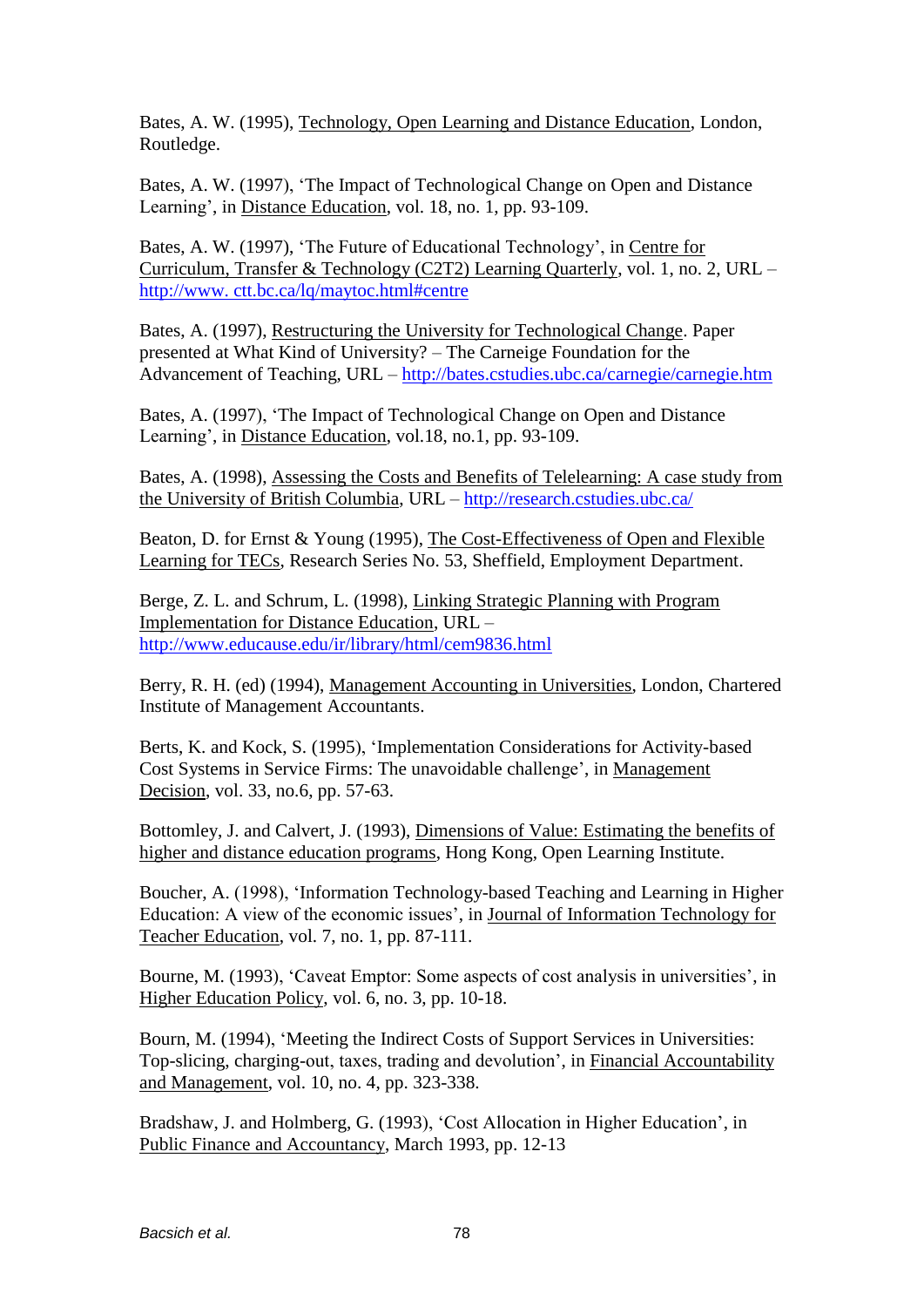Brimson, J. A. (1991), Activity Accounting: An activity-based cost approach, New York, John Wiley & Sons..

Broomfield, C. (1993), 'The Importance of Mature, Part-time Students to Higher Education in the UK', in Higher Education, vol. 25, no. 2, pp.189-205.

Brown, S. and Smith, B. (eds) (1996), Resourse Based Learning, London, Kogan Page.

Bull, J. (undated), Approaches to Learning Technology, URL – <http://www.luton.ac.uk/sdu/academicstaff/helparticle2.html>

Burnett, C., Smith, R. and Silberstein, M. (1994), 'The First Phase in the Development of an Alternative Course Costing System', in Berry, R. H. (1994), Management Accounting in Universities, London, The Chartered Institute of Management Accountants.

Canale, R. and Wills, S. (1995), 'Producing Professional Interactive Multimedia: Project management issues', in British Journal of Educational Technology, vol. 26, no.2, pp. 84-93.

Charles Strut University (1999), Costing Project 2000: Interim Report, Australia, Charles Strut University.

Clarke, P. and Bellis-Jones, R. (1996), 'Activity-based Cost Management in the Management of Change, in The TQM Magazine, vol. 8, no. 2, pp. 43-48.

Cleary, J. (2000), Activity-Based Costing in Higher Education, URL – [http://www.newcastle.edu.au/services/iesd/abc/ABC\\_costing.html](http://www.newcastle.edu.au/services/iesd/abc/ABC_costing.html)

Cobb, I., Innes, J. and Mitchell, F. (eds) (1992), Activity-Based Costing Problems: The British experience, Dundee, University of Dundee Working Paper.

Collis, B. (1996), Tele-Learning in a Digital World (The future of distance learning), London, Thompson Computer Press.

Cooper, R. (1990), 'Cost Classification in Unit Based and Activity-Based Manufacturing Cost Systems', in Journal of Cost Management, vol. 4, no. 3, pp. 4-14.

Cooper, R. and Kaplan, R. S. (1998), 'The Promise and Peril of Integrated Cost Systems', in Harvard Business Review, vol. 76, no. 4, p. 109.

Crabb, G. (ed) (1990), Costing Open and Flexible Learning, Coventry, NCET.

CRE, (1998), Restructuring the University: New Technologies for Teaching and Learning: Guidance to universities on strategy, CRE Guide No. 1, Geneva, Association of European Universities.

Cronin, B. (1998), 'The Electronic Academy Revisited', in Aslib Proceedings, vol. 50, no. 9, pp. 241-254.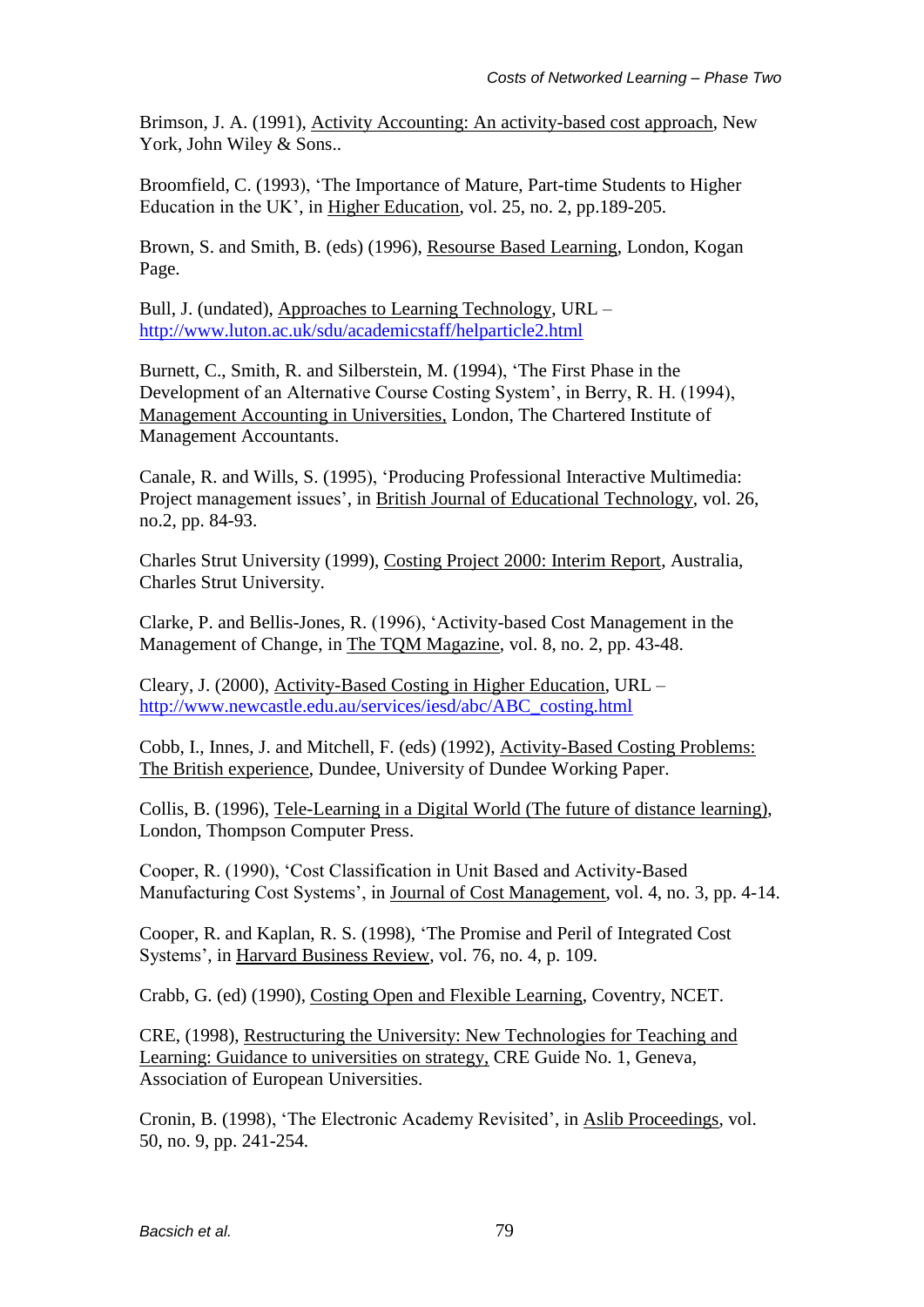Cropper, P. and Cook, R. (2000), 'Activity-Based Costing in Universities – Five Years On', in Public Money and Management, vol. 20, no. 2, pp. 61-68.

Crow, S. (1999), 'Virtual Institutions Can Meet High Standards', in The Chronicle of Higher Education, October 1999, pp. B5-B6.

Cukier, J. (1997), 'Cost-benefit Analysis of Telelearning: Developing a methodology framework', in Distance Education, vol. 18, no. 1, pp. 137-152.

Curran, C. (1990), 'Factors Affecting the Costs of Media in Distance Education', in Bates, A. W. (ed) (1990), Media and Technology in European Distance Education, Milton Keynes, Open University.

Curran, C. (1993), 'Scale, Cost and Quality in Small Distance Teaching Universities', in Costel Workshop Proceedings, Copenhagen.

Daniel, J. S. (1996), Mega-Universities and Knowledge Media – Technology Strategies for Higher Education, London, Kogan Page.

DETYA and Ernst & Young (2000), A Study to Develop a Costing Methodology for the Australian Higher Education Sector, URL – <http://www/detya.gov.au/highered/otherpub/costing/costing.pdf>

Develin & Partners (no date), Turningpoints No 8: Studies of dramatic improvements in corporate performance, URL – [http://www.develin.co.uk](http://www.develin.co.uk/)

Devost, D. and Miller, P. J. (1995), 'Implementing Activity-based Costing (ABC) is Easy! (As long as people aren't involved...)', in Advanced Semiconductor Manufacturing Conference and Workshop, URL – <http://ieeexplore.ieee.org/iel2/3479/10307/00484335.pdf>

Dolton, P., Douglass Klein, J. and Weir, I. (1994), 'The Economic Evaluation of Peer Counselling in Facilitating Computer Use in Higher Education', in Education Economics, vol. 2, no. 3, pp. 313-326.

Dondi, C. (1995), 'Increased Quality at Decreased Cost: Dream or Reality?', Paper presentated at Online Educa, 1st International Conference on Techology Supported Learning.

Doost, R. K. (1997), 'Viewpoint: My sons and me and ABC costing', in Managerial Auditing Journal, vol.7, no. 7, pp. 354-357.

Doughty, G. (1998), 'Evaluating Costs and Benefit of Investments in Learning Technology for Technology Students', in Oliver, M. (ed) (1998), Innovation in the Evaluation of Learning Technology, London, University of North London.

Draper, S. and Foubister, S. (1998), 'A Cost-benefit Analysis of Remote Collaborative Tutorial Teaching', in Oliver, M. (ed) (1998), Innovation in the Evaluation of Learning Technology, London, University of North London.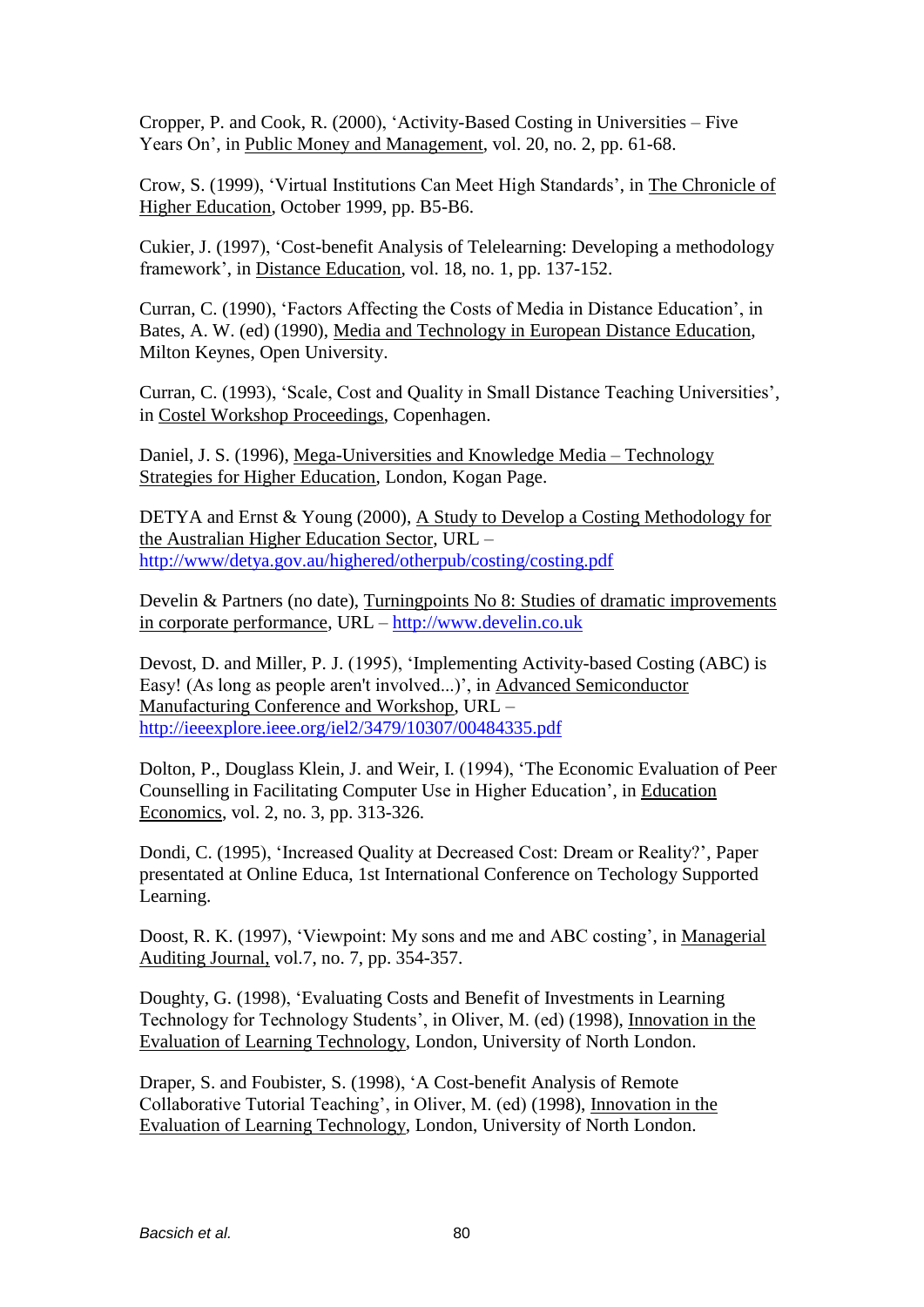Ehrmann, S. C. (1997), Asking the Right Questions, URL – <http://www.learner.org/edtech/rscheval/rightquestion.html>

Ehrmann, S. and Milam, J. (1999), Flashlight (TM) Cost Analysis Handbook Version 1.0: Modeling resource use in teaching and learning with technology, Washington, TLT Group.

Esculier, G. G. (1997), 'Using Improper Costing Methods may Lead to Losses', in The TQM Magazine, vol. 9, no. 3, pp. 228-230.

Faulhaber, C. B. (1996), 'Distance Learning and Digital Libraries: Two sides of a single coin', in Journal of the American Society for Information Science, vol. 47, no. 11, pp. 954-856.

Geith, C. and Cometa, M. (1999), 'Cost Analysis Results – Comparing Distance Learning and On-Campus Courses', in Ehrmann, S. and Milam, J. (1999), Flashlight (TM) Cost Analysis Handbook Version 1.0: Modeling resource use in teaching and learning with technology, Washington, TLT Group.

Goddard, A. and Ooi, K. (1998), 'Activity-based Costing and Central Overhead Cost Allocation in Universities: A case study', in Public Money and Mangement, vol. 18, no. 3, pp. 31-38.

Gordon, G. and Charles, M. (1998), 'Can a New Kind of Cost Accounting Help Financial Planning? Unravelling Higher Education's Costs', in Planing for Higher Education, vol. 26, pp. 24-26.

Granof, M. H., Platt, D. E. and Vaysman, I. (2000), Using Activity-based Costing to Manage More Effectively, URL – [http//www.endowment.pwcglobal.com](http/www.endowment.pwcglobal.com)

Green, K. C. (1999), Campus Computing 1998: The ninth national survey of desktop computing and information technology in higher education, California, The Campus Computing Project.

Green, K. C. (1999), The 1999 National Survey of Information Technology in US Higher Education: The continuing challenge of instructional integration and user support, URL – [http://www.campuscomputing.net](http://www.campuscomputing.net/)

Groves, R., Pendlebury, M. and Newton, J. (1994), 'Management Accounting Information in Universities: A Cardiff experiential perspective', in Berry, R. H. (ed) (1994), Management Accounting in Universities, London, Chartered Institute of Management Accountants.

Groves, R. E. V., Pendlebury, M.W. and Stiles, D. R. (1997), 'A Critical Appreciation of the Uses for Strategic Management Thinking, Systems and Techniques in British Universities, in Financial Accountability and Management, vol. 13, no. 4, pp. 293- 312.

Guernsey, L. (1998), 'Distance Education for the Not-So-Distant: Colleges debate the wisdom of having on-campus students enroll in on-line classes', in The Chronicle of Higher Education, March 1998, pp. A29-30.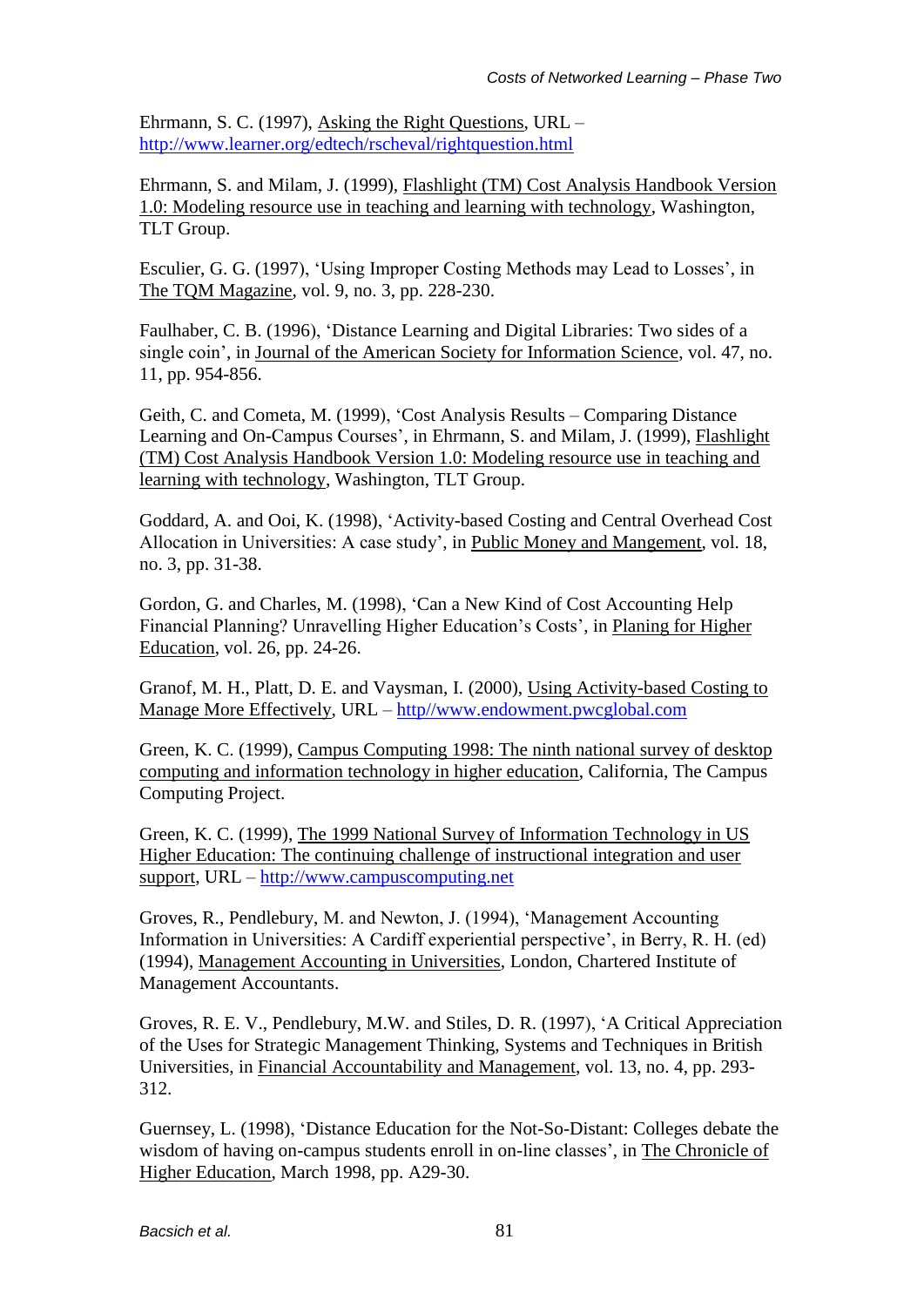Gunasekaran, A. (1999), 'A Framework For The Design And Audit Of An Activity-Based Costing System', in Managerial Auditing Journal, vol. 14, no. 3, pp. 118-126.

Gunasekaran, A., Marri, H. B. and Grieve, R. F. (1999), 'Justification and Implementation of Activity-based Costing in Small and Medium-sized Enterprises', in Logistics Information Management, vol. 12, no. 5, pp. 386-394.

Gunasekaran, A., Marri, H. B. and Yusuf, Y. Y. (1999), 'Application of Activitybased Costing: Some case experiences', in Managerial Auditing Journal, vol. 14, no. 6, pp. 286-293.

Hammond, N., Gardner, N., Heath, S., Kibby, M., Mayes, T., Mcaleese, R., Mullings, C. and Trapp, A. (1992), 'Blocks to the Effective Use of Information Technology in Higher-Education', in Computers & Education, vol. 18, no. 1-3, pp. 155-162.

Hara, N. and King, R. (1999), Students Frustrations with a Web-Based Distance Education Course, URL – [http://firstmonday.org/issues/issue4\\_12/hara/](http://firstmonday.org/issues/issue4_12/hara/)

Hawkridge, D. (1998), 'Cost-effective Support for University Students Learning via the Web?', in ALT-J, vol. 6, no. 3, pp. 24-29.

HEFCE (1997), Information Assisted Teaching and Learning in Higher Education, Bristol, HEFCE.

HEFCE (1998), Information Systems and Technolgy Management: Value for money study, Bristol, HEFCE.

HEFCE (1998), Information Systems and Technolgy Management: Value for money study – management review guide, Bristol, HEFCE.

HEFCE (1999), Appraising Investment Decisions, URL – [http://www.niss.ac.uk/education/hefce/pub99/99\\_21.html](http://www.niss.ac.uk/education/hefce/pub99/99_21.html)

HEFCE (2000), Communications and Information Technology Audit: Delivering Enhanced Learning A study of the use of C&IT materials in teaching and learning in Higher and Further Education in the UK, Bristol, HEFCE.

Henderson, T. and Brown, G. (1999), 'A Cost/benefit Analysis of Three Technology Development Strategies in Higher Education using the Flashlight Economic Model', in Ehrmann, S. and Milam, J. (1999), Flashlight (TM) Cost Analysis Handbook Version 1.0: Modeling resource use in teaching and learning with technology, Washington, TLT Group.

Herrmann, A., Cameron, J. and Davidson, G. (1991), 'On-campus Requirements in Remote Area Australian Distance Education', in Open Learning, vol. 6, no. 2, pp. 21- 27.

Holland, M. P. (1996), 'Collaborative Technologies in Inter-University Instruction', in Journal of the American Society for Information Science, vol. 47, no. 11, pp. 857- 862.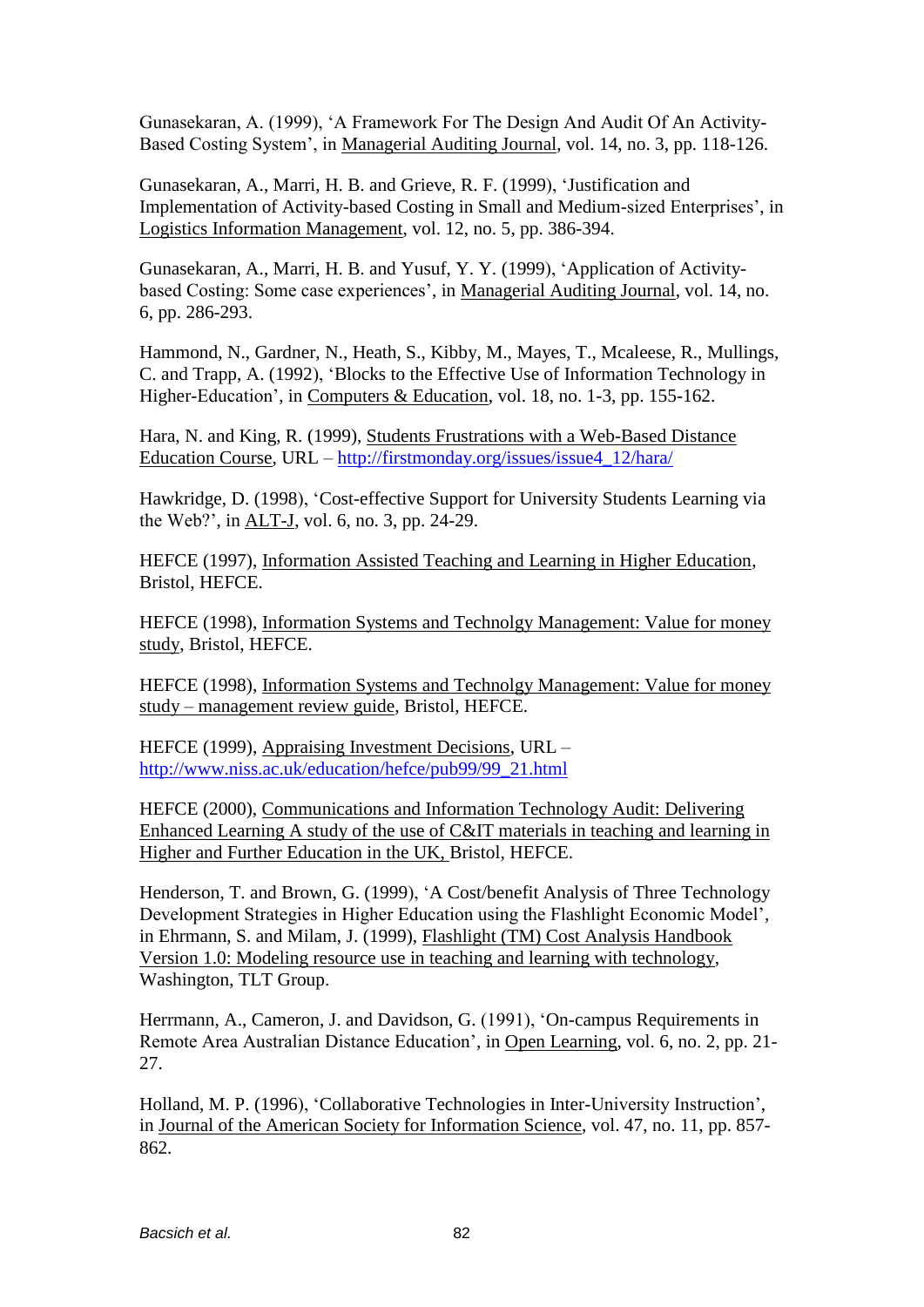Howson, J. and Mitchell, M. (1995), 'Course Costing in Devolved Instituitions: Perspectives from an academic department', in Higher Education Review, vol. 27, no. 2, pp. 64-68.

Hülsmann, T. (1999), 'The Costs of Distance Education', in Harry, K. (ed) (1999), Higher Education Through Open and Distance Learning: World review of distance education and open learning, London, Routledge and The Commonwealth of Learning.

Hunt, M. and Clarke, A. (1997), A Guide to the Cost Effectiveness of Technology-Based Training, Coventry, NCET.

Innes, J. and Mitchell, F. (1990), Activity-Based Costing: A review with case studies, London, Chartered Institute of Management Accountants.

J. M. Consulting (1999), Transparency Review of Research: Proposals for a new uniform approach to the costing of research and other activiteies in universities and colleges, Bristol, JCPSG.

J. M. Consulting (1999), Transparent Approach to Costing: Manual of guidance and implementation, Bristol, JCPSG.

J M Consulting (2001), Transparency Review Progress and Opportunities: National conference for transparency champions, URL – <http://www.bris.ac.uk/JCPSG/transpar/2001feb/champion.htm>

Jacobs, G. and Rodgers, C. (1998), 'ISDN-based Distance Learning: Tangible costs, intangible benefits', in Computers & Education, vol. 31, no.1, pp. 41-53.

Jarmon, C. (1993), SUNY by Satellite: A cost-effective educational model for the 21st century, Hong Kong, Open Learning Institute.

JCPSG (1999), Costing and Pricing for Decision Makers in Higher Education: User Guide, Bristol, HEFCE.

JCPSG (1999), Transparency Review of Research, July 1999, Bristol, HEFCE.

JCPSG (2000), JCPSG Newsletter, issue 3, January 2000.

JCPSG (2000), JCPSG Newsletter, issue 4, April 2000.

Jewett, F. (1998), A Simulation Model for Comparing the Costs of Expanding a Campus using Distributed Instruction versus Classroom Instruction (BRIDGE), URL – [http://www.calstate.edu/special\\_projects/mediated\\_instr/](http://www.calstate.edu/special_projects/mediated_instr/)

Johnson, H. T. and Kaplan, R. S. (1987), 'The Rise And Fall Of Management Accounting', in Management Accounting, January 1987, pp. 22-31.

Joint Funding Council and KPMG Management (1997), Management Information for Decision Making: Costing Guidelines for Higher Education Institutions, London, HEFCE.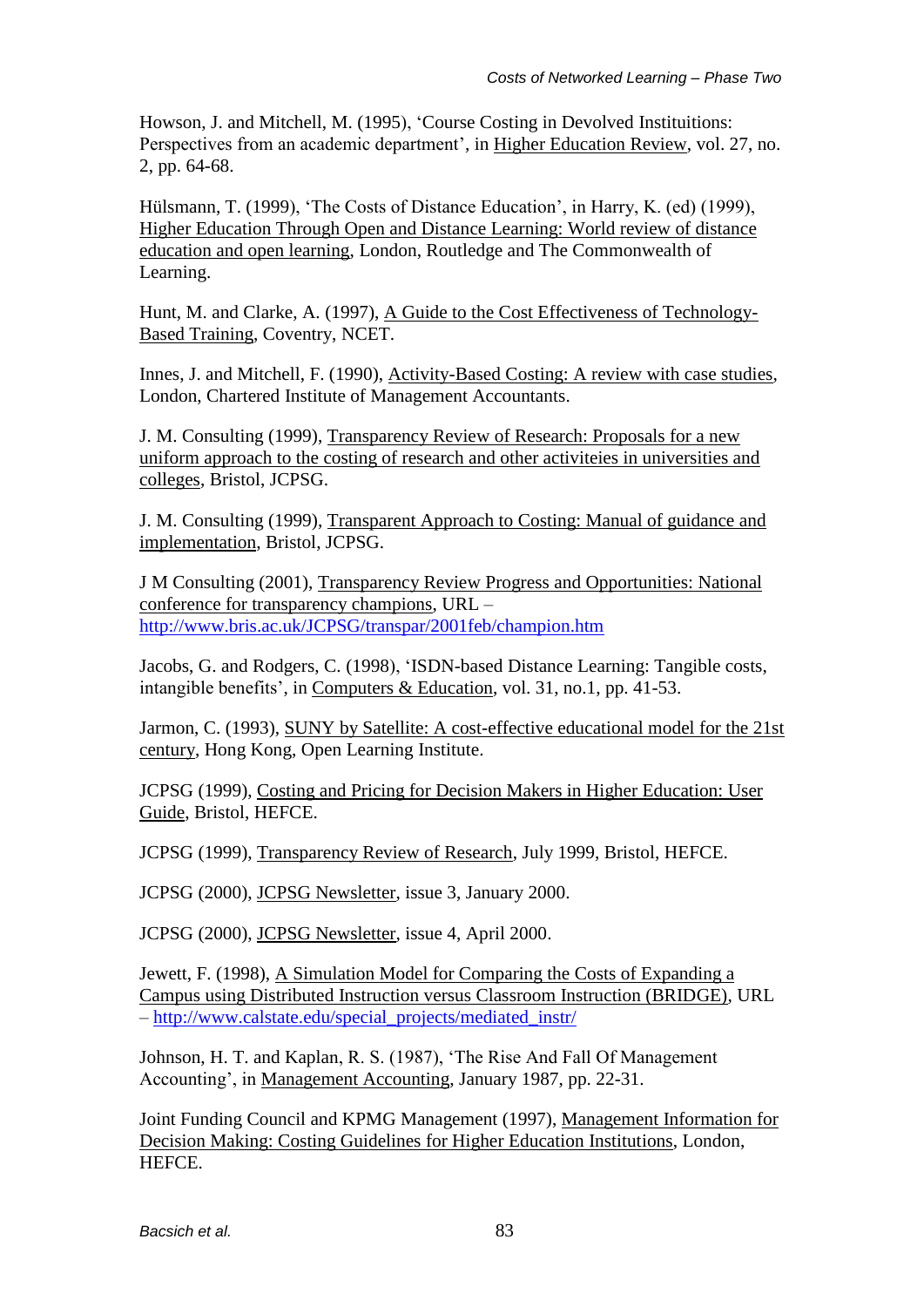Jones, J. I. and Simonson, M. (undated), Distance Education: A cost analysis, URL – [http://www.iptv.org/FINELINK/resources/full\\_text/13-full1-5.htm](http://www.iptv.org/FINELINK/resources/full_text/13-full1-5.htm)

Keegan, D. (1990), Foundations of Distance Education, London, Routledge.

Keegan, D. (1994), 'The Competitive Advantages of Distance Teaching Universities', in Open Learning, vol. 9, no. 2, pp. 36-39.

Kelly, M. (1999), 'The High Cost of "Efficiency and Effectiveness" in Australia', in Open Learning, vol. 2, no. 3, pp. 19-24.

King, M., Lapsley, I., Mitchell, F. and Moyes, J. (1994), Activity-based Costing in Hospitals: A case study investigation, London, CIMA.

Kirkpatrick, D. and Jakupec, V. (1999), Chapter 5, 'Becoming Flexible: What does it mean?' in Tait, A. and Mills, R (eds.) (1999), The Convergence of Distance and Conventional Education: Patterns of flexibility for the individual learner, New York, Routledge.

Kirkwood, A. and Ismail, N. (1993), 'Personal Computing: Transferring the costs of learning at home', in Economics of Distance Education: Proceedings of the Asian Association of Open Universities (AAOU) VIIth annual conference 1993, Hong Kong, 21-25 November, Hong Kong, Open Learning Institute.

Koch, J. V. and Fisher, J. L. (1998), 'Higher Education and Total Quality Management', in TQM, vol. 9, no. 8, pp. 659-668.

Laurillard, D. (1993), Rethinking University Teaching: A framework for the effective use of educational technology, London, Routledge.

Laurillard, D. (1999), 'Investing in IT Pays Big Dividends', in Planning for Higher Education, vol. 27, no. 4, pp. 1- 8.

Leahy, T. (1998), 'Creating an Ownership Mentality', in Business Finance, December 1998, p. 67.

Leahy, T. (1998), 'Information Please!', in Controller Magazine, July 1998, p. 61.

Letza, S. R. and Gadd, K. (1994), 'Should Activity-based Costing Be Considered as the Costing Method of Choice for Total Quality Organisations?', in The TQM Magazine, vol. 6, no. 5, pp. 57-63.

Lewin, K. (1951), Field Theory in Social Science, Harper Bros, New York.

Lincoln, I. and Walker, A. (1996), 'An Evaluation of Schemes for Funding Higher Education in the UK', in Higher Education Review, vol. 28, no. 3, pp. 7-32.

Ma, W. (1987), 'The Graduates of China's Television Universities: Two pilot studies', in International Journal of Educational Development, vol. 7, no. 4, pp. 285- 287.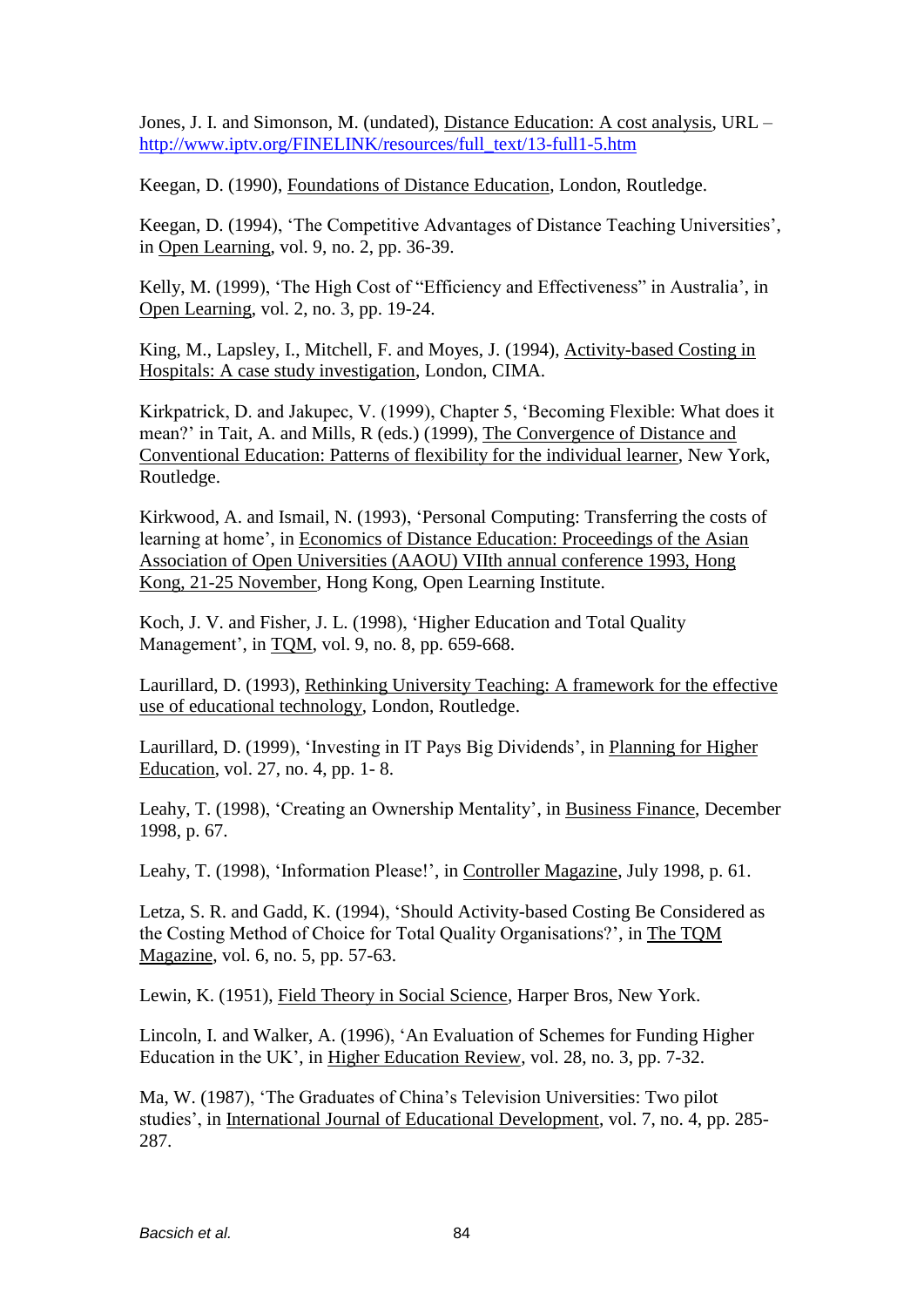Malmi, T. (1997), 'Toward Explaining Activity-based Costing Failure: Accounting and control in a decentralised organisation', in Management Accounting Research, vol. 8, pp. 459-480.

Marchmont Observatory (2000), Funding Learning: Public subsidy of learning, URL – [http://www.lifelonglearning.ac.uk](http://www.lifelonglearning.ac.uk/)

Mardell, J. (1998), 'Evaluating Costs and Effectiveness of Changes in Teaching Models', in Oliver, M. (ed) (1998), Innovation in the Evaluation of Learning Technology, London, University of North London.

Markowitz Jr., H. (1987), 'Financial Decision Making: Calculating the costs of distance education', in Distance Education, vol. 8, no. 2, pp.147-161.

Mason, R. and Kaye, A. (eds) (1989), Mindweave: Communication, computers and distance education, Oxford, Permagon Press.

Mason, R. (1995), Using Communication Media in Open and Flexible Learning, London, Kogan Page.

Massy, W. F. and Zemsky, R. (1995), Using Information Technology to Enhance Academic Productivity, URL – <http://www.educause.edu/nlii/keydocs/massy.html>

Mcclure, C. R. and Lopata, C. (1996), 'Assessing the Academic Networked Environment', in Journal of Academic Librarianship, vol. 22, no. 4, pp. 285-288.

McCollum, K. (1999), 'Colleges Struggle to Manage Technology's Rising Costs', in The Chronicle of Higher Education, vol. 45, no. 24, pp. A27-A30.

Means, B., Blando, J., Olson, J., Middleton, T., Morocco, C. C., Remz, A. R. and Zorfass, J. (1993), Using Technology to Support Educational Reform, URL – <http://www.ed.gov/pubs/EdReformStudies/TechReforms/>

Melmed, A. (ed.) (1995), The Costs and Effectiveness of Educational Technology: Proceedings of a workshop, URL – <http://www.ed.gov/Technology/Plan/RAND/Costs/>

Milam, J. (1999), 'George Mason University's Cost assessment Methodology – Andrew W Mellon Foundation Grant Project on Cost-Effective Uses of Technology in Teaching', in Ehrmann, S. and Milam, J. (1999), Flashlight (TM) Cost Analysis Handbook Version 1.0: Modeling resource use in teaching and learning with technology, Washington, TLT Group.

Mitchell, M. (1996), 'Activity-based Costing in UK Universities', in Public Money and Management, vol. 16, no. 1, pp. 51-57.

Moonen, J. (1995), Visions Versus Reality: Some evidence about costs from Europewide flexible and distance learning projects, paper provided by author.

Moonen, J. and Collis, B. (1997), Cost of Flexible and Distance Learning, London, Plenum Press.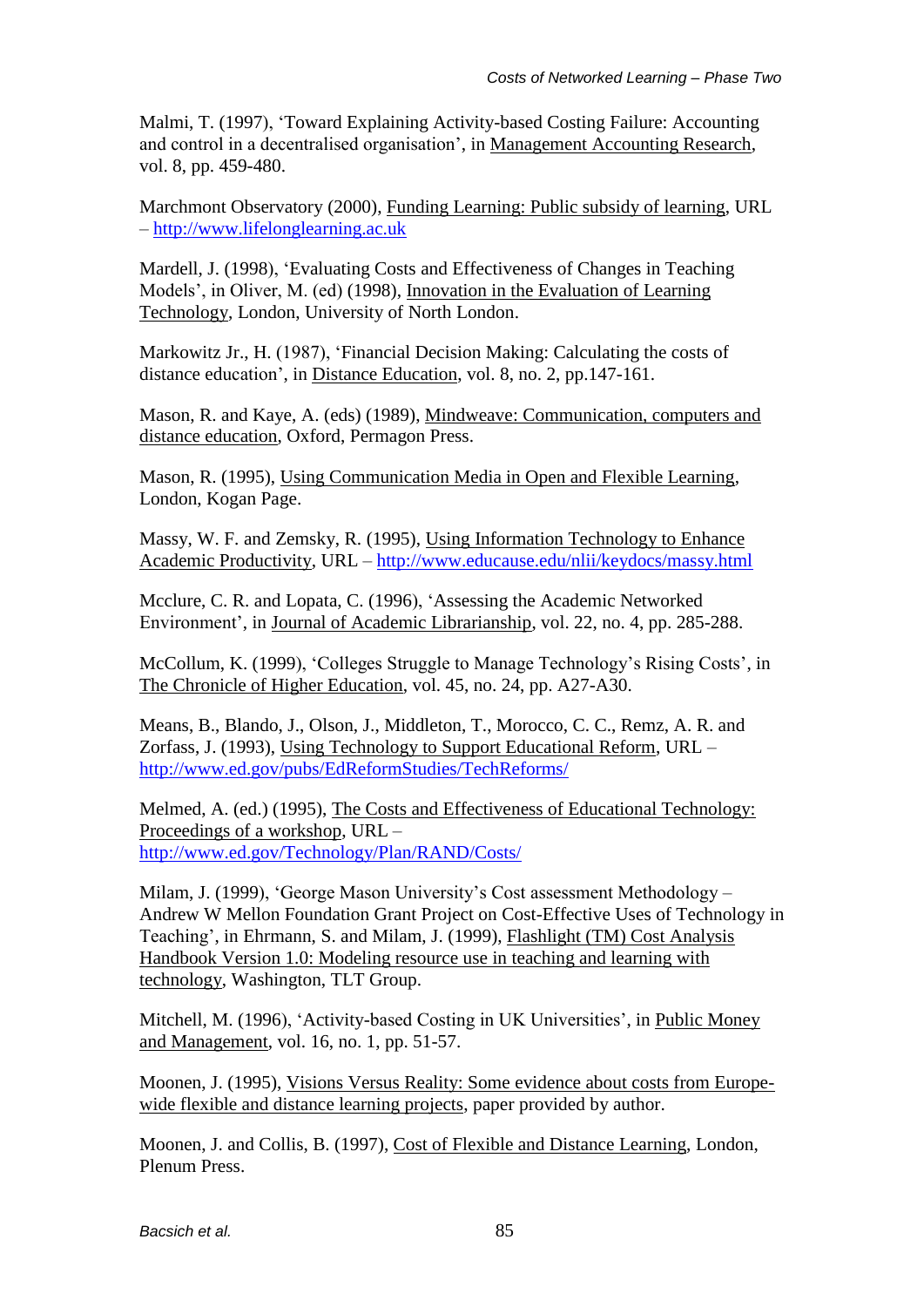Moonen, J. (1997), 'The Efficiency of Telelearning', in Journal of Asynchronous Learning Networks, vol. 1, no. 2, URL <http://www.aln.org/alnweb/journal/issue2/moonen.htm>

Moonen, J.(1998), The Cost-effectiveness of Flexible Delivery, in Van der Wende, M. (ed.) (1998), Virtual Mobility: New technologies and the internationalisation of higher education, The Hague, Organisation for International Cooperation in Higher Education.

Muta, H. and Saito, T. (1994), 'Comprehensive Cost Analysis of the University of the Air of Japan', in Higher Education, vol. 28, no. 3, pp. 325-353.

Nair, M. (1999), Activity-based Information Systems. An executive's guide to implementation, US, John Wiley & Sons Inc.

National Union of Students (1999), 'Consultation on Section 28 of the Teaching and Higher Education Act: National Union of Students', Submission to DfEE.

NBEET (1994), Costs and Quality in Resource-Based Learning On- and Off-Campus, Commissioned Report No. 33 URL – <http://www.detya.gov.au/nbeet/publications/cr33/jevcom.html>

NCHEMS (2001) Technology Costing Methodology Handbook – Version 1.0, Boulder, WCET.

NCIHE (1997), Higher Education in the Learning Society, London, HMSO.

NIACE Telematics Policy Group (1997), Adult Learning in an Information Society: A policy discussion paper, URL – <http://www.niace.org.uk/Research/telepap.htm>

Noble (1998), Noble's Higher Education Financial Yearbook 1998: A comprehensive financial guide to universities and colleges in the UK's higher education sector, Edinburgh, Noble Group Limited.

Noble (1999), Noble's Higher Education Financial Yearbook 1999: A comprehensive financial guide to universities and colleges in the UK's higher education sector, Edinburgh, Noble Group Limited.

Oberlin, J. L. (1996), 'The Financial Mythology of Information Technology: The new economics', in CAUSE/EFFECT, vol. 19, no. 1, pp. 21-29.

Office for Partnerships for Advanced Skills (1998), Effectiveness of Learning Technologies: The costs and effectiveness of technology-based approaches to teaching and learning ,URL – <http://olt-bta.hrdc-drhc.gc.ca/download/Opas.pdf>

O'Guin, M. C. (1991), The Complete Guide to Activity-Based Costing, USA, Prentice Hall.

Oliver, M. (ed) (1998), Innovation in the Evaluation of Learning Technology, London, University of North London.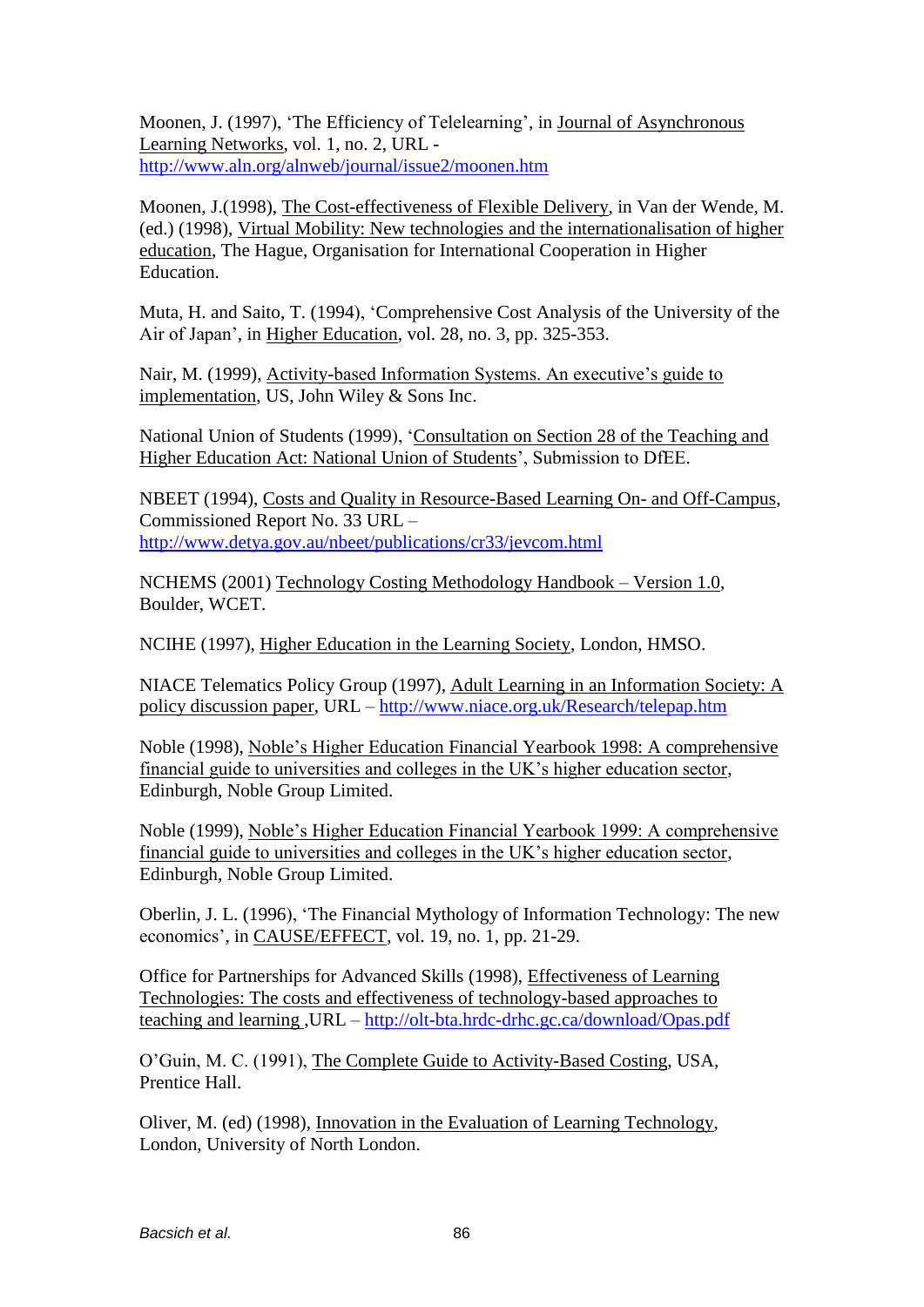Oliver, M., Conole, G. and Bonetti, L. (1999), The Hidden Costs of Change: Evaluating the impact of moving to on-line delivery, Paper presented at the FLISH99 Conference, URL - <http://www.shu.ac.uk/flish/oliverp.htm>

Orivel, F. (1987), Analaysising Costs in Distance Education Systems: A methodological approach, Dijon, Universite de Bourgogne.

O'Rourke, J. (1999), Chapter 8, 'Canaries in the mine? Women's experience and new learning technologies', in Tait, A. and Mills, R. (1999), The Convergence of Distance and Conventional Education: Patters of flexibility for the individual learner, Routledge, London.

Palfreyman, D. (1991), 'The Art of Costing and the Politics of Pricing', in Promoting Education, no. 2, pp. 26-27.

Parker, R. A. (1996), 'The Quest for ABM', in Controller Magazine, April 1996, pp. 37-40.

Peebles, C. S. (1997), Cost, Quality and Value: Assessing the networked information value chain at indiana university, URL – [http://www.cni.org/regconfs/1997/ukoln](http://www.cni.org/regconfs/1997/ukoln-content/repor-24.html)[content/repor-24.html](http://www.cni.org/regconfs/1997/ukoln-content/repor-24.html)

Peebles C. S. and Antolovic, L. (1999), 'Cost (and Quality and Value) of Information Technology Support in Large Research Universities', in Educom Review, URL – <http://www.educause.edu/ir/library/html/erm9955.html>

Pietrantoni, J. G. (1999), 'Getting on the Bandwidth', in NACUBO Business Officer, vol. 32, no. 7, pp. 20-24.

Player, S. (1997), 'ABC Can Help Quantify TQM', in Controller Magazine, May 1997, pp. 77-79.

Plowman, B. (1997), 'The Cost of the Customer', in The TQM Magazine, vol. 9, no. 1, pp. 64-60.

Rawlings, A., Fox, S., Hobb, V., Fox, N., Bacsich, P. and Curran, C. (1993), Telematic Networks for Open and Distance Learning in the Tertiary Sector. Scenarios, Costings and Survey. Final Report Volume 1-2, Heerlen, EDATU.

Robertshaw, M. (1993), 'The Importation and Adaption of Distance Education Courses: Is it an expensive option?', in Economics of Distance Education, Proceedings of the Asian Association of Open Universities (AAOU) VIIth annual conference 1993, Hong Kong, 21-25 November, Hong Kong, Open Learning Institute.

Robinson, M. A. (1989), 'Standyne Diesel Systems (B)' in Cases from Management Accounting Practice, vol. 5, Montvale, National Association of Accountants.

Rowntree, D. (1995), 'Teaching and Learning Online: A correspondence education for the 21st century?', in British Journal of Educational Technology, vol. 26, no. 3, pp. 205-215.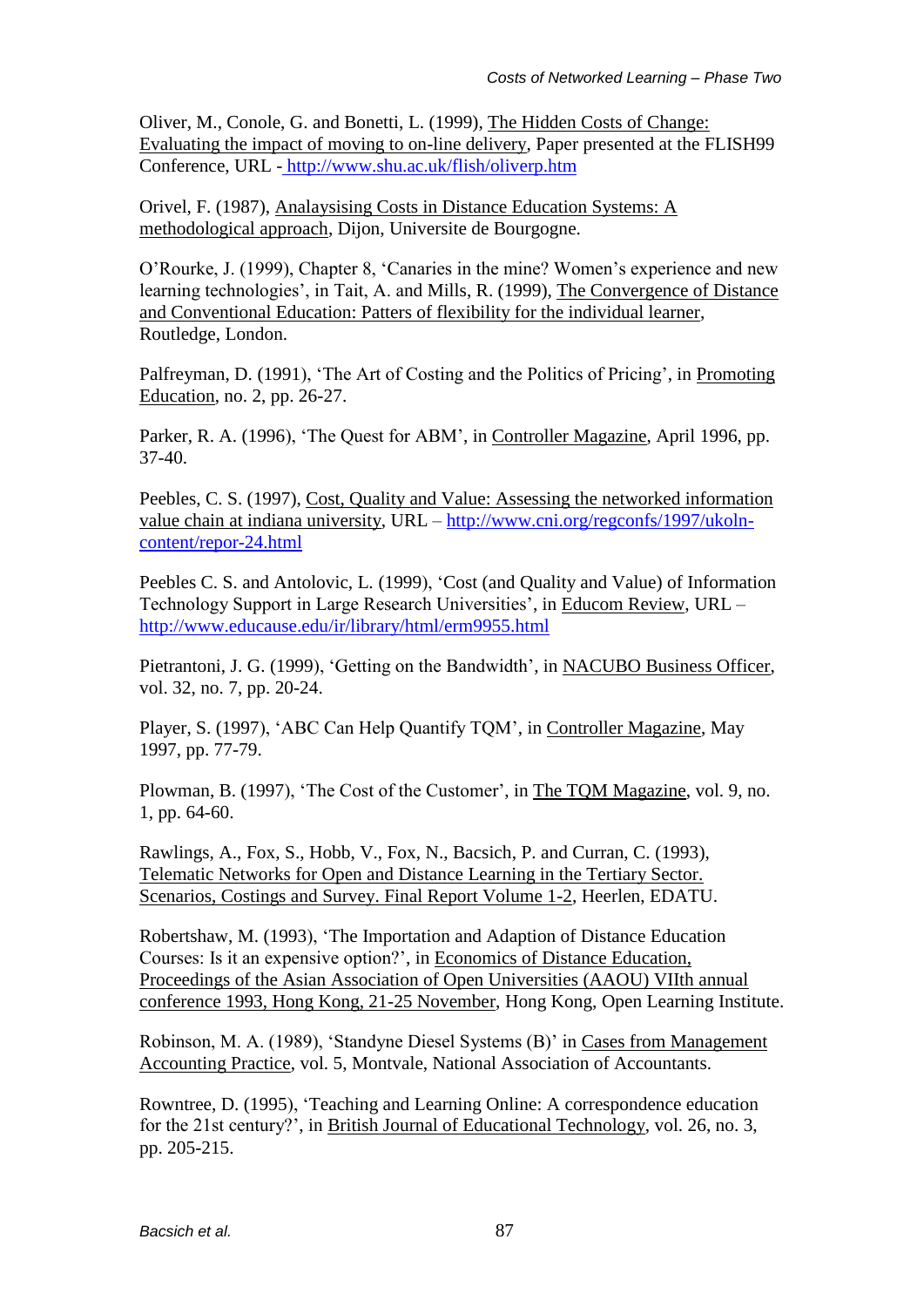Rumble, G. (1989), 'Online Costs: Interactivity at a Price', in Mason, R. and Kaye, A. (eds) (1989), Mindweave: Communication, computers and distance education, Oxford, Permagon Press.

Rumble, G. (1992), 'The Competitive Vulnerability of Distance Teaching Universities', in Open Learning, vol. 7, no. 2, pp. 31-45.

Rumble, G. (1997), The Costs and Ecconomics of Open and Distance Learning, London, Kogan Page.

Rumble, G. (1999), The Costs of Networked Learning: What have we learnt?, URL – <http://www.shu.ac.uk/flish/rumblep.htm>

Sanders, C. (2001), 'The First Rule of Business: Cover costs', in The Times Higher Education Supplement, February 16th 2001.

Sefton, A. J. (1997), 'From a Traditional to a Problem-based Curriculum: Estimating staff time and resources', in Education for Health, vol. 10, no. 2, pp. 165-178.

Shabha, G. (2000), 'Virtual Universities in the Third Millenium: An assessment of the implications of teleworking on university buildings and space planning', in Facilities, vol. 18, no. 5/6, pp. 235-244.

Shank, J. K. (1989), 'Strategic Cost Management: New wine, or just new bottles?', in Journal of Management Accounting Research, vol. 1, pp. 47-65.

Sharratt, R. (1993), 'Costing of Open and Distance Learning – Is It Worth It?', in Economics of Distance Education, Proceedings of the Asian Association of Open Universities (AAOU) VIIth annual conference 1993, Hong Kong, 21-25 November, Hong Kong, Open Learning Institute.

Shepherd, C. (1998), Why Training Needs the Internet, URL – [http://www.fastrak](http://www.fastrak-consulting.co.uk/tactix/Features/tngintra/tngintra)[consulting.co.uk/tactix/Features/tngintra/tngintra](http://www.fastrak-consulting.co.uk/tactix/Features/tngintra/tngintra)

Snyder, H. and Davenport, E. (1997), 'What Does it Really Cost ? Allocating indirect costs, the bottom line', in Managing Library Finances, vol. 10, no. 4, pp.158-164.

Stahmer, A. (1995), 'Assessing Costs, Benefits, and Return on Investment (ROI) for Technology-based Training: Tools for decision makers'. Paper presentated at Online Educa, 1st International Conference on Techology Supported Learning.

Tait, A. and Mills, R. (eds) (1999), The Convergence of Distance and Conventional Education: Patterns of flexibility for the individual learner, New York, Routledge.

Tait, K. (1998), Replacing Lectures with Multimedia CBL: Student attitudes and reactions, in Instructional Science, vol. 26, no. 6, pp. 409-438.

Taylor, J. C. (1997), Flexible Learning Systems: Opportunities and strategies for staff development in industry, [Paper presented at the 11th AAOU Conference –](http://www.usq.edu.au/dec/STAFF/TAYLORJ/readings/aaou.htm) Quality [Assurance in Distance & Open Learning, Kuala Lumpur, Malaysia, 11-15 November](http://www.usq.edu.au/dec/STAFF/TAYLORJ/readings/aaou.htm)  [URL -http://www.usq.edu.au/dec/STAFF/TAYLORJ/readings/aaou.htm](http://www.usq.edu.au/dec/STAFF/TAYLORJ/readings/aaou.htm)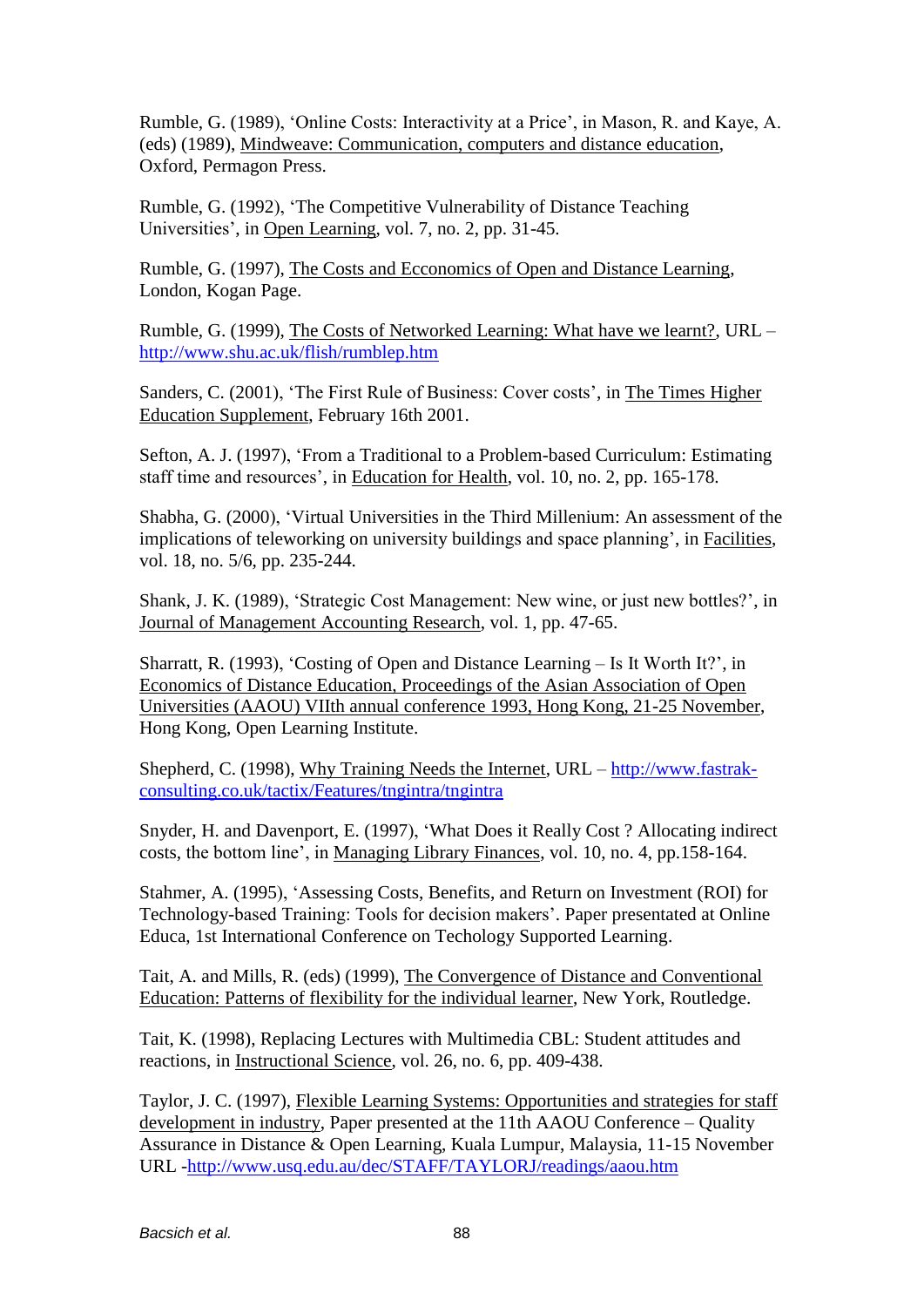Temple, H. (1995), Cost-effectiveness of Open Learning for Small Firms: a Study of First Experiences of Open Learning, Sheffield, DfEE.

The College Board (1999), The Virtual University and Educational Opportunity: Issues of equity and access for the next generation URL – [http://ww.collegeboard.org](http://ww.collegeboard.org/)

Thomas, P., Carswell, L., Price, B., and Petre, M. (1998), 'A Holistic Approach to Supporting Distance Learning using the Internet: Transformation, not translation', in British Journal of Educational Technology, vol. 29, no. 2, pp. 149-161.

Tonks, D. and Long, G. (1989), 'The Hidden Costs of Marketing Simulations', in Simulation/Games for Learning, vol. 19, no. 1, pp. 24-34.

Turk, F. J. (1992), 'The ABCs of Activity-Based Costing. A cost containment and reallocation tool, in Business Officer, vol. 26, no. 1, pp. 36-43.

Turney, P. B. B. (1996), Activity-Based Costing: The performance breakthrough, London, Kogan Page Ltd.

UNE Working Party (1999), Draft Report: Report of the working party to establish principles for costing full fee courses offered by the University of New England, URL – <http://www.cedir.uow.edu.au/NCODE/cfl/ncode4.pdf>

UNESCO (1980), The Economics of New Educational Media: Volume 2 – cost and effectiveness, Paris, UNESCO.

UCISA (1998), UCISA Statistics 1997 Volume 1, Statistics Returns, Oxford, UCISA.

UCISA (1999), UCISA Statistics 1998 URL <http://www.ucisa.ac.uk/docs/statsur/stats98.htm>

Usip, E. E. and Bee, R. H. (1998), 'Economics – A discriminant analysis of students' perceptions of web-based learning', in Social Science Computer Review, vol. 16, no. 1, pp. 16-29

Van der Drift, K. D. J. M. (1980), 'Cost-effectiveness of Audiovisual Media in Higher Education', in Instructional Science, vol. 9, no. 4, pp. 355-364.

Van der Wende, M. (ed) (1998), Virtual Mobility: New technologies and the internationalisation of higher education, The Hague, Organisation for International Cooperation in Higher Education.

Walker, A. and Lincoln I. (1996), 'An Evaluation of Schemes for Funding Higher Education in the UK', in Higher Education Review, vol. 28, no.3, pp. 7-32.

Wright, D. (1998), Cost-Benefit Analysis of Web-Based Tele-Learning: Case study of the Bell Online Institute, Internal report, Bell Online Institute.

Yenbamrung, P. (1993), The Emerging Electronic University: A study of student costeffectiveness, in Economics of Distance Education, Proceedings of the Asian